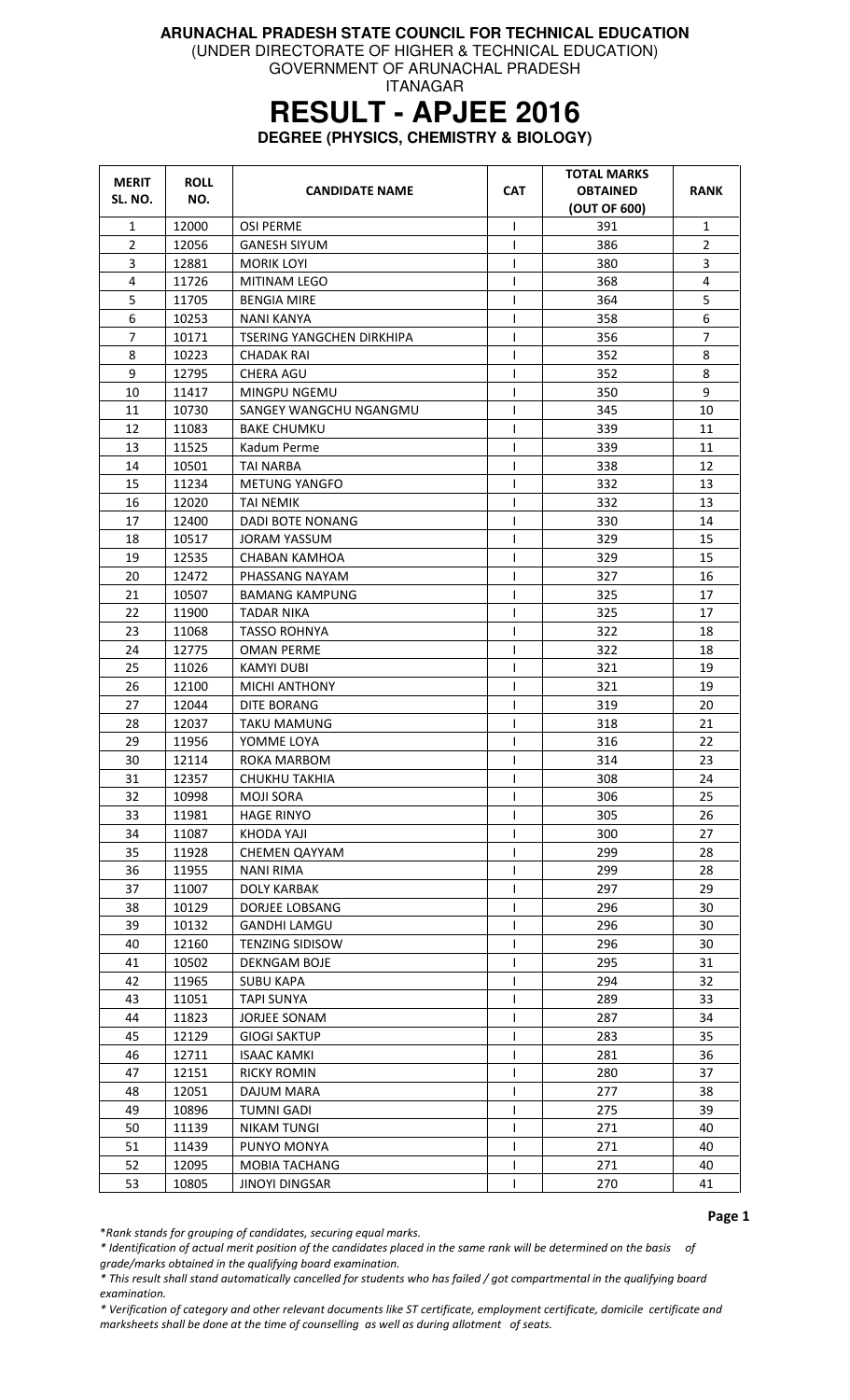(UNDER DIRECTORATE OF HIGHER & TECHNICAL EDUCATION)

GOVERNMENT OF ARUNACHAL PRADESH ITANAGAR

# **RESULT - APJEE 2016**

**DEGREE (PHYSICS, CHEMISTRY & BIOLOGY)** 

| <b>MERIT</b><br>SL. NO. | <b>ROLL</b><br>NO. | <b>CANDIDATE NAME</b>        | <b>CAT</b>     | TOTAL MARKS<br><b>OBTAINED</b><br>(OUT OF 600) | <b>RANK</b> |
|-------------------------|--------------------|------------------------------|----------------|------------------------------------------------|-------------|
| 54                      | 11997              | <b>TAKHE NOBING</b>          | I.             | 270                                            | 41          |
| 55                      | 11618              | RINU YIGAM                   | ı              | 268                                            | 42          |
| 56                      | 12142              | CHUKHU NIMY                  |                | 268                                            | 42          |
| 57                      | 10380              | <b>HAGE MINIA</b>            | ı              | 267                                            | 43          |
| 58                      | 11971              | <b>SEKHO NABAM</b>           | I              | 265                                            | 44          |
| 59                      | 12790              | <b>TALUK BAKAR</b>           | I              | 264                                            | 45          |
| 60                      | 11936              | NENDING PUMING               | T              | 263                                            | 46          |
| 61                      | 12213              | <b>KURO BORANG</b>           |                | 262                                            | 47          |
| 62                      | 10744              | <b>HAGE YAKANG</b>           |                | 261                                            | 48          |
| 63                      | 11452              | TABA RINYA                   | ı              | 261                                            | 48          |
| 64                      | 12407              | <b>MILLI YANA</b>            | $\mathbf{I}$   | 261                                            | 48          |
| 65                      | 12872              | YANGKI JAMOH                 |                | 259                                            | 49          |
| 66                      | 10249              | WANGTAH WANGSU               | I              | 256                                            | 50          |
| 67                      | 10279              | <b>MAMA TOKO</b>             | $\mathbf{I}$   | 256                                            | 50          |
| 68                      | 11960              | <b>HAGE YAKU</b>             | ı              | 256                                            | 50          |
| 69                      | 11775              | <b>TADAR NUMI</b>            | T              | 255                                            | 51          |
| 70                      | 11939              | <b>HABUNG AJANG</b>          |                | 253                                            | 52          |
| 71                      | 12894              | <b>CHAPI RAI</b>             | ı              | 253                                            | 52          |
| 72                      | 12150              | KAGO KOBIN                   | ı              | 251                                            | 53          |
| 73                      | 11084              | <b>MENGGI JAMOH</b>          | I              | 250                                            | 54          |
| 74                      | 12036              | <b>KETER LOYA</b>            | $\mathbf{I}$   | 250                                            | 54          |
| 75                      | 11993              | <b>RAMBO HABUNG</b>          |                | 249                                            | 55          |
| 76                      | 10885              | SEDI KIILING MITKONG         | $\mathsf{I}$   | 247                                            | 56          |
| 77                      | 10019              | KANGKIRAM JERANG             | 1              | 245                                            | 57          |
| 78                      | 11055              | DANI YAMANG                  | I              | 245                                            | 57          |
| 79                      | 11090              | <b>TARH AYA</b>              | $\mathsf{I}$   | 245                                            | 57          |
| 80                      | 12135              | <b>SUMIT MARA</b>            | $\overline{1}$ | 245                                            | 57          |
| 81                      | 12880              | <b>TANA PRITY</b>            | ı              | 245                                            | 57          |
| 82                      | 11147              | <b>TAR TAYAM</b>             | $\mathsf{I}$   | 244                                            | 58          |
| 83                      | 11641              | <b>GUNI TAMUT</b>            | 1              | 243                                            | 59          |
| 84                      | 12451              | <b>CHEMY DOKER</b>           | $\mathsf{I}$   | 242                                            | 60          |
| 85                      | 12045              | <b>SIMU BALO</b>             | $\mathbf{I}$   | 240                                            | 61          |
| 86                      | 12895              | <b>TASHI PANDEN</b>          |                | 240                                            | 61          |
| 87                      | 11987              | <b>NANI RILA</b>             |                | 238                                            | 62          |
| 88                      | 12503              | <b>CHARU NINO</b>            |                | 238                                            | 62          |
| 89                      | 12692              | DAKPIN BAM                   |                | 238                                            | 62          |
| 90                      | 11989              | <b>RUBU CHUMPI</b>           |                | 237                                            | 63          |
| 91                      | 11995              | MARCHI DOLO                  | $\mathbf{I}$   | 237                                            | 63          |
| 92                      | 12655              | <b>KAMSON RIKUNG</b>         | ı              | 237                                            | 63          |
| 93                      | 11091              | <b>NEELAM SANGO</b>          | $\mathbf{I}$   | 234                                            | 64          |
| 94                      | 10388              | <b>BAMBOM PERME</b>          | $\mathbf{I}$   | 233                                            | 65          |
| 95                      | 12440              | <b>TAKHE TAYANG</b>          |                | 233                                            | 65          |
| 96                      | 11952              | NGILYANG YAKANG              | I              | 232                                            | 66          |
| 97                      | 12009              | <b>MUDANG NISHA</b>          |                | 232                                            | 66          |
| 98                      | 12888              | LINGAM KARGA                 |                | 232                                            | 66          |
| 99                      | 10402              | CHAU GYANISHA MUNGYAK        |                | 231                                            | 67          |
| 100                     | 10532              | <b>KARDI BASAR</b>           |                | 231                                            | 67          |
| 101                     | 10619              | <b>TENZIN YESHI THONGDOK</b> | $\mathbf{I}$   | 231                                            | 67          |
| 102                     | 12139              | <b>FRINCY ALICE TABING</b>   | $\mathbf{I}$   | 231                                            | 67          |
| 103                     | 11909              | NANI NAANYA                  |                | 230                                            | 68          |
| 104                     | 12208              | KIPA MAMMI                   |                | 230                                            | 68          |
| 105                     | 11074              | OSING SANGCHOJU              | L              | 228                                            | 69          |
| 106                     | 12184              | KOJ HANIYA                   | ı              | 227                                            | 70          |

Page 2

\*Rank stands for grouping of candidates, securing equal marks.

\* Identification of actual merit position of the candidates placed in the same rank will be determined on the basis of

grade/marks obtained in the qualifying board examination.

\* This result shall stand automatically cancelled for students who has failed / got compartmental in the qualifying board examination.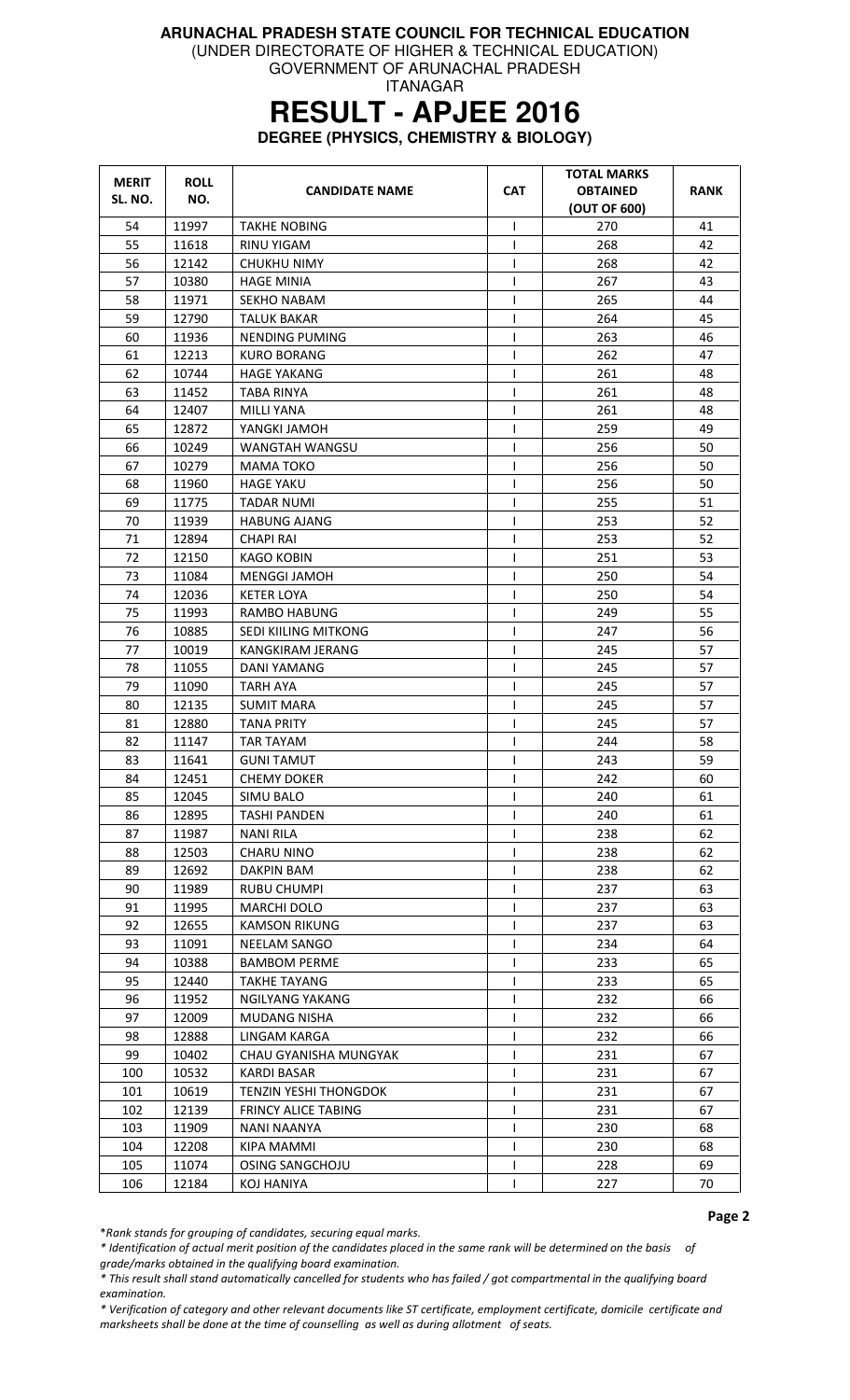(UNDER DIRECTORATE OF HIGHER & TECHNICAL EDUCATION)

GOVERNMENT OF ARUNACHAL PRADESH ITANAGAR

# **RESULT - APJEE 2016**

**DEGREE (PHYSICS, CHEMISTRY & BIOLOGY)** 

| <b>MERIT</b><br>SL. NO. | <b>ROLL</b><br>NO. | <b>CANDIDATE NAME</b>  | <b>CAT</b>   | <b>TOTAL MARKS</b><br><b>OBTAINED</b><br>(OUT OF 600) | <b>RANK</b> |
|-------------------------|--------------------|------------------------|--------------|-------------------------------------------------------|-------------|
| 107                     | 11201              | <b>GEPU NYORAK</b>     | I            | 226                                                   | 71          |
| 108                     | 12105              | <b>REBECA TABING</b>   | $\mathsf{I}$ | 226                                                   | 71          |
| 109                     | 12437              | <b>DUYU ORANG</b>      | ı            | 226                                                   | 71          |
| 110                     | 12736              | <b>DUYU DIMING</b>     |              | 226                                                   | 71          |
| 111                     | 10174              | PURNIMA DUPAK          | I            | 225                                                   | 72          |
| 112                     | 11876              | <b>TABA YAKER</b>      | I            | 225                                                   | 72          |
| 113                     | 11749              | RUTH KUJANITAI TAKU    | I            | 224                                                   | 73          |
| 114                     | 11920              | KAMPOAN TANGJANG       | ı            | 224                                                   | 73          |
| 115                     | 11946              | RICKPIN KAMDUK         | ı            | 224                                                   | 73          |
| 116                     | 12296              | KAGO ONYA              | 1            | 224                                                   | 73          |
| 117                     | 11468              | TINGKAI MONWANGHAM     | ı            | 223                                                   | 74          |
| 118                     | 10347              | <b>HIBU TALYANG</b>    | $\mathbf{I}$ | 222                                                   | 75          |
| 119                     | 10226              | MIDE DIGNIUM           | $\mathbf{I}$ | 221                                                   | 76          |
| 120                     | 12064              | LINU PAJA              | I            | 221                                                   | 76          |
| 121                     | 11543              | PONUNG TASING          | ı            | 220                                                   | 77          |
| 122                     | 12546              | <b>OSIDI MUANG</b>     | I            | 220                                                   | 77          |
| 123                     | 12543              | <b>JARING LOHAM</b>    | I            | 219                                                   | 78          |
| 124                     | 12115              | <b>TAPI YALU</b>       | 1            | 218                                                   | 79          |
| 125                     | 12028              | CHICKTIYA CHOWHAI      | $\mathsf{I}$ | 217                                                   | 80          |
| 126                     | 12046              | YANGAM MOSU            | 1            | 217                                                   | 80          |
| 127                     | 12164              | <b>NONGKONG BORANG</b> | I            | 217                                                   | 80          |
| 128                     | 10167              | <b>BINLI JILEN</b>     | $\mathbf{I}$ | 215                                                   | 81          |
| 129                     | 12359              | DINPI PAKSOK           |              | 215                                                   | 81          |
| 130                     | 11924              | PIJIR ZIRDO            | $\mathsf{I}$ | 214                                                   | 82          |
| 131                     | 11167              | <b>BHAROTY TAYENG</b>  | $\mathsf{I}$ | 213                                                   | 83          |
| 132                     | 10211              | NGILYANG APPI          | I            | 212                                                   | 84          |
| 133                     | 10861              | NANI ONYA              | $\mathbf{I}$ | 212                                                   | 84          |
| 134                     | 11217              | RINCHIN LHAMU DIRKHIPA | T            | 212                                                   | 84          |
| 135                     | 12746              | <b>TAGE SUNYA</b>      | $\mathsf{I}$ | 212                                                   | 84          |
| 136                     | 11438              | TADAR KAMA             | 1            | 211                                                   | 85          |
| 137                     | 11052              | <b>TABU NGUKI</b>      | I            | 210                                                   | 86          |
| 138                     | 11905              | <b>HAGE TUNYA</b>      | T            | 210                                                   | 86          |
| 139                     | 11857              | <b>TATLOM DARANG</b>   |              | 209                                                   | 87          |
| 140                     | 12870              | GYATI NAPA TARO        | L            | 209                                                   | 87          |
| 141                     | 12053              | <b>GUNEY TATAK</b>     |              | 208                                                   | 88          |
| 142                     | 10855              | <b>JANU BRIANGJO</b>   | T            | 206                                                   | 89          |
| 143                     | 12542              | <b>MUMSANG TABING</b>  |              | 206                                                   | 89          |
| 144                     | 11901              | <b>KENDO PERTIN</b>    |              | 205                                                   | 90          |
| 145                     | 12014              | <b>RUBU RINYA</b>      | L            | 205                                                   | 90          |
| 146                     | 11283              | KIME YALLA             | $\mathbf{I}$ | 204                                                   | 91          |
| 147                     | 11514              | <b>NUI SIRAM</b>       |              | 204                                                   | 91          |
| 148                     | 11019              | <b>NUNUNG SAROH</b>    |              | 203                                                   | 92          |
| 149                     | 11162              | YANGKI PANYANG         |              | 202                                                   | 93          |
| 150                     | 12097              | PUNYO KAMPU            |              | 202                                                   | 93          |
| 151                     | 12724              | <b>GEBOM DARANG</b>    |              | 202                                                   | 93          |
| 152                     | 10553              | LITUM NOSHI            | $\mathbf{I}$ | 200                                                   | 94          |
| 153                     | 12071              | <b>KRISHAN YANGFO</b>  |              | 199                                                   | 95          |
| 154                     | 10794              | LAXMI DOLO             | $\mathsf{I}$ | 198                                                   | 96          |
| 155                     | 12617              | <b>TARH MERANG</b>     | I            | 197                                                   | 97          |
| 156                     | 11510              | <b>KARNIEL DIRCHI</b>  | $\mathbf{I}$ | 195                                                   | 98          |
| 157                     | 11549              | <b>OIMANG MIBANG</b>   |              | 194                                                   | 99          |
| 158                     | 12166              | <b>UMA BULO</b>        |              | 194                                                   | 99          |
| 159                     | 11774              | <b>HUNWANG TANGHA</b>  |              | 193                                                   | 100         |

Page 3

\*Rank stands for grouping of candidates, securing equal marks.

\* Identification of actual merit position of the candidates placed in the same rank will be determined on the basis of grade/marks obtained in the qualifying board examination.

\* This result shall stand automatically cancelled for students who has failed / got compartmental in the qualifying board examination.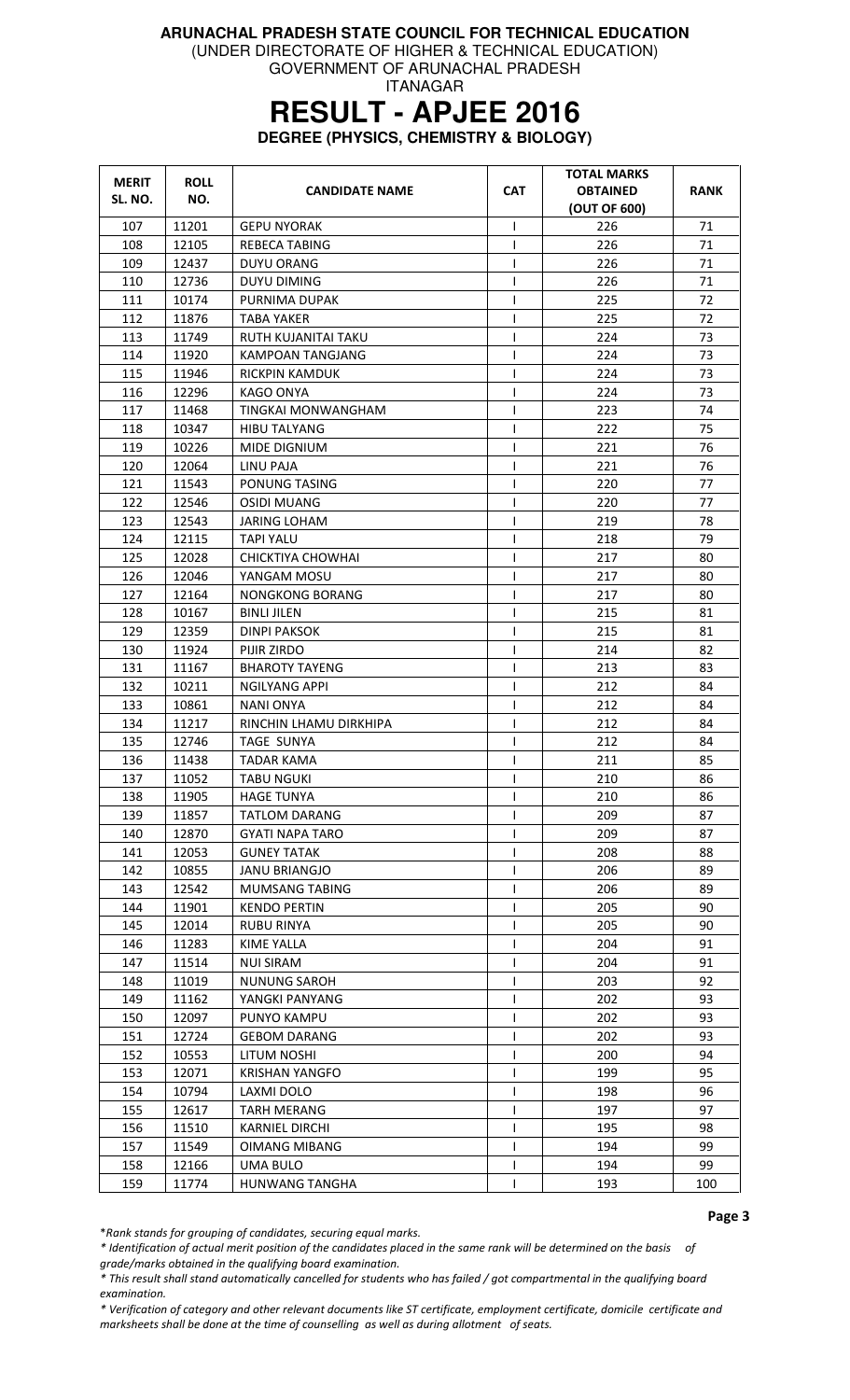(UNDER DIRECTORATE OF HIGHER & TECHNICAL EDUCATION)

GOVERNMENT OF ARUNACHAL PRADESH ITANAGAR

# **RESULT - APJEE 2016**

**DEGREE (PHYSICS, CHEMISTRY & BIOLOGY)** 

| <b>MERIT</b><br>SL. NO. | <b>ROLL</b><br>NO. | <b>CANDIDATE NAME</b>           | <b>CAT</b>     | <b>TOTAL MARKS</b><br><b>OBTAINED</b><br>(OUT OF 600) | <b>RANK</b> |
|-------------------------|--------------------|---------------------------------|----------------|-------------------------------------------------------|-------------|
| 160                     | 10018              | MIDING MOYONG                   | I              | 192                                                   | 101         |
| 161                     | 10302              | <b>NGARIK GAMLIN</b>            | T              | 192                                                   | 101         |
| 162                     | 11825              | DUNU DOJI                       | T              | 192                                                   | 101         |
| 163                     | 10455              | <b>LEEMA AFI</b>                | $\mathsf{I}$   | 191                                                   | 102         |
| 164                     | 11580              | <b>TAO KAYA</b>                 | T              | 191                                                   | 102         |
| 165                     | 11957              | <b>NYIMAN SOCIA</b>             | I              | 191                                                   | 102         |
| 166                     | 12230              | <b>LICHA PARE</b>               | $\mathsf{l}$   | 191                                                   | 102         |
| 167                     | 11967              | <b>GUMJUM YOMCHA</b>            | T              | 190                                                   | 103         |
| 168                     | 12124              | RINGU ANI                       | ı              | 190                                                   | 103         |
| 169                     | 12409              | LIKHA YAMA                      | T              | 190                                                   | 103         |
| 170                     | 10163              | <b>ANJALI TAKU</b>              | $\mathbf{I}$   | 189                                                   | 104         |
| 171                     | 11693              | <b>BULLO YAMI</b>               | $\mathsf{l}$   | 189                                                   | 104         |
| 172                     | 12116              | <b>NANI OBEY</b>                | T              | 189                                                   | 104         |
| 173                     | 11229              | WUJI MISO                       | $\mathsf{l}$   | 188                                                   | 105         |
| 174                     | 10704              | <b>HILLANG NYUNYU</b>           | $\overline{1}$ | 187                                                   | 106         |
| 175                     | 11383              | SONAM DOLMA                     | $\mathsf{I}$   | 187                                                   | 106         |
| 176                     | 11947              | <b>KABOM BORANG</b>             | T              | 187                                                   | 106         |
| 177                     | 12501              | <b>OYON JOPIR</b>               | $\mathsf{I}$   | 187                                                   | 106         |
| 178                     | 12867              | <b>BULLO REEMU</b>              | $\mathsf{l}$   | 187                                                   | 106         |
| 179                     | 10317              | <b>DAKLO NILLING</b>            | $\mathsf{l}$   | 186                                                   | 107         |
| 180                     | 10497              | <b>TENZIN TSEYANG</b>           | ı              | 186                                                   | 107         |
| 181                     | 12090              | PELESI TAYANG                   | $\overline{1}$ | 186                                                   | 107         |
| 182                     | 12099              | <b>NUYI TASING</b>              | T              | 186                                                   | 107         |
| 183                     | 12443              | <b>BUNAR TAMIN</b>              | T              | 185                                                   | 108         |
| 184                     | 11799              | <b>KARJUM NIMA</b>              | T              | 184                                                   | 109         |
| 185                     | 11969              | <b>KAMTI DUBI</b>               | $\mathbf{I}$   | 184                                                   | 109         |
| 186                     | 11470              | <b>Tezam Tongluk</b>            | $\overline{1}$ | 183                                                   | 110         |
| 187                     | 11874              | <b>SORANG YARI</b>              | $\mathsf{l}$   | 183                                                   | 110         |
| 188                     | 11972              | <b>JENYA TAKU</b>               | I              | 183                                                   | 110         |
| 189                     | 12017              | LEJUM GONGO                     | $\mathsf{l}$   | 183                                                   | 110         |
| 190                     | 10836              | <b>MISS TARA NACHUP</b>         | $\mathbf{I}$   | 182                                                   | 111         |
| 191                     | 11066              | PHANGLIAM TANGJANG              | I              | 182                                                   | 111         |
| 192                     | 12082              | <b>GEYIR NYODU</b>              |                | 182                                                   | 111         |
| 193                     | 12877              | MIPU NYODU                      | T              | 182                                                   | 111         |
| 194                     | 11991              | MINAM TAMUT                     | T              | 181                                                   | 112         |
| 195                     | 12630              | <b>LEKBOM YUDIK</b>             |                | 181                                                   | 112         |
| 196                     | 10831              | <b>TSERING DREMA</b>            |                | 180                                                   | 113         |
| 197                     | 11168              | PURI RILO                       | $\mathbf{I}$   | 180                                                   | 113         |
| 198                     | 11915              | <b>TASHI PHUNTSOK TSUMKHAPA</b> | T              | 180                                                   | 113         |
| 199                     | 12332              | <b>KABIT PADUNG</b>             | T              | 180                                                   | 113         |
| 200                     | 12721              | <b>HABUNG PEEYING</b>           | T              | 180                                                   | 113         |
| 201                     | 11317              | LOBSANG TENZING KOMU            | ı              | 179                                                   | 114         |
| 202                     | 11818              | <b>AINA ERING</b>               | T              | 179                                                   | 114         |
| 203                     | 12081              | AMAN NEETI TALOH                | $\mathbf{I}$   | 179                                                   | 114         |
| 204                     | 10273              | YAYANG MIBANG                   |                | 178                                                   | 115         |
| 205                     | 12397              | <b>GENI YUDIK</b>               |                | 178                                                   | 115         |
| 206                     | 10919              | TAGE MEENA                      |                | 177                                                   | 116         |
| 207                     | 11005              | <b>KENGAM GAPAK</b>             | L              | 177                                                   | 116         |
| 208                     | 11082              | <b>TASO LAPUNG</b>              | T              | 177                                                   | 116         |
| 209                     | 11071              | MOPI LOLLEN                     | $\mathbf{I}$   | 176                                                   | 117         |
| 210                     | 12019              | LIKHA TEKHI                     |                | 176                                                   | 117         |
| 211                     | 12041              | TOLUM ZUZU                      |                | 176                                                   | 117         |
| 212                     | 12873              | <b>NANGRAM POPI</b>             | T              | 176                                                   | 117         |

Page 4

\*Rank stands for grouping of candidates, securing equal marks.

\* Identification of actual merit position of the candidates placed in the same rank will be determined on the basis of grade/marks obtained in the qualifying board examination.

\* This result shall stand automatically cancelled for students who has failed / got compartmental in the qualifying board examination.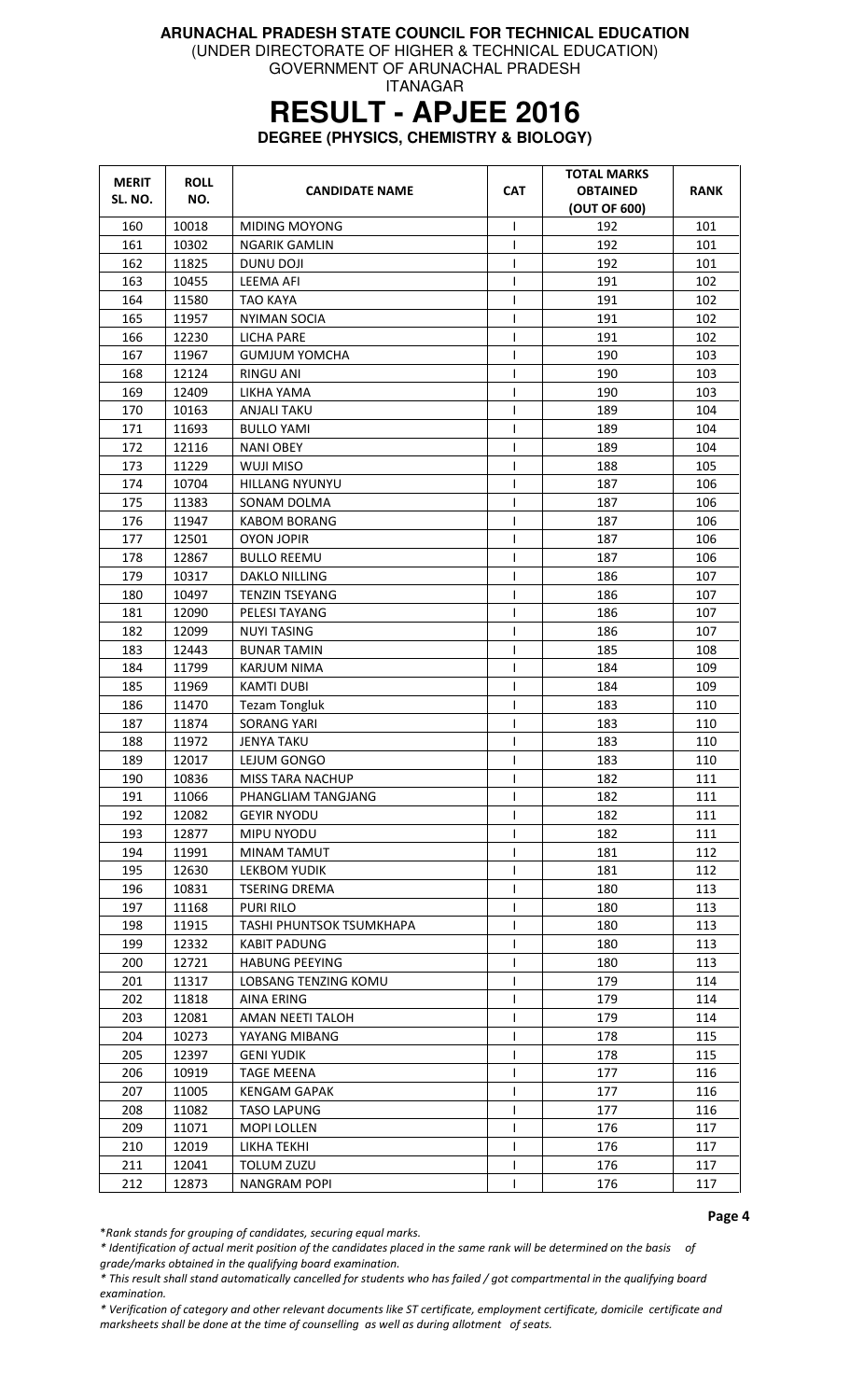(UNDER DIRECTORATE OF HIGHER & TECHNICAL EDUCATION)

GOVERNMENT OF ARUNACHAL PRADESH ITANAGAR

# **RESULT - APJEE 2016**

**DEGREE (PHYSICS, CHEMISTRY & BIOLOGY)** 

| <b>MERIT</b> | <b>ROLL</b> | <b>CANDIDATE NAME</b> | <b>CAT</b>   | <b>TOTAL MARKS</b><br><b>OBTAINED</b> | RANK |
|--------------|-------------|-----------------------|--------------|---------------------------------------|------|
| SL. NO.      | NO.         |                       |              | (OUT OF 600)                          |      |
| 213          | 12887       | LAYI PADI             | $\mathsf{I}$ | 176                                   | 117  |
| 214          | 11093       | <b>MITINAM JOPIR</b>  | $\mathbf{I}$ | 175                                   | 118  |
| 215          | 12131       | NENKER ONIA           |              | 175                                   | 118  |
| 216          | 11092       | <b>MARGRET RIMO</b>   | $\mathsf{I}$ | 174                                   | 119  |
| 217          | 10327       | MAGA DONI             | ı            | 173                                   | 120  |
| 218          | 10475       | <b>Tsetan Gombu</b>   | $\mathbf{I}$ | 173                                   | 120  |
| 219          | 11509       | YARI KAMSAR           |              | 173                                   | 120  |
| 220          | 11584       | <b>JING TATIN</b>     |              | 173                                   | 120  |
| 221          | 12012       | PATTO GAMI            | T            | 173                                   | 120  |
| 222          | 10566       | MUDANG OKA            | 1            | 172                                   | 121  |
| 223          | 10934       | <b>BORIA TUTU</b>     | $\mathbf{I}$ | 172                                   | 121  |
| 224          | 11179       | TADAR YADAR           | $\mathsf{I}$ | 172                                   | 121  |
| 225          | 12678       | JIMSILU CHIBA         | $\mathbf{I}$ | 172                                   | 121  |
| 226          | 11350       | PEKJUM KAKKI          | T            | 171                                   | 122  |
| 227          | 11274       | <b>TARUM NABUM</b>    | T            | 170                                   | 123  |
| 228          | 12297       | <b>TELI HITA</b>      | $\mathsf{I}$ | 170                                   | 123  |
| 229          | 10219       | <b>MEGONG PERME</b>   | $\mathbf{I}$ | 169                                   | 124  |
| 230          | 10726       | <b>PURA TUMPI</b>     |              | 169                                   | 124  |
| 231          | 12084       | SUMBY TAGI            | $\mathsf{I}$ | 169                                   | 124  |
| 232          | 12572       | TARH TAKKE            | T            | 169                                   | 124  |
| 233          | 11794       | PUNYO YAMI            | T            | 168                                   | 125  |
| 234          | 10709       | KONGA YONGAM          | T            | 167                                   | 126  |
| 235          | 12152       | <b>ONONG YOMMIN</b>   | 1            | 166                                   | 127  |
| 236          | 12454       | PEMBA DORJEE GOIBA    | $\mathbf{I}$ | 166                                   | 127  |
| 237          | 12876       | <b>MARKU KENA</b>     | T            | 166                                   | 127  |
| 238          | 10108       | <b>KABOM LEGO</b>     | $\mathsf{I}$ | 165                                   | 128  |
| 239          | 10869       | <b>BUDAK MRA</b>      | T            | 165                                   | 128  |
| 240          | 11056       | <b>SUBU ANNA</b>      | T            | 165                                   | 128  |
| 241          | 11622       | <b>BINAM TAMUT</b>    | 1            | 165                                   | 128  |
| 242          | 12016       | <b>WENISHA NERI</b>   | T            | 165                                   | 128  |
| 243          | 10136       | MINU NIDAK            | T            | 164                                   | 129  |
| 244          | 10686       | YUMMO NYOKIR          | T            | 164                                   | 129  |
| 245          | 11442       | <b>TADU HANYA</b>     |              | 164                                   | 129  |
| 246          | 11945       | <b>KURU SUNYA</b>     |              | 164                                   | 129  |
| 247          | 12319       | NADA OKA              |              | 164                                   | 129  |
| 248          | 12609       | <b>SUBU ANGKHA</b>    |              | 164                                   | 129  |
| 249          | 12611       | <b>AMILI LINGGI</b>   | $\mathbf{I}$ | 164                                   | 129  |
| 250          | 10257       | RAJ HINA NABAM        |              | 163                                   | 130  |
| 251          | 11073       | <b>TAKAM BATE</b>     |              | 163                                   | 130  |
| 252          | 11718       | ANGGUL LEGO           | $\mathsf{I}$ | 163                                   | 130  |
| 253          | 11961       | MIRNGA NGOMLE         |              | 163                                   | 130  |
| 254          | 10003       | <b>MUMDI PERTIN</b>   | $\mathbf{I}$ | 162                                   | 131  |
| 255          | 10140       | KALING TAYENG         |              | 162                                   | 131  |
| 256          | 10155       | NYAGAM ADO            |              | 161                                   | 132  |
| 257          | 10841       | <b>KOJ YARANG</b>     |              | 161                                   | 132  |
| 258          | 11021       | DAWA TSOMU            |              | 161                                   | 132  |
| 259          | 11346       | <b>OSIK TAYENG</b>    | $\mathbf{I}$ | 161                                   | 132  |
| 260          | 11986       | <b>OLEK TAMUK</b>     | I.           | 161                                   | 132  |
| 261          | 12121       | LONA KENA             |              | 161                                   | 132  |
| 262          | 12420       | <b>TAGE OBING</b>     | $\mathbf{I}$ | 161                                   | 132  |
| 263          | 10280       | <b>BOMLI BAM</b>      | $\mathbf{I}$ | 160                                   | 133  |
| 264          | 11757       | MUMTAK APUM           |              | 160                                   | 133  |
| 265          | 11948       | <b>TAGE YAMUNG</b>    |              | 160                                   | 133  |

Page 5

\*Rank stands for grouping of candidates, securing equal marks.

\* Identification of actual merit position of the candidates placed in the same rank will be determined on the basis of grade/marks obtained in the qualifying board examination.

\* This result shall stand automatically cancelled for students who has failed / got compartmental in the qualifying board examination.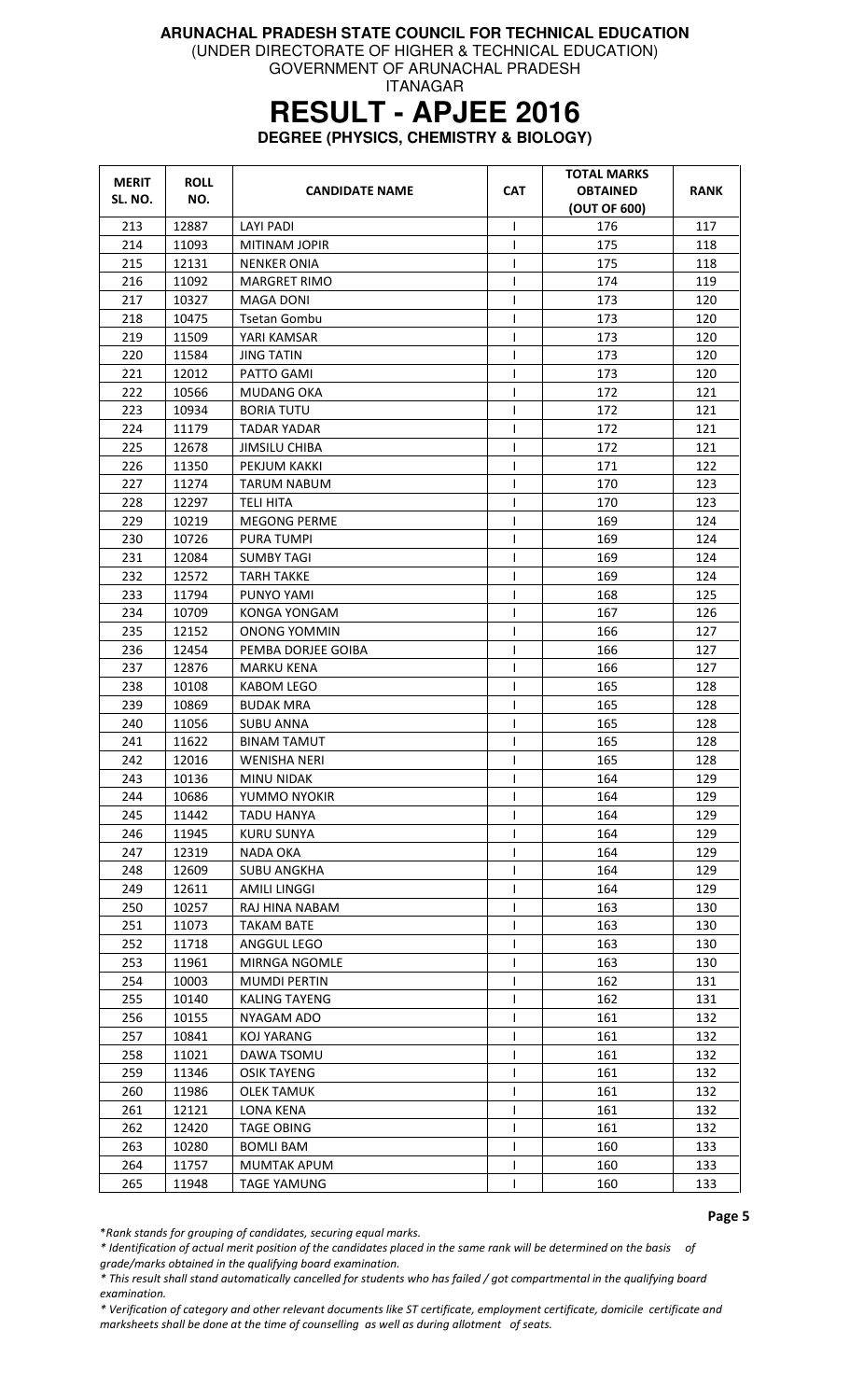(UNDER DIRECTORATE OF HIGHER & TECHNICAL EDUCATION)

GOVERNMENT OF ARUNACHAL PRADESH ITANAGAR

# **RESULT - APJEE 2016**

**DEGREE (PHYSICS, CHEMISTRY & BIOLOGY)** 

| <b>MERIT</b> | <b>ROLL</b>    |                                         |                   | <b>TOTAL MARKS</b> |             |
|--------------|----------------|-----------------------------------------|-------------------|--------------------|-------------|
| SL. NO.      | NO.            | <b>CANDIDATE NAME</b>                   | <b>CAT</b>        | <b>OBTAINED</b>    | <b>RANK</b> |
|              |                |                                         |                   | (OUT OF 600)       |             |
| 266          | 11950          | <b>LOD ANKHA</b>                        | T                 | 160                | 133         |
| 267          | 12132          | <b>DUYU APANG</b>                       | T                 | 160                | 133         |
| 268          | 12625          | <b>TADU KONYA</b>                       | T<br>T            | 160                | 133         |
| 269          | 10563          | <b>ZHONY GAMMENG</b>                    |                   | 159                | 134         |
| 270          | 11110          | <b>KALING GAO</b><br>TAMCHI YARAM SILPY | T                 | 159                | 134         |
| 271          | 11178          |                                         | $\mathsf{I}$      | 159                | 134         |
| 272          | 11863          | <b>CHETNA MONGMAW</b>                   | T                 | 159                | 134         |
| 273<br>274   | 11953<br>12193 | <b>HAGE NADO</b><br><b>SOLOMON TAKI</b> | ı<br>$\mathbf{I}$ | 159<br>159         | 134<br>134  |
| 275          | 10222          | <b>EMULI MIZE</b>                       | $\mathsf{I}$      | 158                | 135         |
| 276          | 11927          | <b>KIME HARIN</b>                       | T                 | 158                | 135         |
| 277          | 12047          | <b>CHATOI SOCIA</b>                     | $\mathsf{I}$      | 158                | 135         |
| 278          | 12372          | <b>LHAWANG NORBU</b>                    | T                 | 158                | 135         |
| 279          | 12441          | <b>AYANG JILEN</b>                      | T                 | 158                | 135         |
| 280          | 10354          | TARU YAJOH                              | $\mathsf{I}$      | 157                | 136         |
| 281          | 11086          | <b>NERI PAJING</b>                      | T                 | 157                | 136         |
| 282          | 11849          | YUMPE RAME                              | $\mathsf{I}$      | 157                | 136         |
| 283          | 12293          | <b>MARY NYODU</b>                       | $\mathbf{I}$      | 157                | 136         |
| 284          | 12629          | <b>BAMANG SIMA</b>                      | T                 | 157                | 136         |
| 285          | 10837          | LIKHA PUMEEN                            | I                 | 156                | 137         |
| 286          | 10970          | <b>TAGIN MOSI</b>                       | $\mathsf{I}$      | 156                | 137         |
| 287          | 10122          | TAKHE OKU                               | T                 | 155                | 138         |
| 288          | 10396          | KADEM PANYANG                           | T                 | 155                | 138         |
| 289          | 10697          | TERNGAM RIME                            | T                 | 155                | 138         |
| 290          | 10715          | <b>MILONTY PERME</b>                    | $\mathsf{I}$      | 155                | 138         |
| 291          | 11061          | TANA AKAL TARA                          | T                 | 155                | 138         |
| 292          | 11780          | <b>HAGE RANYANG</b>                     | T                 | 155                | 138         |
| 293          | 12112          | PUNYO NANYA                             | T                 | 155                | 138         |
| 294          | 10453          | <b>JUMRI GAMLIN</b>                     | T                 | 154                | 139         |
| 295          | 12469          | MINGAM RUMI                             | T                 | 154                | 139         |
| 296          | 12871          | MUDANG TADHU                            | T                 | 154                | 139         |
| 297          | 11289          | <b>ASENGLU BELLAI</b>                   | $\mathsf{I}$      | 153                | 140         |
| 298          | 11918          | PEJUM NYORAK                            |                   | 153                | 140         |
| 299          | 12333          | MUDU MIHU                               | L                 | 153                | 140         |
| 300          | 12811          | KHODA YAMIN                             | T                 | 153                | 140         |
| 301          | 11590          | <b>TILLING KONYA</b>                    | $\mathsf{I}$      | 152                | 141         |
| 302          | 11988          | <b>LUKNU GADI</b>                       | L                 | 152                | 141         |
| 303          | 10560          | <b>LIGE NYODU</b>                       | $\mathsf{I}$      | 151                | 142         |
| 304          | 10952          | UMPI JAMOH                              | T                 | 151                | 142         |
| 305          | 11612          | KURU MOBING                             | T                 | 151                | 142         |
| 306          | 11804          | <b>MEM MEGU</b>                         | $\mathbf{I}$      | 151                | 142         |
| 307          | 12582          | <b>DUSU MARY</b>                        | $\mathsf{I}$      | 151                | 142         |
| 308          | 10432          | NOYTE BEYONG                            | $\mathsf{I}$      | 150                | 143         |
| 309          | 10646          | NANG SUPHANI CHOWPU                     | ı                 | 150                | 143         |
| 310          | 10739          | <b>ALOM LIBANG</b>                      | $\mathsf{I}$      | 150                | 143         |
| 311          | 10779          | <b>BABY NILO</b>                        | $\mathsf{I}$      | 150                | 143         |
| 312          | 11474          | TANGA NALO                              |                   | 150                | 143         |
| 313          | 11663          | <b>OSET TAGI</b>                        | $\mathsf{I}$      | 150                | 143         |
| 314          | 11673          | <b>DEGE NGURAK</b>                      | T                 | 150                | 143         |
| 315          | 11733          | <b>MOMI TATIN</b>                       | $\mathsf{I}$      | 150                | 143         |
| 316          | 11766          | KANGKIMANG JAMOH                        | L                 | 150                | 143         |
| 317          | 11795          | <b>REEMAN KIMSING</b>                   | I                 | 150                | 143         |
| 318          | 12136          | <b>TAI SUMPI</b>                        |                   | 150                | 143         |

Page 6

\*Rank stands for grouping of candidates, securing equal marks.

\* Identification of actual merit position of the candidates placed in the same rank will be determined on the basis of grade/marks obtained in the qualifying board examination.

\* This result shall stand automatically cancelled for students who has failed / got compartmental in the qualifying board examination.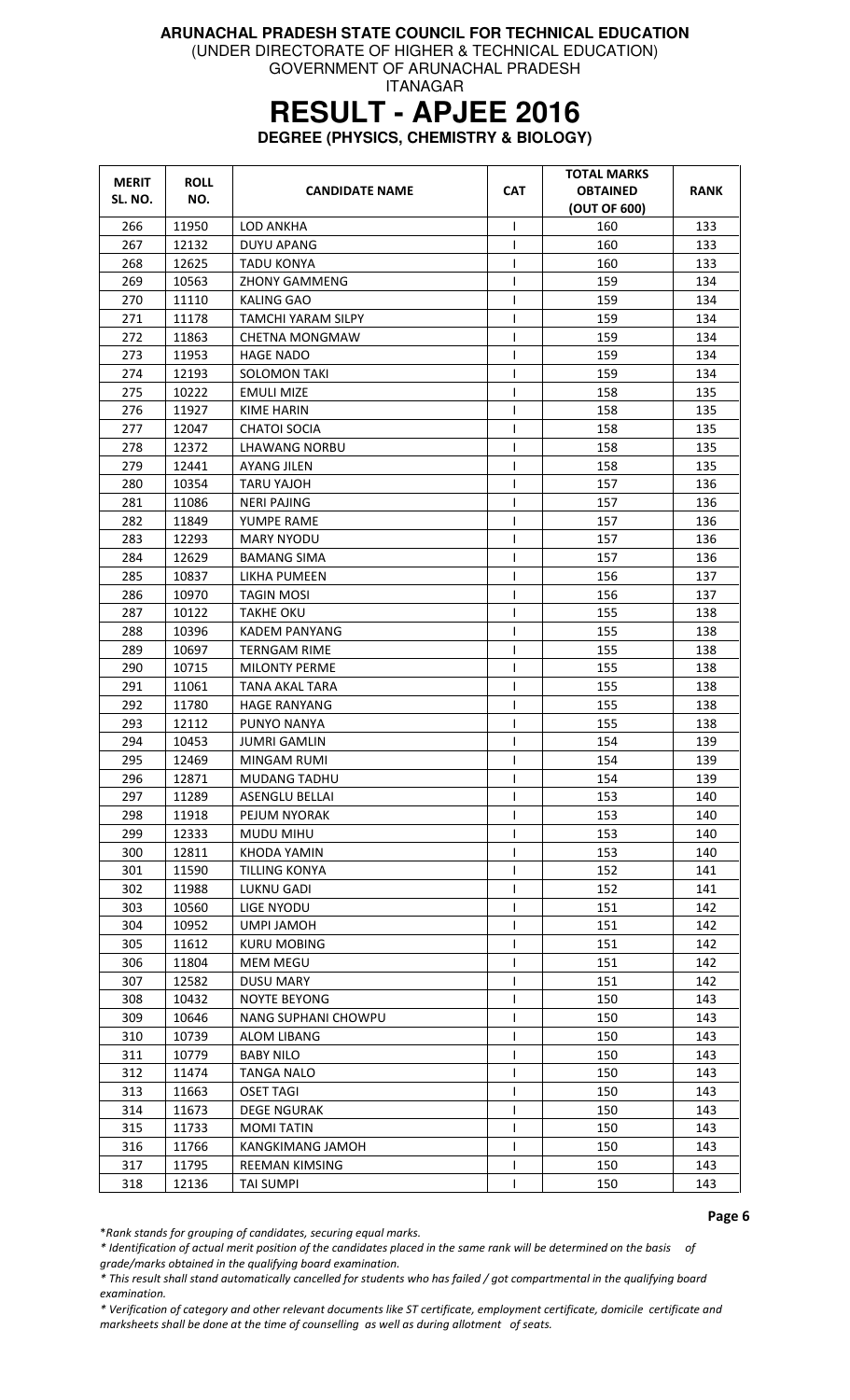(UNDER DIRECTORATE OF HIGHER & TECHNICAL EDUCATION)

GOVERNMENT OF ARUNACHAL PRADESH ITANAGAR

# **RESULT - APJEE 2016**

**DEGREE (PHYSICS, CHEMISTRY & BIOLOGY)** 

| <b>MERIT</b> | <b>ROLL</b> | <b>CANDIDATE NAME</b>  | <b>CAT</b>   | <b>TOTAL MARKS</b><br><b>OBTAINED</b> | RANK |
|--------------|-------------|------------------------|--------------|---------------------------------------|------|
| SL. NO.      | NO.         |                        |              | (OUT OF 600)                          |      |
| 319          | 12141       | <b>TAGE YANKA</b>      | T            | 150                                   | 143  |
| 320          | 12182       | <b>GUMIN JERANG</b>    | T            | 150                                   | 143  |
| 321          | 12364       | SANGEY LHAMU KHOCHEY   | $\mathsf{I}$ | 150                                   | 143  |
| 322          | 10128       | <b>TAPI MAYING</b>     | L            | 149                                   | 144  |
| 323          | 10683       | RADHE MAMUNG           | I            | 149                                   | 144  |
| 324          | 11103       | MISINAM DARANG         | T            | 149                                   | 144  |
| 325          | 11764       | NAMA SANGNO            | T            | 149                                   | 144  |
| 326          | 11903       | RIYIR TALI             | $\mathsf{I}$ | 149                                   | 144  |
| 327          | 12133       | MARJUM HAJI            | T            | 149                                   | 144  |
| 328          | 10166       | AGAM LEGO              | $\mathsf{I}$ | 148                                   | 145  |
| 329          | 11070       | NYAMCHA ATTA           | T            | 148                                   | 145  |
| 330          | 11281       | MICHAEL KINO           | $\mathsf{I}$ | 148                                   | 145  |
| 331          | 11985       | GOCHAM LUKMA           | T            | 148                                   | 145  |
| 332          | 12039       | KAVERI TAJO            | $\mathsf{l}$ | 148                                   | 145  |
| 333          | 12555       | MST NEBA SAJEN         | $\mathsf{l}$ | 148                                   | 145  |
| 334          | 20448       | <b>BINDU KUMARI</b>    | T            | 148                                   | 145  |
| 335          | 10087       | DOLLY JOMOH            | $\mathsf{l}$ | 147                                   | 146  |
| 336          | 12225       | <b>KARIK MIBANG</b>    | T            | 147                                   | 146  |
| 337          | 12461       | TAGE HANGU             | T            | 147                                   | 146  |
| 338          | 12884       | HAGE YASSE             | $\mathsf{l}$ | 147                                   | 146  |
| 339          | 12890       | RADHE KAKO             | T            | 147                                   | 146  |
| 340          | 11272       | KARLI KAMUM            | T            | 146                                   | 147  |
| 341          | 11788       | <b>BAJUM CHOKAR</b>    | T            | 146                                   | 147  |
| 342          | 12615       | <b>ROYTONG MIRIP</b>   | I            | 146                                   | 147  |
| 343          | 10351       | OYING MEGU             | $\mathsf{l}$ | 145                                   | 148  |
| 344          | 10665       | PHURPA TSERING         | T            | 145                                   | 148  |
| 345          | 11415       | OBINAM YIRANG          | T            | 145                                   | 148  |
| 346          | 11844       | CHOKJA KAMCHAM         | T            | 145                                   | 148  |
| 347          | 11970       | BITHAK LOWANG          | I            | 145                                   | 148  |
| 348          | 12078       | TAKHE KANYA            | T            | 145                                   | 148  |
| 349          | 10668       | KALOM PERME            | $\mathsf{I}$ | 144                                   | 149  |
| 350          | 11053       | MITINAM TAMUK          | T            | 144                                   | 149  |
| 351          | 11441       | <b>TANA YASSUM</b>     |              | 144                                   | 149  |
| 352          | 12886       | <b>SUBU TAKI</b>       | T            | 144                                   | 149  |
| 353          | 10187       | TAI GANGMU             | T            | 143                                   | 150  |
| 354          | 10417       | <b>NANU DUPIT</b>      | T            | 143                                   | 150  |
| 355          | 10573       | <b>TAMCHI RINIU</b>    | T            | 143                                   | 150  |
| 356          | 10939       | <b>GAUTOM TAKU</b>     | T            | 143                                   | 150  |
| 357          | 11929       | <b>DUYU OTUNG</b>      | T            | 143                                   | 150  |
| 358          | 12206       | <b>SUZEN KENPI ORI</b> | T            | 143                                   | 150  |
| 359          | 12657       | AINA MOYONG            | T            | 143                                   | 150  |
| 360          | 12660       | Kaling Jongkey         | $\mathsf{I}$ | 143                                   | 150  |
| 361          | 12833       | <b>BAKUT JOMYANG</b>   | L            | 143                                   | 150  |
| 362          | 10214       | <b>SOJEM BELLAI</b>    | $\mathsf{l}$ | 142                                   | 151  |
| 363          | 10685       | MITI TABOH             | $\mathsf{I}$ | 142                                   | 151  |
| 364          | 11278       | <b>KIKA INGO</b>       | T            | 142                                   | 151  |
| 365          | 12221       | <b>SAMUEL SITANG</b>   | I            | 142                                   | 151  |
| 366          | 12304       | PERI YOKA              | T            | 142                                   | 151  |
| 367          | 12892       | LOKAM HEERA            | $\mathsf{l}$ | 142                                   | 151  |
| 368          | 10842       | <b>ISI GAMLIN</b>      |              | 141                                   | 152  |
| 369          | 10893       | ARUN LEGO              | T            | 141                                   | 152  |
| 370          | 11463       | SANCHUNG LIDA          | L            | 141                                   | 152  |
| 371          | 12524       | <b>HAJ ABBI</b>        | ı            | 141                                   | 152  |

Page 7

\*Rank stands for grouping of candidates, securing equal marks.

\* Identification of actual merit position of the candidates placed in the same rank will be determined on the basis of grade/marks obtained in the qualifying board examination.

\* This result shall stand automatically cancelled for students who has failed / got compartmental in the qualifying board examination.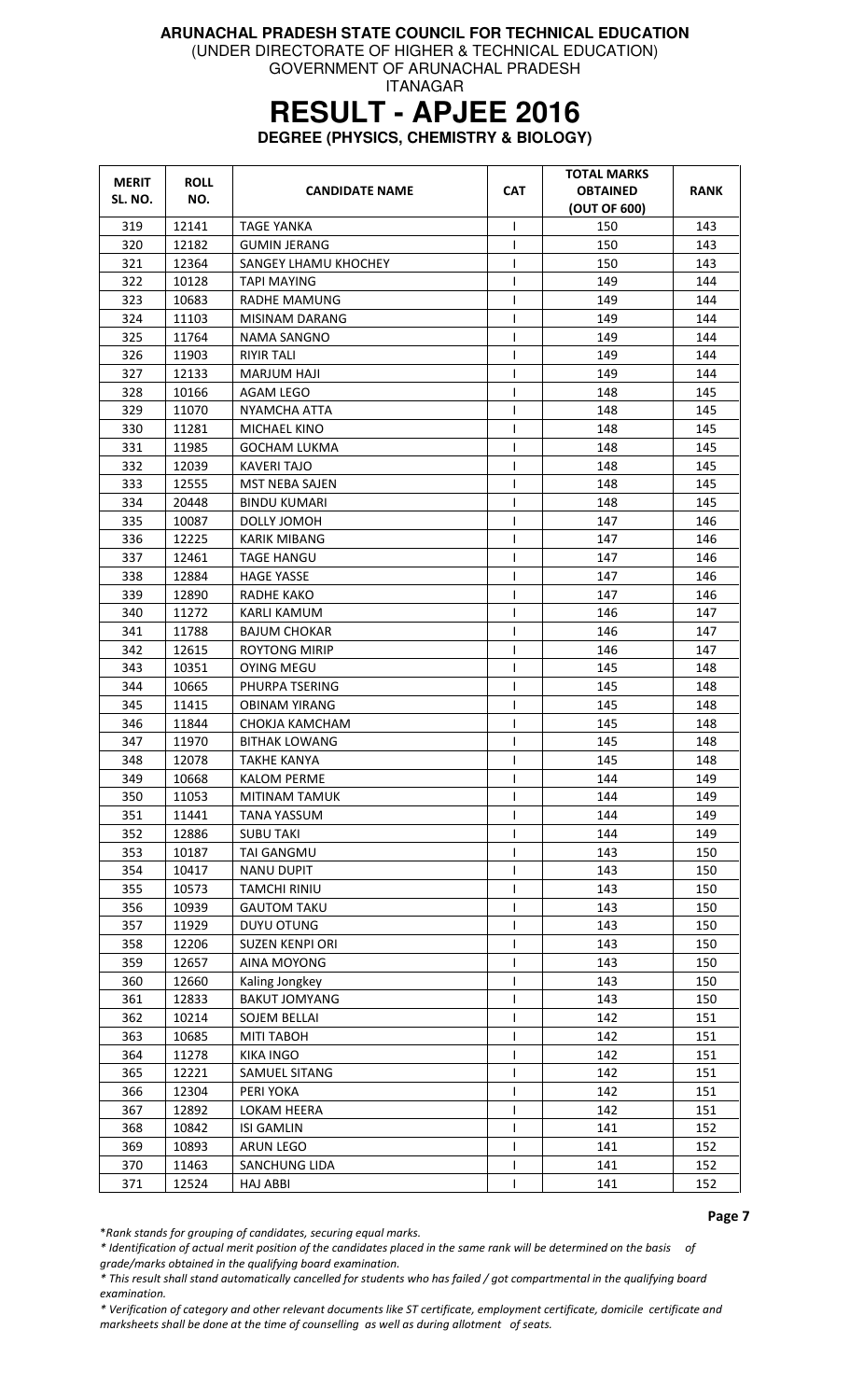(UNDER DIRECTORATE OF HIGHER & TECHNICAL EDUCATION)

GOVERNMENT OF ARUNACHAL PRADESH ITANAGAR

# **RESULT - APJEE 2016**

**DEGREE (PHYSICS, CHEMISTRY & BIOLOGY)** 

| <b>MERIT</b> | <b>ROLL</b> | <b>CANDIDATE NAME</b>  | <b>CAT</b>   | <b>TOTAL MARKS</b><br><b>OBTAINED</b> | <b>RANK</b> |
|--------------|-------------|------------------------|--------------|---------------------------------------|-------------|
| SL. NO.      | NO.         |                        |              | (OUT OF 600)                          |             |
| 372          | 12619       | KAPU LOMDAK            | ı            | 141                                   | 152         |
| 373          | 12911       | <b>KAMIN DUPAK</b>     | T            | 141                                   | 152         |
| 374          | 10153       | <b>TASSO YATTUNG</b>   | $\mathbf{I}$ | 140                                   | 153         |
| 375          | 10227       | <b>BEKKY HAJI</b>      |              | 140                                   | 153         |
| 376          | 10530       | LIBOM RONYA            | $\mathbf{I}$ | 140                                   | 153         |
| 377          | 11433       | <b>KENPU KAMDUK</b>    | ı            | 140                                   | 153         |
| 378          | 11984       | <b>RUBU TAJANG</b>     |              | 140                                   | 153         |
| 379          | 12774       | PALO PANGIA DOLO       |              | 140                                   | 153         |
| 380          | 11968       | ANAM LICHA             | T            | 139                                   | 154         |
| 381          | 12098       | <b>MUDANG TUPE</b>     | 1            | 139                                   | 154         |
| 382          | 12272       | <b>HENRY KAYE</b>      | $\mathbf{I}$ | 139                                   | 154         |
| 383          | 12857       | YAKAP PAO              | $\mathbf{I}$ | 139                                   | 154         |
| 384          | 10021       | <b>TAGE KUNYA</b>      | T            | 138                                   | 155         |
| 385          | 10760       | BYABANG MIJUM          | T            | 138                                   | 155         |
| 386          | 10860       | <b>BANGKI RANGJANG</b> | T            | 138                                   | 155         |
| 387          | 10901       | MITI TALI              | $\mathsf{I}$ | 138                                   | 155         |
| 388          | 11064       | <b>JACKEY LOMDAK</b>   | $\mathbf{I}$ | 138                                   | 155         |
| 389          | 11412       | <b>MIPIN RUMDO</b>     |              | 138                                   | 155         |
| 390          | 11473       | PIMPY TACHANG          | ı            | 138                                   | 155         |
| 391          | 11977       | <b>ICY JOMYANG</b>     | $\mathsf{I}$ | 138                                   | 155         |
| 392          | 12145       | <b>TARO KANIYA</b>     | T            | 138                                   | 155         |
| 393          | 12783       | RUBU NAPI              | T            | 138                                   | 155         |
| 394          | 10571       | NANI MARKU             | 1            | 137                                   | 156         |
| 395          | 10806       | <b>GESINA YOMSO</b>    | $\mathsf{l}$ | 137                                   | 156         |
| 396          | 11144       | <b>VIJAY JAMI</b>      | $\mathbf{I}$ | 137                                   | 156         |
| 397          | 12033       | NANI RILA              | T            | 137                                   | 156         |
| 398          | 12068       | DOMIN RINA             | T            | 137                                   | 156         |
| 399          | 12109       | <b>ICY PAYUM</b>       | $\mathsf{I}$ | 137                                   | 156         |
| 400          | 12172       | <b>KAGO DINSUNG</b>    | 1            | 137                                   | 156         |
| 401          | 12492       | <b>HIBA MEEYO</b>      | $\mathbf{I}$ | 137                                   | 156         |
| 402          | 12723       | <b>TADAR AGUNG</b>     | T            | 137                                   | 156         |
| 403          | 10127       | <b>GANOM TONDRANG</b>  | T            | 136                                   | 157         |
| 404          | 10386       | MICHI JOHN             | $\mathsf{I}$ | 136                                   | 157         |
| 405          | 11216       | <b>GYATI YANKA</b>     | I.           | 136                                   | 157         |
| 406          | 11445       | RADHE YASSUNG          | $\mathbf{I}$ | 136                                   | 157         |
| 407          | 11962       | <b>MISUNAM BOKO</b>    |              | 136                                   | 157         |
| 408          | 12042       | YAPI MURTEM            | $\mathbf{I}$ | 136                                   | 157         |
| 409          | 12237       | <b>TACHI DARI</b>      | $\mathbf{I}$ | 136                                   | 157         |
| 410          | 10244       | <b>JAINLONG WANGSA</b> | I.           | 135                                   | 158         |
| 411          | 11284       | <b>DUYU RADHE</b>      | $\mathsf{I}$ | 135                                   | 158         |
| 412          | 11687       | <b>NANE JERANG</b>     |              | 135                                   | 158         |
| 413          | 12825       | <b>OMAN KAMBU</b>      |              | 135                                   | 158         |
| 414          | 12837       | TABA JUMSI             |              | 135                                   | 158         |
| 415          | 10843       | NYAPI GADI             |              | 134                                   | 159         |
| 416          | 11878       | <b>GENIYA RAJI</b>     |              | 134                                   | 159         |
| 417          | 12315       | YAMKEY MATEY           | $\mathbf{I}$ | 134                                   | 159         |
| 418          | 12646       | <b>DOJUM NGOMDIR</b>   |              | 134                                   | 159         |
| 419          | 12778       | <b>ITER NGOMDIR</b>    | $\mathsf{l}$ | 134                                   | 159         |
| 420          | 12897       | KAGO NAMA ANJO         |              | 134                                   | 159         |
| 421          | 10528       | <b>PALI NITIK</b>      |              | 133                                   | 160         |
| 422          | 10554       | RINCHIN WANGMU         |              | 133                                   | 160         |
| 423          | 12008       | <b>BITO BOJIR</b>      | $\mathbf{I}$ | 133                                   | 160         |
| 424          | 12054       | RENAM MURTEM           |              | 133                                   | 160         |

Page 8

\*Rank stands for grouping of candidates, securing equal marks.

\* Identification of actual merit position of the candidates placed in the same rank will be determined on the basis of grade/marks obtained in the qualifying board examination.

\* This result shall stand automatically cancelled for students who has failed / got compartmental in the qualifying board examination.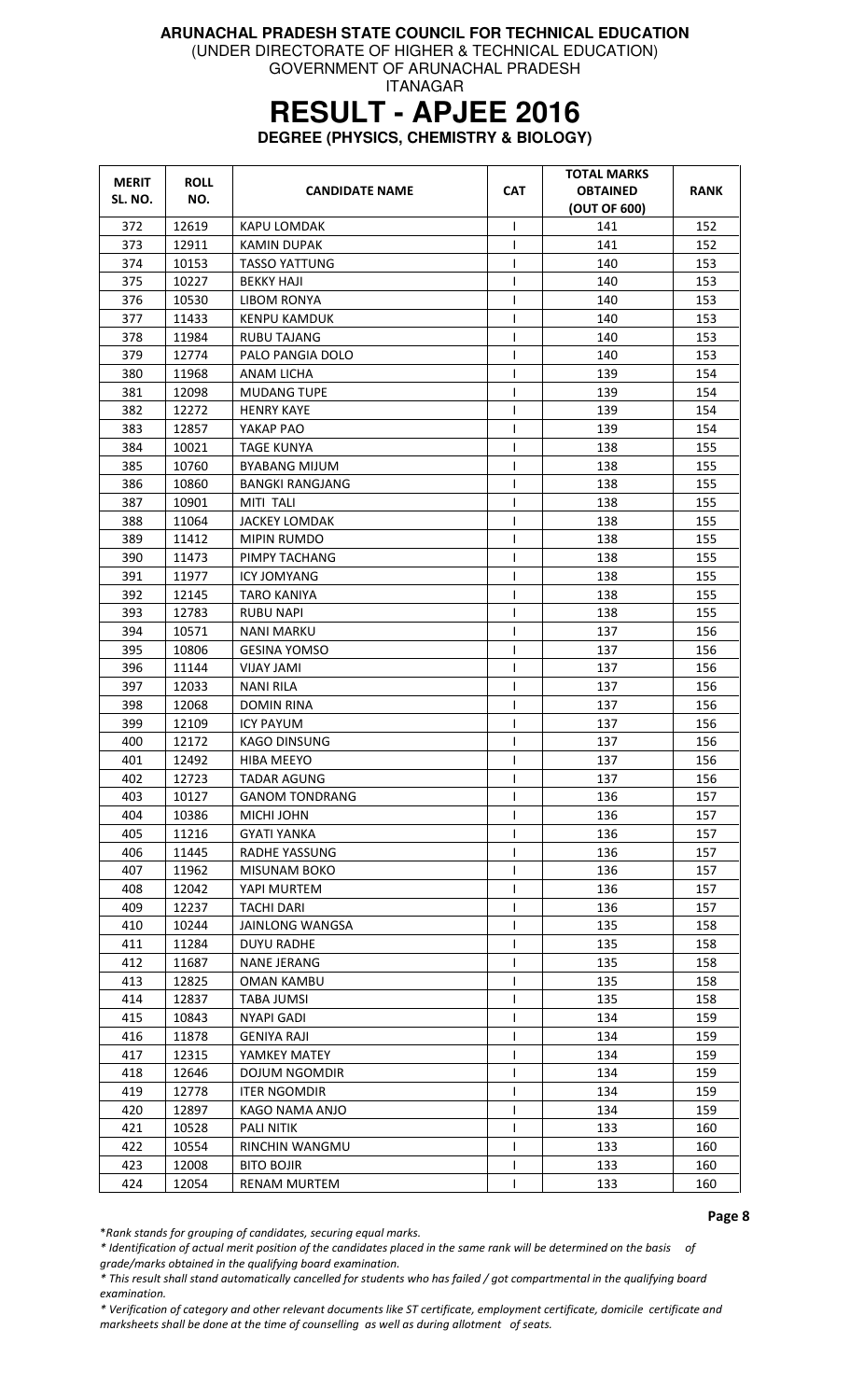(UNDER DIRECTORATE OF HIGHER & TECHNICAL EDUCATION)

GOVERNMENT OF ARUNACHAL PRADESH ITANAGAR

# **RESULT - APJEE 2016**

**DEGREE (PHYSICS, CHEMISTRY & BIOLOGY)** 

| <b>MERIT</b><br>SL. NO. | <b>ROLL</b><br>NO. | <b>CANDIDATE NAME</b>   | <b>CAT</b>   | TOTAL MARKS<br><b>OBTAINED</b><br>(OUT OF 600) | <b>RANK</b> |
|-------------------------|--------------------|-------------------------|--------------|------------------------------------------------|-------------|
| 425                     | 12148              | <b>GOLO TAGA</b>        | $\mathbf{I}$ | 133                                            | 160         |
| 426                     | 12362              | <b>TAMO AKHA</b>        | ı            | 133                                            | 160         |
| 427                     | 12599              | <b>BOA MANJU</b>        |              | 133                                            | 160         |
| 428                     | 10205              | <b>TAKAM JAI</b>        | ı            | 132                                            | 161         |
| 429                     | 10674              | <b>TADAR SUMPI</b>      | $\mathsf{I}$ | 132                                            | 161         |
| 430                     | 10714              | Tojir Zirdo             | $\mathbf{I}$ | 132                                            | 161         |
| 431                     | 11646              | <b>MAKKI CAMDER TOK</b> | $\mathbf{I}$ | 132                                            | 161         |
| 432                     | 11735              | <b>KARPEE LOLLEN</b>    | $\mathbf{I}$ | 132                                            | 161         |
| 433                     | 12195              | <b>SUMBINA TASUNG</b>   |              | 132                                            | 161         |
| 434                     | 12864              | <b>TANU SOKI</b>        | ı            | 132                                            | 161         |
| 435                     | 10371              | <b>JUMSY DOYE</b>       | $\mathsf{I}$ | 131                                            | 162         |
| 436                     | 10723              | <b>KENTER TACHA</b>     | $\mathbf{I}$ | 131                                            | 162         |
| 437                     | 10892              | <b>LOBSANG PETON</b>    | $\mathsf{I}$ | 131                                            | 162         |
| 438                     | 11031              | KALING TARAM            | ı            | 131                                            | 162         |
| 439                     | 11133              | UTU PADUNG              | ı            | 131                                            | 162         |
| 440                     | 12248              | <b>ASEN BAGANG</b>      | T            | 131                                            | 162         |
| 441                     | 12729              | YESHI DREMA             | $\mathbf{I}$ | 131                                            | 162         |
| 442                     | 10286              | <b>TECHI TAKAM</b>      | $\mathsf{I}$ | 130                                            | 163         |
| 443                     | 11260              | <b>GERY TAYANG</b>      | $\mathsf{l}$ | 130                                            | 163         |
| 444                     | 11265              | POKYEM ERING            | $\mathsf{I}$ | 130                                            | 163         |
| 445                     | 11496              | <b>TAKAM SAKTAM</b>     | ı            | 130                                            | 163         |
| 446                     | 11597              | AINA BOKO               |              | 130                                            | 163         |
| 447                     | 11714              | <b>GANGTE YANANG</b>    | T            | 130                                            | 163         |
| 448                     | 12006              | <b>MICHI MONYO</b>      | $\mathsf{I}$ | 130                                            | 163         |
| 449                     | 12776              | NABAM YAMI              | ı            | 130                                            | 163         |
| 450                     | 10426              | <b>DUCHANG KRI</b>      | $\mathbf{I}$ | 129                                            | 164         |
| 451                     | 10515              | <b>GOCHAM YAGOM</b>     | $\mathbf{I}$ | 129                                            | 164         |
| 452                     | 10957              | <b>KURU RANI</b>        | ı            | 129                                            | 164         |
| 453                     | 11694              | <b>MORSHA GAMLIN</b>    | $\mathsf{I}$ | 129                                            | 164         |
| 454                     | 11840              | <b>TAILYANG REMA</b>    | $\mathbf{I}$ | 129                                            | 164         |
| 455                     | 11917              | <b>FRANKY LIBANG</b>    | $\mathbf{I}$ | 129                                            | 164         |
| 456                     | 12495              | <b>CHUKHU ATE</b>       | I            | 129                                            | 164         |
| 457                     | 12551              | <b>GENERAL TAGGU</b>    |              | 129                                            | 164         |
| 458                     | 12769              | <b>TAKAM ANU</b>        |              | 129                                            | 164         |
| 459                     | 10537              | <b>KORO BLANGE</b>      |              | 128                                            | 165         |
| 460                     | 10767              | <b>BEDO SOPUNG</b>      |              | 128                                            | 165         |
| 461                     | 10816              | <b>HAGE LOTUS</b>       | $\mathbf{I}$ | 128                                            | 165         |
| 462                     | 11160              | AUGUSTY LIBANG          | I.           | 128                                            | 165         |
| 463                     | 11715              | <b>KEMIN GAMLIN</b>     |              | 128                                            | 165         |
| 464                     | 11834              | <b>MOINA RATAN</b>      |              | 128                                            | 165         |
| 465                     | 12065              | <b>NITYANG PADUN</b>    |              | 128                                            | 165         |
| 466                     | 12830              | <b>BOMLOM NOPI</b>      | $\mathbf{I}$ | 128                                            | 165         |
| 467                     | 12912              | AMANG KAMSI             | I            | 128                                            | 165         |
| 468                     | 10880              | <b>TAKU PUNU</b>        |              | 127                                            | 166         |
| 469                     | 10971              | CELESTE LINGGI          |              | 127                                            | 166         |
| 470                     | 11057              | <b>RAKJU DUPIT</b>      |              | 127                                            | 166         |
| 471                     | 11297              | <b>NIMUN KHIMHUN</b>    |              | 127                                            | 166         |
| 472                     | 11683              | <b>JOHNEY JAMOH</b>     | $\mathbf{I}$ | 127                                            | 166         |
| 473                     | 12010              | <b>JUMNYA KOYU</b>      |              | 127                                            | 166         |
| 474                     | 12113              | <b>HERI ROMA</b>        | $\mathsf{I}$ | 127                                            | 166         |
| 475                     | 12868              | <b>TECHI KHAMYEER</b>   |              | 127                                            | 166         |
| 476                     | 10261              | <b>MENUNG WELLY</b>     | $\mathbf{I}$ | 126                                            | 167         |
| 477                     | 10445              | AKU PEI CAMDIR          |              | 126                                            | 167         |

Page 9

\*Rank stands for grouping of candidates, securing equal marks.

\* Identification of actual merit position of the candidates placed in the same rank will be determined on the basis of

grade/marks obtained in the qualifying board examination.

\* This result shall stand automatically cancelled for students who has failed / got compartmental in the qualifying board examination.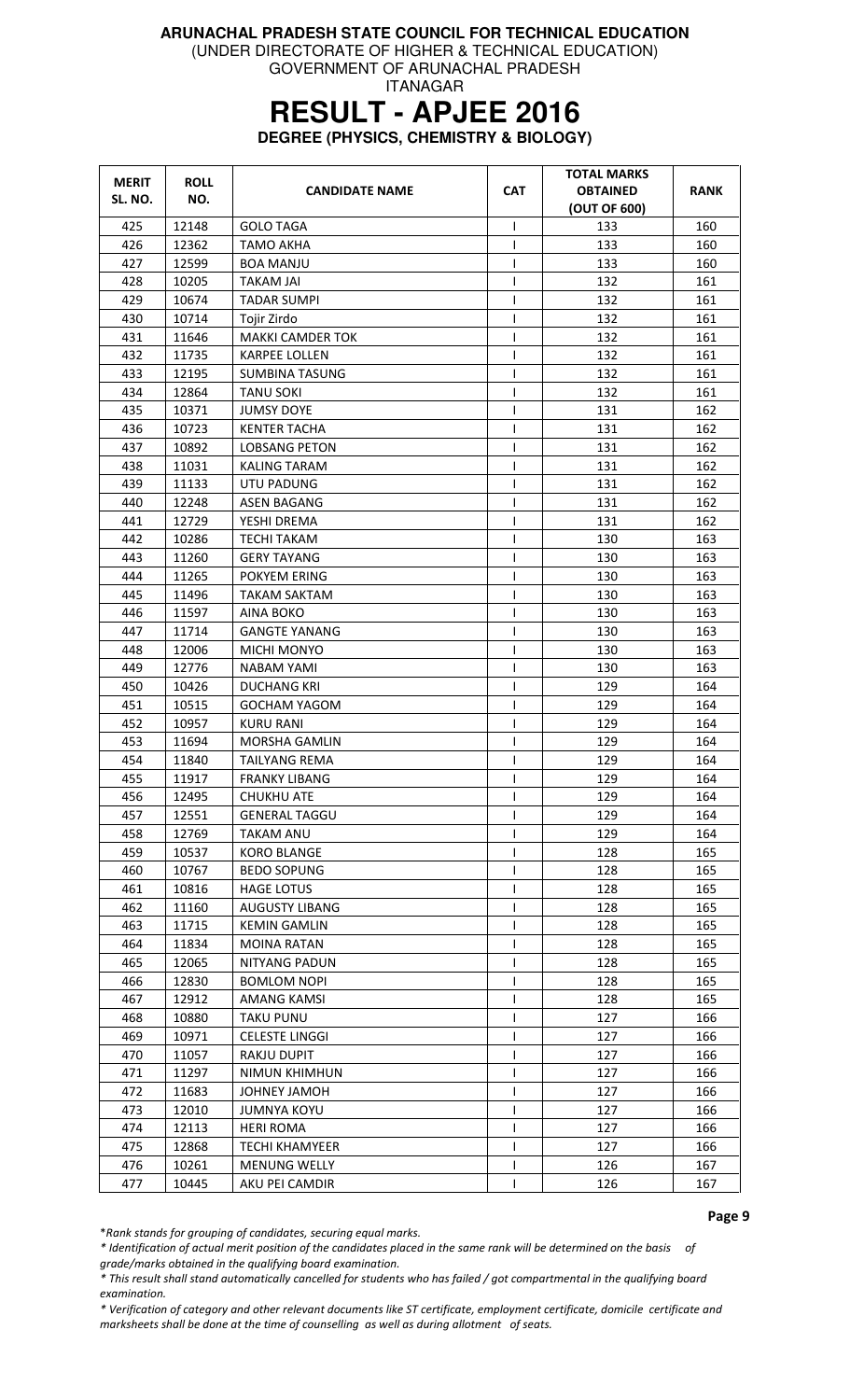(UNDER DIRECTORATE OF HIGHER & TECHNICAL EDUCATION)

GOVERNMENT OF ARUNACHAL PRADESH ITANAGAR

# **RESULT - APJEE 2016**

**DEGREE (PHYSICS, CHEMISTRY & BIOLOGY)** 

| <b>MERIT</b> | <b>ROLL</b> | <b>CANDIDATE NAME</b>     | <b>CAT</b>   | <b>TOTAL MARKS</b><br><b>OBTAINED</b> | RANK |
|--------------|-------------|---------------------------|--------------|---------------------------------------|------|
| SL. NO.      | NO.         |                           |              | (OUT OF 600)                          |      |
| 478          | 11254       | NAMGYAL WANGCHUK          | ı            | 126                                   | 167  |
| 479          | 11884       | <b>HERI AKUM</b>          | T            | 126                                   | 167  |
| 480          | 12320       | <b>TERJUM HAIDER</b>      | T            | 126                                   | 167  |
| 481          | 12371       | <b>HAGE SUNKA</b>         | T            | 126                                   | 167  |
| 482          | 12747       | TECHI BHULO               | I            | 126                                   | 167  |
| 483          | 12770       | <b>VALLEY NYOKIR</b>      | $\mathsf{I}$ | 126                                   | 167  |
| 484          | 10207       | <b>KURU YAMII</b>         | ı            | 125                                   | 168  |
| 485          | 10550       | <b>NANAK MODI</b>         | T            | 125                                   | 168  |
| 486          | 10819       | <b>ONIYA MAGRA</b>        | T            | 125                                   | 168  |
| 487          | 11323       | NANG SWETA NAMCHOOM       | T            | 125                                   | 168  |
| 488          | 11782       | YUMLAM TANI               | ı            | 125                                   | 168  |
| 489          | 11916       | <b>TARH CHANGTUM</b>      | ı            | 125                                   | 168  |
| 490          | 11926       | <b>NINAN CHAITOM</b>      | T            | 125                                   | 168  |
| 491          | 12087       | <b>BAMEM NASHO</b>        | $\mathsf{I}$ | 125                                   | 168  |
| 492          | 12094       | YUMTER YUDIK TABA         | $\mathsf{I}$ | 125                                   | 168  |
| 493          | 12159       | <b>ITALY BITIN</b>        | $\mathsf{I}$ | 125                                   | 168  |
| 494          | 12287       | YADHU SANGDO              | $\mathsf{I}$ | 125                                   | 168  |
| 495          | 12383       | PUNAM TOK                 | T            | 125                                   | 168  |
| 496          | 12431       | DAMYUM KAMCHAM            | ı            | 125                                   | 168  |
| 497          | 12718       | <b>KENI KAMI</b>          | ı            | 125                                   | 168  |
| 498          | 12839       | <b>NAINA PISA</b>         | T            | 125                                   | 168  |
| 499          | 12927       | <b>NANGCHOM TANGHA</b>    | T            | 125                                   | 168  |
| 500          | 10362       | Kago Komo                 | I            | 124                                   | 169  |
| 501          | 10391       | <b>NANUNG ERING</b>       | ı            | 124                                   | 169  |
| 502          | 10543       | <b>NINI TAMAT</b>         | ı            | 124                                   | 169  |
| 503          | 10564       | <b>MARINA LEGO</b>        | T            | 124                                   | 169  |
| 504          | 10764       | <b>LOOSI NALO</b>         | T            | 124                                   | 169  |
| 505          | 12024       | <b>MIKBI RINA</b>         | T            | 124                                   | 169  |
| 506          | 10316       | <b>MENU BAGANG</b>        | 1            | 123                                   | 170  |
| 507          | 10531       | <b>MISS MUMTAK MIYU</b>   | $\mathsf{I}$ | 123                                   | 170  |
| 508          | 12498       | GYAMAR PAKCHI             | T            | 123                                   | 170  |
| 509          | 12525       | <b>DUSU KATO</b>          | $\mathsf{I}$ | 123                                   | 170  |
| 510          | 10548       | <b>NABAM RUPA</b>         |              | 122                                   | 171  |
| 511          | 10585       | <b>MUM TAGGU</b>          | T            | 122                                   | 171  |
| 512          | 10641       | <b>TAGENG NAM</b>         | T            | 122                                   | 171  |
| 513          | 10947       | YANI CHERI                | $\mathsf{I}$ | 122                                   | 171  |
| 514          | 11262       | <b>SWEETY TECHI TARA</b>  | $\mathsf{I}$ | 122                                   | 171  |
| 515          | 11793       | <b>TOBOM LEGO</b>         | $\mathsf{I}$ | 122                                   | 171  |
| 516          | 11994       | LOBSANG WANGMU PHOICHULPA | T            | 122                                   | 171  |
| 517          | 12070       | <b>KESANG LHAMU</b>       | T            | 122                                   | 171  |
| 518          | 12470       | RAHUL NAYAM               | T            | 122                                   | 171  |
| 519          | 12829       | <b>ANIMA MIZE</b>         | T            | 122                                   | 171  |
| 520          | 12858       | <b>NUI GAMNO</b>          | I.           | 122                                   | 171  |
| 521          | 10181       | <b>BINENGSO TAYANG</b>    |              | 121                                   | 172  |
| 522          | 10235       | <b>TADAR NINI</b>         |              | 121                                   | 172  |
| 523          | 10633       | GIOKEN SIGA               | T            | 121                                   | 172  |
| 524          | 10705       | SUNIL SONO                | I            | 121                                   | 172  |
| 525          | 10912       | <b>TARH GUMIN</b>         | ı            | 121                                   | 172  |
| 526          | 10916       | ODAM JERANG               | ı            | 121                                   | 172  |
| 527          | 11218       | <b>PREM TAKU</b>          |              | 121                                   | 172  |
| 528          | 11231       | <b>HAGE DODING</b>        | $\mathsf{I}$ | 121                                   | 172  |
| 529          | 11721       | <b>KABIT SIRAM</b>        | T            | 121                                   | 172  |
| 530          | 11898       | YANGKI TATAK              |              | 121                                   | 172  |

Page 10

\*Rank stands for grouping of candidates, securing equal marks.

\* Identification of actual merit position of the candidates placed in the same rank will be determined on the basis of grade/marks obtained in the qualifying board examination.

\* This result shall stand automatically cancelled for students who has failed / got compartmental in the qualifying board examination.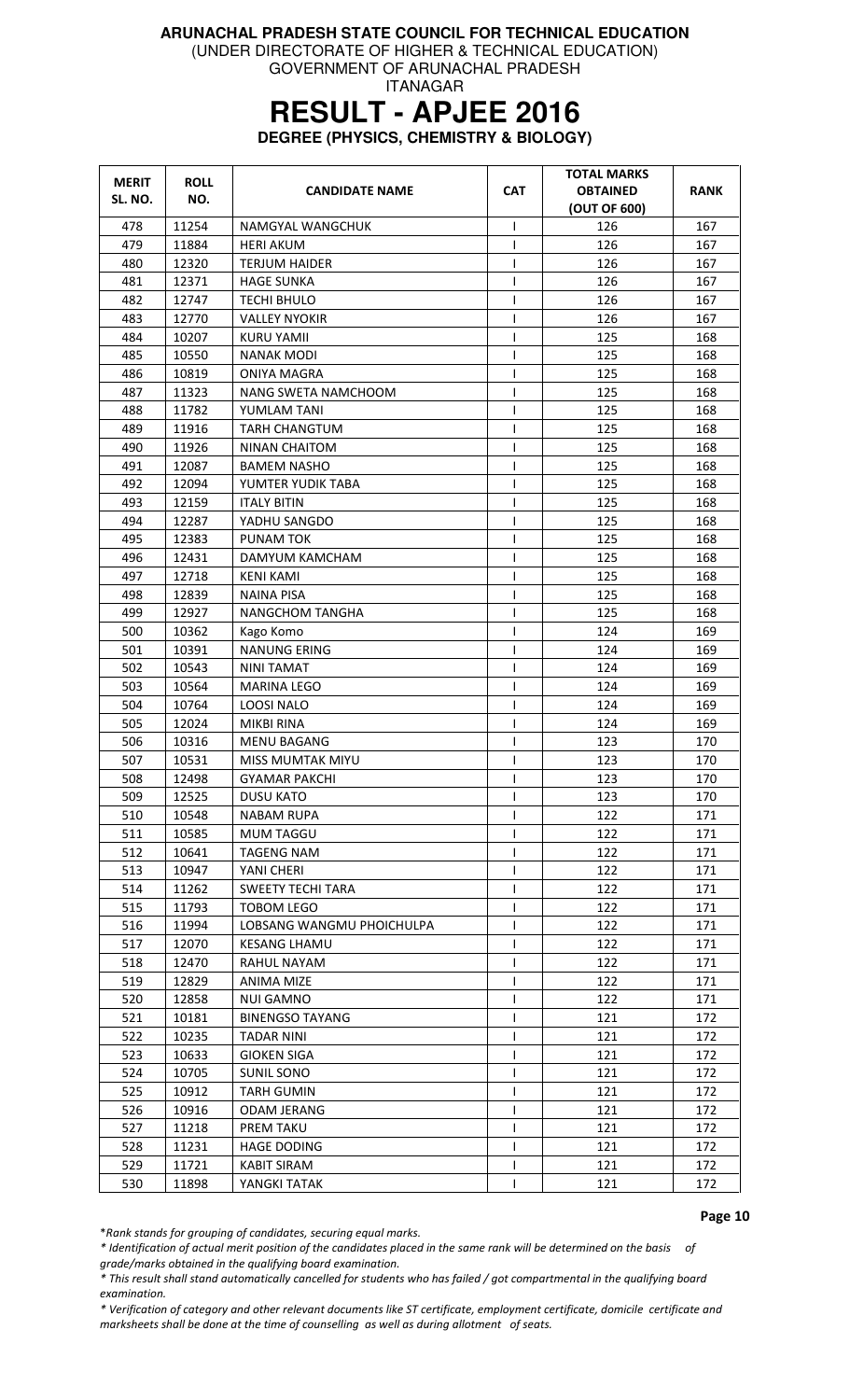(UNDER DIRECTORATE OF HIGHER & TECHNICAL EDUCATION)

GOVERNMENT OF ARUNACHAL PRADESH ITANAGAR

# **RESULT - APJEE 2016**

**DEGREE (PHYSICS, CHEMISTRY & BIOLOGY)** 

| <b>MERIT</b> | <b>ROLL</b> | <b>CANDIDATE NAME</b>     | <b>CAT</b>   | <b>TOTAL MARKS</b><br><b>OBTAINED</b> | RANK |
|--------------|-------------|---------------------------|--------------|---------------------------------------|------|
| SL. NO.      | NO.         |                           |              | (OUT OF 600)                          |      |
| 531          | 12290       | <b>ARTI TATIN</b>         | $\mathsf{I}$ | 121                                   | 172  |
| 532          | 12604       | <b>TANA ANIYA</b>         | T            | 121                                   | 172  |
| 533          | 12653       | <b>OLIE APANG</b>         | T            | 121                                   | 172  |
| 534          | 10117       | MIDING LIGE GAO           | $\mathsf{I}$ | 120                                   | 173  |
| 535          | 10711       | NANU NERI                 | I            | 120                                   | 173  |
| 536          | 10884       | NGILYANG ZORI             | T            | 120                                   | 173  |
| 537          | 11010       | RIKBOM GIBO               | $\mathsf{l}$ | 120                                   | 173  |
| 538          | 11075       | YANO DON                  | $\mathsf{I}$ | 120                                   | 173  |
| 539          | 11378       | NYAGI RIBA                | T            | 120                                   | 173  |
| 540          | 11885       | KENEE BAGRA               | T            | 120                                   | 173  |
| 541          | 12350       | <b>MUKHI SHANTI</b>       | ı            | 120                                   | 173  |
| 542          | 12448       | <b>TENZIN SHAKYA JEEM</b> | $\mathsf{I}$ | 120                                   | 173  |
| 543          | 12597       | YANA LOGYO                | $\mathsf{I}$ | 120                                   | 173  |
| 544          | 12898       | <b>TAGRU RANI</b>         | T            | 120                                   | 173  |
| 545          | 10269       | POYIR RONYA               | $\mathsf{l}$ | 119                                   | 174  |
| 546          | 10632       | <b>GIOGI YAJU</b>         | T            | 119                                   | 174  |
| 547          | 10654       | <b>KENNONG DARANG</b>     | T            | 119                                   | 174  |
| 548          | 10689       | <b>OLIK TAMUT</b>         | $\mathsf{I}$ | 119                                   | 174  |
| 549          | 11100       | NABAM RIJA                | T            | 119                                   | 174  |
| 550          | 11996       | LUKYIR LOMBI              | $\mathsf{l}$ | 119                                   | 174  |
| 551          | 12144       | SANATA MANLONG            | T            | 119                                   | 174  |
| 552          | 12626       | SILIKTA MANCHEY           | $\mathsf{I}$ | 119                                   | 174  |
| 553          | 12810       | <b>KIME SUNKA</b>         | T            | 119                                   | 174  |
| 554          | 12875       | POTOI RANGSONG            | T            | 119                                   | 174  |
| 555          | 10240       | <b>GEMIN MODI</b>         | $\mathsf{l}$ | 118                                   | 175  |
| 556          | 10538       | GEMIN SORA                | $\mathsf{l}$ | 118                                   | 175  |
| 557          | 11165       | <b>NYAYIR LENDO</b>       | $\mathsf{I}$ | 118                                   | 175  |
| 558          | 11268       | <b>TELI PUI</b>           | $\mathsf{I}$ | 118                                   | 175  |
| 559          | 11902       | ANNIE SENGWAN LUNGPHI     | I            | 118                                   | 175  |
| 560          | 11921       | <b>MILLO TALYI</b>        | $\mathsf{l}$ | 118                                   | 175  |
| 561          | 12392       | LOKAM TAGIA               | L            | 118                                   | 175  |
| 562          | 12449       | LUKLOM GADI               | $\mathsf{l}$ | 118                                   | 175  |
| 563          | 12893       | MOBIYA RITA               |              | 118                                   | 175  |
| 564          | 10945       | <b>AMAR WESHI</b>         | $\mathsf{l}$ | 117                                   | 176  |
| 565          | 12043       | <b>NABAM TAYUM</b>        | ı            | 117                                   | 176  |
| 566          | 12075       | SONAM TSOMU               | $\mathsf{l}$ | 117                                   | 176  |
| 567          | 12123       | NYAKEN KAMSI              | T            | 117                                   | 176  |
| 568          | 10134       | NANGME KAMSHA             | T            | 116                                   | 177  |
| 569          | 10233       | <b>JOYCHEN KENGLANG</b>   | T            | 116                                   | 177  |
| 570          | 10234       | <b>TAMUK ABU</b>          | T            | 116                                   | 177  |
| 571          | 10575       | <b>NABAM TATANG</b>       | T            | 116                                   | 177  |
| 572          | 10940       | TASHI LAMU SHONGMU        | $\mathsf{I}$ | 116                                   | 177  |
| 573          | 11072       | PADI SOLI                 | $\mathsf{l}$ | 116                                   | 177  |
| 574          | 11088       | <b>NABAM AMPUNG</b>       | T            | 116                                   | 177  |
| 575          | 12077       | <b>HAGE ANYA</b>          | T            | 116                                   | 177  |
| 576          | 12317       | <b>BOGON FACHANG</b>      | T            | 116                                   | 177  |
| 577          | 12389       | <b>RISSO ANA</b>          | $\mathsf{l}$ | 116                                   | 177  |
| 578          | 12508       | <b>TAYAR TAMUT</b>        | $\mathsf{l}$ | 116                                   | 177  |
| 579          | 12647       | KIOJEN KAMSAR             | T            | 116                                   | 177  |
| 580          | 12669       | <b>KASUBING MIBANG</b>    | T            | 116                                   | 177  |
| 581          | 10201       | LIKHA TABA                | T            | 115                                   | 178  |
| 582          | 10828       | TABA RAI                  | T            | 115                                   | 178  |
| 583          | 11060       | NGILYANG RAMBIA           | ı            | 115                                   | 178  |

Page 11

\*Rank stands for grouping of candidates, securing equal marks.

\* Identification of actual merit position of the candidates placed in the same rank will be determined on the basis of grade/marks obtained in the qualifying board examination.

\* This result shall stand automatically cancelled for students who has failed / got compartmental in the qualifying board examination.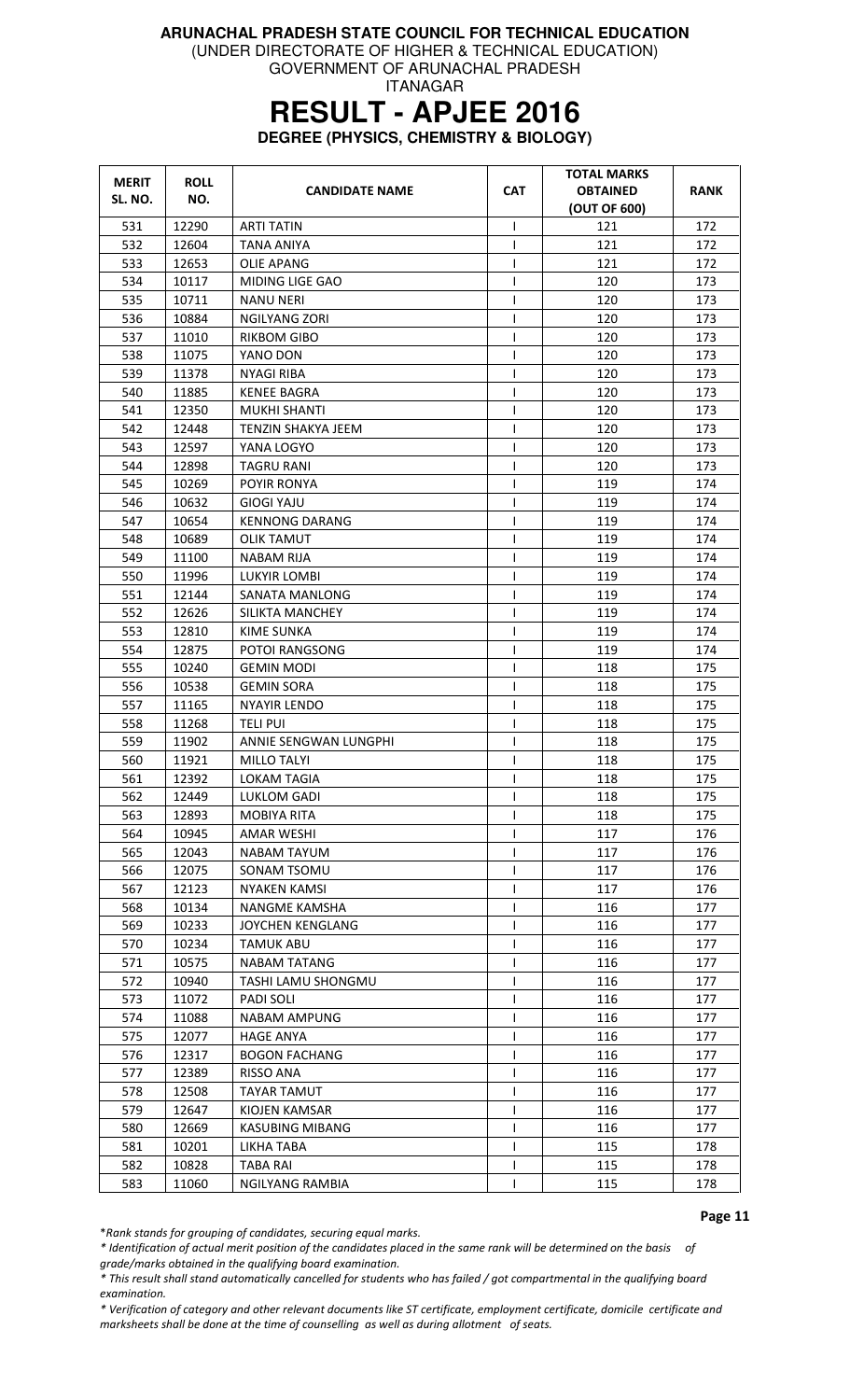(UNDER DIRECTORATE OF HIGHER & TECHNICAL EDUCATION)

GOVERNMENT OF ARUNACHAL PRADESH ITANAGAR

# **RESULT - APJEE 2016**

**DEGREE (PHYSICS, CHEMISTRY & BIOLOGY)** 

| <b>MERIT</b><br>SL. NO. | <b>ROLL</b><br>NO. | <b>CANDIDATE NAME</b>    | <b>CAT</b>     | <b>TOTAL MARKS</b><br><b>OBTAINED</b><br>(OUT OF 600) | <b>RANK</b> |
|-------------------------|--------------------|--------------------------|----------------|-------------------------------------------------------|-------------|
| 584                     | 11302              | NAMRATA LAFFARU SINGPHO  | T              | 115                                                   | 178         |
| 585                     | 11564              | <b>TASSO YARANG</b>      | $\mathsf{I}$   | 115                                                   | 178         |
| 586                     | 11973              | <b>MEBOM TIMBA</b>       | $\mathsf{I}$   | 115                                                   | 178         |
| 587                     | 12003              | SUMPI SIRAM              | $\mathsf{I}$   | 115                                                   | 178         |
| 588                     | 12234              | KANGNYAK TESIA           | T              | 115                                                   | 178         |
| 589                     | 12568              | <b>TAKHE KARI</b>        | T              | 115                                                   | 178         |
| 590                     | 12840              | <b>JOBANG MODI</b>       | T              | 115                                                   | 178         |
| 591                     | 10042              | <b>LOBSANG TENZIN</b>    | $\mathsf{l}$   | 114                                                   | 179         |
| 592                     | 10747              | NEELAM AZEER             | $\mathsf{l}$   | 114                                                   | 179         |
| 593                     | 10858              | NYALI RAGI               | T              | 114                                                   | 179         |
| 594                     | 11554              | <b>CINDY TAO</b>         | $\mathsf{l}$   | 114                                                   | 179         |
| 595                     | 11571              | CHUPPA WANGSU            | T              | 114                                                   | 179         |
| 596                     | 11940              | PONAA HOMTOK MOINYAK     | T              | 114                                                   | 179         |
| 597                     | 12740              | TILLING OPO              | $\mathsf{l}$   | 114                                                   | 179         |
| 598                     | 12799              | <b>NEYI TAGGU</b>        | T              | 114                                                   | 179         |
| 599                     | 12847              | TASHI LAMU               | $\mathsf{I}$   | 114                                                   | 179         |
| 600                     | 10085              | YINYA DABI               | $\overline{1}$ | 113                                                   | 180         |
| 601                     | 10329              | <b>HINDA TECHI TARA</b>  | $\mathsf{I}$   | 113                                                   | 180         |
| 602                     | 11235              | <b>NENENG TAKI</b>       | T              | 113                                                   | 180         |
| 603                     | 11557              | LIMO NOCHI               | $\mathsf{l}$   | 113                                                   | 180         |
| 604                     | 11810              | <b>TUTI TATIN</b>        | $\mathsf{I}$   | 113                                                   | 180         |
| 605                     | 11906              | MILLO NONY               | $\overline{1}$ | 113                                                   | 180         |
| 606                     | 12453              | <b>JOPI BOMJEN</b>       | T              | 113                                                   | 180         |
| 607                     | 12952              | PASANG DREMA GOIBA       | T              | 113                                                   | 180         |
| 608                     | 10435              | <b>BOMNYA TAO</b>        | $\mathsf{I}$   | 112                                                   | 181         |
| 609                     | 10579              | RESANGAI MIJI            | T              | 112                                                   | 181         |
| 610                     | 10606              | AUGUSTINA TANGU          | T              | 112                                                   | 181         |
| 611                     | 10935              | MISS TEMBI BUI           | $\mathsf{I}$   | 112                                                   | 181         |
| 612                     | 11129              | <b>GIOGI YAPEY</b>       | $\mathsf{I}$   | 112                                                   | 181         |
| 613                     | 11203              | <b>LUCY TACHANG</b>      | $\mathsf{I}$   | 112                                                   | 181         |
| 614                     | 11660              | <b>KIME SUMPA</b>        | T              | 112                                                   | 181         |
| 615                     | 11760              | <b>TANGA TAYU</b>        | T              | 112                                                   | 181         |
| 616                     | 11832              | <b>TONGAM POTOM</b>      | $\mathsf{l}$   | 112                                                   | 181         |
| 617                     | 12074              | <b>JOMIN RAGYOR</b>      | ı              | 112                                                   | 181         |
| 618                     | 12091              | <b>NEYANG TALOH</b>      |                | 112                                                   | 181         |
| 619                     | 10158              | <b>TARU DIBO</b>         |                | 111                                                   | 182         |
| 620                     | 10627              | LUNE YOSUNG              | $\mathsf{I}$   | 111                                                   | 182         |
| 621                     | 11369              | <b>HAGE TATUNG SONYA</b> | ı              | 111                                                   | 182         |
| 622                     | 11572              | <b>HABUNG RIICHO</b>     | T              | 111                                                   | 182         |
| 623                     | 12022              | <b>TASSO ANNA</b>        | T              | 111                                                   | 182         |
| 624                     | 12521              | NANG PALIEKA MANPOONG    | T              | 111                                                   | 182         |
| 625                     | 12530              | <b>KOJ RIJA</b>          | T              | 111                                                   | 182         |
| 626                     | 10147              | <b>NEYI YIRANG</b>       | T              | 110                                                   | 183         |
| 627                     | 11077              | ANNU MESSAR              | T              | 110                                                   | 183         |
|                         |                    |                          |                |                                                       |             |
| 628                     | 11163              | DAKNU MAKCHA             | T              | 110                                                   | 183         |
| 629                     | 11188              | PAKCHA HANNAH BOJE       | T              | 110                                                   | 183         |
| 630                     | 12011              | BIJU TAKU                | ı              | 110                                                   | 183         |
| 631                     | 12198              | <b>GENGAM LOLLEN</b>     | I              | 110                                                   | 183         |
| 632                     | 12563              | <b>HABUNG KAKU</b>       | T              | 110                                                   | 183         |
| 633                     | 12693              | <b>MOHAN ZONGLUJU</b>    | T              | 110                                                   | 183         |
| 634                     | 12772              | <b>MINGKIM TATAK</b>     | T              | 110                                                   | 183         |
| 635                     | 10176              | KEKLUK HAJI              | T              | 109                                                   | 184         |
| 636                     | 10206              | ANI NATUNG               | ı              | 109                                                   | 184         |

Page 12

\*Rank stands for grouping of candidates, securing equal marks.

\* Identification of actual merit position of the candidates placed in the same rank will be determined on the basis of

grade/marks obtained in the qualifying board examination.

\* This result shall stand automatically cancelled for students who has failed / got compartmental in the qualifying board examination.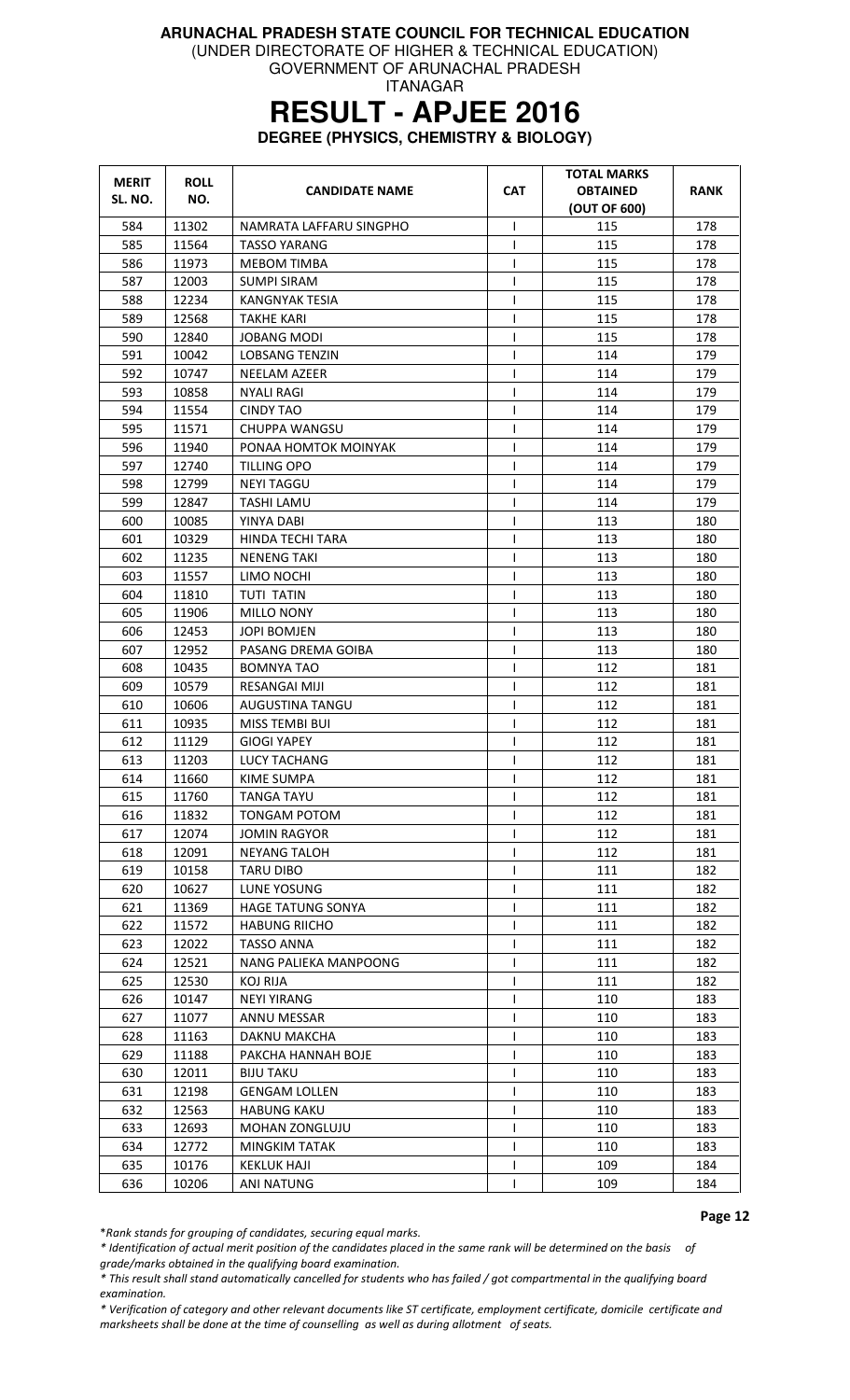(UNDER DIRECTORATE OF HIGHER & TECHNICAL EDUCATION)

GOVERNMENT OF ARUNACHAL PRADESH ITANAGAR

### **RESULT - APJEE 2016**

**DEGREE (PHYSICS, CHEMISTRY & BIOLOGY)** 

| <b>MERIT</b> | <b>ROLL</b> | <b>CANDIDATE NAME</b>       | <b>CAT</b>   | <b>TOTAL MARKS</b><br><b>OBTAINED</b> | <b>RANK</b> |
|--------------|-------------|-----------------------------|--------------|---------------------------------------|-------------|
| SL. NO.      | NO.         |                             |              | (OUT OF 600)                          |             |
| 637          | 10395       | PAUL BORANG                 | ı            | 109                                   | 184         |
| 638          | 10642       | <b>MIDING PERME</b>         | $\mathsf{I}$ | 109                                   | 184         |
| 639          | 10658       | <b>TALLOM PADUN</b>         | $\mathbf{I}$ | 109                                   | 184         |
| 640          | 10802       | <b>BALAM BAYOR</b>          | $\mathsf{I}$ | 109                                   | 184         |
| 641          | 10918       | KEDO NASI                   | $\mathsf{l}$ | 109                                   | 184         |
| 642          | 11156       | PEM NORBU SHONGMU           | T            | 109                                   | 184         |
| 643          | 11911       | <b>GOLI RONYA</b>           | $\mathbf{I}$ | 109                                   | 184         |
| 644          | 12122       | GIRITHA NABUM               |              | 109                                   | 184         |
| 645          | 12134       | <b>THOMAS PANYANG</b>       | T            | 109                                   | 184         |
| 646          | 12259       | NADA RINO                   | 1            | 109                                   | 184         |
| 647          | 10120       | <b>JIHEMLU KHELLAI</b>      | $\mathbf{I}$ | 108                                   | 185         |
| 648          | 10875       | RAJU DERA                   | $\mathbf{I}$ | 108                                   | 185         |
| 649          | 11125       | KOJ REELA                   | $\mathbf{I}$ | 108                                   | 185         |
| 650          | 11451       | <b>TAJUM DONG</b>           | T            | 108                                   | 185         |
| 651          | 11535       | <b>NOVIN JOKHIO</b>         | T            | 108                                   | 185         |
| 652          | 12701       | <b>RANJIT NALO</b>          | T            | 108                                   | 185         |
| 653          | 12882       | TAGE KAGO                   |              | 108                                   | 185         |
| 654          | 12970       | TIPRAMI MANLONG             |              | 108                                   | 185         |
| 655          | 10447       | MONI RINA                   | ı            | 107                                   | 186         |
| 656          | 10600       | <b>TECHI ANAM</b>           | $\mathsf{I}$ | 107                                   | 186         |
| 657          | 10643       | <b>SUSUM GAMOH</b>          | $\mathsf{I}$ | 107                                   | 186         |
| 658          | 11999       | <b>OTIL PERME</b>           | $\mathbf{I}$ | 107                                   | 186         |
| 659          | 12007       | LIKHA RINGU                 | 1            | 107                                   | 186         |
| 660          | 12218       | RUBU DOLLO                  | $\mathbf{I}$ | 107                                   | 186         |
| 661          | 12490       | <b>API JERANG</b>           | T            | 107                                   | 186         |
| 662          | 12603       | TANIA RINI RUPA             | T            | 107                                   | 186         |
| 663          | 10040       | NABAM TADAR                 | T            | 106                                   | 187         |
| 664          | 10333       | <b>HAGE TUNIA</b>           | ı            | 106                                   | 187         |
| 665          | 10349       | KANCHAN DUI                 | 1            | 106                                   | 187         |
| 666          | 10363       | <b>GOPI ETE</b>             | $\mathbf{I}$ | 106                                   | 187         |
| 667          | 10587       | <b>OSIRI PALOH</b>          | $\mathsf{I}$ | 106                                   | 187         |
| 668          | 11613       | <b>GIOGI YALU</b>           | $\mathbf{I}$ | 106                                   | 187         |
| 669          | 11649       | <b>SANKAR NATUNG</b>        |              | 106                                   | 187         |
| 670          | 11886       | <b>BEAUTY SIRAM</b>         | $\mathbf{I}$ | 106                                   | 187         |
| 671          | 12023       | LOD UMPI                    | $\mathbf{I}$ | 106                                   | 187         |
| 672          | 12247       | <b>TUTU MALING</b>          |              | 106                                   | 187         |
| 673          | 12404       | <b>TAI YAHA</b>             | $\mathbf{I}$ | 106                                   | 187         |
| 674          | 12421       | RIYA HASI                   | $\mathbf{I}$ | 106                                   | 187         |
| 675          | 12808       | DAVID MEGU                  | $\mathbf{I}$ | 106                                   | 187         |
| 676          | 12846       | <b>RINZIN WANGMU KHRIME</b> | T            | 106                                   | 187         |
| 677          | 10159       | <b>CHIKHI AKA</b>           |              | 105                                   | 188         |
| 678          | 10376       | <b>JESLIN LEGO</b>          | $\mathsf{I}$ | 105                                   | 188         |
| 679          | 10495       | <b>NINI ERING</b>           |              | 105                                   | 188         |
| 680          | 10549       | <b>TAJA MARDE</b>           |              | 105                                   | 188         |
| 681          | 10682       | <b>MEMING YANGFO</b>        | $\mathsf{I}$ | 105                                   | 188         |
| 682          | 10969       | ANKITA KHIMHUN              |              | 105                                   | 188         |
| 683          | 11127       | <b>KENTER NGULOM</b>        |              | 105                                   | 188         |
| 684          | 11506       | SANGEETAKHADUJU             | ı            | 105                                   | 188         |
| 685          | 11671       | <b>BOKEN PAME</b>           |              | 105                                   | 188         |
| 686          | 11883       | <b>GOLLO YANA</b>           | $\mathbf{I}$ | 105                                   | 188         |
| 687          | 11966       | SANGE CHOM LAMA             | $\mathbf{I}$ | 105                                   | 188         |
| 688          | 12002       | <b>TECHI AKU</b>            | $\mathbf{I}$ | 105                                   | 188         |
| 689          | 12176       | <b>LOBSANG CHOIKEY</b>      |              | 105                                   | 188         |

Page 13

\*Rank stands for grouping of candidates, securing equal marks.

\* Identification of actual merit position of the candidates placed in the same rank will be determined on the basis of

grade/marks obtained in the qualifying board examination.

\* This result shall stand automatically cancelled for students who has failed / got compartmental in the qualifying board examination.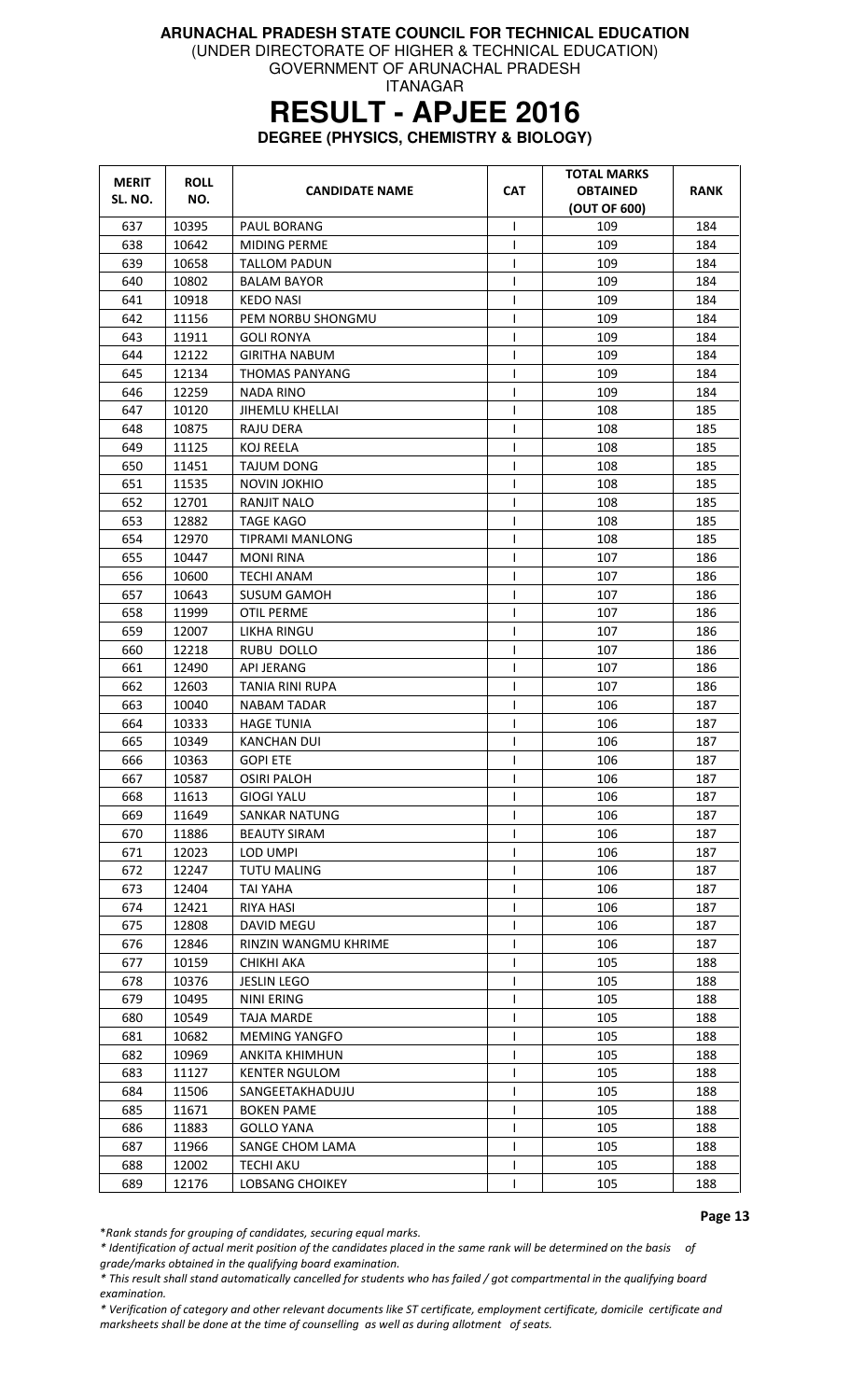(UNDER DIRECTORATE OF HIGHER & TECHNICAL EDUCATION)

GOVERNMENT OF ARUNACHAL PRADESH ITANAGAR

### **RESULT - APJEE 2016**

**DEGREE (PHYSICS, CHEMISTRY & BIOLOGY)** 

| <b>MERIT</b><br>SL. NO. | <b>ROLL</b><br>NO. | <b>CANDIDATE NAME</b>    | <b>CAT</b>     | <b>TOTAL MARKS</b><br><b>OBTAINED</b><br>(OUT OF 600) | <b>RANK</b> |
|-------------------------|--------------------|--------------------------|----------------|-------------------------------------------------------|-------------|
| 690                     | 12212              | <b>MITI SITANG</b>       | $\mathsf{I}$   | 105                                                   | 188         |
| 691                     | 12219              | WIKHO CHIKRO             | T              | 105                                                   | 188         |
| 692                     | 12668              | YASA GYADU               | $\mathsf{I}$   | 105                                                   | 188         |
| 693                     | 12744              | SANGI TAYANG             | T              | 105                                                   | 188         |
| 694                     | 12750              | JAMBO MOTHU              | $\mathsf{I}$   | 105                                                   | 188         |
| 695                     | 12936              | DAMINI NGUTE TAMIN       | T              | 105                                                   | 188         |
| 696                     | 10079              | <b>TADU KUSHBOO</b>      | $\mathsf{I}$   | 104                                                   | 189         |
| 697                     | 10477              | <b>TATUNG TUTU</b>       | T              | 104                                                   | 189         |
| 698                     | 10620              | SACHIN DOLO              | $\mathsf{l}$   | 104                                                   | 189         |
| 699                     | 10769              | DUTER YAYING             | $\mathsf{I}$   | 104                                                   | 189         |
| 700                     | 11113              | POLO GAMMENG             | T              | 104                                                   | 189         |
| 701                     | 11212              | EHA TACHO                | $\mathsf{I}$   | 104                                                   | 189         |
| 702                     | 11384              | <b>NABAM PAPUNG</b>      | T              | 104                                                   | 189         |
| 703                     | 11408              | NYARI TAKU               | T              | 104                                                   | 189         |
| 704                     | 11476              | AMANDA NYABI BOMJEN      | T              | 104                                                   | 189         |
| 705                     | 11627              | <b>BINAM LIBANG</b>      | T              | 104                                                   | 189         |
| 706                     | 11737              | <b>TAJONG MIZE</b>       | $\overline{1}$ | 104                                                   | 189         |
| 707                     | 12066              | <b>HAGE T Y SUNYA</b>    | $\mathsf{I}$   | 104                                                   | 189         |
| 708                     | 12592              | YANU KODAK               | T              | 104                                                   | 189         |
| 709                     | 10058              | PEMA LHATON              | $\mathsf{l}$   | 103                                                   | 190         |
| 710                     | 10091              | TANA HINIUM              | T              | 103                                                   | 190         |
| 711                     | 10144              | <b>TAYU YOKA</b>         | T              | 103                                                   | 190         |
| 712                     | 10325              | <b>KASEN TATO</b>        | ı              | 103                                                   | 190         |
| 713                     | 10483              | <b>KABANG DUPAK</b>      | T              | 103                                                   | 190         |
| 714                     | 10568              | <b>BAMIN AKU</b>         | T              | 103                                                   | 190         |
| 715                     | 10774              | NYAPI GADI               | T              | 103                                                   | 190         |
| 716                     | 11605              | NABAM ELISABETH TUMINZA  | T              | 103                                                   | 190         |
| 717                     | 12058              | TASSO CHAMA              | $\mathsf{I}$   | 103                                                   | 190         |
| 718                     | 12117              | <b>LIGAM PADU</b>        | T              | 103                                                   | 190         |
| 719                     | 12274              | <b>MINGKENG TAGA</b>     | T              | 103                                                   | 190         |
| 720                     | 12382              | JEMO GYADU               | $\mathsf{I}$   | 103                                                   | 190         |
| 721                     | 12587              | <b>TAPO RIANG</b>        | T              | 103                                                   | 190         |
| 722                     | 10192              | YANGTAN REMA NAMSA       | T              | 102                                                   | 191         |
| 723                     | 10221              | <b>NGAWANG NAMGEY</b>    | T              | 102                                                   | 191         |
| 724                     | 10634              | <b>TAO TARA</b>          |                | 102                                                   | 191         |
| 725                     | 10699              | PEMA NANCY THONGDOK      | T              | 102                                                   | 191         |
| 726                     | 10979              | <b>TABA AGU</b>          | T              | 102                                                   | 191         |
| 727                     | 11267              | <b>NANI MOBING</b>       | I              | 102                                                   | 191         |
| 728                     | 12004              | PEMA DREMA GYAMO         | $\mathsf{l}$   | 102                                                   | 191         |
| 729                     | 12079              | ROSELIN LOD              | $\mathsf{l}$   | 102                                                   | 191         |
| 730                     | 12127              | H T RUJA                 |                | 102                                                   | 191         |
| 731                     | 12322              | RACHEL TAPAK             | T              | 102                                                   | 191         |
| 732                     | 12414              | <b>DARE TANI</b>         | $\mathsf{l}$   | 102                                                   | 191         |
| 733                     |                    | <b>GANNO PERTIN</b>      | T              | 101                                                   | 192         |
|                         | 10297              |                          |                |                                                       |             |
| 734                     | 10410              | <b>TAI PAUL</b>          | T<br>T         | 101                                                   | 192         |
| 735                     | 10604              | <b>KHANGNI TUNGKHANG</b> |                | 101                                                   | 192         |
| 736                     | 11037              | MUMYAM RUKBO             | I              | 101                                                   | 192         |
| 737                     | 11367              | <b>KARYIR YINYO</b>      | I              | 101                                                   | 192         |
| 738                     | 11708              | OSU LEGO                 | $\mathsf{I}$   | 101                                                   | 192         |
| 739                     | 12035              | LINUNG DAI               | T              | 101                                                   | 192         |
| 740                     | 12562              | <b>ADULY TAMUK</b>       | T              | 101                                                   | 192         |
| 741                     | 12758              | ELY TAGGU                | I              | 101                                                   | 192         |
| 742                     | 10078              | <b>BOMMIK RIBA</b>       | ı              | 100                                                   | 193         |

Page 14

\*Rank stands for grouping of candidates, securing equal marks.

\* Identification of actual merit position of the candidates placed in the same rank will be determined on the basis of grade/marks obtained in the qualifying board examination.

\* This result shall stand automatically cancelled for students who has failed / got compartmental in the qualifying board examination.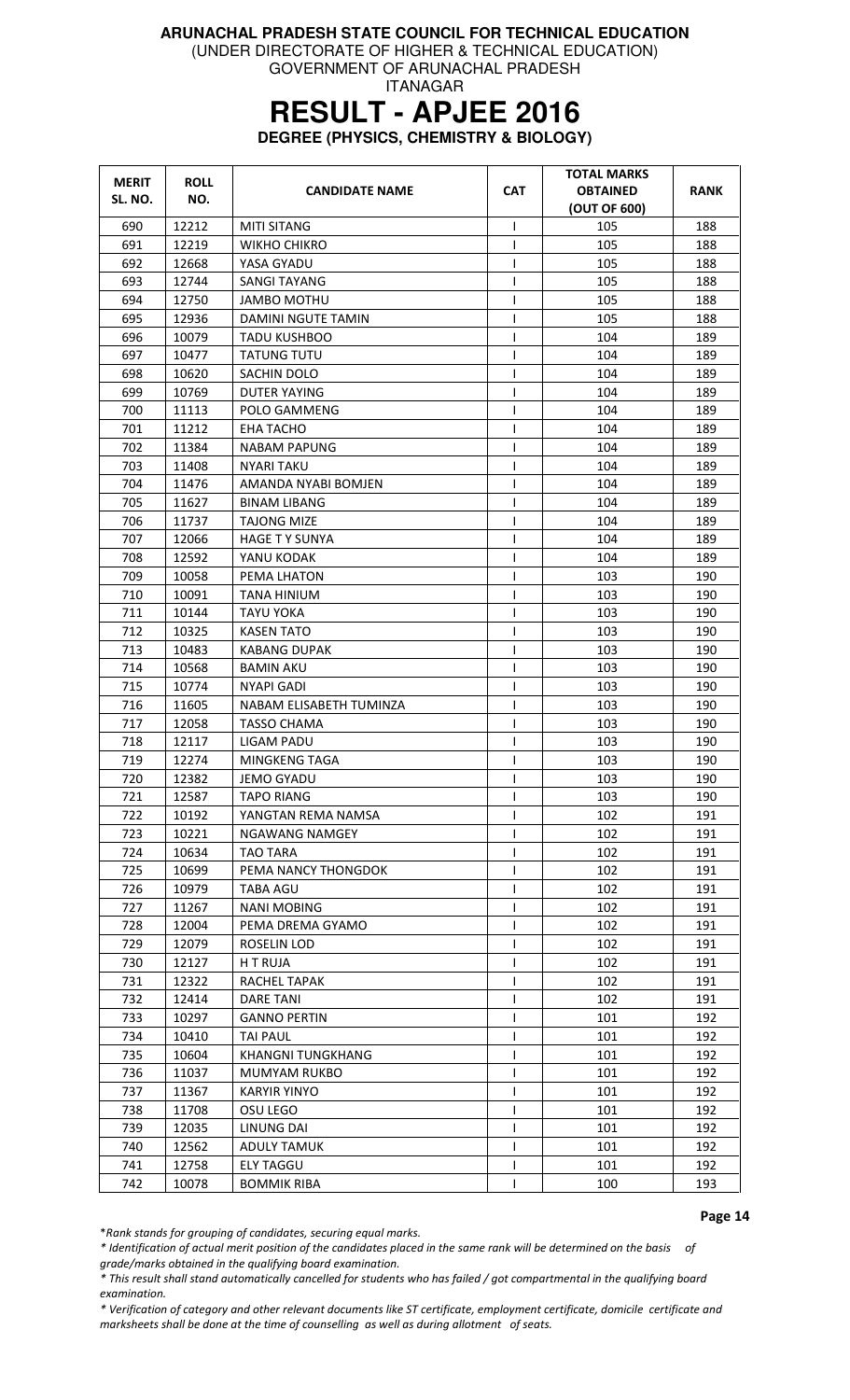(UNDER DIRECTORATE OF HIGHER & TECHNICAL EDUCATION)

GOVERNMENT OF ARUNACHAL PRADESH ITANAGAR

# **RESULT - APJEE 2016**

**DEGREE (PHYSICS, CHEMISTRY & BIOLOGY)** 

| <b>MERIT</b> | <b>ROLL</b> | <b>CANDIDATE NAME</b>       | <b>CAT</b>   | <b>TOTAL MARKS</b><br><b>OBTAINED</b> | <b>RANK</b> |
|--------------|-------------|-----------------------------|--------------|---------------------------------------|-------------|
| SL. NO.      | NO.         |                             |              | (OUT OF 600)                          |             |
| 743          | 10389       | <b>TINKY CHOIJGAL</b>       | $\mathsf{l}$ | 100                                   | 193         |
| 744          | 10613       | <b>TOM PANYANG</b>          | T            | 100                                   | 193         |
| 745          | 11040       | <b>TARIK LANGKAM</b>        | T            | 100                                   | 193         |
| 746          | 11300       | THINLAY WANGMU              | T            | 100                                   | 193         |
| 747          | 11401       | <b>MATIN LEGO</b>           | $\mathsf{l}$ | 100                                   | 193         |
| 748          | 11456       | MITINAM JONGKEY             | T            | 100                                   | 193         |
| 749          | 11466       | <b>HIGIO RAJU</b>           | T            | 100                                   | 193         |
| 750          | 11480       | <b>CHARU NANI</b>           | T            | 100                                   | 193         |
| 751          | 11531       | <b>TECHI JUMSI</b>          | $\mathsf{I}$ | 100                                   | 193         |
| 752          | 11621       | <b>BOGOM SUMPI</b>          | $\mathsf{I}$ | 100                                   | 193         |
| 753          | 11801       | <b>NINI MIBANG</b>          | I            | 100                                   | 193         |
| 754          | 12057       | <b>KALUNG MAMUNG</b>        | T            | 100                                   | 193         |
| 755          | 12069       | <b>MINAM TAYING</b>         | T            | 100                                   | 193         |
| 756          | 12355       | <b>ESHA TANGHA</b>          | T            | 100                                   | 193         |
| 757          | 12380       | <b>REI JUMSI</b>            | $\mathsf{l}$ | 100                                   | 193         |
| 758          | 12687       | <b>ANTONY TAKU</b>          | T            | 100                                   | 193         |
| 759          | 12805       | CHOWKIANSO DELLANG          | $\mathsf{l}$ | 100                                   | 193         |
| 760          | 12819       | <b>TASSO NAMPI</b>          | $\mathsf{I}$ | 100                                   | 193         |
| 761          | 12946       | MARY MAKCHA                 | I            | 100                                   | 193         |
| 762          | 12947       | <b>TEDON BOMNYO</b>         | ı            | 100                                   | 193         |
| 763          | 10237       | <b>MALLENG PERME</b>        | $\mathsf{I}$ | 99                                    | 194         |
| 764          | 10241       | <b>AHOLI TAMIN</b>          | $\mathsf{I}$ | 99                                    | 194         |
| 765          | 10308       | <b>Tariang Takio Tayung</b> | $\mathsf{l}$ | 99                                    | 194         |
| 766          | 10419       | <b>TOKO NILLY</b>           | $\mathsf{l}$ | 99                                    | 194         |
| 767          | 10586       | NIMA LHAMU                  | T            | 99                                    | 194         |
| 768          | 10719       | PAKBA NIRI                  | I            | 99                                    | 194         |
| 769          | 11225       | <b>LAXMI BAGANG</b>         | T            | 99                                    | 194         |
| 770          | 11292       | <b>GUCHI LAXMI</b>          | $\mathsf{I}$ | 99                                    | 194         |
| 771          | 11336       | <b>ROKMA SORANG</b>         | I            | 99                                    | 194         |
| 772          | 11385       | <b>GOJUM DOKE</b>           | $\mathsf{l}$ | 99                                    | 194         |
| 773          | 11414       | <b>KIPA ANYI</b>            | T            | 99                                    | 194         |
| 774          | 11812       | TAA NACHO                   | T            | 99                                    | 194         |
| 775          | 12223       | YAMEM JAMOH                 |              | 99                                    | 194         |
| 776          | 12642       | <b>ROSHMI RONRANG</b>       | I            | 99                                    | 194         |
| 777          | 12737       | <b>JYOTI LANGCHING</b>      |              | 99                                    | 194         |
| 778          | 12866       | <b>TAW EKUM</b>             | T            | 99                                    | 194         |
| 779          | 10182       | <b>JINGKEN JAMOH</b>        | T            | 98                                    | 195         |
| 780          | 10228       | <b>KANTO BORANG</b>         | I            | 98                                    | 195         |
| 781          | 10808       | <b>OBANG JERANG</b>         | I            | 98                                    | 195         |
| 782          | 11164       | <b>RINA JOKHIO</b>          | T            | 98                                    | 195         |
| 783          | 11215       | SAJU YAME                   | $\mathsf{l}$ | 98                                    | 195         |
| 784          | 11516       | <b>TAILYANG AMUNG</b>       | T            | 98                                    | 195         |
| 785          | 11592       | ONIMA TAKI                  | L            | 98                                    | 195         |
| 786          | 11894       | <b>HAGE MONYA</b>           | I            | 98                                    | 195         |
| 787          | 12059       | <b>GOTER DABI</b>           |              | 98                                    | 195         |
| 788          | 12186       | LICHA RAJA                  | T            | 98                                    | 195         |
| 789          | 12714       | <b>TUMAR ANGU</b>           | T            | 98                                    | 195         |
| 790          | 10033       | NABAM YANI                  | T            | 97                                    | 196         |
| 791          | 10246       | <b>BAMANG ROCKY</b>         | T            | 97                                    | 196         |
| 792          | 10690       | <b>GEBI NGOMDIR</b>         |              | 97                                    | 196         |
| 793          | 11081       | MINAM MODI                  | T            | 97                                    | 196         |
| 794          | 11351       | <b>TADAR TALLEY</b>         | $\mathsf{I}$ | 97                                    | 196         |
| 795          | 11598       | AMAR KIPA                   | T            | 97                                    | 196         |

\*Rank stands for grouping of candidates, securing equal marks.

\* Identification of actual merit position of the candidates placed in the same rank will be determined on the basis of grade/marks obtained in the qualifying board examination.

\* This result shall stand automatically cancelled for students who has failed / got compartmental in the qualifying board examination.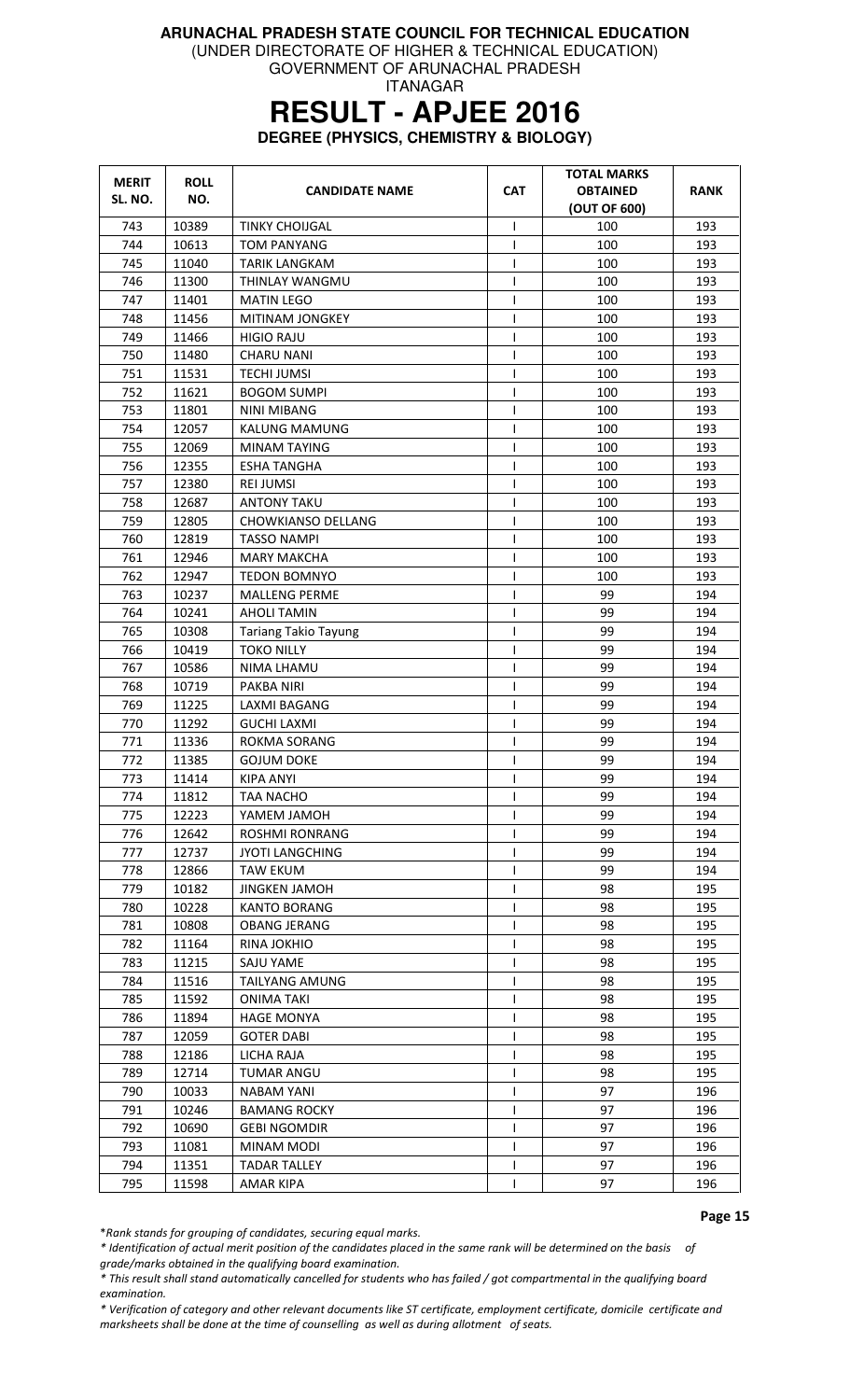(UNDER DIRECTORATE OF HIGHER & TECHNICAL EDUCATION)

GOVERNMENT OF ARUNACHAL PRADESH ITANAGAR

### **RESULT - APJEE 2016**

**DEGREE (PHYSICS, CHEMISTRY & BIOLOGY)** 

| <b>MERIT</b> | <b>ROLL</b> | <b>CANDIDATE NAME</b>  | <b>CAT</b>   | <b>TOTAL MARKS</b><br><b>OBTAINED</b> | <b>RANK</b> |
|--------------|-------------|------------------------|--------------|---------------------------------------|-------------|
| SL. NO.      | NO.         |                        |              | (OUT OF 600)                          |             |
| 796          | 11756       | <b>NANI REELA</b>      | I            | 97                                    | 196         |
| 797          | 11879       | CHOW KHATIYA LANGKHUN  | T            | 97                                    | 196         |
| 798          | 12192       | CHUMPI JIJONG          |              | 97                                    | 196         |
| 799          | 12243       | <b>KALING GAO</b>      |              | 97                                    | 196         |
| 800          | 12374       | MUDANG YANIYO          | I            | 97                                    | 196         |
| 801          | 12493       | LAMA RIANG             | I            | 97                                    | 196         |
| 802          | 12730       | <b>OBINAM LANGKAM</b>  |              | 97                                    | 196         |
| 803          | 10037       | PUNYO GYATI            |              | 96                                    | 197         |
| 804          | 10203       | <b>TOMTEENA PERTIN</b> | $\mathsf{I}$ | 96                                    | 197         |
| 805          | 10212       | KARYIR RIBA            | ı            | 96                                    | 197         |
| 806          | 10529       | <b>TAGE RADHE</b>      | $\mathbf{I}$ | 96                                    | 197         |
| 807          | 11141       | LISAM BEYONG           | $\mathsf{I}$ | 96                                    | 197         |
| 808          | 11390       | <b>JOMTA DONG</b>      | $\mathbf{I}$ | 96                                    | 197         |
| 809          | 11502       | <b>TONGKUT PERME</b>   | T            | 96                                    | 197         |
| 810          | 11518       | <b>TASHI CHOJOM</b>    | $\mathsf{I}$ | 96                                    | 197         |
| 811          | 11529       | <b>NGILYANG OTUNG</b>  | T            | 96                                    | 197         |
| 812          | 11644       | <b>GEBINA PERTIN</b>   |              | 96                                    | 197         |
| 813          | 11716       | EMBO MIHU              | 1            | 96                                    | 197         |
| 814          | 11803       | CHARU TATER            | $\mathsf{I}$ | 96                                    | 197         |
| 815          | 12416       | SUNCHA TAKU            | ı            | 96                                    | 197         |
| 816          | 12428       | <b>BENGIA EKHA</b>     | T            | 96                                    | 197         |
| 817          | 12455       | NANG SABRENA MUNGKHUNG | ı            | 96                                    | 197         |
| 818          | 12578       | <b>RINGKU RATAN</b>    | ı            | 96                                    | 197         |
| 819          | 12641       | <b>KENRIK ETE</b>      | $\mathbf{I}$ | 96                                    | 197         |
| 820          | 12874       | MAMTA DULOM            | $\mathbf{I}$ | 96                                    | 197         |
| 821          | 12896       | AMBHEYA LINGGI         | T            | 96                                    | 197         |
| 822          | 12950       | PINMO ANGU             | ı            | 96                                    | 197         |
| 823          | 10408       | <b>OTEM PANYANG</b>    |              | 95                                    | 198         |
| 824          | 11126       | <b>JUNNON MOSSANG</b>  | ı            | 95                                    | 198         |
| 825          | 11359       | <b>GYAMAR TARI</b>     | 1            | 95                                    | 198         |
| 826          | 11517       | <b>BAATH TAHA</b>      | T            | 95                                    | 198         |
| 827          | 11519       | HINA NABAM YAPI        | T            | 95                                    | 198         |
| 828          | 12061       | SINAM BAJA             |              | 95                                    | 198         |
| 829          | 12242       | MINGAM LOMBI           |              | 95                                    | 198         |
| 830          | 12281       | <b>TERPU DON</b>       | $\mathbf{I}$ | 95                                    | 198         |
| 831          | 12299       | TABA NEDO              | $\mathbf{I}$ | 95                                    | 198         |
| 832          | 12337       | <b>MARSILLA TAKI</b>   |              | 95                                    | 198         |
| 833          | 12749       | <b>DIGBOY NALO</b>     | $\mathbf{I}$ | 95                                    | 198         |
| 834          | 10081       | <b>TAKANG TAKU</b>     |              | 94                                    | 199         |
| 835          | 10360       | <b>TADE BULO</b>       | $\mathsf{I}$ | 94                                    | 199         |
| 836          | 10468       | <b>NYABI TATU</b>      |              | 94                                    | 199         |
| 837          | 10948       | <b>TOKMEM LIBANG</b>   | $\mathbf{I}$ | 94                                    | 199         |
| 838          | 11207       | SARTAM NANU MARU       |              | 94                                    | 199         |
| 839          | 11423       | <b>OBIT MIZE</b>       | $\mathbf{I}$ | 94                                    | 199         |
| 840          | 11490       | <b>JASMINE MIZE</b>    | $\mathsf{I}$ | 94                                    | 199         |
| 841          | 11662       | YANGKI BORANG          |              | 94                                    | 199         |
| 842          | 11728       | <b>GEJO BAM</b>        | $\mathbf{I}$ | 94                                    | 199         |
| 843          | 11938       | DANA ONA               | T            | 94                                    | 199         |
| 844          | 11954       | KAKI GYAMAR            |              | 94                                    | 199         |
| 845          | 12076       | <b>BOMPI GADI</b>      |              | 94                                    | 199         |
| 846          | 12101       | <b>DEBIA POLLA</b>     | $\mathbf{I}$ | 94                                    | 199         |
| 847          | 12128       | TAPI MODII             | $\mathsf{I}$ | 94                                    | 199         |
| 848          | 12163       | CHRISTINA JAMOH        |              | 94                                    | 199         |

Page 16

\*Rank stands for grouping of candidates, securing equal marks.

\* Identification of actual merit position of the candidates placed in the same rank will be determined on the basis of grade/marks obtained in the qualifying board examination.

\* This result shall stand automatically cancelled for students who has failed / got compartmental in the qualifying board examination.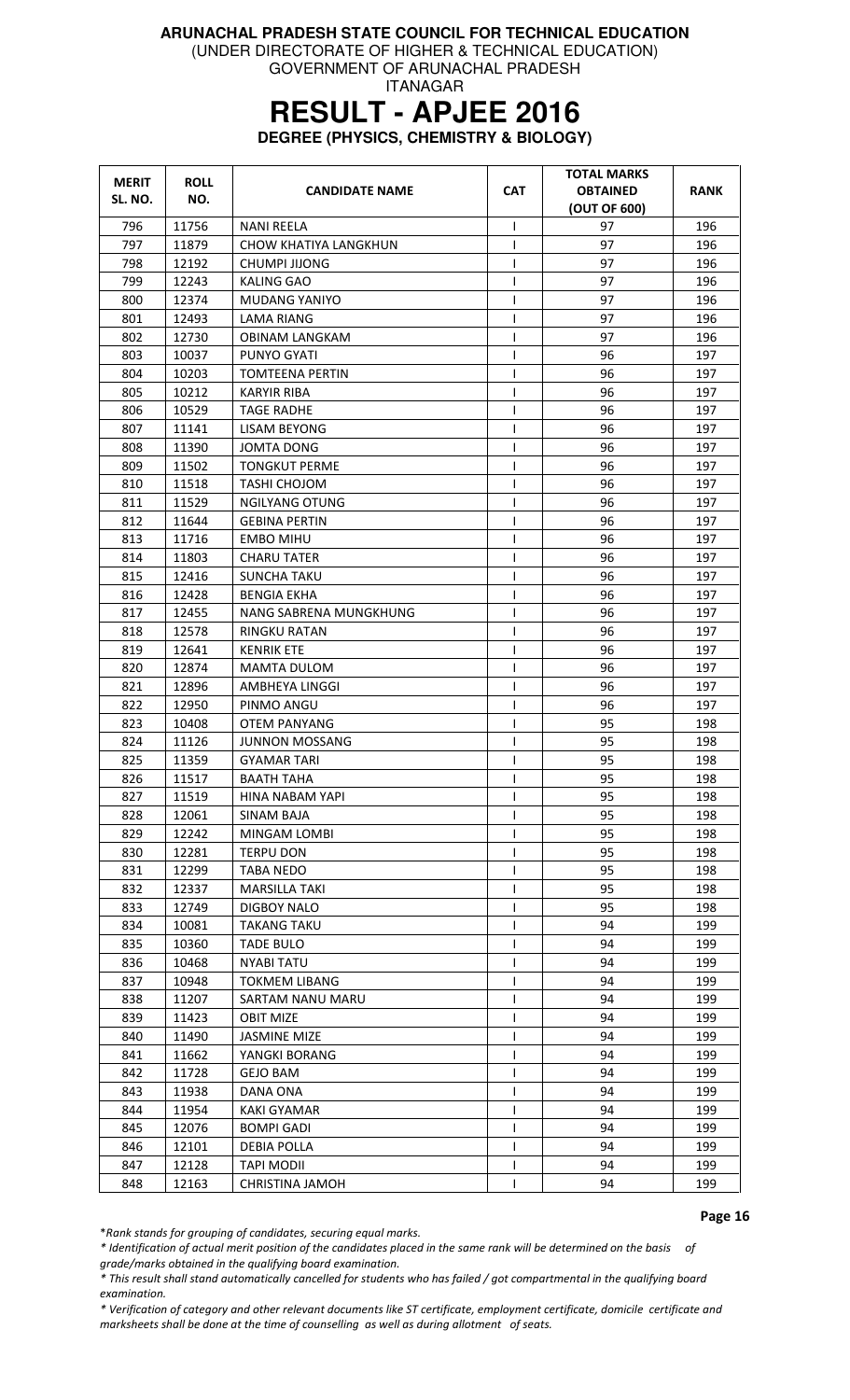(UNDER DIRECTORATE OF HIGHER & TECHNICAL EDUCATION)

GOVERNMENT OF ARUNACHAL PRADESH ITANAGAR

### **RESULT - APJEE 2016**

**DEGREE (PHYSICS, CHEMISTRY & BIOLOGY)** 

| <b>MERIT</b><br>SL. NO. | <b>ROLL</b><br>NO. | <b>CANDIDATE NAME</b> | <b>CAT</b>   | <b>TOTAL MARKS</b><br><b>OBTAINED</b><br>(OUT OF 600) | <b>RANK</b> |
|-------------------------|--------------------|-----------------------|--------------|-------------------------------------------------------|-------------|
| 849                     | 12423              | ONAM GAMNO            | T            | 94                                                    | 199         |
| 850                     | 12798              | <b>TAMAR PAMING</b>   | ı            | 94                                                    | 199         |
| 851                     | 10344              | AIDO APUM             | T            | 93                                                    | 200         |
| 852                     | 10449              | TECHI YAJEE           | $\mathbf{I}$ | 93                                                    | 200         |
| 853                     | 10598              | PREETY GAO            | $\mathsf{I}$ | 93                                                    | 200         |
| 854                     | 10621              | <b>NIKH YASHIN</b>    | T            | 93                                                    | 200         |
| 855                     | 10851              | KAGO OLIANG           | T            | 93                                                    | 200         |
| 856                     | 10871              | <b>HAGE RIKA</b>      | 1            | 93                                                    | 200         |
| 857                     | 10898              | <b>TABA TAPU</b>      | I            | 93                                                    | 200         |
| 858                     | 10917              | <b>RILAM RIGIA</b>    | 1            | 93                                                    | 200         |
| 859                     | 11067              | MINAM TALOH           | $\mathbf{I}$ | 93                                                    | 200         |
| 860                     | 11276              | DANI OBING            |              | 93                                                    | 200         |
| 861                     | 11588              | PUNYO SARMING         | T            | 93                                                    | 200         |
| 862                     | 11759              | <b>MUMNI TATAK</b>    | ı            | 93                                                    | 200         |
| 863                     | 12085              | NINU TALOM            | I            | 93                                                    | 200         |
| 864                     | 12197              | BINYA DUKU RAJI       | T            | 93                                                    | 200         |
| 865                     | 12330              | SANG WANGDI NGANGMU   |              | 93                                                    | 200         |
| 866                     | 12560              | POOJA TAGA            |              | 93                                                    | 200         |
| 867                     | 12667              | <b>SHANTI TAKU</b>    | I            | 93                                                    | 200         |
| 868                     | 10276              | <b>NARANG YASSA</b>   | T            | 92                                                    | 201         |
| 869                     | 10639              | SHEDI YAO             | $\mathbf{I}$ | 92                                                    | 201         |
| 870                     | 10733              | <b>BAMCHRI RIANG</b>  |              | 92                                                    | 201         |
| 871                     | 10955              | <b>JORAM NYIDO</b>    | $\mathsf{I}$ | 92                                                    | 201         |
| 872                     | 11617              | <b>DOMUM KARLO</b>    | $\mathsf{I}$ | 92                                                    | 201         |
| 873                     | 11690              | <b>GANDHI MOSU</b>    | $\mathsf{I}$ | 92                                                    | 201         |
| 874                     | 11992              | PETUM ROMIN           | T            | 92                                                    | 201         |
| 875                     | 12266              | ROSELIN RATAN         | $\mathsf{I}$ | 92                                                    | 201         |
| 876                     | 12381              | MUM TALI              | $\mathsf{I}$ | 92                                                    | 201         |
| 877                     | 12949              | <b>GEYAM DANGGEN</b>  | ı            | 92                                                    | 201         |
| 878                     | 10170              | <b>TSOMU SHERDANG</b> | $\mathbf{I}$ | 91                                                    | 202         |
| 879                     | 10335              | <b>SURYA PERME</b>    | $\mathsf{I}$ | 91                                                    | 202         |
| 880                     | 10378              | <b>MAMAN ERING</b>    | T            | 91                                                    | 202         |
| 881                     | 10473              | <b>OTOK TAYENG</b>    | $\mathsf{I}$ | 91                                                    | 202         |
| 882                     | 10921              | <b>GOLI TALUK</b>     | $\mathbf{I}$ | 91                                                    | 202         |
| 883                     | 10925              | <b>HAYMON NILLING</b> |              | 91                                                    | 202         |
| 884                     | 11194              | <b>SONIYA TATIN</b>   |              | 91                                                    | 202         |
| 885                     | 11432              | RIYA ASHI             | $\mathsf{I}$ | 91                                                    | 202         |
| 886                     | 12137              | <b>MAMANG LEGO</b>    |              | 91                                                    | 202         |
| 887                     | 12147              | <b>MAMTALU TAYANG</b> | T            | 91                                                    | 202         |
| 888                     | 12255              | <b>OLEN JERANG</b>    |              | 91                                                    | 202         |
| 889                     | 12415              | <b>JESEK YANGGI</b>   | $\mathsf{I}$ | 91                                                    | 202         |
| 890                     | 12457              | ANKI TALOM            |              | 91                                                    | 202         |
| 891                     | 12566              | <b>MANA TAGE</b>      |              | 91                                                    | 202         |
| 892                     | 12633              | <b>TAKU YAJA</b>      |              | 91                                                    | 202         |
| 893                     | 12789              | JUMPI BAM             |              | 91                                                    | 202         |
| 894                     | 10012              | NANI AMBO             |              | 90                                                    | 203         |
| 895                     | 10149              | CHOW AJITTA MANTAW    |              | 90                                                    | 203         |
| 896                     | 10258              | ALLA SOPUNG           |              | 90                                                    | 203         |
| 897                     | 10365              | <b>BIRI CHUMU</b>     | I.           | 90                                                    | 203         |
|                         |                    |                       |              | 90                                                    |             |
| 898                     | 10542              | NICH MALA             |              |                                                       | 203         |
| 899                     | 10758              | <b>KIPA PEPI</b>      | I            | 90                                                    | 203         |
| 900                     | 10792              | TABA RUNI             | L            | 90                                                    | 203         |
| 901                     | 11174              | AKOM LOSAP NIMUK      |              | 90                                                    | 203         |

Page 17

\*Rank stands for grouping of candidates, securing equal marks.

\* Identification of actual merit position of the candidates placed in the same rank will be determined on the basis of grade/marks obtained in the qualifying board examination.

\* This result shall stand automatically cancelled for students who has failed / got compartmental in the qualifying board examination.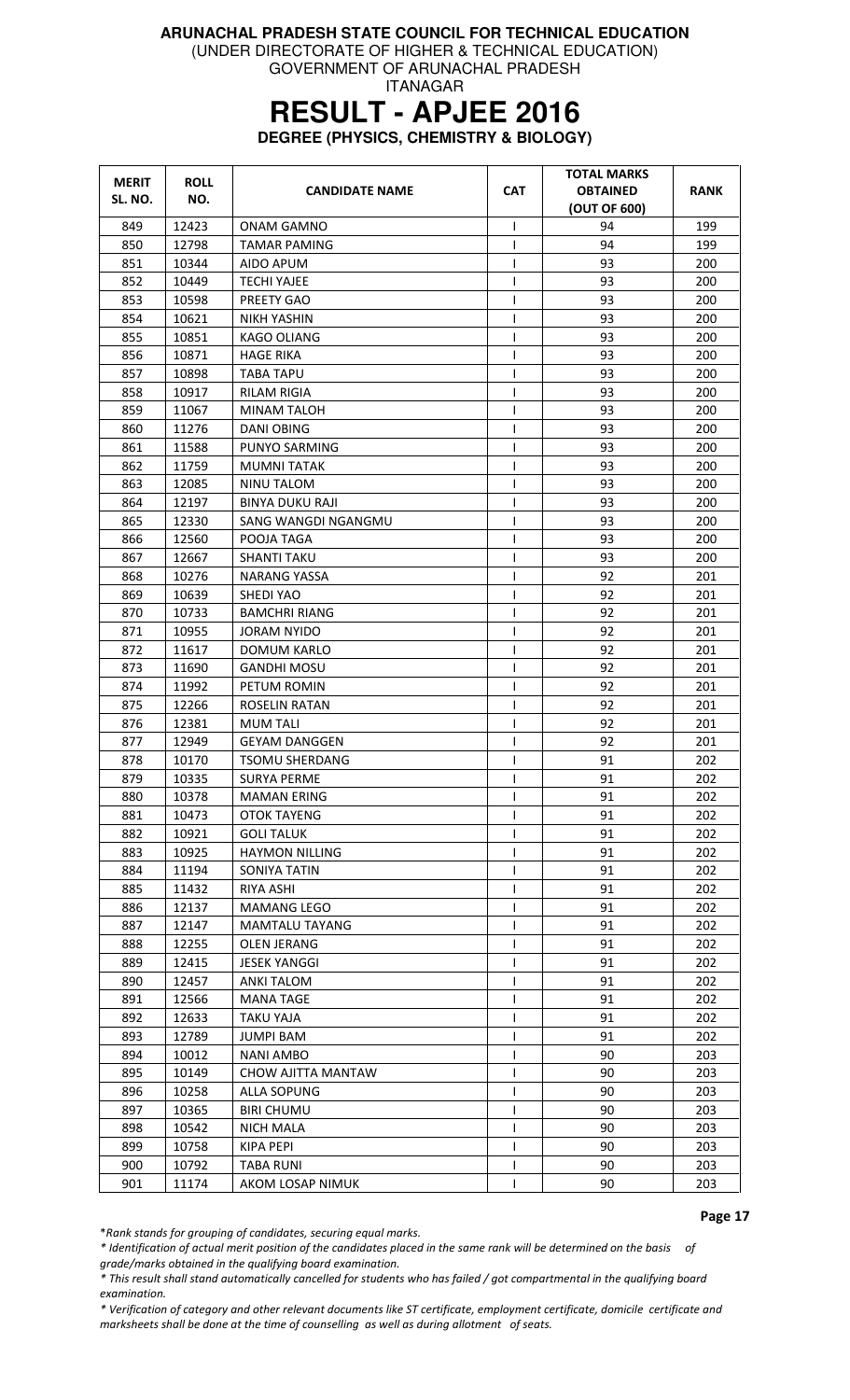(UNDER DIRECTORATE OF HIGHER & TECHNICAL EDUCATION)

GOVERNMENT OF ARUNACHAL PRADESH ITANAGAR

# **RESULT - APJEE 2016**

**DEGREE (PHYSICS, CHEMISTRY & BIOLOGY)** 

| <b>MERIT</b><br>SL. NO. | <b>ROLL</b><br>NO. | <b>CANDIDATE NAME</b>  | <b>CAT</b>   | <b>TOTAL MARKS</b><br><b>OBTAINED</b><br>(OUT OF 600) | <b>RANK</b> |
|-------------------------|--------------------|------------------------|--------------|-------------------------------------------------------|-------------|
| 902                     | 11475              | <b>NEKI BORANG</b>     | I            | 90                                                    | 203         |
| 903                     | 11604              | PHASSANG TADU          | L            | 90                                                    | 203         |
| 904                     | 12263              | AINI MIBANG            | T            | 90                                                    | 203         |
| 905                     | 12505              | <b>TEMJUM KENA</b>     | T            | 90                                                    | 203         |
| 906                     | 12580              | NAMA GYADI             | T            | 90                                                    | 203         |
| 907                     | 12662              | P JINKY PONGLAHAM      | T            | 90                                                    | 203         |
| 908                     | 12879              | PETER GADI             | $\mathsf{I}$ | 90                                                    | 203         |
| 909                     | 12904              | <b>JORAM NANCY</b>     | T            | 90                                                    | 203         |
| 910                     | 10080              | <b>MALIN DOBIN</b>     | I            | 89                                                    | 204         |
| 911                     | 10232              | TOMUM LEGO             | I            | 89                                                    | 204         |
| 912                     | 10291              | <b>TECHI DOI</b>       | $\mathsf{I}$ | 89                                                    | 204         |
| 913                     | 10456              | SAJAN HANO             | T            | 89                                                    | 204         |
| 914                     | 10535              | JANGRANG GOLLO         | T            | 89                                                    | 204         |
| 915                     | 10616              | YESHI PEMA BRIANGIO    | T            | 89                                                    | 204         |
| 916                     | 10745              | RIBA DOKA              | T            | 89                                                    | 204         |
| 917                     | 10994              | <b>MITI TAKU</b>       | I            | 89                                                    | 204         |
| 918                     | 11498              | NANG MOKLON NAMCHOOM   | T            | 89                                                    | 204         |
| 919                     | 11544              | <b>SONU PERME</b>      | T            | 89                                                    | 204         |
| 920                     | 11686              | KIYUM PADU             | T            | 89                                                    | 204         |
| 921                     | 12171              | <b>BASMAN YUN</b>      | T            | 89                                                    | 204         |
| 922                     | 12216              | DANI T MAMUNG          | I            | 89                                                    | 204         |
| 923                     | 12791              | <b>TARH SANGTEY</b>    | $\mathsf{I}$ | 89                                                    | 204         |
| 924                     | 10198              | YUMTER DOYOM           | T            | 88                                                    | 205         |
| 925                     | 10270              | TOYIR LOYI             | $\mathsf{I}$ | 88                                                    | 205         |
| 926                     | 10756              | <b>KUMARI TECHI</b>    | $\mathsf{I}$ | 88                                                    | 205         |
| 927                     | 11062              | <b>MEJIR NABAM</b>     | T            | 88                                                    | 205         |
| 928                     | 11128              | <b>TANA MARY TARA</b>  | T            | 88                                                    | 205         |
| 929                     | 11190              | <b>ALIS TAYENG</b>     | $\mathsf{I}$ | 88                                                    | 205         |
| 930                     | 11197              | YANGCHIN LHAMU         | T            | 88                                                    | 205         |
| 931                     | 11331              | <b>ANUNG TALI</b>      | T            | 88                                                    | 205         |
| 932                     | 11407              | PAKYUM SONIA           | T            | 88                                                    | 205         |
| 933                     | 11704              | LOGYO YAP              | $\mathsf{I}$ | 88                                                    | 205         |
| 934                     | 11789              | LOBSANG WANGMU         | I            | 88                                                    | 205         |
| 935                     | 11983              | <b>OLEENA TAKI</b>     | $\mathsf{I}$ | 88                                                    | 205         |
| 936                     | 12733              | <b>CHODAK YOLU</b>     | $\mathsf{I}$ | 88                                                    | 205         |
| 937                     | 12891              | NADA YASSEY            | $\mathsf{I}$ | 88                                                    | 205         |
| 938                     | 10054              | <b>APING DAI</b>       |              | 87                                                    | 206         |
| 939                     | 10425              | <b>JAILI KHOMRANG</b>  | T            | 87                                                    | 206         |
| 940                     | 10580              | <b>OPENAM PERTIN</b>   | I            | 87                                                    | 206         |
| 941                     | 10718              | <b>NINU NUK</b>        | T            | 87                                                    | 206         |
| 942                     | 10963              | <b>LOBSANG CHONDEN</b> | $\mathsf{I}$ | 87                                                    | 206         |
| 943                     | 11363              | <b>AJAY SINGHI</b>     | T            | 87                                                    | 206         |
| 944                     | 11459              | <b>TECHI KAKU</b>      | T            | 87                                                    | 206         |
| 945                     | 12086              | MIHIN HAILYANG         | T            | 87                                                    | 206         |
| 946                     | 12168              | ORI JONGKEY            | $\mathsf{I}$ | 87                                                    | 206         |
| 947                     | 12278              | <b>JURIST DUPIT</b>    | $\mathsf{I}$ | 87                                                    | 206         |
| 948                     | 12316              | RENYA RAJI             | ı            | 87                                                    | 206         |
| 949                     | 12417              | KAANGGE KENNEDY TAKI   | T            | 87                                                    | 206         |
| 950                     | 12425              | <b>NUNITAMUT</b>       | T            | 87                                                    | 206         |
| 951                     | 12447              | <b>NYARDI DAKPE</b>    | T            | 87                                                    | 206         |
| 952                     | 12596              | <b>OJING TALI</b>      | $\mathbf{I}$ | 87                                                    | 206         |
| 953                     | 12659              | <b>DUYU NUNGKA</b>     | T            | 87                                                    | 206         |
| 954                     | 12683              | PODE POYOM             | $\mathsf{I}$ | 87                                                    | 206         |

Page 18

\*Rank stands for grouping of candidates, securing equal marks.

\* Identification of actual merit position of the candidates placed in the same rank will be determined on the basis of grade/marks obtained in the qualifying board examination.

\* This result shall stand automatically cancelled for students who has failed / got compartmental in the qualifying board examination.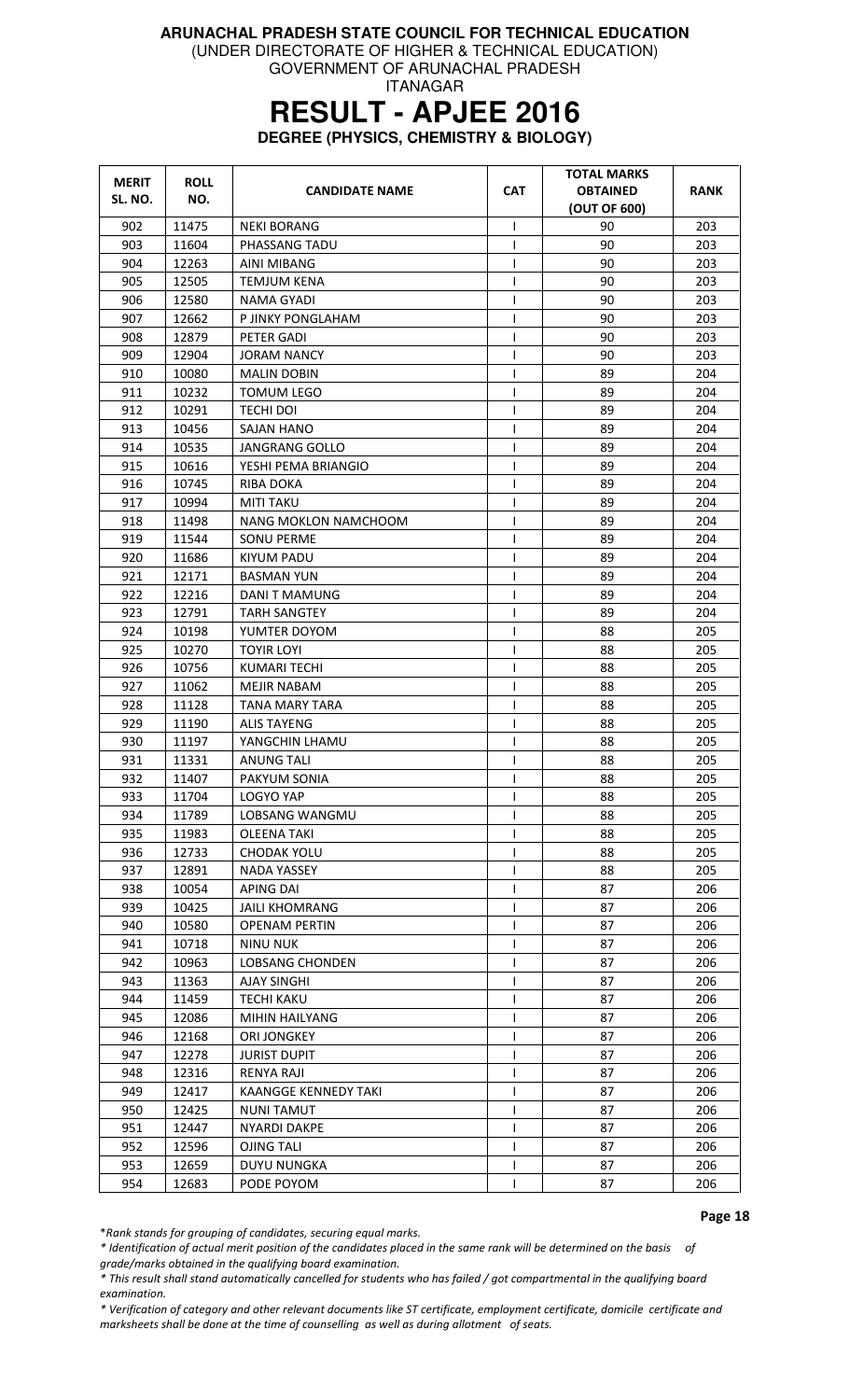(UNDER DIRECTORATE OF HIGHER & TECHNICAL EDUCATION)

GOVERNMENT OF ARUNACHAL PRADESH ITANAGAR

# **RESULT - APJEE 2016**

**DEGREE (PHYSICS, CHEMISTRY & BIOLOGY)** 

| <b>MERIT</b><br>SL. NO. | <b>ROLL</b><br>NO. | <b>CANDIDATE NAME</b>                   | <b>CAT</b>        | TOTAL MARKS<br><b>OBTAINED</b><br>(OUT OF 600) | <b>RANK</b> |
|-------------------------|--------------------|-----------------------------------------|-------------------|------------------------------------------------|-------------|
| 955                     | 12930              | HINA NABAM AMPI                         | I.                | 87                                             | 206         |
| 956                     | 10288              | LICHA SEJ                               | $\mathsf{I}$      | 86                                             | 207         |
| 957                     | 10322              | <b>LUCKY BOKAR</b>                      |                   | 86                                             | 207         |
| 958                     | 10393              | KAIJU WANGPAN                           | ı                 | 86                                             | 207         |
| 959                     | 10443              | <b>OTEM TAYENG</b>                      | $\mathsf{I}$      | 86                                             | 207         |
| 960                     | 10465              | <b>TAKHE MODI</b>                       | $\mathbf{I}$      | 86                                             | 207         |
| 961                     | 10521              | NYAGE DOKE                              | $\mathsf{I}$      | 86                                             | 207         |
| 962                     | 10797              | <b>JULLY NALO</b>                       | $\mathbf{I}$      | 86                                             | 207         |
| 963                     | 10968              | KOJ RAMBO                               |                   | 86                                             | 207         |
| 964                     | 11023              | PUNYO PAMPI                             | 1                 | 86                                             | 207         |
| 965                     | 11045              | <b>KHODA KOBIN</b>                      |                   | 86                                             | 207         |
| 966                     | 11570              | YADAP RUYI                              |                   | 86                                             | 207         |
| 967                     | 12027              | <b>ASIR YIRANG</b>                      | T                 | 86                                             | 207         |
| 968                     | 12032              | <b>SUBU MAMU</b>                        | I                 | 86                                             | 207         |
| 969                     | 12298              | <b>RUMIK THOMAS</b>                     | $\mathsf{l}$      | 86                                             | 207         |
| 970                     | 12684              | <b>SHAREEN TIKHAK</b>                   |                   | 86                                             | 207         |
| 971                     | 12702              | <b>NEYANG PANYANG</b>                   |                   | 86                                             | 207         |
| 972                     | 12925              | GOLI RIDA                               | $\mathsf{l}$      | 86                                             | 207         |
| 973                     | 10189              | <b>BANI ETE</b>                         | $\mathbf{I}$      | 85                                             | 208         |
| 974                     | 10204              | PHURPA TSERING                          | I                 | 85                                             | 208         |
| 975                     | 10218              | <b>KARDO BAGRA</b>                      |                   | 85                                             | 208         |
| 976                     | 10256              | <b>RAIMEY RIJIJU</b>                    |                   | 85                                             | 208         |
| 977                     | 10299              | <b>ANITA TAYENG</b>                     |                   | 85                                             | 208         |
| 978                     | 10660              | PURA TAKAR                              |                   | 85                                             | 208         |
| 979                     | 10669              | LIGANG SUMPI                            | ı                 | 85                                             | 208         |
| 980                     | 11002              | NABAM METH                              | T                 | 85                                             | 208         |
| 981                     | 11107              | TENZIN WANGMU KHOCHILU                  |                   | 85                                             | 208         |
| 982                     | 11177              | <b>TOKO RINYA</b>                       | $\mathsf{l}$      | 85                                             | 208         |
| 983                     | 11296              | <b>JING TAZONG TARUK</b>                | ı                 | 85                                             | 208         |
| 984                     | 11311              | <b>TOKO NEME</b>                        | $\mathbf{I}$      | 85                                             | 208         |
| 985                     | 11558              | KOJ RILLUNG                             | $\mathbf{I}$      | 85                                             | 208         |
| 986                     | 11642              | PURA DIMI                               | ı                 | 85                                             | 208         |
| 987                     | 11656              | <b>YIPU PALE</b>                        |                   | 85                                             | 208         |
| 988                     | 11689              | <b>TOGE RIBA</b>                        | $\mathbf{I}$      | 85                                             | 208         |
| 989                     | 12025              | REMSA WANGLEE                           | $\mathbf{I}$      | 85                                             | 208         |
| 990                     | 12111              | MICHI GANIA                             |                   | 85                                             | 208         |
| 991                     | 12235              | <b>TENZIN LODOE</b>                     | $\mathbf{I}$      | 85                                             | 208         |
| 992                     | 12286              | OKONG GAMNO                             | I.                | 85                                             | 208         |
| 993                     | 12859              | <b>TAGE MAMUNG</b>                      |                   | 85                                             | 208         |
| 994                     | 12968              | <b>NICH NINA</b>                        |                   | 85                                             | 208         |
| 995                     | 10061              | SAMKAM HANGPHUK                         |                   | 84                                             | 209         |
| 996                     | 10123              | PADI MUNYA                              |                   | 84                                             | 209         |
| 997                     | 10231              | <b>CRESCENT KHATSIN</b>                 | $\mathbf{I}$      | 84                                             | 209         |
| 998                     | 10427              | <b>JAMUNA MARDE</b>                     |                   | 84                                             | 209         |
| 999                     | 10664              |                                         |                   | 84                                             | 209         |
| 1000                    | 10716              | PURA DEMING<br>MAKIR KODAK              |                   | 84                                             | 209         |
| 1001                    |                    |                                         | $\mathsf{I}$      | 84                                             | 209         |
| 1002                    | 10759<br>10807     | <b>TELI ACHU</b><br><b>KUSBOO BASAR</b> | ı                 | 84                                             | 209         |
| 1003                    | 10810              | YANU REBI                               |                   | 84                                             | 209         |
|                         |                    |                                         |                   | 84                                             |             |
| 1004                    | 10879              | <b>BIRI NIME</b>                        | $\mathsf{I}$      |                                                | 209         |
| 1005                    | 10961              | <b>TAPOLI LIBANG</b>                    |                   | 84                                             | 209         |
| 1006<br>1007            | 11015              | TENZIN NORSANG MIKHU                    | L<br>$\mathsf{I}$ | 84<br>84                                       | 209         |
|                         | 11146              | <b>MARTER BASAR</b>                     |                   |                                                | 209         |

\*Rank stands for grouping of candidates, securing equal marks.

\* Identification of actual merit position of the candidates placed in the same rank will be determined on the basis of

grade/marks obtained in the qualifying board examination.

\* This result shall stand automatically cancelled for students who has failed / got compartmental in the qualifying board examination.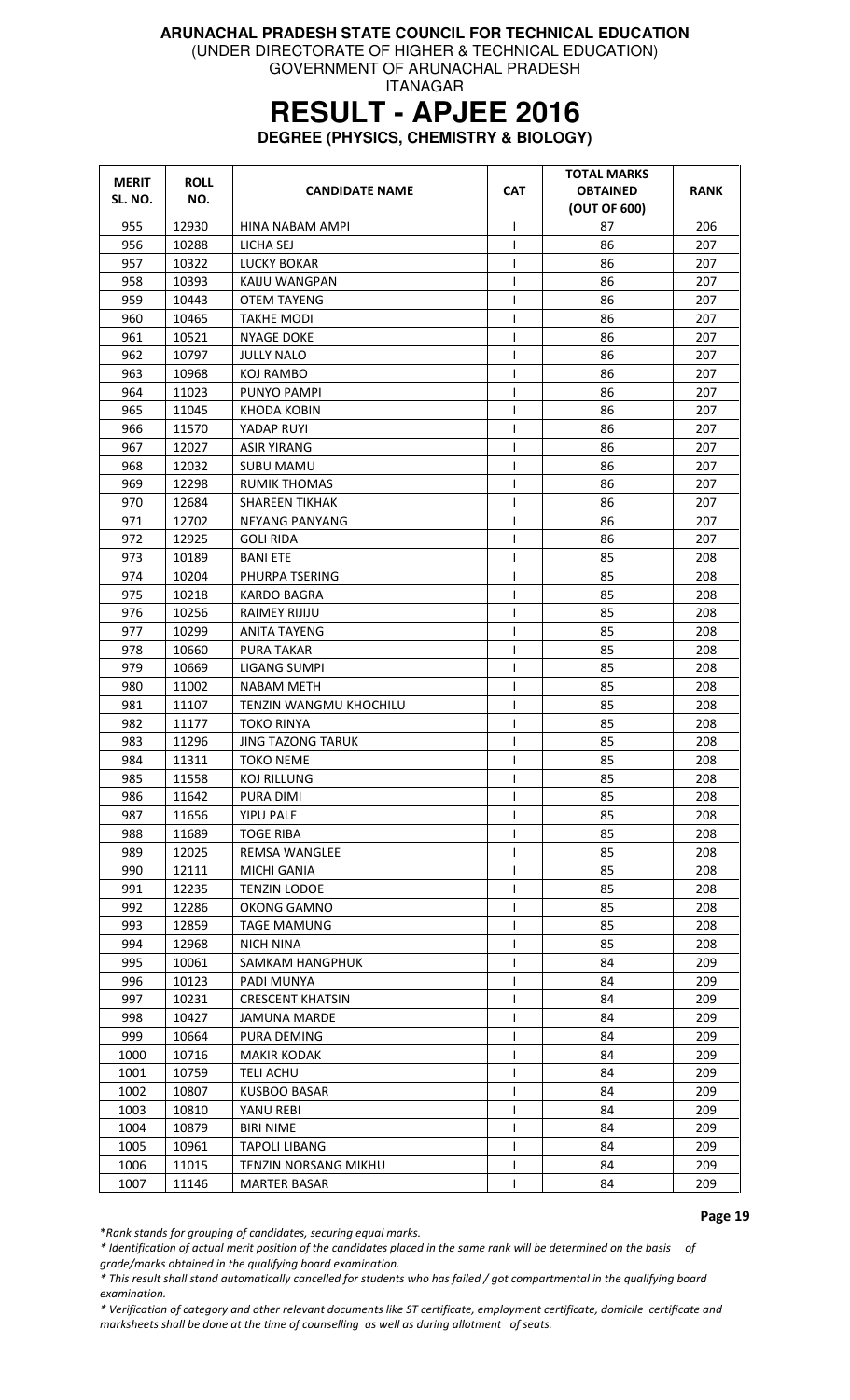(UNDER DIRECTORATE OF HIGHER & TECHNICAL EDUCATION)

GOVERNMENT OF ARUNACHAL PRADESH ITANAGAR

# **RESULT - APJEE 2016**

**DEGREE (PHYSICS, CHEMISTRY & BIOLOGY)** 

| <b>MERIT</b> | <b>ROLL</b> | <b>CANDIDATE NAME</b>    | <b>CAT</b>   | <b>TOTAL MARKS</b><br><b>OBTAINED</b> | RANK |
|--------------|-------------|--------------------------|--------------|---------------------------------------|------|
| SL. NO.      | NO.         |                          |              | (OUT OF 600)                          |      |
| 1008         | 11150       | RIGIO YANIAM             | I            | 84                                    | 209  |
| 1009         | 11247       | NANG NEETU NAMCHOOM      | T            | 84                                    | 209  |
| 1010         | 11381       | NAILU PABIN              |              | 84                                    | 209  |
| 1011         | 11696       | <b>MUDANG HAGE</b>       |              | 84                                    | 209  |
| 1012         | 11738       | <b>BULLO DOLO</b>        | $\mathsf{l}$ | 84                                    | 209  |
| 1013         | 12945       | <b>NGILYANG TADO</b>     | T            | 84                                    | 209  |
| 1014         | 10009       | TAO TAMA                 |              | 83                                    | 210  |
| 1015         | 10089       | TAJ TATAM                | $\mathsf{I}$ | 83                                    | 210  |
| 1016         | 10287       | NIMA DROMA               | T            | 83                                    | 210  |
| 1017         | 10292       | TUMPE KAMGO              | ı            | 83                                    | 210  |
| 1018         | 10366       | <b>GOLLO SUMPI</b>       | $\mathbf{I}$ | 83                                    | 210  |
| 1019         | 10651       | <b>KIRONG TASUNG</b>     | $\mathbf{I}$ | 83                                    | 210  |
| 1020         | 10877       | HIDAM HAJI               | T            | 83                                    | 210  |
| 1021         | 10886       | <b>TECHI YAPU</b>        | $\mathsf{I}$ | 83                                    | 210  |
| 1022         | 11418       | <b>ORAP TAYENG</b>       | T            | 83                                    | 210  |
| 1023         | 11573       | <b>ANIYA TELI</b>        | $\mathsf{I}$ | 83                                    | 210  |
| 1024         | 11743       | <b>TOJO RIBA</b>         | $\mathbf{I}$ | 83                                    | 210  |
| 1025         | 12083       | NGAGAM YOKA              |              | 83                                    | 210  |
| 1026         | 12202       | ANIA TAKU                | I            | 83                                    | 210  |
| 1027         | 12222       | RANGJANG SONAM           | ı            | 83                                    | 210  |
| 1028         | 12577       | AMPI LINGFA              | T            | 83                                    | 210  |
| 1029         | 12624       | SHUKKI BUI               | T            | 83                                    | 210  |
| 1030         | 10315       | LAXMI SORUM              | $\mathbf{I}$ | 82                                    | 211  |
| 1031         | 10488       | <b>CHENNE LOFFA</b>      | $\mathsf{l}$ | 82                                    | 211  |
| 1032         | 10489       | <b>TENZIN CHOTTON</b>    | $\mathbf{I}$ | 82                                    | 211  |
| 1033         | 10717       | <b>JARTU GAMLIN</b>      | T            | 82                                    | 211  |
| 1034         | 10844       | <b>KAMPO TAKU</b>        | T            | 82                                    | 211  |
| 1035         | 10942       | <b>KONCHO DREMA</b>      | $\mathsf{I}$ | 82                                    | 211  |
| 1036         | 10983       | <b>GOPI DUCHI</b>        | $\mathsf{l}$ | 82                                    | 211  |
| 1037         | 11004       | <b>NATI TABA</b>         | T            | 82                                    | 211  |
| 1038         | 11124       | <b>REI ETE</b>           | $\mathsf{I}$ | 82                                    | 211  |
| 1039         | 11145       | <b>BAKE RICH</b>         | T            | 82                                    | 211  |
| 1040         | 11653       | <b>TOBI NYORAK</b>       |              | 82                                    | 211  |
| 1041         | 11707       | YAMA MALING              |              | 82                                    | 211  |
| 1042         | 12038       | <b>MARJUM MARDE</b>      |              | 82                                    | 211  |
| 1043         | 12156       | DAMYOM GAMLIN            | $\mathbf{I}$ | 82                                    | 211  |
| 1044         | 12240       | <b>BRAIN TAYENG</b>      |              | 82                                    | 211  |
| 1045         | 12283       | <b>CHOKHAN TAYANG</b>    |              | 82                                    | 211  |
| 1046         | 12934       | <b>RENAM MENGU</b>       |              | 82                                    | 211  |
| 1047         | 10030       | <b>TAGE TACHO</b>        | $\mathbf{I}$ | 81                                    | 212  |
| 1048         | 10110       | <b>MAGA MUMU</b>         |              | 81                                    | 212  |
| 1049         | 10706       | <b>NABAM HINA</b>        |              | 81                                    | 212  |
| 1050         | 10790       | BHARAT DIRU              |              | 81                                    | 212  |
| 1051         | 11362       | ANGGOI LEGO              |              | 81                                    | 212  |
| 1052         | 11796       | <b>KUBA MURTEM</b>       |              | 81                                    | 212  |
| 1053         | 12196       | <b>TAKHE JORANG</b>      |              | 81                                    | 212  |
| 1054         | 12573       | <b>SAMSON TECHI TARA</b> | $\mathbf{I}$ | 81                                    | 212  |
| 1055         | 12703       | <b>GENAM HAJI</b>        | I.           | 81                                    | 212  |
| 1056         | 12719       | <b>MALONI REBE</b>       | $\mathbf{I}$ | 81                                    | 212  |
| 1057         | 12889       | DANI YAMANG              |              | 81                                    | 212  |
| 1058         | 10031       | <b>BLOSSOM PABI</b>      |              | 80                                    | 213  |
| 1059         | 10196       | SONAM CHOKEY             | $\mathsf{I}$ | 80                                    | 213  |
| 1060         | 10289       | LIKAHA MANA              |              | 80                                    | 213  |

Page 20

\*Rank stands for grouping of candidates, securing equal marks.

\* Identification of actual merit position of the candidates placed in the same rank will be determined on the basis of grade/marks obtained in the qualifying board examination.

\* This result shall stand automatically cancelled for students who has failed / got compartmental in the qualifying board examination.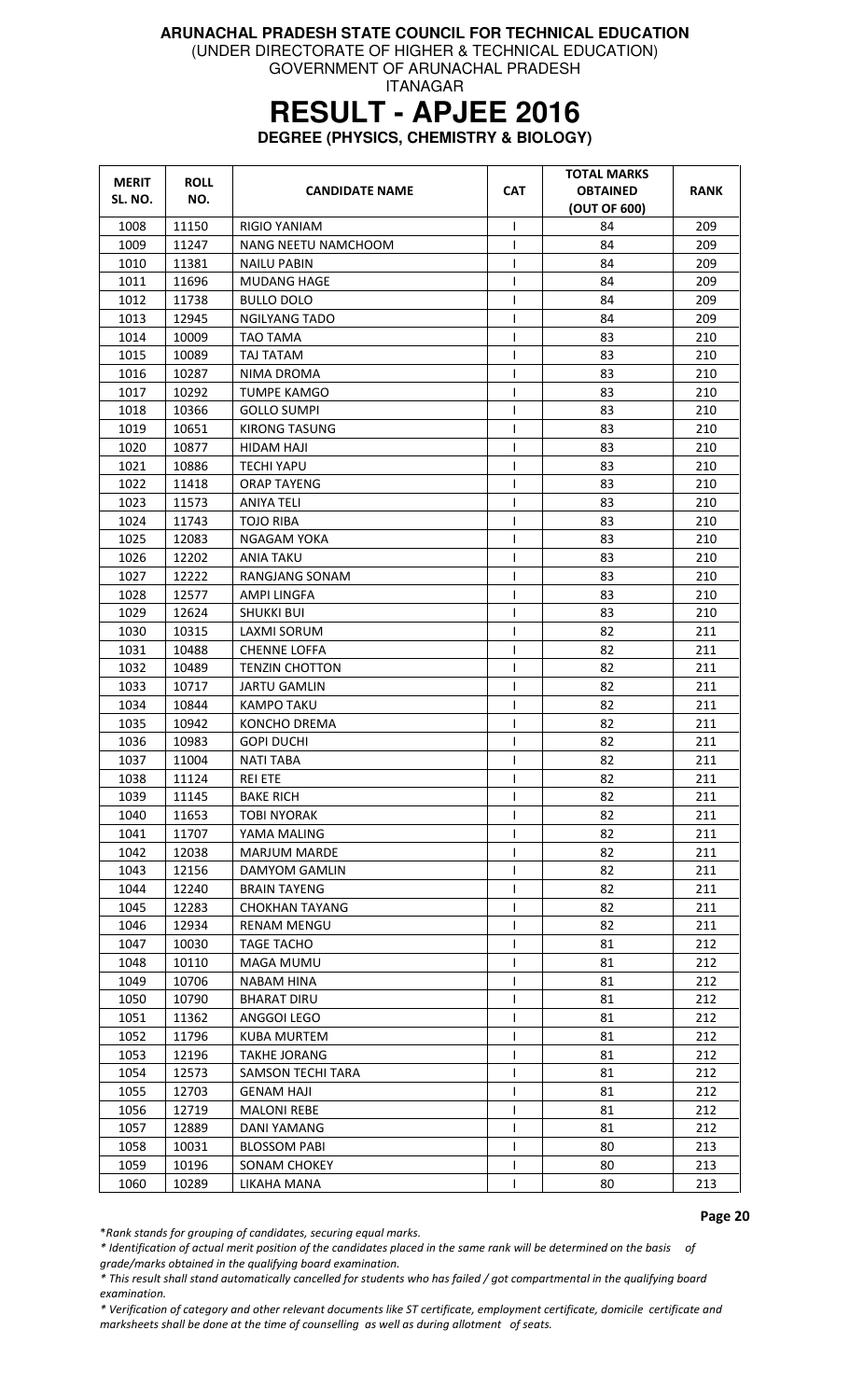(UNDER DIRECTORATE OF HIGHER & TECHNICAL EDUCATION)

GOVERNMENT OF ARUNACHAL PRADESH ITANAGAR

# **RESULT - APJEE 2016**

**DEGREE (PHYSICS, CHEMISTRY & BIOLOGY)** 

| <b>MERIT</b><br>SL. NO. | <b>ROLL</b><br>NO. | <b>CANDIDATE NAME</b>  | <b>CAT</b>     | <b>TOTAL MARKS</b><br><b>OBTAINED</b><br>(OUT OF 600) | <b>RANK</b> |
|-------------------------|--------------------|------------------------|----------------|-------------------------------------------------------|-------------|
| 1061                    | 10377              | TASA DIRI              | $\mathsf{l}$   | 80                                                    | 213         |
| 1062                    | 10454              | <b>OYIN TAPAK</b>      | L              | 80                                                    | 213         |
| 1063                    | 10562              | NUINAM PADUNG          | T              | 80                                                    | 213         |
| 1064                    | 10612              | BINI NYAJIB            | T              | 80                                                    | 213         |
| 1065                    | 10659              | AASHIPEE MIMI          | $\mathsf{I}$   | 80                                                    | 213         |
| 1066                    | 10720              | <b>TADAR MATMA</b>     | I              | 80                                                    | 213         |
| 1067                    | 10731              | RORRI DONI             | $\mathsf{I}$   | 80                                                    | 213         |
| 1068                    | 10746              | HILLANG AMA            | T              | 80                                                    | 213         |
| 1069                    | 10929              | CHOW ARPAN PANGYOK     | T              | 80                                                    | 213         |
| 1070                    | 11109              | <b>JARINE MAIO</b>     | T              | 80                                                    | 213         |
| 1071                    | 11136              | PHURPA LAMU DERU       | T              | 80                                                    | 213         |
| 1072                    | 11195              | <b>CHAHENG KANGLOM</b> | T              | 80                                                    | 213         |
| 1073                    | 11232              | <b>CHOWANG CHAITOM</b> | T              | 80                                                    | 213         |
| 1074                    | 11238              | ANASANG PERME          | T              | 80                                                    | 213         |
| 1075                    | 11303              | <b>RAM BEYONG</b>      | $\mathsf{I}$   | 80                                                    | 213         |
| 1076                    | 11413              | <b>BOMYIR NYODU</b>    | $\mathsf{l}$   | 80                                                    | 213         |
| 1077                    | 11425              | <b>BEAUTY LITIN</b>    | $\mathsf{I}$   | 80                                                    | 213         |
| 1078                    | 11428              | <b>GEPI BAGRA</b>      | T              | 80                                                    | 213         |
| 1079                    | 11477              | KAGO NAVIN             | I              | 80                                                    | 213         |
| 1080                    | 11542              | NABAM NANA HINA        | T              | 80                                                    | 213         |
| 1081                    | 11725              | RITA KRI               | T              | 80                                                    | 213         |
| 1082                    | 11770              | TACHI PAO              | T              | 80                                                    | 213         |
| 1083                    | 12060              | PASSANG CHOMU          | T              | 80                                                    | 213         |
| 1084                    | 12143              | <b>MUDANG REBECCA</b>  | T              | 80                                                    | 213         |
| 1085                    | 12335              | <b>LANGKUNG TALOK</b>  | T              | 80                                                    | 213         |
| 1086                    | 12352              | LANDI PUBYANG          | L              | 80                                                    | 213         |
| 1087                    | 12366              | JORAM MECH             | $\overline{1}$ | 80                                                    | 213         |
| 1088                    | 12446              | LAMA C KHUNJUJU        | T              | 80                                                    | 213         |
| 1089                    | 12581              | <b>TONGAM POTOM</b>    | T              | 80                                                    | 213         |
| 1090                    | 12586              | YACHA DINGSAR          | ı              | 80                                                    | 213         |
| 1091                    | 12751              | ROTO SUMPA             | $\mathsf{I}$   | 80                                                    | 213         |
| 1092                    | 10071              | <b>TERJOM GAMLIN</b>   | $\mathsf{I}$   | 79                                                    | 214         |
| 1093                    | 10330              | <b>ADOM PANGKAK</b>    | L              | 79                                                    | 214         |
| 1094                    | 10406              | SUNARAM JERANG         | ı              | 79                                                    | 214         |
| 1095                    | 10491              | Mowang Ngowa           | ı              | 79                                                    | 214         |
| 1096                    | 11054              | <b>TAGE KOMO</b>       | ı              | 79                                                    | 214         |
| 1097                    | 11094              | <b>TERSA KENA</b>      | $\mathsf{l}$   | 79                                                    | 214         |
| 1098                    | 11104              | TAMCHI ANIA            | T              | 79                                                    | 214         |
| 1099                    | 11158              | PILL RINIAM            | T              | 79                                                    | 214         |
| 1100                    | 11208              | PYAGANG MADO           | T              | 79                                                    | 214         |
| 1101                    | 11481              | YALEM TAMUK            | $\mathsf{I}$   | 79                                                    | 214         |
| 1102                    | 11732              | <b>TAPI TADA</b>       | T              | 79                                                    | 214         |
| 1103                    | 12088              | TILLING ONYA           | $\mathsf{l}$   | 79                                                    | 214         |
| 1104                    | 12379              | <b>NGURI RINA</b>      | T              | 79                                                    | 214         |
| 1105                    | 12955              | <b>JUMTER GAMLIN</b>   | T              | 79                                                    | 214         |
| 1106                    | 10162              | <b>OLIK MINGKI</b>     | T              | 78                                                    | 215         |
| 1107                    | 10309              | LEKLI NIMA             | $\mathsf{I}$   | 78                                                    | 215         |
| 1108                    | 10383              | ANANG JONNOM           | ı              | 78                                                    | 215         |
| 1109                    | 10431              | <b>MANNONG PERME</b>   | T              | 78                                                    | 215         |
| 1110                    | 10684              | <b>MAJUM RUJI</b>      | T              | 78                                                    | 215         |
| 1111                    | 10818              | <b>ANUNG RIANG</b>     | T              | 78                                                    | 215         |
| 1112                    | 10959              | YAPUNG SONAM           | T              | 78                                                    | 215         |
| 1113                    | 11242              | <b>BIRO DADA</b>       | $\mathsf{I}$   | 78                                                    | 215         |

Page 21

\*Rank stands for grouping of candidates, securing equal marks.

\* Identification of actual merit position of the candidates placed in the same rank will be determined on the basis of grade/marks obtained in the qualifying board examination.

\* This result shall stand automatically cancelled for students who has failed / got compartmental in the qualifying board examination.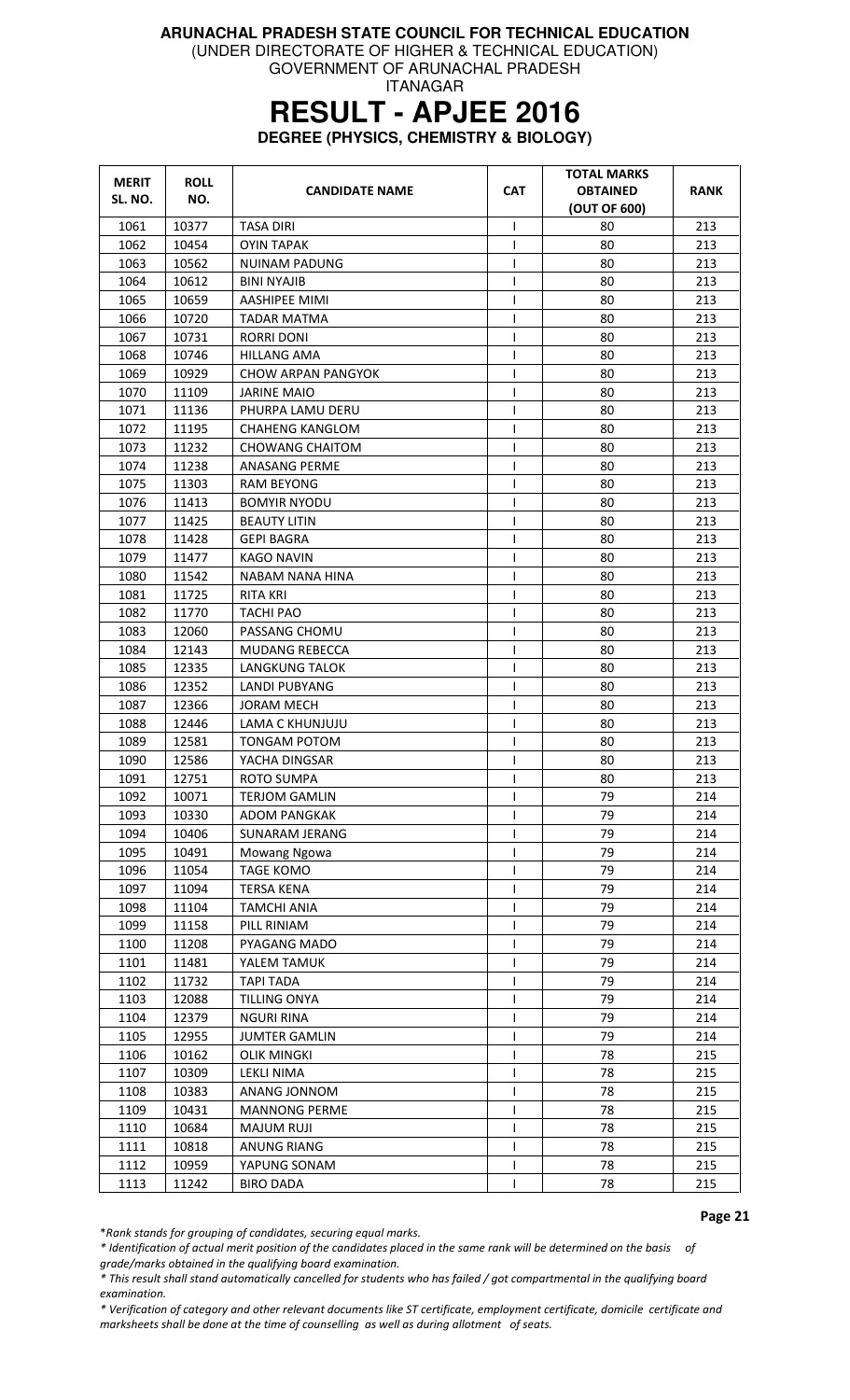(UNDER DIRECTORATE OF HIGHER & TECHNICAL EDUCATION)

GOVERNMENT OF ARUNACHAL PRADESH ITANAGAR

### **RESULT - APJEE 2016**

**DEGREE (PHYSICS, CHEMISTRY & BIOLOGY)** 

| <b>MERIT</b> | <b>ROLL</b> | <b>CANDIDATE NAME</b>   | <b>CAT</b>   | <b>TOTAL MARKS</b><br><b>OBTAINED</b> | RANK |
|--------------|-------------|-------------------------|--------------|---------------------------------------|------|
| SL. NO.      | NO.         |                         |              | (OUT OF 600)                          |      |
| 1114         | 11469       | <b>KANGGE JAMOH</b>     | T            | 78                                    | 215  |
| 1115         | 11862       | <b>VIJAY VEO</b>        | $\mathsf{I}$ | 78                                    | 215  |
| 1116         | 11882       | NYAJUM DAGIAM           |              | 78                                    | 215  |
| 1117         | 11912       | BOMNGAM ANGO            |              | 78                                    | 215  |
| 1118         | 11923       | GYATI MUNYA             | I.           | 78                                    | 215  |
| 1119         | 12049       | <b>MARY PAO</b>         | T            | 78                                    | 215  |
| 1120         | 12050       | KIME KHONKHUNG          |              | 78                                    | 215  |
| 1121         | 12173       | <b>ESHA MIHU</b>        | $\mathbf{I}$ | 78                                    | 215  |
| 1122         | 12215       | <b>NGILYANG SUNYA</b>   | T            | 78                                    | 215  |
| 1123         | 12226       | MR KIME TANYO           | $\mathsf{I}$ | 78                                    | 215  |
| 1124         | 12656       | NIMA DROIMA             | ı            | 78                                    | 215  |
| 1125         | 12848       | KORO DADA               | $\mathbf{I}$ | 78                                    | 215  |
| 1126         | 10199       | <b>SUMPI TALOH</b>      | $\mathbf{I}$ | 77                                    | 216  |
| 1127         | 10301       | <b>CHIGING TAKA</b>     | T            | 77                                    | 216  |
| 1128         | 11176       | <b>OGAM TAYENG</b>      | ı            | 77                                    | 216  |
| 1129         | 11266       | <b>AGANA MOYONG</b>     | T            | 77                                    | 216  |
| 1130         | 11353       | <b>TASSO RUTH</b>       | $\mathbf{I}$ | 77                                    | 216  |
| 1131         | 11501       | JEENI ULI               | 1            | 77                                    | 216  |
| 1132         | 11922       | <b>BENGIA MEPUNG</b>    | T            | 77                                    | 216  |
| 1133         | 12384       | AISHY DAI               | $\mathsf{I}$ | 77                                    | 216  |
| 1134         | 12777       | <b>METAM LAMRAH</b>     | $\mathsf{I}$ | 77                                    | 216  |
| 1135         | 10032       | NGURANG PETER           | T            | 76                                    | 217  |
| 1136         | 10197       | <b>KARPI ANGO</b>       |              | 76                                    | 217  |
| 1137         | 10546       | ROBI BAGANG             | ı            | 76                                    | 217  |
| 1138         | 10617       | KALEN NOKAR             | T            | 76                                    | 217  |
| 1139         | 10695       | <b>TAW ARANG</b>        | T            | 76                                    | 217  |
| 1140         | 10965       | <b>KIME SUNYA</b>       |              | 76                                    | 217  |
| 1141         | 11009       | <b>BOMNI MEGU</b>       |              | 76                                    | 217  |
| 1142         | 11097       | MAJUM BAGE              | ı            | 76                                    | 217  |
| 1143         | 11569       | ROYAM MURTEM            | $\mathbf{I}$ | 76                                    | 217  |
| 1144         | 12483       | JORAM RINU              | T            | 76                                    | 217  |
| 1145         | 12832       | <b>BOLEN MEGU</b>       | $\mathbf{I}$ | 76                                    | 217  |
| 1146         | 12899       | <b>MINAM TATIN</b>      |              | 76                                    | 217  |
| 1147         | 12933       | SIANUMSAI CHIBA         |              | 76                                    | 217  |
| 1148         | 10004       | <b>DETER ETE</b>        | $\mathbf{I}$ | 75                                    | 218  |
| 1149         | 10020       | <b>TAONG KIMSING</b>    |              | 75                                    | 218  |
| 1150         | 10083       | YANGAM RUJI             |              | 75                                    | 218  |
| 1151         | 10084       | <b>TANI DARUNG</b>      |              | 75                                    | 218  |
| 1152         | 10126       | <b>BYABANG KOJUM</b>    |              | 75                                    | 218  |
| 1153         | 10188       | SONAM WANGDI KHOCHI     | T            | 75                                    | 218  |
| 1154         | 10245       | OISHI SIRAM             | $\mathbf{I}$ | 75                                    | 218  |
| 1155         | 10310       | <b>GRACY PADUNG</b>     |              | 75                                    | 218  |
| 1156         | 10358       | DANGNU PACHANG          |              | 75                                    | 218  |
| 1157         | 10399       | SONAM TENZIN            |              | 75                                    | 218  |
| 1158         | 10500       | <b>SONNY SARKI</b>      |              | 75                                    | 218  |
| 1159         | 10511       | TADAR TAPAS             |              | 75                                    | 218  |
| 1160         | 10630       | SANGEY DORJEE SUNICKJEE | $\mathbf{I}$ | 75                                    | 218  |
| 1161         | 10856       | AMI NISSO               | $\mathsf{l}$ | 75                                    | 218  |
| 1162         | 11205       | KAGO DOILYANG           |              | 75                                    | 218  |
| 1163         | 11237       | <b>GELUK SORA</b>       |              | 75                                    | 218  |
| 1164         | 11416       | LUNG SIRAM              |              | 75                                    | 218  |
| 1165         | 11520       | <b>BAJUM YORME</b>      | $\mathsf{I}$ | 75                                    | 218  |
| 1166         | 11593       | MILING TAYENG           |              | 75                                    | 218  |

Page 22

\*Rank stands for grouping of candidates, securing equal marks.

\* Identification of actual merit position of the candidates placed in the same rank will be determined on the basis of

grade/marks obtained in the qualifying board examination.

\* This result shall stand automatically cancelled for students who has failed / got compartmental in the qualifying board examination.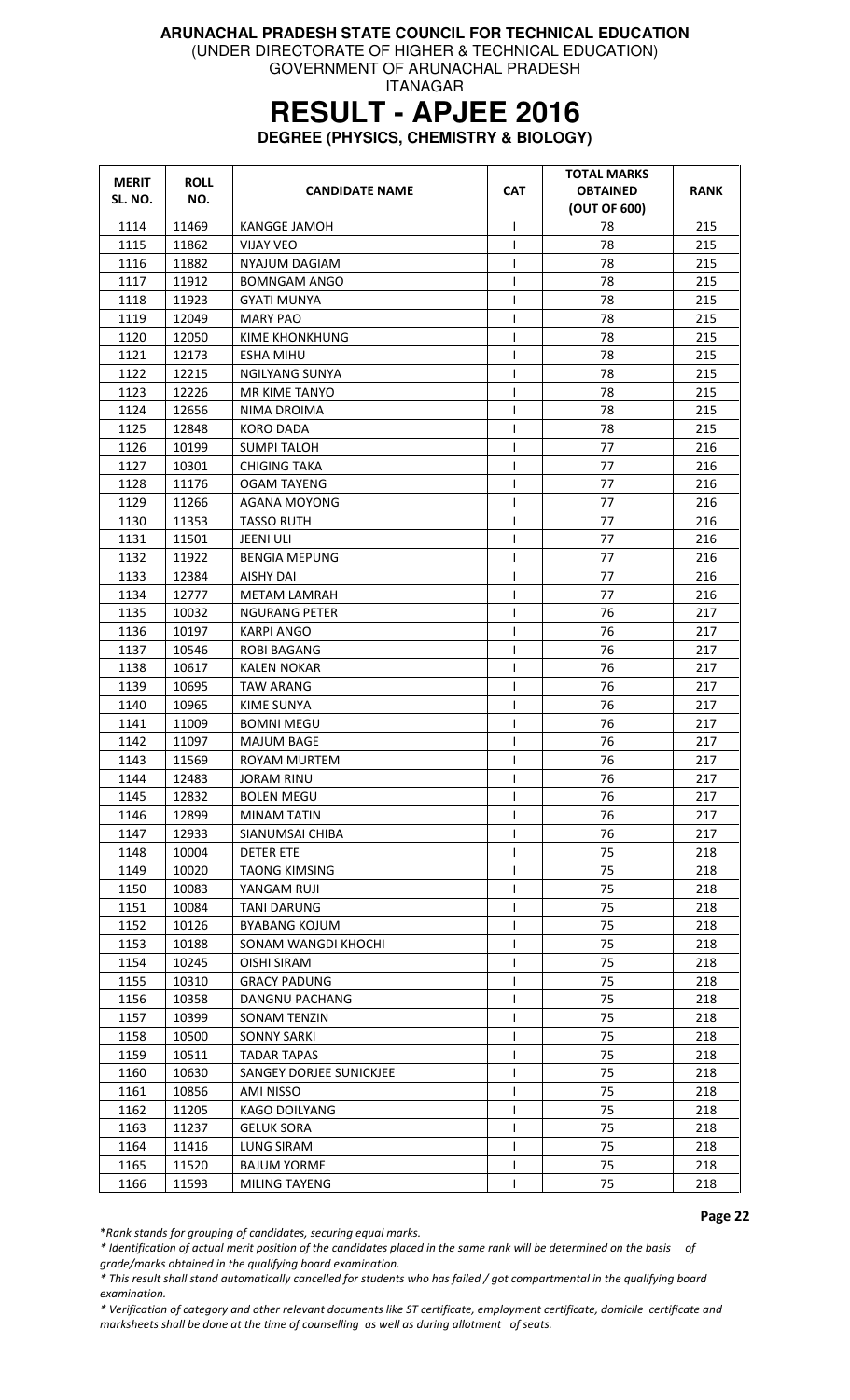(UNDER DIRECTORATE OF HIGHER & TECHNICAL EDUCATION)

GOVERNMENT OF ARUNACHAL PRADESH ITANAGAR

# **RESULT - APJEE 2016**

**DEGREE (PHYSICS, CHEMISTRY & BIOLOGY)** 

| <b>MERIT</b><br>SL. NO. | <b>ROLL</b><br>NO. | <b>CANDIDATE NAME</b>     | <b>CAT</b>   | <b>TOTAL MARKS</b><br><b>OBTAINED</b><br>(OUT OF 600) | <b>RANK</b> |
|-------------------------|--------------------|---------------------------|--------------|-------------------------------------------------------|-------------|
| 1167                    | 11739              | <b>SUMPI MIZE</b>         | $\mathsf{I}$ | 75                                                    | 218         |
| 1168                    | 11761              | DAMINI KRI                | T            | 75                                                    | 218         |
| 1169                    | 11896              | YUMTER KAMDAK             | T            | 75                                                    | 218         |
| 1170                    | 12034              | NGILYANG RIJA             | T            | 75                                                    | 218         |
| 1171                    | 12067              | <b>TASSO PUMING</b>       | T            | 75                                                    | 218         |
| 1172                    | 12270              | <b>REBOM MIROH</b>        | $\mathsf{I}$ | 75                                                    | 218         |
| 1173                    | 12361              | <b>TABA BATH</b>          | T            | 75                                                    | 218         |
| 1174                    | 12387              | <b>GYAMAR RINA</b>        | T            | 75                                                    | 218         |
| 1175                    | 12709              | GOLLO KARU                | $\mathsf{l}$ | 75                                                    | 218         |
| 1176                    | 12726              | <b>GEYIR TATO</b>         | $\mathsf{I}$ | 75                                                    | 218         |
| 1177                    | 12761              | <b>KON JARBIN</b>         | T            | 75                                                    | 218         |
| 1178                    | 12834              | <b>GEMIK DABI</b>         | T            | 75                                                    | 218         |
| 1179                    | 12855              | <b>TANGIR TAIR</b>        | T            | 75                                                    | 218         |
| 1180                    | 12922              | NANGBIA NANUNG            | ı            | 75                                                    | 218         |
| 1181                    | 10062              | <b>TAGE CARLO</b>         | $\mathsf{l}$ | 74                                                    | 219         |
| 1182                    | 10437              | <b>TOBOMSINAM RUKBO</b>   | T            | 74                                                    | 219         |
| 1183                    | 10707              | <b>BOMGE KOYU</b>         | $\mathsf{I}$ | 74                                                    | 219         |
| 1184                    | 10933              | LICHA TARIG AGU           | T            | 74                                                    | 219         |
| 1185                    | 10997              | <b>MICHI YATUNG</b>       | T            | 74                                                    | 219         |
| 1186                    | 11213              | PANAM LEGO                | T            | 74                                                    | 219         |
| 1187                    | 11282              | OMANSO TAYANG             | T            | 74                                                    | 219         |
| 1188                    | 11537              | <b>GIAMLO JUMA</b>        | T            | 74                                                    | 219         |
| 1189                    | 11976              | <b>KISSION BOJE</b>       | $\mathsf{I}$ | 74                                                    | 219         |
| 1190                    | 12170              | <b>JAMBEY ETON</b>        | $\mathsf{I}$ | 74                                                    | 219         |
| 1191                    | 12347              | <b>RUBU RIPA</b>          | T            | 74                                                    | 219         |
| 1192                    | 12510              | NONME MAMAI               | T            | 74                                                    | 219         |
| 1193                    | 12836              | DANIEL SIRAM              | $\mathsf{I}$ | 74                                                    | 219         |
| 1194                    | 12852              | MS NISHEN SALNANG MUNGREY | T            | 74                                                    | 219         |
| 1195                    | 12932              | <b>AZEE TAYENG</b>        | $\mathsf{I}$ | 74                                                    | 219         |
| 1196                    | 10209              | NYAMI KAKKI               | T            | 73                                                    | 220         |
| 1197                    | 10266              | NADA YAKU                 | T            | 73                                                    | 220         |
| 1198                    | 10415              | PURA GAMBO                | T            | 73                                                    | 220         |
| 1199                    | 10570              | <b>CHUKHU POMPY</b>       | T            | 73                                                    | 220         |
| 1200                    | 10574              | <b>KAGO NADO</b>          | ı            | 73                                                    | 220         |
| 1201                    | 11233              | RAJIE GOLLO               |              | 73                                                    | 220         |
| 1202                    | 11491              | <b>TAMO KAMRA</b>         | ı            | 73                                                    | 220         |
| 1203                    | 11609              | PUNNA PERTIN              | T            | 73                                                    | 220         |
| 1204                    | 11640              | MUISAM SUAYANG            | ı            | 73                                                    | 220         |
| 1205                    | 11963              | <b>BULLO ATO</b>          | $\mathsf{l}$ | 73                                                    | 220         |
| 1206                    | 12031              | <b>DANI HAGHU</b>         | T            | 73                                                    | 220         |
| 1207                    | 12052              | <b>TABA ALICE</b>         |              | 73                                                    | 220         |
| 1208                    | 12063              | <b>NANGRAM RILLUM</b>     | T            | 73                                                    | 220         |
| 1209                    | 12103              | LOD ANKHA                 | ı            | 73                                                    | 220         |
| 1210                    | 12269              | <b>RUNI DOMING</b>        | T            | 73                                                    | 220         |
| 1211                    | 12515              | XYYA MIHU                 | $\mathsf{l}$ | 73                                                    | 220         |
| 1212                    | 12516              | NANG MONIKA MUNGLANG      | T            | 73                                                    | 220         |
| 1213                    | 12533              | <b>KUP YER</b>            | T            | 73                                                    | 220         |
| 1214                    | 12595              | YUKAR YANI                | T            | 73                                                    | 220         |
| 1215                    | 12598              | <b>MICHING SONIA</b>      | T            | 73                                                    | 220         |
| 1216                    | 12685              | <b>TAO TEI</b>            | $\mathsf{l}$ | 73                                                    | 220         |
| 1217                    | 12756              | <b>KASUM RAKSAP</b>       | T            | 73                                                    | 220         |
| 1218                    | 10029              | <b>TAGE LAMA</b>          | I            | 72                                                    | 221         |
| 1219                    | 10099              | YAMAN CHADAR              | ı            | 72                                                    | 221         |

Page 23

\*Rank stands for grouping of candidates, securing equal marks.

\* Identification of actual merit position of the candidates placed in the same rank will be determined on the basis of grade/marks obtained in the qualifying board examination.

\* This result shall stand automatically cancelled for students who has failed / got compartmental in the qualifying board examination.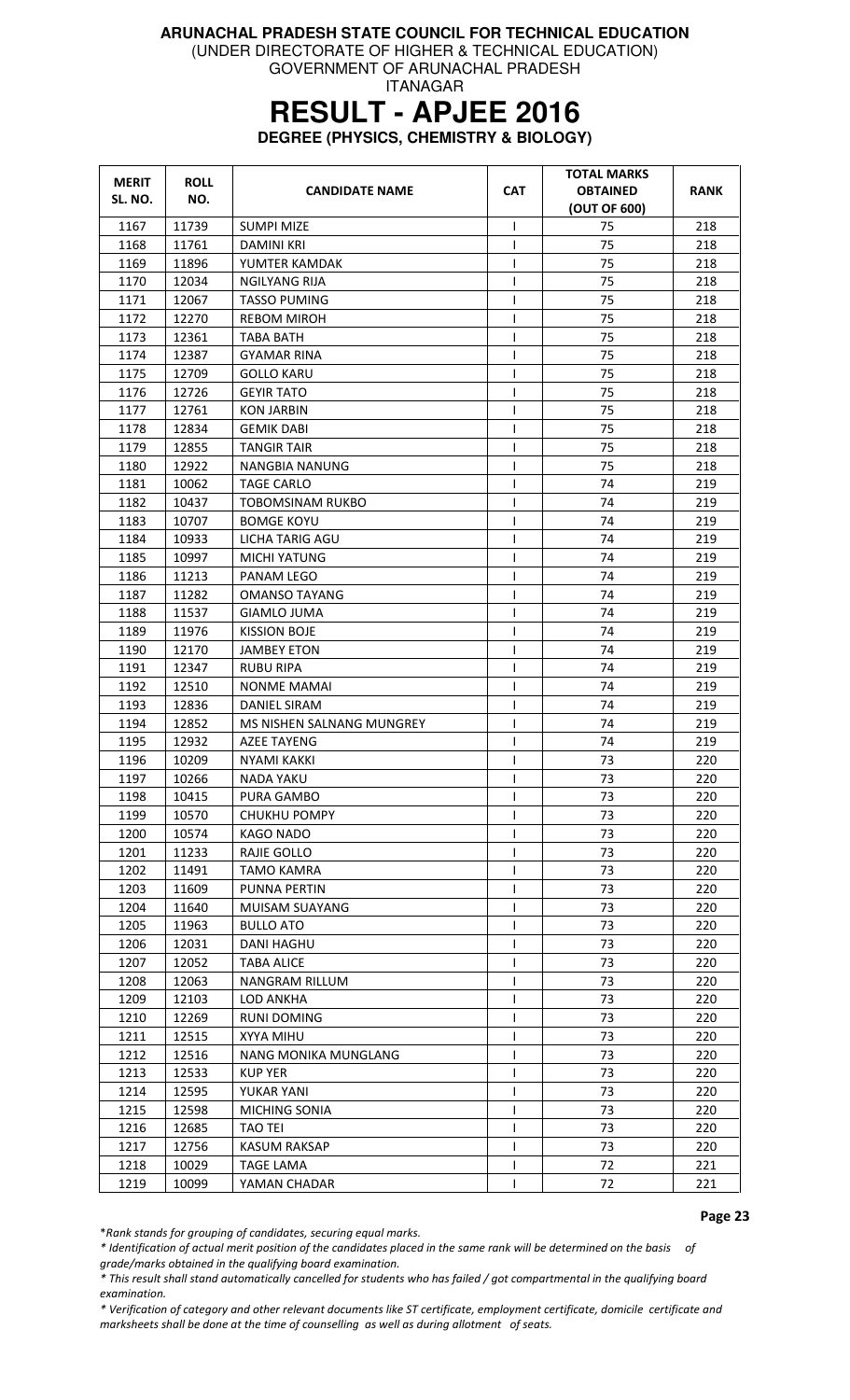(UNDER DIRECTORATE OF HIGHER & TECHNICAL EDUCATION)

GOVERNMENT OF ARUNACHAL PRADESH ITANAGAR

# **RESULT - APJEE 2016**

**DEGREE (PHYSICS, CHEMISTRY & BIOLOGY)** 

| <b>MERIT</b> | <b>ROLL</b> | <b>CANDIDATE NAME</b>   | <b>CAT</b>     | <b>TOTAL MARKS</b><br><b>OBTAINED</b> | <b>RANK</b> |
|--------------|-------------|-------------------------|----------------|---------------------------------------|-------------|
| SL. NO.      | NO.         |                         |                | (OUT OF 600)                          |             |
| 1220         | 10141       | LALONG NALO             | T              | 72                                    | 221         |
| 1221         | 10342       | <b>TUGE ANGU</b>        | T              | 72                                    | 221         |
| 1222         | 10361       | NIPU ROPO               | I              | 72                                    | 221         |
| 1223         | 10441       | <b>KURU CHAJANG</b>     | T              | 72                                    | 221         |
| 1224         | 10692       | BIJUM TOKO              | I              | 72                                    | 221         |
| 1225         | 10789       | <b>MITI MEGU</b>        | I              | 72                                    | 221         |
| 1226         | 11332       | PUNE MODI               | ı              | 72                                    | 221         |
| 1227         | 11462       | TANA PAUL               | ı              | 72                                    | 221         |
| 1228         | 11602       | <b>CELESTY LIBASOW</b>  | I              | 72                                    | 221         |
| 1229         | 11692       | RAJU SANGDO             | I              | 72                                    | 221         |
| 1230         | 11864       | <b>NANI YASSING</b>     | T              | 72                                    | 221         |
| 1231         | 12323       | <b>TECHI MASSUM</b>     | $\mathsf{I}$   | 72                                    | 221         |
| 1232         | 12561       | MARBOM RIBA             | T              | 72                                    | 221         |
| 1233         | 12676       | <b>TECHILEZ</b>         | I              | 72                                    | 221         |
| 1234         | 12906       | <b>NGILYANG NONNY</b>   | I              | 72                                    | 221         |
| 1235         | 10022       | <b>MIREM TABING</b>     | T              | 71                                    | 222         |
| 1236         | 10057       | <b>TADAR DOPUM</b>      | T              | 71                                    | 222         |
| 1237         | 10179       | <b>LUMI TEBIN</b>       | $\mathsf{I}$   | 71                                    | 222         |
| 1238         | 10190       | <b>TABU MAGRIA</b>      | ı              | 71                                    | 222         |
| 1239         | 10313       | RIKCHEN GYANA           | ı              | 71                                    | 222         |
| 1240         | 10397       | <b>MIBOM NONANG</b>     | ı              | 71                                    | 222         |
| 1241         | 10438       | ANUNG YAO               | T              | 71                                    | 222         |
| 1242         | 10457       | BAGYANSAI MANYU         | T              | 71                                    | 222         |
| 1243         | 10512       | <b>KANGGE LOLLEN</b>    | $\overline{1}$ | 71                                    | 222         |
| 1244         | 10516       | PRIYA NOMUK             | I              | 71                                    | 222         |
| 1245         | 10545       | <b>TUMPI ETE</b>        | $\mathsf{I}$   | 71                                    | 222         |
| 1246         | 10781       | <b>BALO OBI</b>         | $\mathsf{I}$   | 71                                    | 222         |
| 1247         | 10894       | <b>JORAM ZERAM</b>      | $\mathsf{I}$   | 71                                    | 222         |
| 1248         | 10914       | <b>TANIA LUSI</b>       | ı              | 71                                    | 222         |
| 1249         | 10938       | PEM CHOIJOM             | $\mathsf{l}$   | 71                                    | 222         |
| 1250         | 11396       | <b>DUSU YAKANG</b>      | T              | 71                                    | 222         |
| 1251         | 11539       | MIGGO BAGRA             | I              | 71                                    | 222         |
| 1252         | 11677       | <b>DANI MARRY</b>       |                | 71                                    | 222         |
| 1253         | 11679       | <b>AJAY CHERI</b>       | $\mathsf{I}$   | 71                                    | 222         |
| 1254         | 12107       | <b>BAGANG MARTHA</b>    | ı              | 71                                    | 222         |
| 1255         | 12343       | <b>TAKU SAI</b>         | ı              | 71                                    | 222         |
| 1256         | 12385       | AMMA NANGRAM            | ı              | 71                                    | 222         |
| 1257         | 12576       | <b>NYAMRIN KHOMRANG</b> | ı              | 71                                    | 222         |
| 1258         | 12675       | NABAM MEMA              | ı              | 71                                    | 222         |
| 1259         | 12780       | <b>BASOR PERTIN</b>     | $\mathsf{I}$   | 71                                    | 222         |
| 1260         | 12926       | <b>PURA AKA</b>         |                | 71                                    | 222         |
| 1261         | 12971       | <b>TAI DAI</b>          |                | 71                                    | 222         |
| 1262         | 10008       | <b>NUTU TEKHIL</b>      | ı              | 70                                    | 223         |
| 1263         | 10180       | NABAM ANJU              |                | 70                                    | 223         |
| 1264         | 10303       | <b>MINKAR LOYI</b>      | I              | 70                                    | 223         |
| 1265         | 10452       | NADA ARUNA              | I              | 70                                    | 223         |
| 1266         | 10466       | <b>GEYANG EZING</b>     |                | 70                                    | 223         |
| 1267         | 10527       | <b>KENNI RATAN</b>      | ı              | 70                                    | 223         |
| 1268         | 10605       | <b>NAKO PUSSANG</b>     | ı              | 70                                    | 223         |
| 1269         | 10610       | <b>ANJINI BELLAI</b>    | ı              | 70                                    | 223         |
| 1270         | 10677       | DINDO TOMO              | $\mathbf{I}$   | 70                                    | 223         |
| 1271         | 10783       | SANGNIMA                | ı              | 70                                    | 223         |
| 1272         | 10821       | PHILL TUBI              |                | 70                                    | 223         |

Page 24

\*Rank stands for grouping of candidates, securing equal marks.

\* Identification of actual merit position of the candidates placed in the same rank will be determined on the basis of grade/marks obtained in the qualifying board examination.

\* This result shall stand automatically cancelled for students who has failed / got compartmental in the qualifying board examination.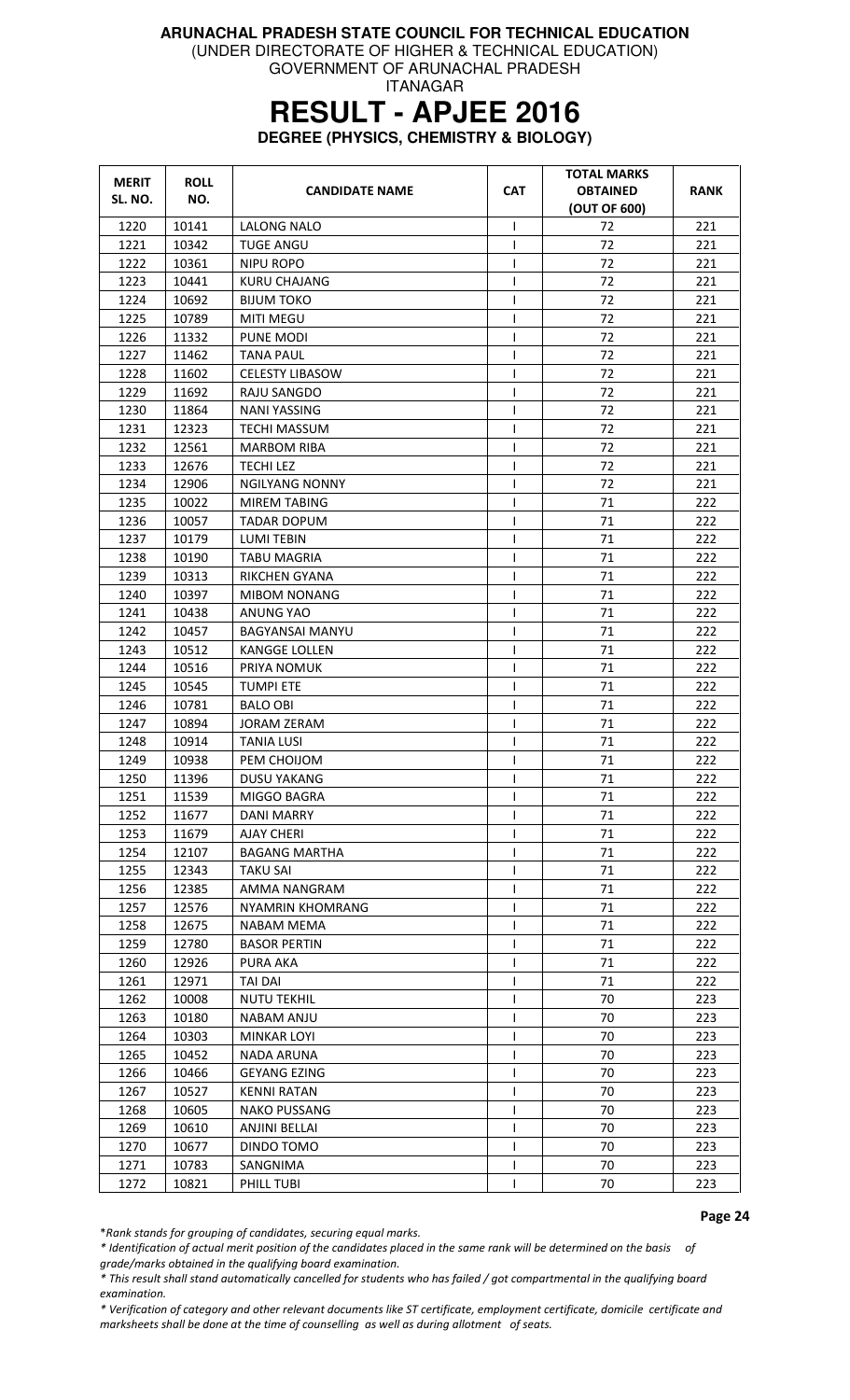(UNDER DIRECTORATE OF HIGHER & TECHNICAL EDUCATION)

GOVERNMENT OF ARUNACHAL PRADESH ITANAGAR

### **RESULT - APJEE 2016**

**DEGREE (PHYSICS, CHEMISTRY & BIOLOGY)** 

| <b>MERIT</b><br>SL. NO. | <b>ROLL</b><br>NO. | <b>CANDIDATE NAME</b>     | <b>CAT</b>   | <b>TOTAL MARKS</b><br><b>OBTAINED</b><br>(OUT OF 600) | RANK |
|-------------------------|--------------------|---------------------------|--------------|-------------------------------------------------------|------|
| 1273                    | 11115              | <b>BENGIA CHECHE</b>      | $\mathbf{I}$ | 70                                                    | 223  |
| 1274                    | 11291              | <b>RAM MITKONG</b>        | T            | 70                                                    | 223  |
| 1275                    | 11366              | <b>HIBU MAYUR</b>         | 1            | 70                                                    | 223  |
| 1276                    | 11447              | PEPI ANGU                 |              | 70                                                    | 223  |
| 1277                    | 11494              | KENTO DEGU                | $\mathbf{I}$ | 70                                                    | 223  |
| 1278                    | 11652              | <b>SYMON LERIAK TAMIN</b> | $\mathsf{I}$ | 70                                                    | 223  |
| 1279                    | 11942              | <b>NANGRAM PARANG</b>     | $\mathbf{I}$ | 70                                                    | 223  |
| 1280                    | 12489              | <b>AJAY BINI</b>          | T            | 70                                                    | 223  |
| 1281                    | 12496              | <b>SUBU KOBING</b>        | ı            | 70                                                    | 223  |
| 1282                    | 12591              | ANJILI AMA                | ı            | 70                                                    | 223  |
| 1283                    | 12594              | <b>MEM BORANG</b>         | ı            | 70                                                    | 223  |
| 1284                    | 12608              | TAI MALING                | L            | 70                                                    | 223  |
| 1285                    | 12802              | ROSHNI TAJO               | $\mathbf{I}$ | 70                                                    | 223  |
| 1286                    | 10175              | <b>KONIKA KAYI</b>        | T            | 69                                                    | 224  |
| 1287                    | 10238              | <b>KENNY NYOKIR</b>       | ı            | 69                                                    | 224  |
| 1288                    | 10463              | <b>TAGE TAMO</b>          | $\mathbf{I}$ | 69                                                    | 224  |
| 1289                    | 10569              | ANU TEKSENG               | T            | 69                                                    | 224  |
| 1290                    | 10782              | YAMEY BAGANG              |              | 69                                                    | 224  |
| 1291                    | 11118              | <b>GUL PERME</b>          | $\mathsf{I}$ | 69                                                    | 224  |
| 1292                    | 11137              | NABAM YABANG              | T            | 69                                                    | 224  |
| 1293                    | 11249              | <b>KANGAM GAMLIN</b>      | ı            | 69                                                    | 224  |
| 1294                    | 11458              | <b>KAGO BINYO</b>         | ı            | 69                                                    | 224  |
| 1295                    | 11552              | LIKHA TATH                | $\mathbf{I}$ | 69                                                    | 224  |
| 1296                    | 11562              | ANIL TAKU                 | I.           | 69                                                    | 224  |
| 1297                    | 11648              | TAJOM TAGI                | $\mathsf{l}$ | 69                                                    | 224  |
| 1298                    | 11719              | <b>BANYA PERTIN</b>       | T            | 69                                                    | 224  |
| 1299                    | 11850              | SILI DOYOM                | $\mathbf{I}$ | 69                                                    | 224  |
| 1300                    | 11854              | <b>KOMBIN MITE</b>        | $\mathbf{I}$ | 69                                                    | 224  |
| 1301                    | 12030              | ROVI BEYONG               | $\mathsf{l}$ | 69                                                    | 224  |
| 1302                    | 12377              | DAMNA DINI                | ı            | 69                                                    | 224  |
| 1303                    | 12427              | YOWA YALLAM               | $\mathsf{I}$ | 69                                                    | 224  |
| 1304                    | 12643              | CHUKHU LOMA               | ı            | 69                                                    | 224  |
| 1305                    | 12713              | <b>BAKHUISO MAM</b>       |              | 69                                                    | 224  |
| 1306                    | 12851              | AGAM LIDUNG PADUNG        |              | 69                                                    | 224  |
| 1307                    | 10284              | MEERA DONG                | $\mathbf{I}$ | 68                                                    | 225  |
| 1308                    | 10340              | HIBU LALING               |              | 68                                                    | 225  |
| 1309                    | 10404              | NIMA DORJEE THONGCHI      |              | 68                                                    | 225  |
| 1310                    | 10414              | <b>NABAM TABHA</b>        |              | 68                                                    | 225  |
| 1311                    | 10440              | <b>TAYIN TAKI</b>         |              | 68                                                    | 225  |
| 1312                    | 10572              | <b>GERAP MIYU</b>         |              | 68                                                    | 225  |
| 1313                    | 10944              | <b>JOMIN TATU</b>         |              | 68                                                    | 225  |
| 1314                    | 10987              | <b>TONI ERING</b>         |              | 68                                                    | 225  |
| 1315                    | 11753              | <b>MINYA KADU</b>         |              | 68                                                    | 225  |
| 1316                    | 12233              | <b>KEJANG CHAIKEE</b>     |              | 68                                                    | 225  |
| 1317                    | 12303              | <b>GYAMAR PAPI</b>        |              | 68                                                    | 225  |
| 1318                    | 12614              | <b>TANA NITA</b>          |              | 68                                                    | 225  |
| 1319                    | 12670              | <b>SUBU OKA</b>           |              | 68                                                    | 225  |
| 1320                    | 12766              | <b>METUNG RIMO</b>        | $\mathbf{I}$ | 68                                                    | 225  |
| 1321                    | 10400              | <b>BENO BINI</b>          |              | 67                                                    | 226  |
| 1322                    | 10735              | <b>TAGE UMPI</b>          |              | 67                                                    | 226  |
| 1323                    | 10834              | <b>BURU OPYANG</b>        |              | 67                                                    | 226  |
| 1324                    | 10974              | <b>NIKKEY YEDI</b>        | $\mathsf{l}$ | 67                                                    | 226  |
| 1325                    | 10977              | <b>HIPU MICHAEL</b>       | $\mathbf{I}$ | 67                                                    | 226  |

Page 25

\*Rank stands for grouping of candidates, securing equal marks.

\* Identification of actual merit position of the candidates placed in the same rank will be determined on the basis of grade/marks obtained in the qualifying board examination.

\* This result shall stand automatically cancelled for students who has failed / got compartmental in the qualifying board examination.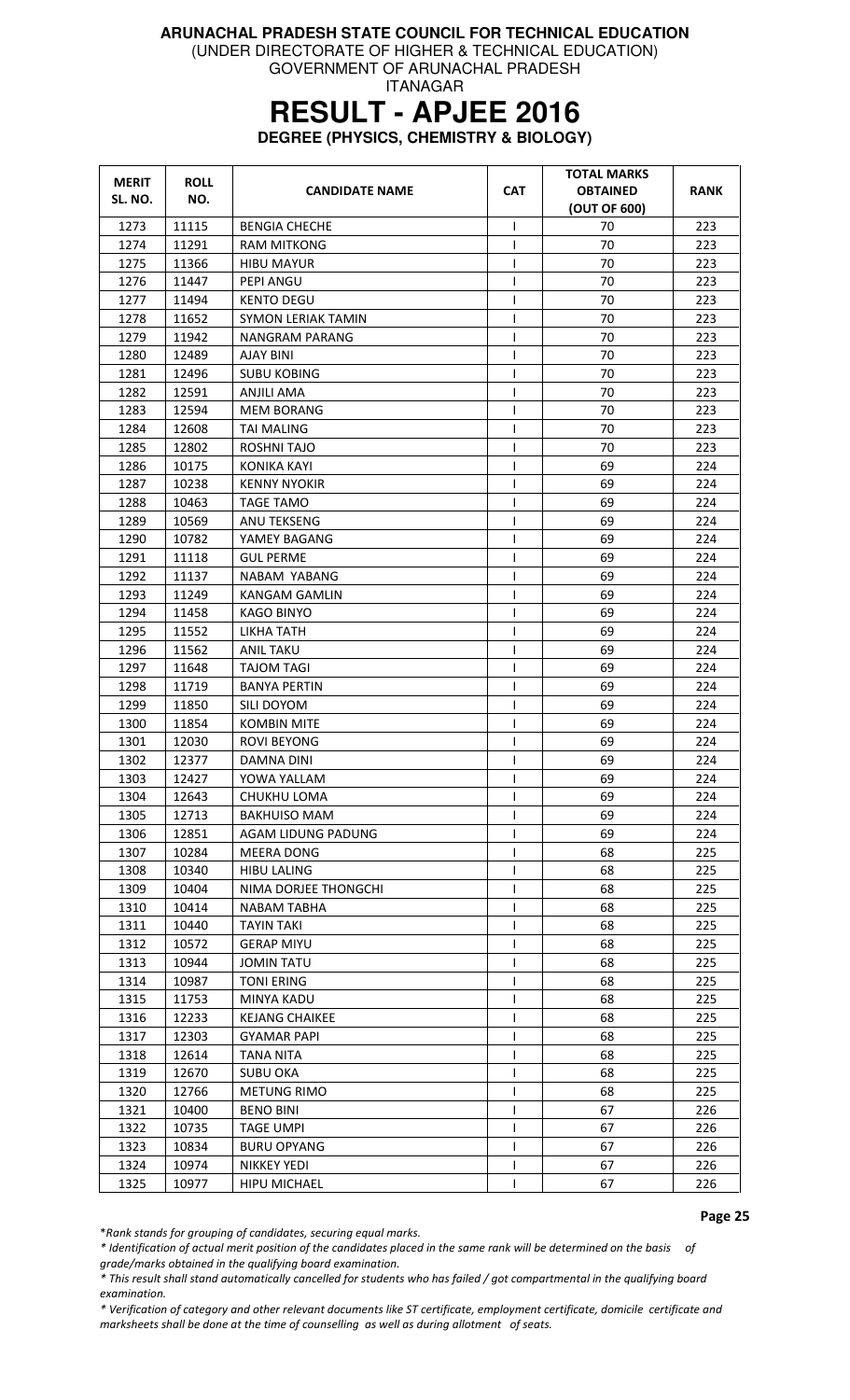(UNDER DIRECTORATE OF HIGHER & TECHNICAL EDUCATION)

GOVERNMENT OF ARUNACHAL PRADESH ITANAGAR

# **RESULT - APJEE 2016**

**DEGREE (PHYSICS, CHEMISTRY & BIOLOGY)** 

| <b>MERIT</b><br>SL. NO. | <b>ROLL</b><br>NO. | <b>CANDIDATE NAME</b>      | <b>CAT</b>   | <b>TOTAL MARKS</b><br><b>OBTAINED</b><br>(OUT OF 600) | <b>RANK</b> |
|-------------------------|--------------------|----------------------------|--------------|-------------------------------------------------------|-------------|
| 1326                    | 11410              | <b>TAGE SUMPA</b>          | ı            | 67                                                    | 226         |
| 1327                    | 11581              | <b>MAGA YANGKI</b>         | I            | 67                                                    | 226         |
| 1328                    | 11943              | <b>CHRISTINA WAGE</b>      | ı            | 67                                                    | 226         |
| 1329                    | 11951              | PURA YARO SEMY             | $\mathsf{l}$ | 67                                                    | 226         |
| 1330                    | 12250              | <b>DOTU GAMLIN</b>         | I            | 67                                                    | 226         |
| 1331                    | 12308              | DANNY SINDHU               | I            | 67                                                    | 226         |
| 1332                    | 12393              | <b>BANI MANGAM</b>         | ı            | 67                                                    | 226         |
| 1333                    | 12544              | <b>BULLICK LUNGTU</b>      | 1            | 67                                                    | 226         |
| 1334                    | 12742              | <b>HIBU TABIO</b>          | 1            | 67                                                    | 226         |
| 1335                    | 12878              | KHYODA ANNDONI             | I            | 67                                                    | 226         |
| 1336                    | 12964              | YANIUM SONAM               | ı            | 67                                                    | 226         |
| 1337                    | 10267              | <b>GEBI ADO</b>            | $\mathsf{I}$ | 66                                                    | 227         |
| 1338                    | 10275              | <b>KALUNG PINKY</b>        | T            | 66                                                    | 227         |
| 1339                    | 10345              | YOISI TAWSIK               | $\mathbf{I}$ | 66                                                    | 227         |
| 1340                    | 10355              | <b>TAKHE DAMINI</b>        | 1            | 66                                                    | 227         |
| 1341                    | 10693              | KARSUM GAMLIN              | I            | 66                                                    | 227         |
| 1342                    | 10762              | <b>SHANIT PARON</b>        | 1            | 66                                                    | 227         |
| 1343                    | 10772              | NISSO CHECHE               | $\mathbf{I}$ | 66                                                    | 227         |
| 1344                    | 10865              | NGAYIR YOMGAM              | ı            | 66                                                    | 227         |
| 1345                    | 10906              | REI HIMALAYA               | $\mathsf{l}$ | 66                                                    | 227         |
| 1346                    | 11657              | DADO CHUMNA                | I            | 66                                                    | 227         |
| 1347                    | 11661              | MARYA TAYENG               | I            | 66                                                    | 227         |
| 1348                    | 11873              | PIYANAM SINGKAI            |              | 66                                                    | 227         |
| 1349                    | 12125              | <b>BOMTER TAO</b>          | $\mathsf{I}$ | 66                                                    | 227         |
| 1350                    | 12339              | DUTEN NINGGO               | ı            | 66                                                    | 227         |
| 1351                    | 12438              | <b>BESONG TALOH</b>        | $\mathbf{I}$ | 66                                                    | 227         |
| 1352                    | 12452              | KIPA KAMA                  | $\mathbf{I}$ | 66                                                    | 227         |
| 1353                    | 12558              | <b>DAVID TABING</b>        | $\mathbf{I}$ | 66                                                    | 227         |
| 1354                    | 12681              | <b>PRAKRITI YUN</b>        | ı            | 66                                                    | 227         |
| 1355                    | 12822              | <b>KEJANG LAMU KHOCHEE</b> | ı            | 66                                                    | 227         |
| 1356                    | 12831              | <b>NARMI TATAK</b>         | I            | 66                                                    | 227         |
| 1357                    | 12845              | ORI MIZE                   | $\mathbf{I}$ | 66                                                    | 227         |
| 1358                    | 10092              | <b>REI TADUNG</b>          |              | 65                                                    | 228         |
| 1359                    | 10145              | DATU UMPO                  |              | 65                                                    | 228         |
| 1360                    | 10281              | TAZAD DAKPE                |              | 65                                                    | 228         |
| 1361                    | 10423              | <b>MIKEN LOYI</b>          | $\mathsf{I}$ | 65                                                    | 228         |
| 1362                    | 10622              | NYAGAM WILTON RISO         |              | 65                                                    | 228         |
| 1363                    | 10736              | <b>TENZIN WANGCHU</b>      |              | 65                                                    | 228         |
| 1364                    | 10738              | NIMUM RATAN                | I.           | 65                                                    | 228         |
| 1365                    | 10870              | PURNIMAI TULANG            |              | 65                                                    | 228         |
| 1366                    | 10993              | <b>KENY ADER DULOM</b>     |              | 65                                                    | 228         |
| 1367                    | 11078              | MINAM TALOH                |              | 65                                                    | 228         |
| 1368                    | 11108              | SUNJUNEE TAGGU             |              | 65                                                    | 228         |
| 1369                    | 11202              | NEYI JERANG                |              | 65                                                    | 228         |
| 1370                    | 11204              | <b>BETER ANGU</b>          |              | 65                                                    | 228         |
| 1371                    | 11261              | TARH GAMBO                 |              | 65                                                    | 228         |
| 1372                    | 11299              | NGURANG ELIZA              |              | 65                                                    | 228         |
| 1373                    | 11352              | <b>NYOKUM TUNGI</b>        |              | 65                                                    | 228         |
| 1374                    | 11371              | <b>CHULEY PANSA</b>        | $\mathsf{I}$ | 65                                                    | 228         |
| 1375                    | 11388              | <b>DONYI PANGGENG</b>      |              | 65                                                    | 228         |
| 1376                    | 11405              | EJUM RIBA                  |              | 65                                                    | 228         |
| 1377                    | 11419              | <b>BISUSI TAYANG</b>       |              | 65                                                    | 228         |
| 1378                    | 11560              | <b>TABA RINIA</b>          |              | 65                                                    | 228         |

Page 26

\*Rank stands for grouping of candidates, securing equal marks.

\* Identification of actual merit position of the candidates placed in the same rank will be determined on the basis of grade/marks obtained in the qualifying board examination.

\* This result shall stand automatically cancelled for students who has failed / got compartmental in the qualifying board examination.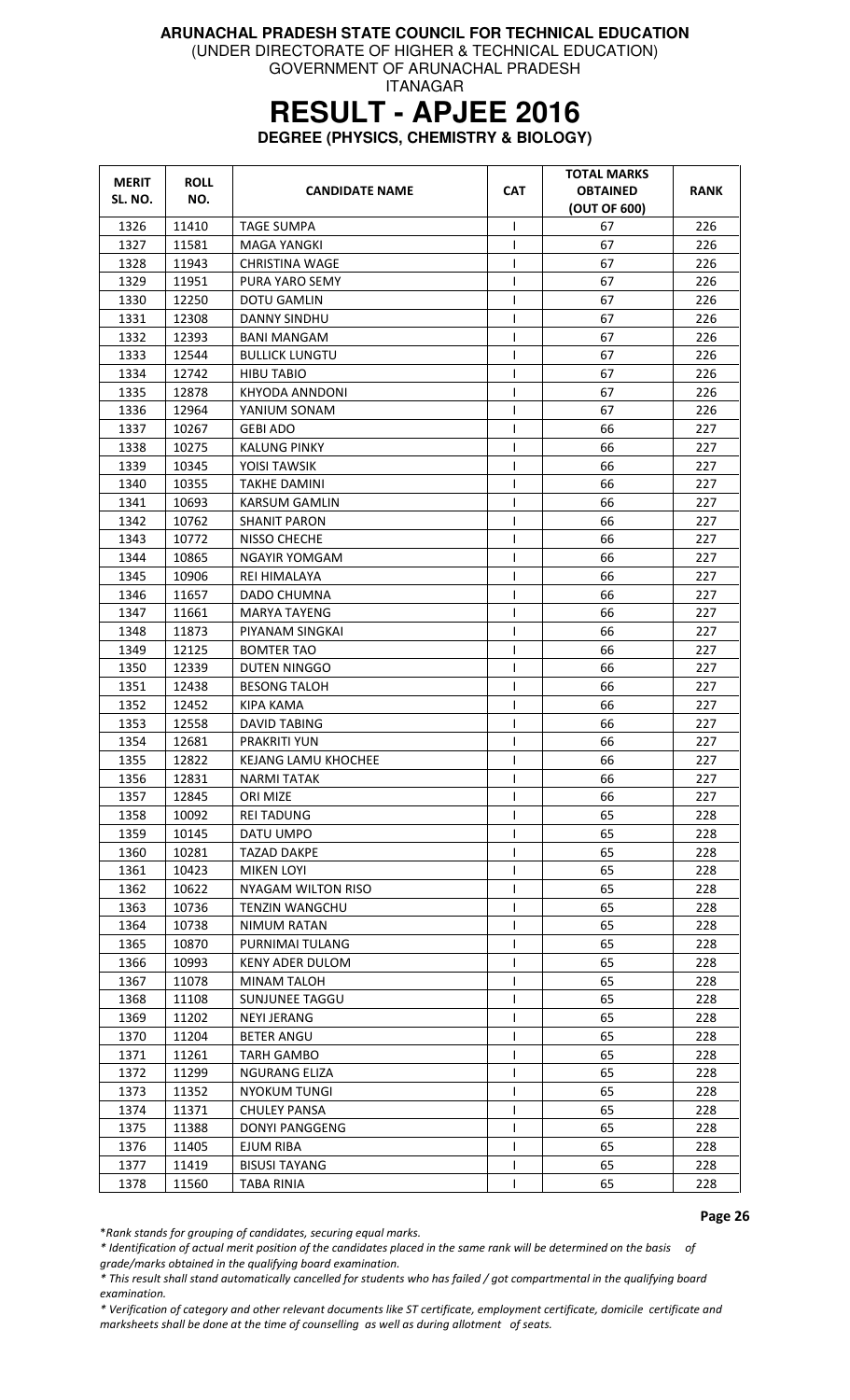(UNDER DIRECTORATE OF HIGHER & TECHNICAL EDUCATION)

GOVERNMENT OF ARUNACHAL PRADESH ITANAGAR

# **RESULT - APJEE 2016**

**DEGREE (PHYSICS, CHEMISTRY & BIOLOGY)** 

| <b>MERIT</b><br>SL. NO. | <b>ROLL</b><br>NO. | <b>CANDIDATE NAME</b> | <b>CAT</b>   | TOTAL MARKS<br><b>OBTAINED</b><br>(OUT OF 600) | RANK |
|-------------------------|--------------------|-----------------------|--------------|------------------------------------------------|------|
| 1379                    | 11880              | YANI MOSU             | I.           | 65                                             | 228  |
| 1380                    | 12130              | <b>TARH AKA</b>       | $\mathbf{I}$ | 65                                             | 228  |
| 1381                    | 12157              | CHAPO RAMWA           |              | 65                                             | 228  |
| 1382                    | 12207              | PEBOM CHISI           | $\mathbf{I}$ | 65                                             | 228  |
| 1383                    | 12458              | <b>NEME NABOM</b>     | I            | 65                                             | 228  |
| 1384                    | 12473              | <b>JORAM NYOKUM</b>   | I            | 65                                             | 228  |
| 1385                    | 12517              | <b>HIBU TATING</b>    | ı            | 65                                             | 228  |
| 1386                    | 12674              | <b>INTI YIRANG</b>    |              | 65                                             | 228  |
| 1387                    | 12694              | TAILYANG MAMUNG       |              | 65                                             | 228  |
| 1388                    | 12706              | PAPI GYADI            | 1            | 65                                             | 228  |
| 1389                    | 12735              | <b>BOMPI TATU</b>     |              | 65                                             | 228  |
| 1390                    | 12794              | DANIEL LIYAK          | $\mathbf{I}$ | 65                                             | 228  |
| 1391                    | 12942              | LIKHA NIJIR           | T            | 65                                             | 228  |
| 1392                    | 10094              | KADUM TALOM           | I            | 64                                             | 229  |
| 1393                    | 10178              | <b>IYIR RIBA</b>      | $\mathbf{I}$ | 64                                             | 229  |
| 1394                    | 10375              | <b>DOI TASAR</b>      | $\mathbf{I}$ | 64                                             | 229  |
| 1395                    | 10422              | YAW KAJI              |              | 64                                             | 229  |
| 1396                    | 10551              | <b>TECHI AKEY</b>     | $\mathsf{l}$ | 64                                             | 229  |
| 1397                    | 10743              | <b>OMEM JONGKEY</b>   | $\mathsf{l}$ | 64                                             | 229  |
| 1398                    | 11099              | <b>KESANG LHAMU</b>   | I            | 64                                             | 229  |
| 1399                    | 11219              | SEMA BAGANG           |              | 64                                             | 229  |
| 1400                    | 11327              | YORUM TATU            | $\mathbf{I}$ | 64                                             | 229  |
| 1401                    | 11386              | <b>SONAM NASI</b>     |              | 64                                             | 229  |
| 1402                    | 11387              | PURA BHARAT           |              | 64                                             | 229  |
| 1403                    | 11752              | MITINAM DARANG        | I            | 64                                             | 229  |
| 1404                    | 11913              | JUMMO POTOM           | $\mathsf{I}$ | 64                                             | 229  |
| 1405                    | 12183              | <b>RUHI SAMUEL</b>    | $\mathsf{l}$ | 64                                             | 229  |
| 1406                    | 12246              | <b>RIYI DONI</b>      | $\mathsf{I}$ | 64                                             | 229  |
| 1407                    | 12288              | SEROJINI YANGDA       | T            | 64                                             | 229  |
| 1408                    | 12707              | <b>MITER NYODU</b>    | $\mathbf{I}$ | 64                                             | 229  |
| 1409                    | 12722              | <b>SUNTY DADA</b>     | $\mathsf{I}$ | 64                                             | 229  |
| 1410                    | 12883              | <b>KIME YAMI</b>      | $\mathbf{I}$ | 64                                             | 229  |
| 1411                    | 12939              | LANGPU RANGGA         |              | 64                                             | 229  |
| 1412                    | 10011              | <b>KENJOM NYORAK</b>  |              | 63                                             | 230  |
| 1413                    | 10051              | DORJEE PEMA           | $\mathsf{I}$ | 63                                             | 230  |
| 1414                    | 10068              | TADAR TAKUM           |              | 63                                             | 230  |
| 1415                    | 10213              | RINCHIN SONAM TENBA   |              | 63                                             | 230  |
| 1416                    | 10305              | KHODA HANKAR          | L            | 63                                             | 230  |
| 1417                    | 10324              | JIMMY HODONG          | $\mathbf{I}$ | 63                                             | 230  |
| 1418                    | 10334              | <b>HABUNG SUNYA</b>   |              | 63                                             | 230  |
| 1419                    | 10336              | <b>HAGE AMPI</b>      |              | 63                                             | 230  |
| 1420                    | 10359              | LINGNAAM TAYENG       |              | 63                                             | 230  |
| 1421                    | 10368              | ANSING JONNOM         |              | 63                                             | 230  |
| 1422                    | 10776              | <b>NEIYANG TALOH</b>  | $\mathbf{I}$ | 63                                             | 230  |
| 1423                    | 10791              | NABAM REENYUM         |              | 63                                             | 230  |
| 1424                    | 11342              | TOKO JAMER            |              | 63                                             | 230  |
| 1425                    | 11345              | <b>DAKMIN GIBA</b>    |              | 63                                             | 230  |
| 1426                    | 11647              | JOYSAM HIPOH MOSSANG  | $\mathbf{I}$ | 63                                             | 230  |
| 1427                    | 11665              | KIME YALYO            | $\mathbf{I}$ | 63                                             | 230  |
| 1428                    | 12005              | KOJ YAMUNG            |              | 63                                             | 230  |
| 1429                    | 12174              | <b>TOKO DERA</b>      |              | 63                                             | 230  |
| 1430                    | 12331              | <b>TAKHE NAVIN</b>    | L            | 63                                             | 230  |
| 1431                    | 12788              | <b>KATEM TAYENG</b>   | $\mathsf{I}$ | 63                                             | 230  |

Page 27

\*Rank stands for grouping of candidates, securing equal marks.

\* Identification of actual merit position of the candidates placed in the same rank will be determined on the basis of grade/marks obtained in the qualifying board examination.

\* This result shall stand automatically cancelled for students who has failed / got compartmental in the qualifying board examination.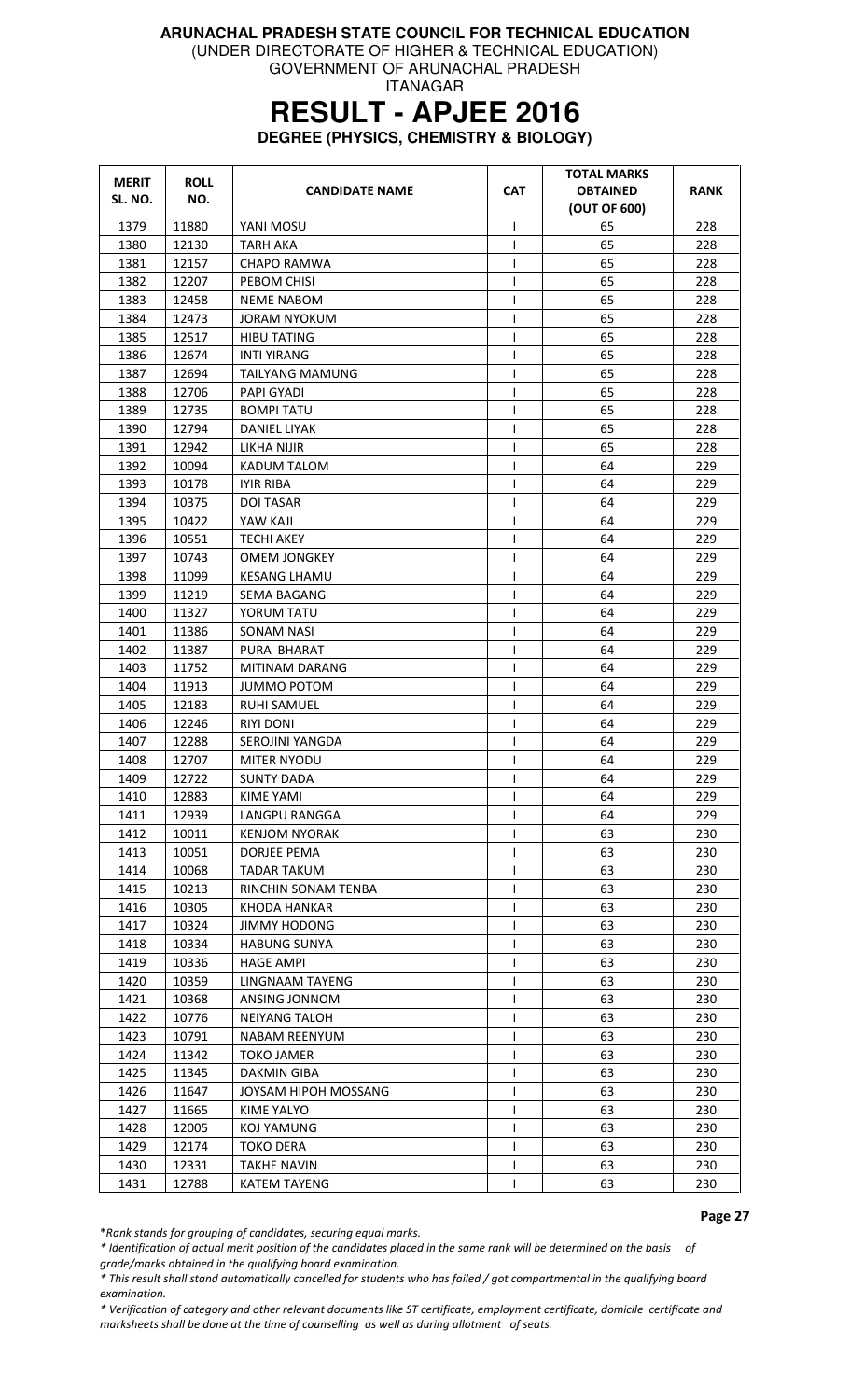(UNDER DIRECTORATE OF HIGHER & TECHNICAL EDUCATION)

GOVERNMENT OF ARUNACHAL PRADESH ITANAGAR

### **RESULT - APJEE 2016**

**DEGREE (PHYSICS, CHEMISTRY & BIOLOGY)** 

| <b>MERIT</b><br>SL. NO. | <b>ROLL</b><br>NO. | <b>CANDIDATE NAME</b>     | <b>CAT</b>   | TOTAL MARKS<br><b>OBTAINED</b><br>(OUT OF 600) | <b>RANK</b> |
|-------------------------|--------------------|---------------------------|--------------|------------------------------------------------|-------------|
| 1432                    | 10150              | <b>DEVI TALLONG</b>       | $\mathbf{I}$ | 62                                             | 231         |
| 1433                    | 10328              | <b>CHAMIN LOWANG</b>      | $\mathbf{I}$ | 62                                             | 231         |
| 1434                    | 10390              | LUNE TAPAK                |              | 62                                             | 231         |
| 1435                    | 10392              | <b>DEKNI ROMIN</b>        | I            | 62                                             | 231         |
| 1436                    | 10493              | TADAR YADER               | $\mathsf{I}$ | 62                                             | 231         |
| 1437                    | 10508              | <b>BINA GYAMAR</b>        | I            | 62                                             | 231         |
| 1438                    | 10657              | <b>MUDANG YAKANG</b>      | $\mathbf{I}$ | 62                                             | 231         |
| 1439                    | 10812              | PAUL BAGANG               |              | 62                                             | 231         |
| 1440                    | 10866              | BAMO BAM                  |              | 62                                             | 231         |
| 1441                    | 10909              | KAPONG MODI               | 1            | 62                                             | 231         |
| 1442                    | 11193              | NYAMNE TETENG KOMUT       |              | 62                                             | 231         |
| 1443                    | 11239              | SANGLA BAGANG             |              | 62                                             | 231         |
| 1444                    | 11315              | THUTEN LAMU NATHONGJEE    | I            | 62                                             | 231         |
| 1445                    | 11548              | MINGKINAM JAMOH           | I            | 62                                             | 231         |
| 1446                    | 11754              | <b>TAPI RAI</b>           | 1            | 62                                             | 231         |
| 1447                    | 11778              | <b>NADA SUMPI</b>         |              | 62                                             | 231         |
| 1448                    | 11892              | <b>TARU SUNIA</b>         |              | 62                                             | 231         |
| 1449                    | 11964              | <b>BUTAN MANGU</b>        | 1            | 62                                             | 231         |
| 1450                    | 12013              | <b>GORI MUGLI</b>         | $\mathsf{l}$ | 62                                             | 231         |
| 1451                    | 12055              | <b>TAGE RUJA</b>          | I            | 62                                             | 231         |
| 1452                    | 12104              | <b>PADI KOBING</b>        |              | 62                                             | 231         |
| 1453                    | 12154              | OCEAN DORUK               |              | 62                                             | 231         |
| 1454                    | 12277              | <b>NABAM JUMSI</b>        |              | 62                                             | 231         |
| 1455                    | 12363              | <b>TAW PALIN</b>          |              | 62                                             | 231         |
| 1456                    | 12464              | RAJU PANGIA               | T            | 62                                             | 231         |
| 1457                    | 12601              | WANGDO RANGJANG           | T            | 62                                             | 231         |
| 1458                    | 12627              | PUNYO RIMU                |              | 62                                             | 231         |
| 1459                    | 12682              | <b>DOKEN ETE</b>          | $\mathsf{I}$ | 62                                             | 231         |
| 1460                    | 12767              | <b>JUMMI YOMCHA</b>       | $\mathsf{I}$ | 62                                             | 231         |
| 1461                    | 12820              | <b>TAMO LALING YUBBEY</b> | $\mathbf{I}$ | 62                                             | 231         |
| 1462                    | 12915              | MUDANG ANKHA              | $\mathbf{I}$ | 62                                             | 231         |
| 1463                    | 12954              | <b>TAMO SUMPI</b>         | $\mathbf{I}$ | 62                                             | 231         |
| 1464                    | 10101              | <b>TAYO YAYA</b>          |              | 61                                             | 232         |
| 1465                    | 10609              | AIDO KOPAK                |              | 61                                             | 232         |
| 1466                    | 10809              | <b>TAKIO YARI</b>         |              | 61                                             | 232         |
| 1467                    | 11006              | <b>KARYO BASAR</b>        |              | 61                                             | 232         |
| 1468                    | 11120              | <b>NEETUSI YUN</b>        | $\mathbf{I}$ | 61                                             | 232         |
| 1469                    | 11270              | TOKO NAAN                 | L            | 61                                             | 232         |
| 1470                    | 11499              | <b>SWEETY TAYENG</b>      | $\mathbf{I}$ | 61                                             | 232         |
| 1471                    | 11772              | <b>TABA MAGA</b>          |              | 61                                             | 232         |
| 1472                    | 12080              | <b>GYATI RINKY</b>        |              | 61                                             | 232         |
| 1473                    | 12153              | KABAK UMA                 |              | 61                                             | 232         |
| 1474                    | 12294              | MILLO SUNKA               | $\mathbf{I}$ | 61                                             | 232         |
| 1475                    | 12466              | LIJUM GADI                |              | 61                                             | 232         |
| 1476                    | 12917              | PARTHO PUYING             |              | 61                                             | 232         |
| 1477                    | 10050              | ANNY JAMIKHAM             |              | 60                                             | 233         |
| 1478                    | 10304              | <b>KARKEN ETE</b>         |              | 60                                             | 233         |
| 1479                    | 10625              | <b>BENGIA TAKU</b>        |              | 60                                             | 233         |
| 1480                    | 10655              | <b>DEKA JILLY</b>         | $\mathbf{I}$ | 60                                             | 233         |
| 1481                    | 10787              | NADA G ADO                |              | 60                                             | 233         |
| 1482                    | 10962              | <b>TUNGKI JAMOH</b>       |              | 60                                             | 233         |
| 1483                    | 11149              | <b>HAGE TINIO</b>         | $\mathbf{I}$ | 60                                             | 233         |
| 1484                    | 11226              | DAKLI CHISI               | $\mathsf{I}$ | 60                                             | 233         |

Page 28

\*Rank stands for grouping of candidates, securing equal marks.

\* Identification of actual merit position of the candidates placed in the same rank will be determined on the basis of grade/marks obtained in the qualifying board examination.

\* This result shall stand automatically cancelled for students who has failed / got compartmental in the qualifying board examination.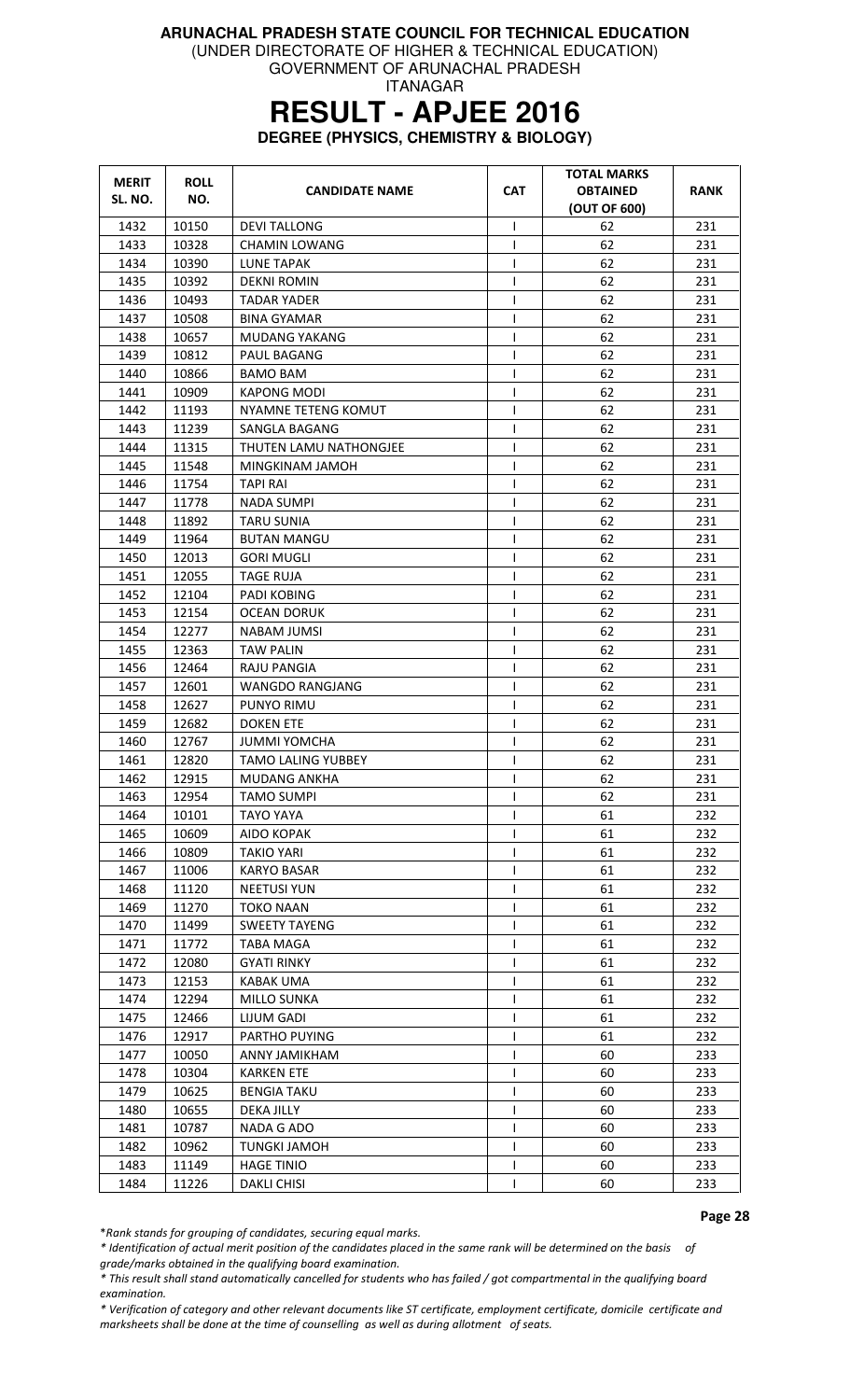(UNDER DIRECTORATE OF HIGHER & TECHNICAL EDUCATION)

GOVERNMENT OF ARUNACHAL PRADESH ITANAGAR

### **RESULT - APJEE 2016**

**DEGREE (PHYSICS, CHEMISTRY & BIOLOGY)** 

| <b>MERIT</b><br>SL. NO. | <b>ROLL</b><br>NO. | <b>CANDIDATE NAME</b>                     | <b>CAT</b>   | <b>TOTAL MARKS</b><br><b>OBTAINED</b><br>(OUT OF 600) | RANK |
|-------------------------|--------------------|-------------------------------------------|--------------|-------------------------------------------------------|------|
| 1485                    | 11228              | LINYA LIBANG                              | T            | 60                                                    | 233  |
| 1486                    | 11344              | <b>MALO RIGIA</b>                         | ı            | 60                                                    | 233  |
| 1487                    | 11610              | <b>GOI ETE</b>                            | $\mathsf{I}$ | 60                                                    | 233  |
| 1488                    | 11744              | ATI BAKI                                  | ı            | 60                                                    | 233  |
| 1489                    | 11827              | <b>BARO LOMI</b>                          | $\mathsf{I}$ | 60                                                    | 233  |
| 1490                    | 11889              | <b>JUNGHON TONGLIM</b>                    | T            | 60                                                    | 233  |
| 1491                    | 12015              | <b>MOMAR RIBA</b>                         | T            | 60                                                    | 233  |
| 1492                    | 12062              | <b>CHUKHU TOPU</b>                        | 1            | 60                                                    | 233  |
| 1493                    | 12073              | <b>GEDAM ETE</b>                          | $\mathsf{l}$ | 60                                                    | 233  |
| 1494                    | 12413              | <b>GANKHUM RONRANG</b>                    | 1            | 60                                                    | 233  |
| 1495                    | 12513              | <b>ALAN SANGYU</b>                        | T            | 60                                                    | 233  |
| 1496                    | 12826              | <b>BALO SAKTAR</b>                        | $\mathbf{I}$ | 60                                                    | 233  |
| 1497                    | 12918              | <b>APE RAPUNG</b>                         | T            | 60                                                    | 233  |
| 1498                    | 10217              | LOBSANG DOKAR                             | 1            | 59                                                    | 234  |
| 1499                    | 10356              | ATAL PAMO                                 | T            | 59                                                    | 234  |
| 1500                    | 10469              | <b>TAGE ANGEL</b>                         | $\mathsf{I}$ | 59                                                    | 234  |
| 1501                    | 10471              | <b>GETEM PANGKAM</b>                      |              | 59                                                    | 234  |
| 1502                    | 10565              | NABAM MENIARI                             | ı            | 59                                                    | 234  |
| 1503                    | 10592              | OGAM DAI                                  | ı            | 59                                                    | 234  |
| 1504                    | 10973              | <b>MOGU DANIAL</b>                        | T            | 59                                                    | 234  |
| 1505                    | 11029              | <b>ODENG PERTIN</b>                       | $\mathbf{I}$ | 59                                                    | 234  |
| 1506                    | 11035              | <b>TUMKAR KOYU</b>                        |              | 59                                                    | 234  |
| 1507                    | 11131              | <b>NOKH SARING</b>                        | 1            | 59                                                    | 234  |
| 1508                    | 11375              | NANG NALIKA MOUNGKHOM                     | 1            | 59                                                    | 234  |
| 1509                    | 11636              | YINGAM KENA                               | T            | 59                                                    | 234  |
| 1510                    | 12040              | YANGKI DOPI PADU                          | T            | 59                                                    | 234  |
| 1511                    | 12346              | <b>IPE PADU</b>                           | T            | 59                                                    | 234  |
| 1512                    | 12399              | TOKO ANYA                                 | ı            | 59                                                    | 234  |
| 1513                    | 12444              | LOVLINA PATUK                             | ı            | 59                                                    | 234  |
| 1514                    | 12549              | <b>BASHOK BOJE</b>                        | $\mathbf{I}$ | 59                                                    | 234  |
| 1515                    | 12885              | HANO MONYA                                | T            | 59                                                    | 234  |
| 1516                    | 10038              | <b>HABUNG ARUN</b>                        | T            | 58                                                    | 235  |
| 1517                    | 10650              | <b>API DARIN</b>                          | L            | 58                                                    | 235  |
| 1518                    | 10700              | DEEPOK M KHONJUJU                         |              | 58                                                    | 235  |
| 1519                    | 10976              | DANA MAMA                                 |              | 58                                                    | 235  |
| 1520                    | 10984              | <b>CHIGING OBING</b>                      |              | 58                                                    | 235  |
| 1521                    | 10989              | <b>TAMO TACHA LICHA</b>                   | $\mathsf{I}$ | 58                                                    | 235  |
| 1522                    | 11186              | <b>MADO SANGYU</b>                        |              | 58                                                    | 235  |
| 1523                    | 11198              | <b>CHENWANG PANKA</b>                     | T            | 58                                                    | 235  |
| 1524                    | 11209              | <b>TENZING THUTOP THONGON</b>             |              | 58                                                    | 235  |
| 1525                    | 11298              | LINYA NIRIN                               |              | 58                                                    | 235  |
| 1526                    | 11319              | TABA PILIYA                               |              | 58                                                    | 235  |
| 1527                    | 11326              | <b>IKEN BOLE</b>                          | $\mathbf{I}$ | 58                                                    | 235  |
| 1528                    | 11328              | <b>BAPI TASO</b>                          | $\mathbf{I}$ | 58                                                    | 235  |
| 1529                    | 11667              |                                           |              | 58                                                    | 235  |
| 1530                    | 11723              | <b>GERMANY TAMUT</b><br><b>TAME ONIYA</b> | $\mathbf{I}$ | 58                                                    | 235  |
| 1531                    | 11800              | <b>MARTER GADI</b>                        | $\mathsf{I}$ | 58                                                    | 235  |
| 1532                    | 11871              | DAGBOM RIBA                               | I.           | 58                                                    | 235  |
| 1533                    | 12253              | <b>RENI BAYANG</b>                        |              | 58                                                    | 235  |
|                         |                    |                                           |              |                                                       |      |
| 1534                    | 12459              | MINAM NOKAR                               |              | 58                                                    | 235  |
| 1535                    | 12474              | <b>NGURI ANJU</b>                         | ı            | 58                                                    | 235  |
| 1536                    | 12765              | <b>BATIN RATAN</b>                        | L            | 58<br>58                                              | 235  |
| 1537                    | 12797              | GOWANG AGO                                |              |                                                       | 235  |

Page 29

\*Rank stands for grouping of candidates, securing equal marks.

\* Identification of actual merit position of the candidates placed in the same rank will be determined on the basis of grade/marks obtained in the qualifying board examination.

\* This result shall stand automatically cancelled for students who has failed / got compartmental in the qualifying board examination.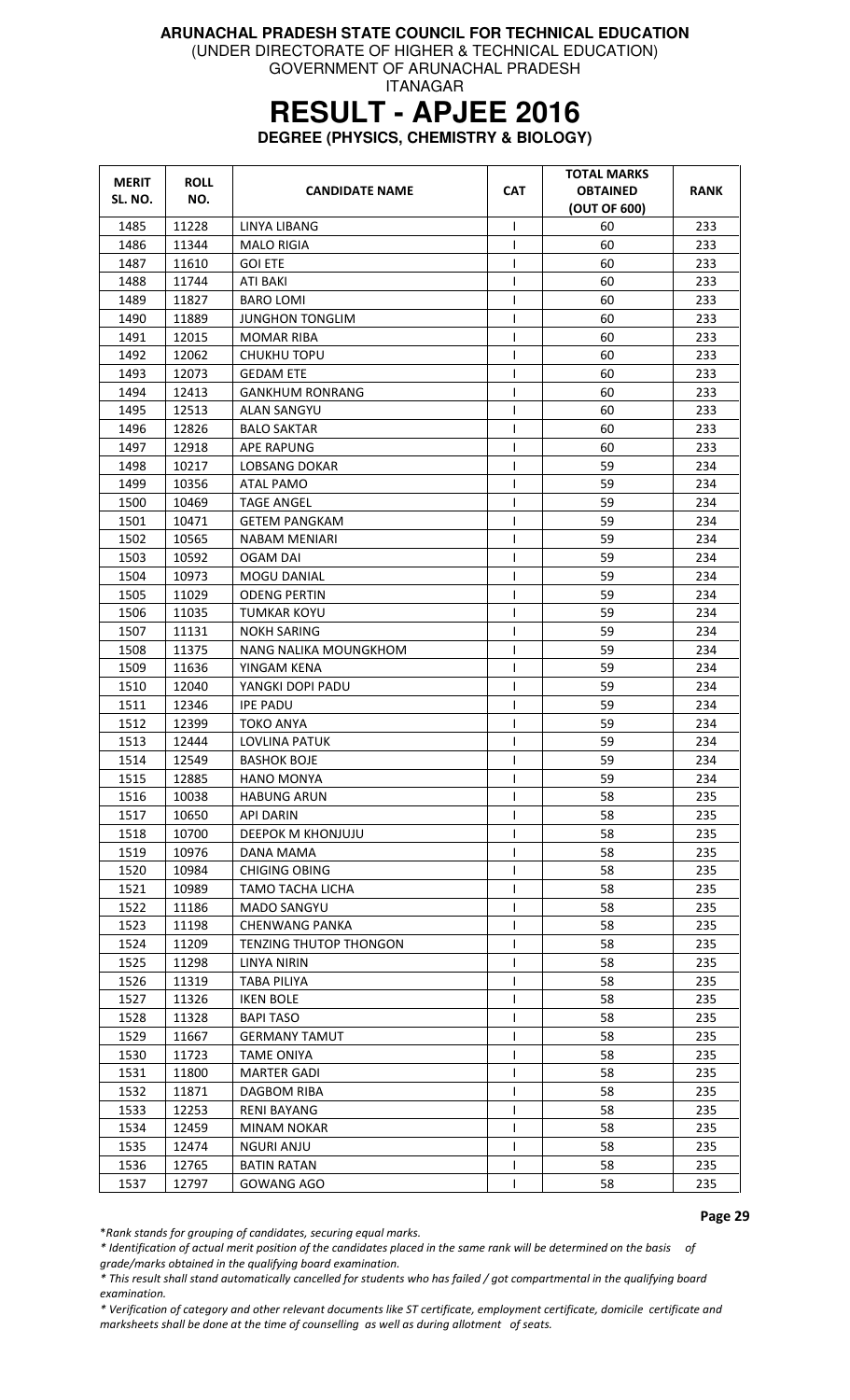(UNDER DIRECTORATE OF HIGHER & TECHNICAL EDUCATION)

GOVERNMENT OF ARUNACHAL PRADESH ITANAGAR

# **RESULT - APJEE 2016**

**DEGREE (PHYSICS, CHEMISTRY & BIOLOGY)** 

| <b>MERIT</b><br>SL. NO. | <b>ROLL</b><br>NO. | <b>CANDIDATE NAME</b>  | <b>CAT</b>   | TOTAL MARKS<br><b>OBTAINED</b><br>(OUT OF 600) | <b>RANK</b> |
|-------------------------|--------------------|------------------------|--------------|------------------------------------------------|-------------|
| 1538                    | 12957              | <b>MINTU PADU</b>      | I.           | 58                                             | 235         |
| 1539                    | 10088              | <b>MAMIYUNG MIZE</b>   | $\mathbf{I}$ | 57                                             | 236         |
| 1540                    | 10300              | <b>TADAR RIKAM</b>     |              | 57                                             | 236         |
| 1541                    | 10379              | OMEM WARJRI PANOR      | ı            | 57                                             | 236         |
| 1542                    | 10430              | ANGKI SARING           | ı            | 57                                             | 236         |
| 1543                    | 10474              | <b>SONAM SARTAM</b>    | $\mathbf{I}$ | 57                                             | 236         |
| 1544                    | 10484              | ROKIAM TEKWA           | $\mathbf{I}$ | 57                                             | 236         |
| 1545                    | 10635              | <b>LANGYUK TATU</b>    |              | 57                                             | 236         |
| 1546                    | 10688              | PRIMILU MININ          |              | 57                                             | 236         |
| 1547                    | 10811              | KHYODA ADA             | ı            | 57                                             | 236         |
| 1548                    | 10863              | <b>TAGE ONYA</b>       | $\mathbf{I}$ | 57                                             | 236         |
| 1549                    | 11489              | <b>GUNANG JAMOH</b>    |              | 57                                             | 236         |
| 1550                    | 11586              | <b>HIDUNG NYOKUM</b>   | T            | 57                                             | 236         |
| 1551                    | 11701              | TAMO MODA              | $\mathsf{I}$ | 57                                             | 236         |
| 1552                    | 11706              | <b>LIAGI TADO</b>      | $\mathsf{I}$ | 57                                             | 236         |
| 1553                    | 11833              | ROSHNI DADA            | $\mathsf{I}$ | 57                                             | 236         |
| 1554                    | 11852              | <b>JOYTI BORANG</b>    |              | 57                                             | 236         |
| 1555                    | 12199              | TAKAR JUNAI            | 1            | 57                                             | 236         |
| 1556                    | 12548              | <b>BENGIA MEYA</b>     | ı            | 57                                             | 236         |
| 1557                    | 12768              | <b>TUNGDANG TAKU</b>   | ı            | 57                                             | 236         |
| 1558                    | 12913              | MARA JOMOH             |              | 57                                             | 236         |
| 1559                    | 12920              | <b>TAYUM YANA</b>      |              | 57                                             | 236         |
| 1560                    | 10125              | DAMLO ULI              | $\mathsf{I}$ | 56                                             | 237         |
| 1561                    | 10142              | LICHA DODUM            | $\mathsf{I}$ | 56                                             | 237         |
| 1562                    | 10601              | <b>BIHAMSO TAYANG</b>  | T            | 56                                             | 237         |
| 1563                    | 10721              | PASSANG NORBU KHRIMEY  | T            | 56                                             | 237         |
| 1564                    | 11111              | NANG TINA CHOWLU       |              | 56                                             | 237         |
| 1565                    | 11116              | <b>TABA KAKU</b>       |              | 56                                             | 237         |
| 1566                    | 11252              | <b>RUPA SIRAM</b>      | T            | 56                                             | 237         |
| 1567                    | 11484              | AAW RIAMUK             | 1            | 56                                             | 237         |
|                         |                    |                        |              |                                                |             |
| 1568                    | 11533              | <b>MOTO PULU</b>       | $\mathsf{I}$ | 56                                             | 237         |
| 1569                    | 11585              | <b>HIDUNG RELUM</b>    | ı            | 56                                             | 237         |
| 1570                    | 11587              | <b>KABANG DARANG</b>   |              | 56                                             | 237         |
| 1571                    | 11816              | <b>MONICA MIBANG</b>   |              | 56                                             | 237         |
| 1572                    | 11914              | <b>KARI RONYA</b>      |              | 56                                             | 237         |
| 1573                    | 11941              | <b>HABUNG RABIN</b>    |              | 56                                             | 237         |
| 1574                    | 11958              | AYANG BOMSI BAGRA      |              | 56                                             | 237         |
| 1575                    | 12177              | LISHI MORYAM           | $\mathsf{I}$ | 56                                             | 237         |
| 1576                    | 12185              | TECHI AKAL CHANG TARA  |              | 56                                             | 237         |
| 1577                    | 12220              | <b>OKEN PATUK</b>      |              | 56                                             | 237         |
| 1578                    | 12265              | PRIYA LOMDAK           |              | 56                                             | 237         |
| 1579                    | 12610              | <b>OYIN TALOH</b>      | $\mathbf{I}$ | 56                                             | 237         |
| 1580                    | 12616              | <b>NYARANG TONRANG</b> |              | 56                                             | 237         |
| 1581                    | 12651              | <b>TONI RIBA</b>       |              | 56                                             | 237         |
| 1582                    | 12809              | <b>BINI YERI</b>       |              | 56                                             | 237         |
| 1583                    | 10001              | KABANG TAYENG          |              | 55                                             | 238         |
| 1584                    | 10039              | <b>JORAM SHAH</b>      | $\mathsf{I}$ | 55                                             | 238         |
| 1585                    | 10064              | <b>BINAM TALOH</b>     |              | 55                                             | 238         |
| 1586                    | 10384              | <b>TASSAR APA</b>      |              | 55                                             | 238         |
| 1587                    | 10593              | <b>VILASH KRI</b>      | $\mathsf{I}$ | 55                                             | 238         |
| 1588                    | 10750              | <b>PUNA NIRIN</b>      |              | 55                                             | 238         |
| 1589                    | 11013              | <b>MITIN RATAN</b>     | L            | 55                                             | 238         |
| 1590                    | 11050              | <b>NONI BEYONG</b>     |              | 55                                             | 238         |

Page 30

\*Rank stands for grouping of candidates, securing equal marks.

\* Identification of actual merit position of the candidates placed in the same rank will be determined on the basis of grade/marks obtained in the qualifying board examination.

\* This result shall stand automatically cancelled for students who has failed / got compartmental in the qualifying board examination.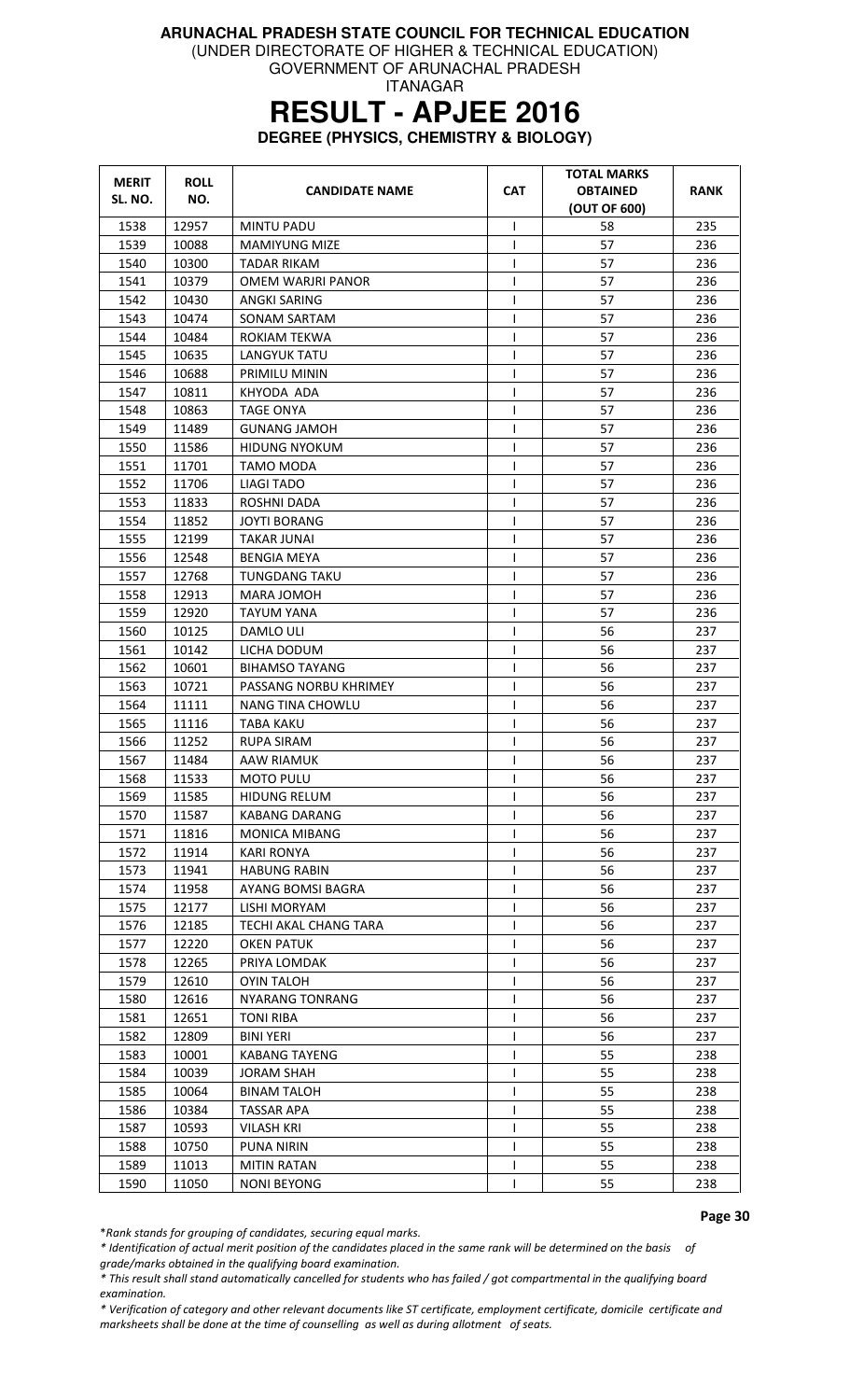(UNDER DIRECTORATE OF HIGHER & TECHNICAL EDUCATION)

GOVERNMENT OF ARUNACHAL PRADESH ITANAGAR

# **RESULT - APJEE 2016**

**DEGREE (PHYSICS, CHEMISTRY & BIOLOGY)** 

| <b>MERIT</b> | <b>ROLL</b> | <b>CANDIDATE NAME</b>    | <b>CAT</b>   | <b>TOTAL MARKS</b><br><b>OBTAINED</b> | RANK |
|--------------|-------------|--------------------------|--------------|---------------------------------------|------|
| SL. NO.      | NO.         |                          |              | (OUT OF 600)                          |      |
| 1591         | 11063       | <b>HABUNG AJANG</b>      | T            | 55                                    | 238  |
| 1592         | 11406       | <b>BANNY ANGU</b>        | T            | 55                                    | 238  |
| 1593         | 11424       | <b>BULLO TAJUNG</b>      | T            | 55                                    | 238  |
| 1594         | 11453       | <b>BARIK ZIRDO</b>       | $\mathsf{I}$ | 55                                    | 238  |
| 1595         | 11457       | RINGU MAMA               | I            | 55                                    | 238  |
| 1596         | 11479       | <b>TERBI LOMBI</b>       | $\mathsf{I}$ | 55                                    | 238  |
| 1597         | 11619       | <b>KARIK TAGGU</b>       | T            | 55                                    | 238  |
| 1598         | 11813       | DORCHHOM THUNGON         | $\mathsf{I}$ | 55                                    | 238  |
| 1599         | 11910       | RINCHIN CHOTON THONGCHI  | T            | 55                                    | 238  |
| 1600         | 11974       | OSIN TONDRANG            | T            | 55                                    | 238  |
| 1601         | 12257       | <b>TARH PEHA</b>         | ı            | 55                                    | 238  |
| 1602         | 12310       | TOKO ZOOMCIE             | $\mathsf{l}$ | 55                                    | 238  |
| 1603         | 12314       | <b>TAGUM KABAK TAYUK</b> | T            | 55                                    | 238  |
| 1604         | 12494       | NABAM YADUM              | ı            | 55                                    | 238  |
| 1605         | 12500       | <b>OMOTY TATIN</b>       | $\mathsf{l}$ | 55                                    | 238  |
| 1606         | 12590       | <b>HEMANT HINA</b>       | T            | 55                                    | 238  |
| 1607         | 12698       | NABAM YAMI               | T            | 55                                    | 238  |
| 1608         | 12853       | <b>MITI TAMUT</b>        | $\mathsf{I}$ | 55                                    | 238  |
| 1609         | 10242       | OMEM TALOH               | $\mathsf{l}$ | 54                                    | 239  |
| 1610         | 10306       | TAZZI MITO               | ı            | 54                                    | 239  |
| 1611         | 10611       | NITU SIYUM               | $\mathsf{I}$ | 54                                    | 239  |
| 1612         | 10763       | YASNA RIGIO              | T            | 54                                    | 239  |
| 1613         | 10835       | PURA KANYA               | T            | 54                                    | 239  |
| 1614         | 10849       | KIPA NAKAP               | T            | 54                                    | 239  |
| 1615         | 10911       | TIMPO JONGSAM            | T            | 54                                    | 239  |
| 1616         | 11003       | MONEH MOYONG             | I            | 54                                    | 239  |
| 1617         | 11138       | PANNON JUGLI             | T            | 54                                    | 239  |
| 1618         | 11200       | MINGKENG LEGO            | T            | 54                                    | 239  |
| 1619         | 11214       | TADAR ANJEELA            | I            | 54                                    | 239  |
| 1620         | 11354       | ANNU BORANG              | T            | 54                                    | 239  |
| 1621         | 11370       | DANI PAYANG              | L            | 54                                    | 239  |
| 1622         | 11455       | TAJ PETER                | $\mathsf{l}$ | 54                                    | 239  |
| 1623         | 11538       | MOI ADO                  |              | 54                                    | 239  |
| 1624         | 11824       | <b>SONY MANYU</b>        | T            | 54                                    | 239  |
| 1625         | 12191       | <b>DUYU APA</b>          | I            | 54                                    | 239  |
| 1626         | 12217       | <b>GOMSUM NALO</b>       | $\mathsf{l}$ | 54                                    | 239  |
| 1627         | 12289       | <b>BIKI RILLUM</b>       | $\mathsf{l}$ | 54                                    | 239  |
| 1628         | 12432       | MUMTRI BORANG            | T            | 54                                    | 239  |
| 1629         | 12463       | YASMIN GAO               | T            | 54                                    | 239  |
| 1630         | 12969       | PEI YAMIN                | T            | 54                                    | 239  |
| 1631         | 10374       | YAMDO CHRISTY            | $\mathsf{l}$ | 53                                    | 240  |
| 1632         | 10442       | NENDING MAMUNG           | T            | 53                                    | 240  |
| 1633         | 10461       | TANA SANTI               | L            | 53                                    | 240  |
| 1634         | 10462       | <b>VARUN SERA</b>        | T            | 53                                    | 240  |
| 1635         | 10953       | <b>NOMI SAKRINSOW</b>    | T            | 53                                    | 240  |
| 1636         | 10967       | <b>LUKPI RAKSAP</b>      | T            | 53                                    | 240  |
| 1637         | 11033       | <b>GOLLO BATE</b>        | $\mathsf{l}$ | 53                                    | 240  |
| 1638         | 11041       | TUMYIR NOSHI             | $\mathsf{l}$ | 53                                    | 240  |
| 1639         | 11058       | <b>HABUNG API</b>        | T            | 53                                    | 240  |
| 1640         | 11166       | RAJA TAMUT               | T            | 53                                    | 240  |
| 1641         | 11241       | ANAND SIRAM              | T            | 53                                    | 240  |
| 1642         | 11271       | LONGSAM SONAM WAII       | T            | 53                                    | 240  |
| 1643         | 11287       | NANGBIA NARBA            | ı            | 53                                    | 240  |

Page 31

\*Rank stands for grouping of candidates, securing equal marks.

\* Identification of actual merit position of the candidates placed in the same rank will be determined on the basis of grade/marks obtained in the qualifying board examination.

\* This result shall stand automatically cancelled for students who has failed / got compartmental in the qualifying board examination.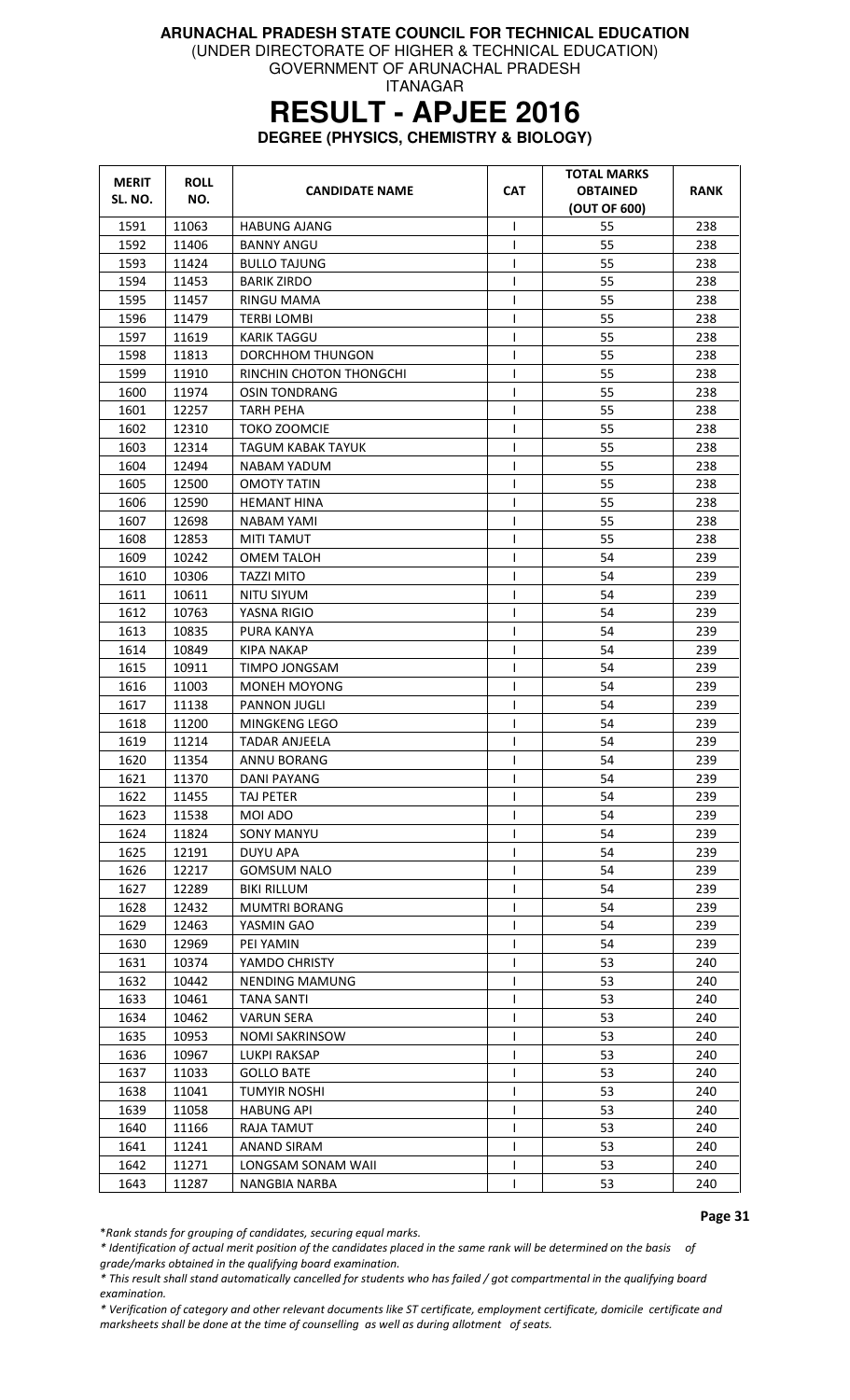(UNDER DIRECTORATE OF HIGHER & TECHNICAL EDUCATION)

GOVERNMENT OF ARUNACHAL PRADESH ITANAGAR

# **RESULT - APJEE 2016**

**DEGREE (PHYSICS, CHEMISTRY & BIOLOGY)** 

| <b>MERIT</b><br>SL. NO. | <b>ROLL</b><br>NO. | <b>CANDIDATE NAME</b>     | <b>CAT</b>   | <b>TOTAL MARKS</b><br><b>OBTAINED</b><br>(OUT OF 600) | RANK |
|-------------------------|--------------------|---------------------------|--------------|-------------------------------------------------------|------|
| 1644                    | 11341              | <b>JOHN PERTIN</b>        | I            | 53                                                    | 240  |
| 1645                    | 11559              | <b>TABIT DARANG</b>       | $\mathbf{I}$ | 53                                                    | 240  |
| 1646                    | 11763              | LIKHA SICHA               | $\mathbf{I}$ | 53                                                    | 240  |
| 1647                    | 12261              | LIKHA MAYI                | 1            | 53                                                    | 240  |
| 1648                    | 12435              | <b>MARTIN SIRAM</b>       | I            | 53                                                    | 240  |
| 1649                    | 12528              | YANI DEBOM                | $\mathsf{I}$ | 53                                                    | 240  |
| 1650                    | 12593              | LIEKI TSERING NAMSA       | $\mathsf{I}$ | 53                                                    | 240  |
| 1651                    | 12640              | <b>DUSU NANA</b>          | T            | 53                                                    | 240  |
| 1652                    | 12648              | <b>TONI RAKSAP</b>        | 1            | 53                                                    | 240  |
| 1653                    | 12753              | KARA MINA                 | 1            | 53                                                    | 240  |
| 1654                    | 10116              | <b>BENGIA MEYA</b>        | I            | 52                                                    | 241  |
| 1655                    | 10264              | NOKKHA BOHAM              | T            | 52                                                    | 241  |
| 1656                    | 10525              | ANANG PANGKAK             |              | 52                                                    | 241  |
| 1657                    | 11043              | <b>TAKEP JERANG</b>       | T            | 52                                                    | 241  |
| 1658                    | 11069              | <b>MILLO KONYA</b>        | $\mathsf{I}$ | 52                                                    | 241  |
| 1659                    | 11192              | <b>MARYA BAGRA</b>        | I            | 52                                                    | 241  |
| 1660                    | 11273              | TAI KAPPA                 | T            | 52                                                    | 241  |
| 1661                    | 11365              | TOK BALAM                 |              | 52                                                    | 241  |
| 1662                    | 11460              | TAKU TARO                 | $\mathbf{I}$ | 52                                                    | 241  |
| 1663                    | 11507              | <b>SANGEY LHAMU</b>       | $\mathsf{I}$ | 52                                                    | 241  |
| 1664                    | 11700              | <b>DUYU NAMPI</b>         | I            | 52                                                    | 241  |
| 1665                    | 12302              | MAYI NIRIN                | ı            | 52                                                    | 241  |
| 1666                    | 12485              | MARIA SIRAM               |              | 52                                                    | 241  |
| 1667                    | 12531              | MATNA WANGNOW             | I            | 52                                                    | 241  |
| 1668                    | 12564              | <b>TANG PUSPA</b>         | ı            | 52                                                    | 241  |
| 1669                    | 12589              | <b>BULLO RIMI</b>         | $\mathsf{I}$ | 52                                                    | 241  |
| 1670                    | 12967              | <b>CHUKHU ANNE</b>        | T            | 52                                                    | 241  |
| 1671                    | 10035              | <b>KIPU ORI</b>           | T            | 51                                                    | 242  |
| 1672                    | 10154              | TENZIN GYANSIN NGANGMU    | I            | 51                                                    | 242  |
| 1673                    | 10409              | LOMLA LIGU                | $\mathsf{I}$ | 51                                                    | 242  |
| 1674                    | 10590              | <b>DOMAR KARGA</b>        | $\mathbf{I}$ | 51                                                    | 242  |
| 1675                    | 10602              | <b>TALAR MALING</b>       | ı            | 51                                                    | 242  |
| 1676                    | 10663              | TOKO ABO                  |              | 51                                                    | 242  |
| 1677                    | 10670              | <b>NENDING CHADA</b>      |              | 51                                                    | 242  |
| 1678                    | 10907              | KULLU DADDA               |              | 51                                                    | 242  |
| 1679                    | 11008              | <b>MISS CHATHAK TESIA</b> | $\mathbf{I}$ | 51                                                    | 242  |
| 1680                    | 11049              | <b>NUYI TAMUK</b>         |              | 51                                                    | 242  |
| 1681                    | 11076              | RINCHIN DROIMA RATHIKPA   |              | 51                                                    | 242  |
| 1682                    | 11277              | <b>KIRPI KAMBU</b>        |              | 51                                                    | 242  |
| 1683                    | 11364              | <b>NADA ANNA</b>          | T            | 51                                                    | 242  |
| 1684                    | 11492              | <b>TECHI SUMPA</b>        | $\mathsf{I}$ | 51                                                    | 242  |
| 1685                    | 11750              | <b>MERO PHASSANG</b>      |              | 51                                                    | 242  |
| 1686                    | 11791              | TANA KAKI TARA            |              | 51                                                    | 242  |
| 1687                    | 11860              | <b>KENGAM MARA</b>        |              | 51                                                    | 242  |
| 1688                    | 12119              | <b>INTI APANG</b>         |              | 51                                                    | 242  |
| 1689                    | 12532              | <b>NONGKI PERME</b>       |              | 51                                                    | 242  |
| 1690                    | 12631              | YOMPI KARLO               | $\mathbf{I}$ | 51                                                    | 242  |
| 1691                    | 12755              | PHURPA WANGCHU TSARMU     | I.           | 51                                                    | 242  |
| 1692                    | 12784              | <b>RADHE NASSUNG</b>      | T            | 51                                                    | 242  |
| 1693                    | 12863              | <b>NYADAR ANGU</b>        |              | 51                                                    | 242  |
| 1694                    | 10048              | <b>RUNAM TAYENG</b>       |              | 50                                                    | 243  |
| 1695                    | 10055              | <b>REI RIKAM</b>          |              | 50                                                    | 243  |
| 1696                    | 10082              | <b>NANCY HUI</b>          |              | 50                                                    | 243  |

Page 32

\*Rank stands for grouping of candidates, securing equal marks.

\* Identification of actual merit position of the candidates placed in the same rank will be determined on the basis of grade/marks obtained in the qualifying board examination.

\* This result shall stand automatically cancelled for students who has failed / got compartmental in the qualifying board examination.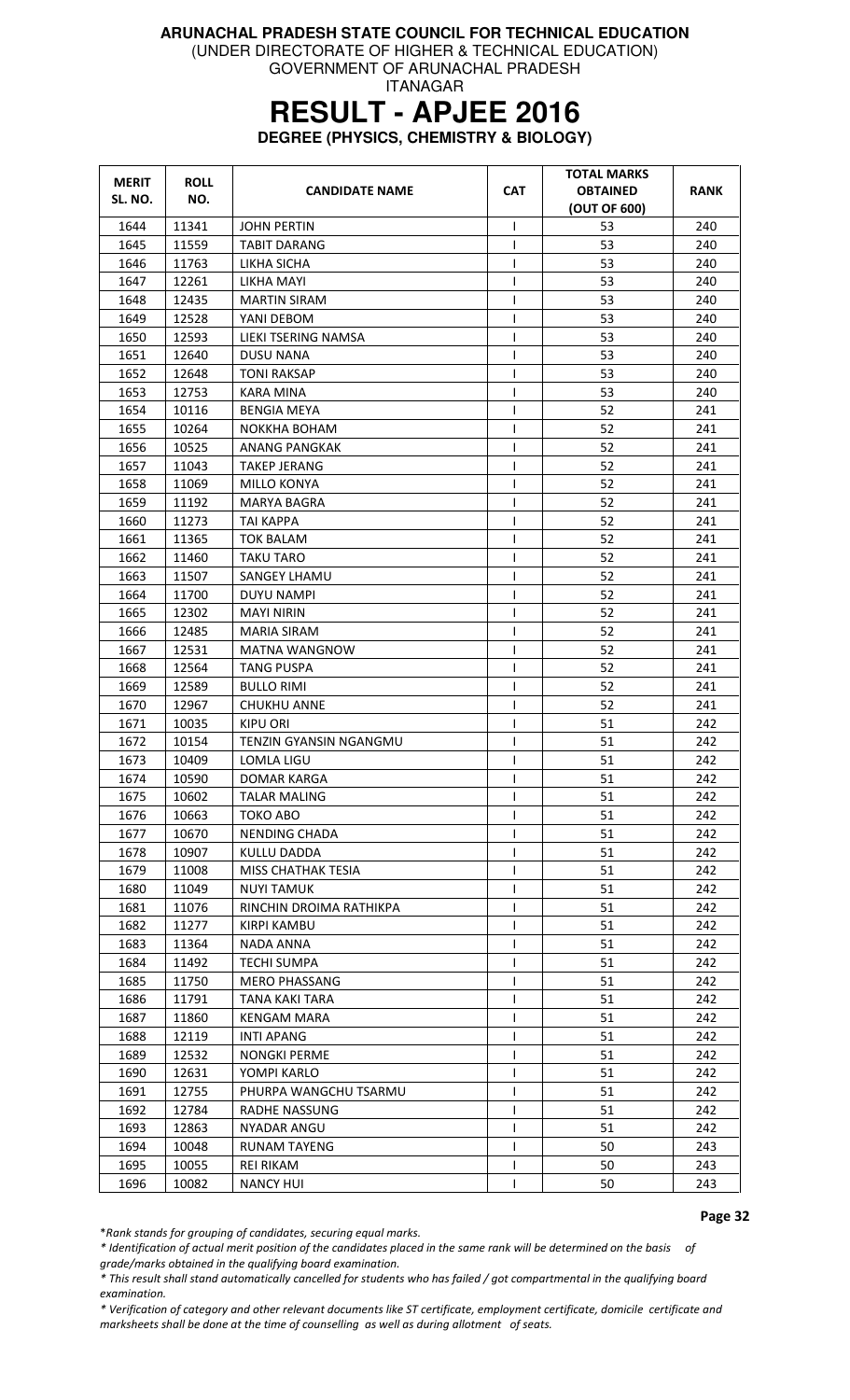(UNDER DIRECTORATE OF HIGHER & TECHNICAL EDUCATION)

GOVERNMENT OF ARUNACHAL PRADESH ITANAGAR

# **RESULT - APJEE 2016**

**DEGREE (PHYSICS, CHEMISTRY & BIOLOGY)** 

| <b>MERIT</b><br>SL. NO. | <b>ROLL</b><br>NO. | <b>CANDIDATE NAME</b>  | <b>CAT</b>   | <b>TOTAL MARKS</b><br><b>OBTAINED</b><br>(OUT OF 600) | <b>RANK</b> |
|-------------------------|--------------------|------------------------|--------------|-------------------------------------------------------|-------------|
| 1697                    | 10193              | RAVI DODUM             | $\mathsf{l}$ | 50                                                    | 243         |
| 1698                    | 10331              | <b>DINI PAKSOK</b>     | L            | 50                                                    | 243         |
| 1699                    | 10428              | MANPHUN WANGSU         | T            | 50                                                    | 243         |
| 1700                    | 10505              | LUMO HAGING            | T            | 50                                                    | 243         |
| 1701                    | 10520              | NECHHING JANGMU KHRIME | T            | 50                                                    | 243         |
| 1702                    | 10540              | YAM YANGFO             | $\mathsf{l}$ | 50                                                    | 243         |
| 1703                    | 10752              | <b>TIKILY TAYENG</b>   | $\mathbf{I}$ | 50                                                    | 243         |
| 1704                    | 10771              | <b>TARH KANCHEN</b>    | T            | 50                                                    | 243         |
| 1705                    | 10904              | MILI NGUPOK            | T            | 50                                                    | 243         |
| 1706                    | 11221              | <b>GEBI NGOMDIR</b>    | $\mathsf{l}$ | 50                                                    | 243         |
| 1707                    | 11321              | LIKHA TADH             | $\mathsf{I}$ | 50                                                    | 243         |
| 1708                    | 11322              | <b>GANI KENA</b>       | T            | 50                                                    | 243         |
| 1709                    | 11566              | <b>KAMSEN ARAN</b>     | T            | 50                                                    | 243         |
| 1710                    | 11623              | KHONNAN KAJAH          | T            | 50                                                    | 243         |
| 1711                    | 11740              | <b>NEELAM YANIA</b>    | T            | 50                                                    | 243         |
| 1712                    | 11742              | <b>TANA YARI</b>       | T            | 50                                                    | 243         |
| 1713                    | 11817              | TAJI PAKBA             | T            | 50                                                    | 243         |
| 1714                    | 11822              | <b>TOKU MONYA</b>      | T            | 50                                                    | 243         |
| 1715                    | 11931              | PONUNG PERTIN          | I            | 50                                                    | 243         |
| 1716                    | 12092              | <b>NICH SERBI</b>      | $\mathsf{l}$ | 50                                                    | 243         |
| 1717                    | 12232              | KUYUM DONG             | T            | 50                                                    | 243         |
| 1718                    | 12348              | LIKHA NIJIR            | T            | 50                                                    | 243         |
| 1719                    | 12550              | <b>SANG CHOTTON</b>    | $\mathsf{I}$ | 50                                                    | 243         |
| 1720                    | 12575              | <b>DAMI CHISI</b>      | $\mathsf{I}$ | 50                                                    | 243         |
| 1721                    | 12705              | LIKHA NAPA             |              | 50                                                    | 243         |
| 1722                    | 12838              |                        | T            | 50                                                    | 243         |
|                         |                    | RUBIKA SIRAM           | L            |                                                       |             |
| 1723                    | 10184              | <b>TAYEK TATIK</b>     | $\mathsf{I}$ | 49                                                    | 244         |
| 1724                    | 10252              | <b>OBIT AJE</b>        | ı            | 49                                                    | 244         |
| 1725                    | 10263              | <b>TANA PUYAR</b>      | T            | 49                                                    | 244         |
| 1726                    | 10274              | SAZILU PUL             | I            | 49                                                    | 244         |
| 1727                    | 10326              | ASENG MIBANG           | L            | 49                                                    | 244         |
| 1728                    | 10350              | <b>TARO TADA</b>       | $\mathsf{I}$ | 49                                                    | 244         |
| 1729                    | 10636              | MIBOM TENG             |              | 49                                                    | 244         |
| 1730                    | 10652              | <b>KARDUK TAYENG</b>   | I            | 49                                                    | 244         |
| 1731                    | 10826              | PUNYO DIMING           | T            | 49                                                    | 244         |
| 1732                    | 10922              | KIPA ANA               | T            | 49                                                    | 244         |
| 1733                    | 10943              | <b>GIOLIN LERIAK</b>   | T            | 49                                                    | 244         |
| 1734                    | 11349              | LINGGING TAKI          | T            | 49                                                    | 244         |
| 1735                    | 11409              | <b>OBIINAM RATAN</b>   | I            | 49                                                    | 244         |
| 1736                    | 11454              | <b>ANANG PERTIN</b>    | T            | 49                                                    | 244         |
| 1737                    | 11471              | <b>CHALING TAKU</b>    | T            | 49                                                    | 244         |
| 1738                    | 11495              | <b>TOJUM TAO</b>       | $\mathsf{l}$ | 49                                                    | 244         |
| 1739                    | 11727              | <b>KARA ATU</b>        | I            | 49                                                    | 244         |
| 1740                    | 11867              | <b>TARA YORA NARIK</b> | T            | 49                                                    | 244         |
| 1741                    | 11907              | <b>GOKEN RIBA</b>      | T            | 49                                                    | 244         |
| 1742                    | 12026              | <b>TAGE KONYA</b>      | T            | 49                                                    | 244         |
| 1743                    | 12138              | PUNYO NADII            | T            | 49                                                    | 244         |
| 1744                    | 12284              | MILLO KIMAY            | $\mathsf{l}$ | 49                                                    | 244         |
| 1745                    | 12341              | <b>KARBI BAGRA</b>     | I            | 49                                                    | 244         |
| 1746                    | 12373              | <b>BIRME MEGU</b>      | $\mathbf{I}$ | 49                                                    | 244         |
| 1747                    | 12491              | <b>KHODA TAGUR</b>     | T            | 49                                                    | 244         |
| 1748                    | 12504              | NABAM NARUM            | I            | 49                                                    | 244         |
| 1749                    | 12732              | NIBIA KAPA             | T            | 49                                                    | 244         |

Page 33

\*Rank stands for grouping of candidates, securing equal marks.

\* Identification of actual merit position of the candidates placed in the same rank will be determined on the basis of grade/marks obtained in the qualifying board examination.

\* This result shall stand automatically cancelled for students who has failed / got compartmental in the qualifying board examination.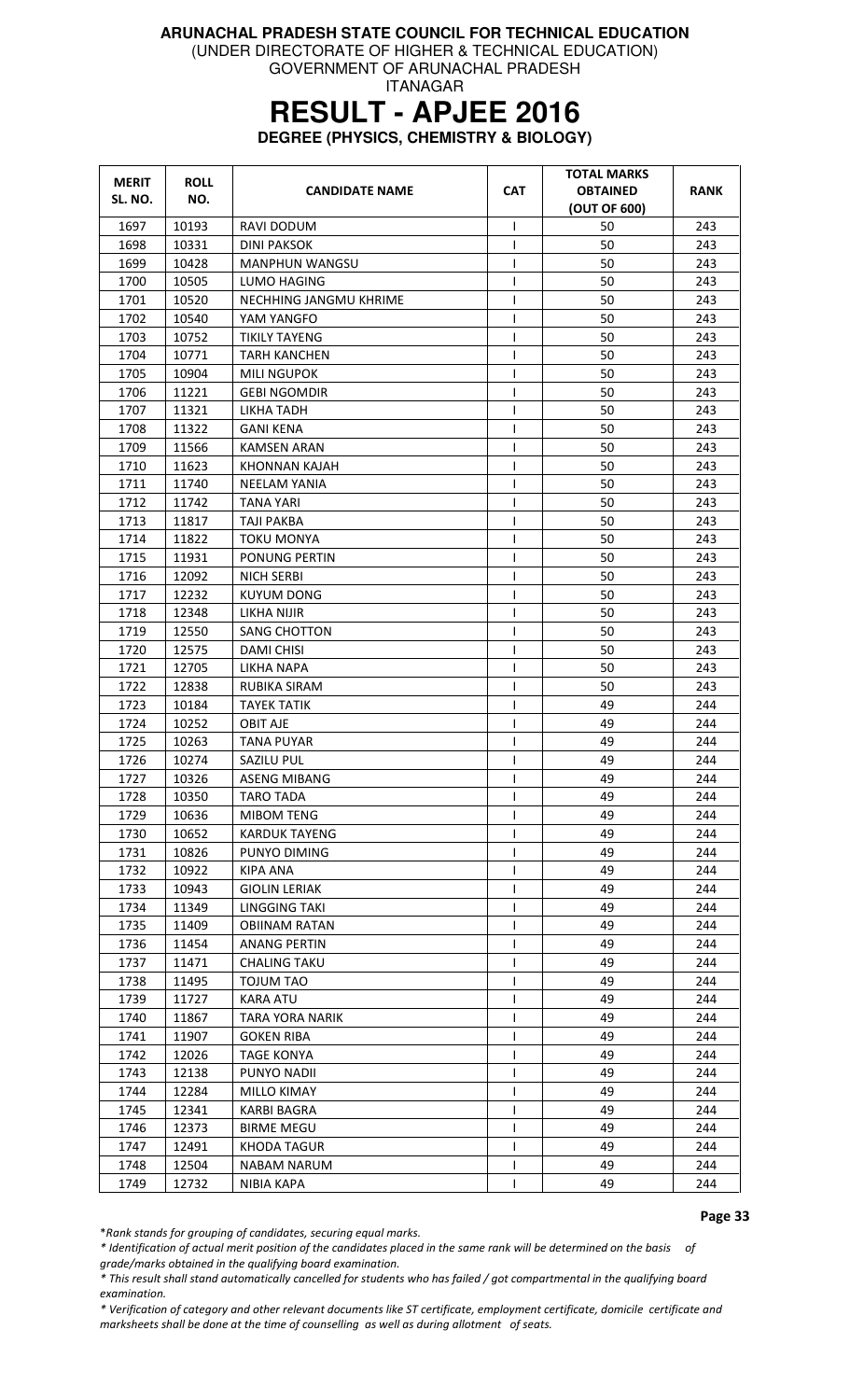(UNDER DIRECTORATE OF HIGHER & TECHNICAL EDUCATION)

GOVERNMENT OF ARUNACHAL PRADESH ITANAGAR

# **RESULT - APJEE 2016**

**DEGREE (PHYSICS, CHEMISTRY & BIOLOGY)** 

| <b>MERIT</b><br>SL. NO. | <b>ROLL</b><br>NO. | <b>CANDIDATE NAME</b> | <b>CAT</b>   | <b>TOTAL MARKS</b><br><b>OBTAINED</b><br>(OUT OF 600) | <b>RANK</b> |
|-------------------------|--------------------|-----------------------|--------------|-------------------------------------------------------|-------------|
| 1750                    | 10367              | <b>JUMNGAM DOYOM</b>  | T            | 48                                                    | 245         |
| 1751                    | 10594              | <b>TECHI SAGAR</b>    | $\mathsf{I}$ | 48                                                    | 245         |
| 1752                    | 10638              | DHANA MODI            | T            | 48                                                    | 245         |
| 1753                    | 10698              | KOJ YAM               | I            | 48                                                    | 245         |
| 1754                    | 10754              | <b>TARH YAPU</b>      | ı            | 48                                                    | 245         |
| 1755                    | 10845              | <b>GUMBA ETE</b>      | $\mathsf{I}$ | 48                                                    | 245         |
| 1756                    | 10889              | AMAI GARAM            | T            | 48                                                    | 245         |
| 1757                    | 10899              | RINCHIN DEMA THUNGON  | 1            | 48                                                    | 245         |
| 1758                    | 10991              | PEM CHHOJOM           | $\mathbf{I}$ | 48                                                    | 245         |
| 1759                    | 11036              | LONGDING MOYONG       | 1            | 48                                                    | 245         |
| 1760                    | 11119              | <b>VIKASH LINGGI</b>  |              | 48                                                    | 245         |
| 1761                    | 11148              | NODOL PERTIN          | $\mathbf{I}$ | 48                                                    | 245         |
| 1762                    | 11169              | LIKHA TALAM           | T            | 48                                                    | 245         |
| 1763                    | 11393              | <b>KARUN NOBENG</b>   | 1            | 48                                                    | 245         |
| 1764                    | 11404              | DOPI GACHI            | $\mathsf{I}$ | 48                                                    | 245         |
| 1765                    | 11632              | YACHANG GAMBO         | T            | 48                                                    | 245         |
| 1766                    | 11684              | PRIYA T KHUNJUJU      |              | 48                                                    | 245         |
| 1767                    | 12089              | <b>CHOKBOM NIJI</b>   |              | 48                                                    | 245         |
| 1768                    | 12785              | <b>JAYA PERME</b>     | I            | 48                                                    | 245         |
| 1769                    | 12865              | <b>HM LAJI</b>        | $\mathbf{I}$ | 48                                                    | 245         |
| 1770                    | 12972              | PONUNG MOYONG         | T            | 48                                                    | 245         |
| 1771                    | 10766              | AKOM JARYA BAJA       |              | 47                                                    | 246         |
| 1772                    | 10777              | PAKJAR RAI            |              | 47                                                    | 246         |
| 1773                    | 10827              | <b>TAKHE TABYO</b>    | $\mathbf{I}$ | 47                                                    | 246         |
| 1774                    | 11017              | <b>SUBU SUNKA</b>     | T            | 47                                                    | 246         |
| 1775                    | 11020              | CHAHIN AFI            | T            | 47                                                    | 246         |
| 1776                    | 11153              | <b>TOKIRAM BOKO</b>   | T            | 47                                                    | 246         |
| 1777                    | 11256              | RAMABOTY TAYENG       | $\mathbf{I}$ | 47                                                    | 246         |
| 1778                    | 11318              | <b>BETTY TAYENG</b>   | $\mathsf{l}$ | 47                                                    | 246         |
| 1779                    | 11546              | <b>DUNGSI NABUM</b>   |              | 47                                                    | 246         |
| 1780                    | 11553              | NABAM YADI            |              | 47                                                    | 246         |
| 1781                    | 11567              | <b>NGOMKIN DAI</b>    | T            | 47                                                    | 246         |
| 1782                    | 11783              | <b>JOMI DONI</b>      | $\mathbf{I}$ | 47                                                    | 246         |
| 1783                    | 11819              | <b>KABOM LANGKAM</b>  |              | 47                                                    | 246         |
| 1784                    | 11937              | <b>TECHI NAKUM</b>    |              | 47                                                    | 246         |
| 1785                    | 11975              | <b>GEBIT TAKUK</b>    |              | 47                                                    | 246         |
| 1786                    | 12179              | <b>TAMCHI ACHUNG</b>  |              | 47                                                    | 246         |
| 1787                    | 12236              | HONI YANI             |              | 47                                                    | 246         |
| 1788                    | 12329              | <b>ASENG LEGO</b>     | $\mathsf{I}$ | 47                                                    | 246         |
| 1789                    | 12462              | <b>NARANG SUNYA</b>   |              | 47                                                    | 246         |
| 1790                    | 12479              | LENPI KOYU            |              | 47                                                    | 246         |
| 1791                    | 12559              | PUNE PERTIN           |              | 47                                                    | 246         |
| 1792                    | 12860              | <b>JARNGUM GADI</b>   |              | 47                                                    | 246         |
| 1793                    | 10195              | <b>KALIK MOYONG</b>   |              | 46                                                    | 247         |
| 1794                    | 10339              | YAPI DUKU             |              | 46                                                    | 247         |
| 1795                    | 10464              | MARI PADU             |              | 46                                                    | 247         |
| 1796                    | 10676              | <b>MUMTA TAKU</b>     |              | 46                                                    | 247         |
| 1797                    | 10680              | DIYALU RANGMANG       |              | 46                                                    | 247         |
| 1798                    | 10748              | SANGJEY KHANGRIJU     |              | 46                                                    | 247         |
| 1799                    | 10817              | YUMLAM NANA           |              | 46                                                    | 247         |
| 1800                    | 11246              | <b>JUMSHI GYADI</b>   | $\mathsf{I}$ | 46                                                    | 247         |
| 1801                    | 11551              | LIRO TAKI             | $\mathbf{I}$ | 46                                                    | 247         |
| 1802                    | 11638              | POLO LOI TAMIN        | $\mathbf{I}$ | 46                                                    | 247         |

Page 34

\*Rank stands for grouping of candidates, securing equal marks.

\* Identification of actual merit position of the candidates placed in the same rank will be determined on the basis of grade/marks obtained in the qualifying board examination.

\* This result shall stand automatically cancelled for students who has failed / got compartmental in the qualifying board examination.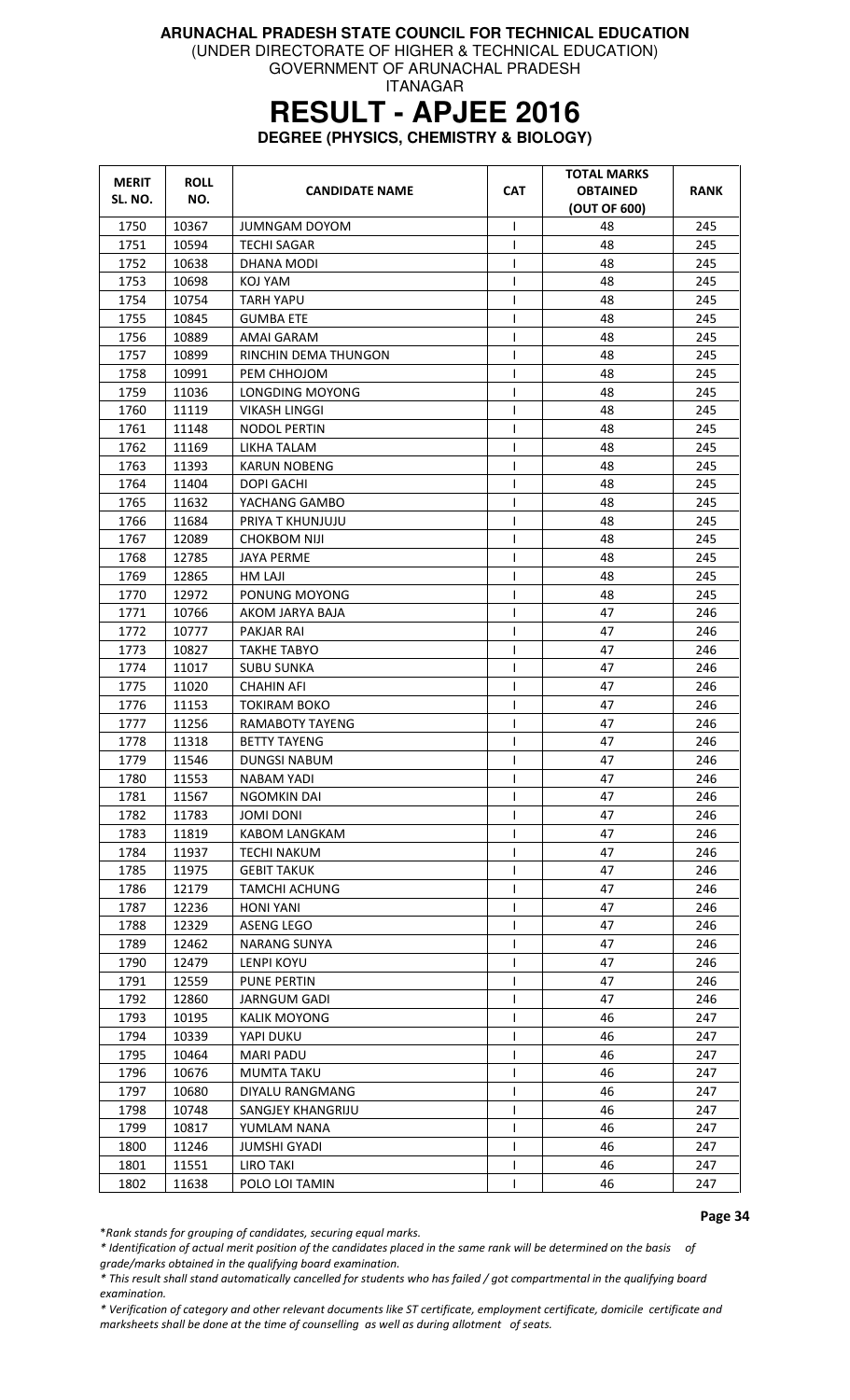(UNDER DIRECTORATE OF HIGHER & TECHNICAL EDUCATION) GOVERNMENT OF ARUNACHAL PRADESH

ITANAGAR

### **RESULT - APJEE 2016**

**DEGREE (PHYSICS, CHEMISTRY & BIOLOGY)** 

| <b>MERIT</b><br>SL. NO. | <b>ROLL</b><br>NO. | <b>CANDIDATE NAME</b>                       | <b>CAT</b>   | <b>TOTAL MARKS</b><br><b>OBTAINED</b><br>(OUT OF 600) | RANK       |
|-------------------------|--------------------|---------------------------------------------|--------------|-------------------------------------------------------|------------|
| 1803                    | 11698              | CHOW METAWOM NAMCHOOM                       | $\mathsf{I}$ | 46                                                    | 247        |
| 1804                    | 11747              | AWANG TINLOM RANGWANG                       | ı            | 46                                                    | 247        |
| 1805                    | 11787              | YAPUN TAKI                                  | T            | 46                                                    | 247        |
| 1806                    | 11820              | NENKAR SUMPA                                | I            | 46                                                    | 247        |
| 1807                    | 11859              | <b>HOGI KARBAK</b>                          | ı            | 46                                                    | 247        |
| 1808                    | 12161              | <b>ORAM PATUK</b>                           | T            | 46                                                    | 247        |
| 1809                    | 12311              | YATER NALO                                  | $\mathbf{I}$ | 46                                                    | 247        |
| 1810                    | 12537              | <b>DOMIN BUCHI</b>                          | 1            | 46                                                    | 247        |
| 1811                    | 12691              | NIAMLI ARAN                                 | I            | 46                                                    | 247        |
| 1812                    | 10254              | <b>OMAN TALI</b>                            | 1            | 45                                                    | 248        |
| 1813                    | 10255              | <b>BAJING RUKBO</b>                         | T            | 45                                                    | 248        |
| 1814                    | 10320              | RUBU ANU                                    |              | 45                                                    | 248        |
| 1815                    | 10691              | <b>RANI SONO</b>                            | T            | 45                                                    | 248        |
| 1816                    | 10712              | TAJAM GIBA                                  | 1            | 45                                                    | 248        |
| 1817                    | 10765              | <b>NGURI PAPI</b>                           | T            | 45                                                    | 248        |
| 1818                    | 11180              | KHODA TAI                                   | T            | 45                                                    | 248        |
| 1819                    | 11191              | YOMYI GRACE RINGU                           |              | 45                                                    | 248        |
| 1820                    | 11561              | <b>MUDANG NAKO</b>                          |              | 45                                                    | 248        |
| 1821                    | 11615              | KADUM BORANG                                | I            | 45                                                    | 248        |
| 1822                    | 11712              | <b>KABIT MIBANG</b>                         | T            | 45                                                    | 248        |
| 1823                    | 11856              | <b>TANA BEME</b>                            | T            | 45                                                    | 248        |
| 1824                    | 11908              | <b>MIHIN AKU</b>                            |              | 45                                                    | 248        |
| 1825                    | 11933              | RIGIO MAMA                                  |              | 45                                                    | 248        |
| 1826                    | 11944              | <b>DANI TAPA</b>                            |              | 45                                                    | 248        |
| 1827                    | 11959              | PANAM MUMPI PERME                           | T            | 45                                                    | 248        |
| 1828                    | 12249              | MIJAN DUKU RAJI                             | T            | 45                                                    | 248        |
| 1829                    | 12340              | <b>TAI PINU</b>                             | T            | 45                                                    | 248        |
| 1830                    | 12471              | KIPA NITIN                                  | I            | 45                                                    | 248        |
| 1831                    | 12480              | <b>GYAMAR MEMA</b>                          | ı            | 45                                                    | 248        |
| 1832                    | 12680              | <b>TAME ACHEY</b>                           | $\mathbf{I}$ | 45                                                    | 248        |
| 1833                    | 12760              | MUMTAK JERANG                               |              | 45                                                    | 248        |
| 1834                    | 12782              | <b>OMAAN DAI</b>                            | ı            | 45                                                    | 248        |
| 1835                    | 12823              | <b>MUDANG YAM</b>                           | I.           | 45                                                    | 248        |
| 1836                    | 12941              | <b>REKAR BUCHI</b>                          |              | 45                                                    | 248        |
| 1837                    | 10007              | MOYUM RIME                                  | $\mathbf{I}$ | 44                                                    | 249        |
| 1838                    | 10063              | <b>KALEN DARANG</b>                         |              | 44                                                    | 249        |
| 1839                    | 10694              | <b>NADA SUMPI</b>                           |              | 44                                                    | 249        |
| 1840                    | 10702              | <b>LEKSON TADUK</b>                         | $\mathbf{I}$ | 44                                                    | 249        |
| 1841                    | 10873              | <b>MINAM PAIT</b>                           | T            | 44                                                    | 249        |
| 1842                    | 11044              | <b>BOMTER RIBA</b>                          | $\mathsf{I}$ | 44                                                    | 249        |
| 1843                    | 11335              | <b>TERJAR RIRAM</b>                         |              | 44                                                    | 249        |
| 1844                    | 11391              | <b>TSERING PEMA KHOMU</b>                   |              | 44                                                    | 249        |
| 1845                    | 11400              | <b>Tailang Taba</b>                         | $\mathsf{l}$ | 44                                                    | 249        |
| 1846                    | 11755              | NAUMI TOHAM                                 |              | 44                                                    | 249        |
| 1847                    |                    |                                             | $\mathbf{I}$ | 44                                                    | 249        |
| 1848                    | 11779<br>11877     | <b>TENZIN DEKEY</b><br><b>NARANG BUTUNG</b> |              | 44                                                    | 249        |
| 1849                    | 12146              | DAKYI ANGU                                  |              | 44                                                    | 249        |
| 1850                    | 12267              | <b>BALO TAKI</b>                            |              | 44                                                    | 249        |
| 1851                    | 12354              |                                             |              | 44                                                    | 249        |
|                         |                    | <b>RAYER KONIA</b>                          |              | 44                                                    |            |
| 1852                    | 12434              | DANI TUNIYA                                 |              |                                                       | 249        |
| 1853                    | 12519              | NYAMTHIAN TANGJANG                          |              | 44                                                    | 249        |
| 1854                    | 12717              | MINBHAI MIZE                                | L            | 44<br>44                                              | 249<br>249 |
| 1855                    | 12731              | <b>EBOM RAI</b>                             |              |                                                       |            |

Page 35

\*Rank stands for grouping of candidates, securing equal marks.

\* Identification of actual merit position of the candidates placed in the same rank will be determined on the basis of grade/marks obtained in the qualifying board examination.

\* This result shall stand automatically cancelled for students who has failed / got compartmental in the qualifying board examination.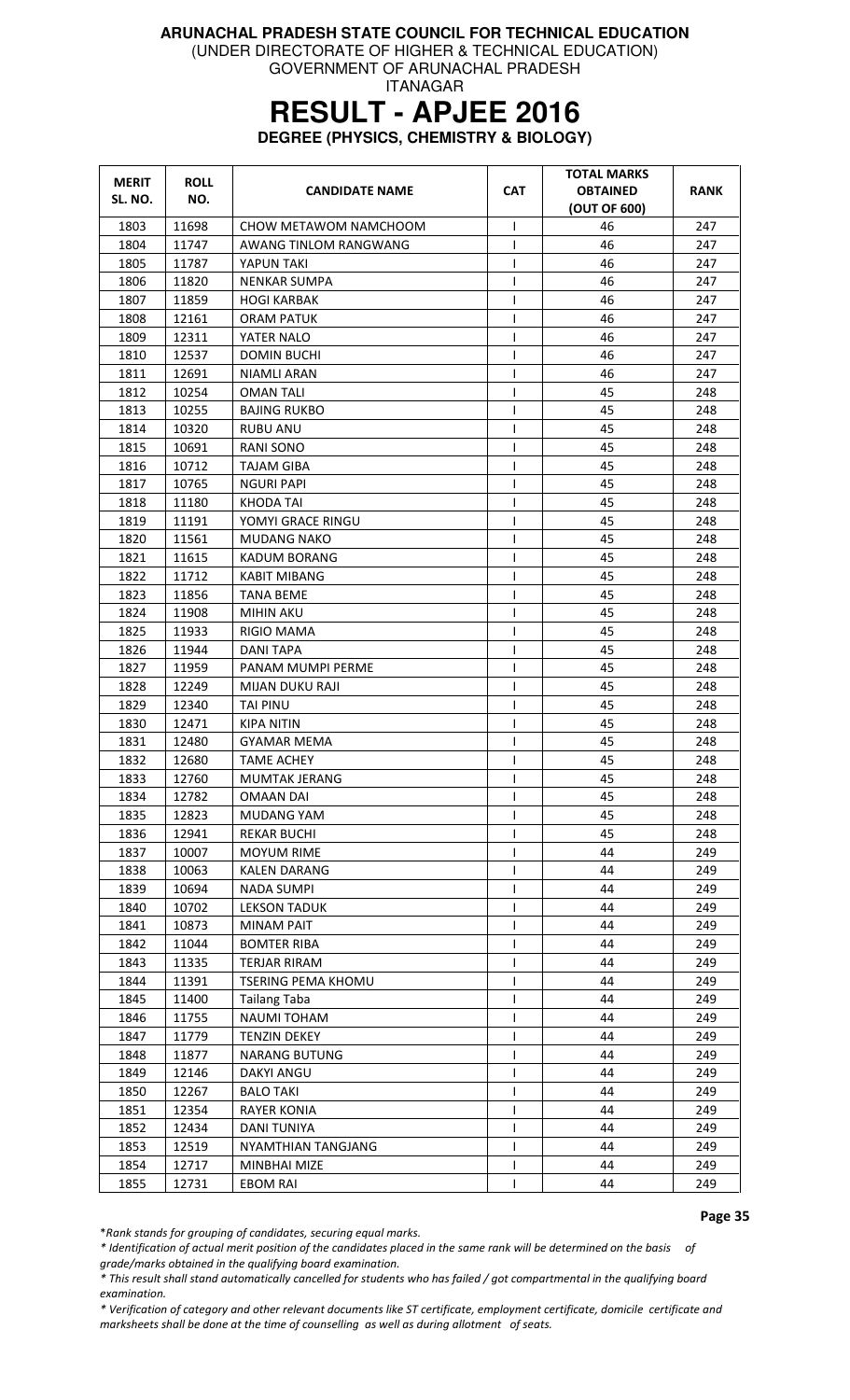(UNDER DIRECTORATE OF HIGHER & TECHNICAL EDUCATION)

GOVERNMENT OF ARUNACHAL PRADESH ITANAGAR

# **RESULT - APJEE 2016**

**DEGREE (PHYSICS, CHEMISTRY & BIOLOGY)** 

| <b>MERIT</b> | <b>ROLL</b> | <b>CANDIDATE NAME</b>     | <b>CAT</b>   | <b>TOTAL MARKS</b><br><b>OBTAINED</b> | <b>RANK</b> |
|--------------|-------------|---------------------------|--------------|---------------------------------------|-------------|
| SL. NO.      | NO.         |                           | (OUT OF 600) |                                       |             |
| 1856         | 10065       | <b>TABA LADLY</b>         | $\mathsf{I}$ | 43                                    | 250         |
| 1857         | 10343       | <b>NANA NALO</b>          | T            | 43                                    | 250         |
| 1858         | 10487       | SHIN KAP SHIN             |              | 43                                    | 250         |
| 1859         | 10583       | ANU LEGO                  |              | 43                                    | 250         |
| 1860         | 10595       | NANI HANIA                | ı            | 43                                    | 250         |
| 1861         | 10597       | PEMA BURI CHUKLA          | I            | 43                                    | 250         |
| 1862         | 10656       | <b>TARH MAMANG</b>        |              | 43                                    | 250         |
| 1863         | 10672       | <b>NANI TAJE</b>          |              | 43                                    | 250         |
| 1864         | 10830       | TAJI DUI                  | T            | 43                                    | 250         |
| 1865         | 10859       | BINNU GADI                | 1            | 43                                    | 250         |
| 1866         | 11001       | KATEN LIPIR               | I            | 43                                    | 250         |
| 1867         | 11039       | DORIK KAKKI               | $\mathbf{I}$ | 43                                    | 250         |
| 1868         | 11181       | <b>GEBO PASSING</b>       | $\mathbf{I}$ | 43                                    | 250         |
| 1869         | 11185       | <b>GEYANG SIRAM</b>       | I            | 43                                    | 250         |
| 1870         | 11429       | <b>GORI KAMDAK</b>        | I            | 43                                    | 250         |
| 1871         | 12093       | <b>LIZA DADDA</b>         | $\mathsf{I}$ | 43                                    | 250         |
| 1872         | 12252       | <b>BENGIA NANIA</b>       |              | 43                                    | 250         |
| 1873         | 12275       | DETO NORA MARA            |              | 43                                    | 250         |
| 1874         | 12386       | <b>MINAM PERTIN</b>       | I            | 43                                    | 250         |
| 1875         | 12511       | TAI ANU                   | ı            | 43                                    | 250         |
| 1876         | 12688       | <b>MOTER BAGRA</b>        | $\mathsf{I}$ | 43                                    | 250         |
| 1877         | 12725       | MUKHI NUKUL               | T            | 43                                    | 250         |
| 1878         | 12743       | ROYAR SORUM               | $\mathbf{I}$ | 43                                    | 250         |
| 1879         | 12850       | TUPIN NGULOM              | I            | 43                                    | 250         |
| 1880         | 12916       | JESHI MARA                | $\mathbf{I}$ | 43                                    | 250         |
| 1881         | 10043       | PEMA DROMA                | T            | 42                                    | 251         |
| 1882         | 10072       | KIPA MAMA                 | T            | 42                                    | 251         |
| 1883         | 10146       | <b>GEYIR TACHA</b>        | $\mathsf{I}$ | 42                                    | 251         |
| 1884         | 10194       | ZIBIYA GAO                | $\mathsf{l}$ | 42                                    | 251         |
| 1885         | 10220       | <b>DOKAR RIRAM</b>        | 1            | 42                                    | 251         |
| 1886         | 10248       | NANGGU BORANG             | T            | 42                                    | 251         |
| 1887         | 10510       | LUSHIM KAMBA              | T            | 42                                    | 251         |
| 1888         | 10559       | <b>HASSANG TECHI TARA</b> | $\mathsf{I}$ | 42                                    | 251         |
| 1889         | 10757       | <b>TABOM GAMDIK</b>       |              | 42                                    | 251         |
| 1890         | 10829       | <b>NENCY BOJE</b>         | $\mathbf{I}$ | 42                                    | 251         |
| 1891         | 11102       | <b>DUSU TABII</b>         | $\mathbf{I}$ | 42                                    | 251         |
| 1892         | 11210       | <b>ESTHER YANGDA</b>      |              | 42                                    | 251         |
| 1893         | 11465       | <b>MUMTAK SIRAM</b>       |              | 42                                    | 251         |
| 1894         | 11702       | <b>TERESA TOK</b>         | $\mathsf{I}$ | 42                                    | 251         |
| 1895         | 11828       | <b>HENGO BASAR</b>        | T            | 42                                    | 251         |
| 1896         | 12244       | DAMNYA ROPUK              |              | 42                                    | 251         |
| 1897         | 12475       | <b>DANI MIZE</b>          | $\mathsf{I}$ | 42                                    | 251         |
| 1898         | 12569       | PHURPA DREMA              |              | 42                                    | 251         |
| 1899         | 12652       | LOBSANG JAMBA             |              | 42                                    | 251         |
| 1900         | 10202       | PEMA YANGCHEN JAMCHENPA   |              | 41                                    | 252         |
| 1901         | 10250       | PAPI TAKU                 |              | 41                                    | 252         |
| 1902         | 10433       | DONAL CHIRI               | $\mathbf{I}$ | 41                                    | 252         |
| 1903         | 10509       | <b>AGAM RATAN</b>         | I.           | 41                                    | 252         |
| 1904         | 10526       | <b>JYOTI SONAM</b>        | $\mathsf{I}$ | 41                                    | 252         |
| 1905         | 10729       | <b>MISS GOJUM GARA</b>    |              | 41                                    | 252         |
| 1906         | 10862       | <b>OTI TAGGU</b>          | $\mathbf{I}$ | 41                                    | 252         |
| 1907         | 10972       | PHASSANG MARY             |              | 41                                    | 252         |
| 1908         | 11293       | TERO SONO                 |              | 41                                    | 252         |

Page 36

\*Rank stands for grouping of candidates, securing equal marks.

\* Identification of actual merit position of the candidates placed in the same rank will be determined on the basis of grade/marks obtained in the qualifying board examination.

\* This result shall stand automatically cancelled for students who has failed / got compartmental in the qualifying board examination.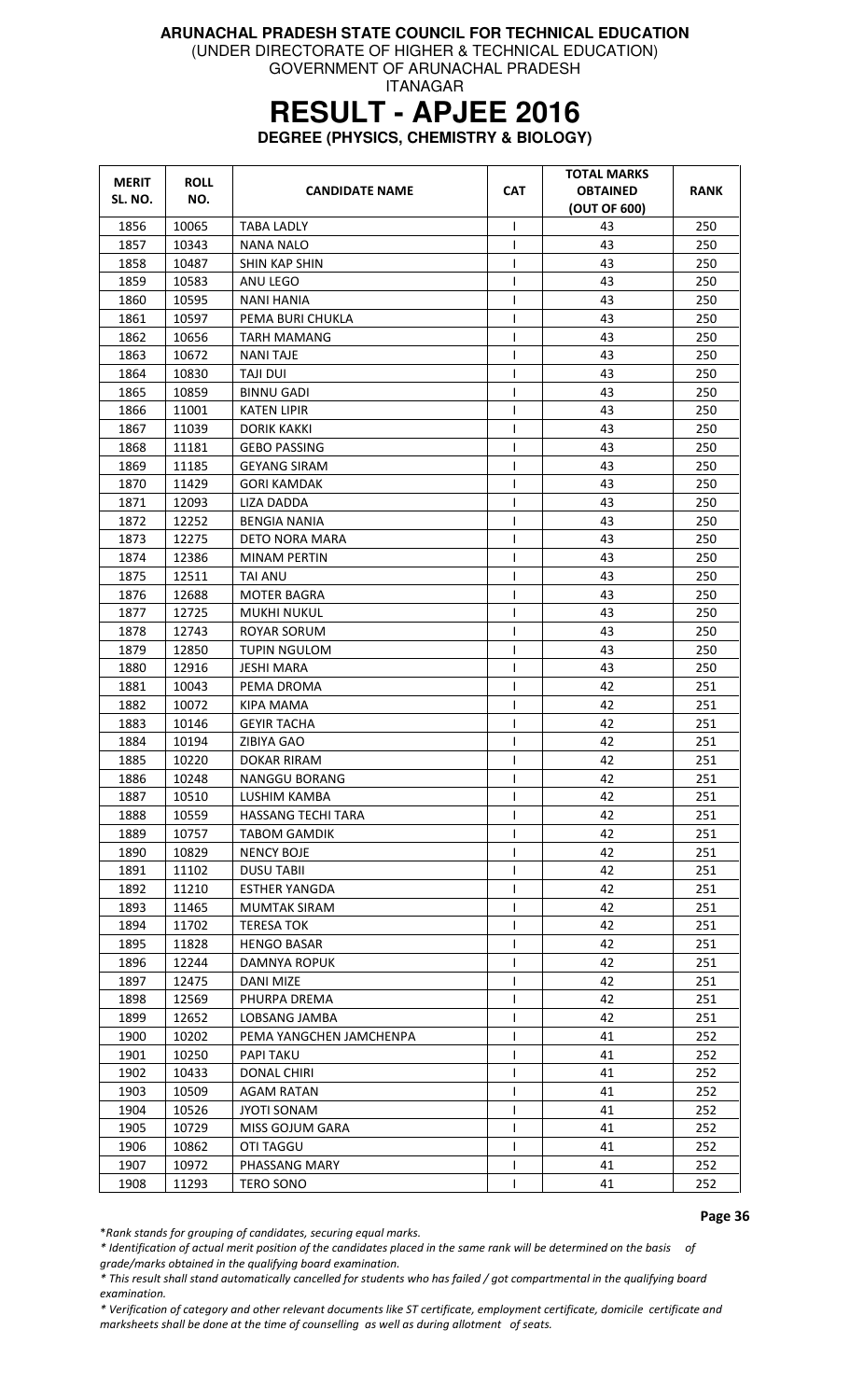(UNDER DIRECTORATE OF HIGHER & TECHNICAL EDUCATION)

GOVERNMENT OF ARUNACHAL PRADESH ITANAGAR

# **RESULT - APJEE 2016**

**DEGREE (PHYSICS, CHEMISTRY & BIOLOGY)** 

| <b>MERIT</b> | <b>ROLL</b> |                        | <b>CAT</b>   | <b>TOTAL MARKS</b><br><b>OBTAINED</b> | RANK |
|--------------|-------------|------------------------|--------------|---------------------------------------|------|
| SL. NO.      | NO.         | <b>CANDIDATE NAME</b>  |              | (OUT OF 600)                          |      |
| 1909         | 11312       | <b>MIDA TAYENG</b>     | $\mathsf{I}$ | 41                                    | 252  |
| 1910         | 11521       | <b>AGIN JONNOM</b>     | ı            | 41                                    | 252  |
| 1911         | 11881       | <b>TSERING TASHI</b>   | $\mathbf{I}$ | 41                                    | 252  |
| 1912         | 11978       | SANGE WANGMU           |              | 41                                    | 252  |
| 1913         | 11980       | SONAM TSOMU            | $\mathbf{I}$ | 41                                    | 252  |
| 1914         | 12228       | <b>JOMYIR BOGO</b>     | $\mathbf{I}$ | 41                                    | 252  |
| 1915         | 12557       | ROIJA SINGPHO          |              | 41                                    | 252  |
| 1916         | 12635       | NANI MUNGKA            |              | 41                                    | 252  |
| 1917         | 12869       | LEKI DORJEE LAMA       | $\mathsf{I}$ | 41                                    | 252  |
| 1918         | 10028       | <b>SORANG TALONG</b>   | 1            | 40                                    | 253  |
| 1919         | 10098       | <b>QUEEN YOMCHA</b>    | $\mathbf{I}$ | 40                                    | 253  |
| 1920         | 10277       | <b>RANSUM NOBENG</b>   | $\mathbf{I}$ | 40                                    | 253  |
| 1921         | 10407       | SOUP ROMAT             | $\mathbf{I}$ | 40                                    | 253  |
| 1922         | 10519       | <b>JUMGE LOLLEN</b>    | $\mathsf{I}$ | 40                                    | 253  |
| 1923         | 10561       | <b>CHALO BOSAI</b>     | $\mathsf{I}$ | 40                                    | 253  |
| 1924         | 10588       | RICHARD SANYA NABAM    |              | 40                                    | 253  |
| 1925         | 10631       | MINGGAM TARAM          |              | 40                                    | 253  |
| 1926         | 10678       | RINKI ETE              | ı            | 40                                    | 253  |
| 1927         | 10850       | BANWANG LOWANG         | I            | 40                                    | 253  |
| 1928         | 10878       | JORAM JAYIR            | ı            | 40                                    | 253  |
| 1929         | 10903       | <b>HAKHIMI MIBANG</b>  | T            | 40                                    | 253  |
| 1930         | 10927       | ANNIE GAMI             | ı            | 40                                    | 253  |
| 1931         | 11022       | <b>BOBBY SIDISOW</b>   | $\mathbf{I}$ | 40                                    | 253  |
| 1932         | 11122       | JOHN MURTEM            | $\mathsf{l}$ | 40                                    | 253  |
| 1933         | 11140       | RUBU TUBIN             | T            | 40                                    | 253  |
| 1934         | 11251       | TARING YAKUM           | I            | 40                                    | 253  |
| 1935         | 11487       | <b>GICHIK MONA</b>     |              | 40                                    | 253  |
| 1936         | 11513       | <b>NACHCHUM LEGO</b>   | $\mathsf{I}$ | 40                                    | 253  |
| 1937         | 11634       | YANGU TAMIN            | 1            | 40                                    | 253  |
| 1938         | 11861       | <b>GOTO LENDO</b>      | $\mathbf{I}$ | 40                                    | 253  |
| 1939         | 11930       | TAKNI DODUM            | T            | 40                                    | 253  |
| 1940         | 12001       | SARAH RUTTUM           | T            | 40                                    | 253  |
| 1941         | 12110       | NICH ESTHER            | $\mathsf{I}$ | 40                                    | 253  |
| 1942         | 12256       | <b>RODALI PAIT</b>     | $\mathbf{I}$ | 40                                    | 253  |
| 1943         | 12268       | NGACHU GONGO           |              | 40                                    | 253  |
| 1944         | 12285       | YORA SUMPA             |              | 40                                    | 253  |
| 1945         | 12345       | SHEMWANG WANGSU        |              | 40                                    | 253  |
| 1946         | 12695       | <b>HAPPY AZE</b>       |              | 40                                    | 253  |
| 1947         | 12716       | <b>HIBU ANNI</b>       |              | 40                                    | 253  |
| 1948         | 12905       | PASSANG TSERING        | T            | 40                                    | 253  |
| 1949         | 10139       | <b>BINI BENKO</b>      |              | 39                                    | 254  |
| 1950         | 10200       | <b>MICHI KANYA</b>     |              | 39                                    | 254  |
| 1951         | 10798       | THEME TACHO            | $\mathbf{I}$ | 39                                    | 254  |
| 1952         | 10882       | <b>GEJUM ADO</b>       |              | 39                                    | 254  |
| 1953         | 10966       | PEMA DREMA NAKSANG     |              | 39                                    | 254  |
| 1954         | 11411       | TAKAM YASUK            |              | 39                                    | 254  |
| 1955         | 11643       | <b>BANIYANG PERTIN</b> |              | 39                                    | 254  |
| 1956         | 11935       | <b>TARH MAHKING</b>    | I.           | 39                                    | 254  |
| 1957         | 12165       | DEBIA YANA             |              | 39                                    | 254  |
| 1958         | 12239       | <b>RATAM PAKTUNG</b>   |              | 39                                    | 254  |
| 1959         | 12342       | PUNA HALIYANG          |              | 39                                    | 254  |
| 1960         | 12376       | YUKAR LAGU             |              | 39                                    | 254  |
| 1961         | 12419       | <b>CHRISTINA TAIR</b>  |              | 39                                    | 254  |

Page 37

\*Rank stands for grouping of candidates, securing equal marks.

\* Identification of actual merit position of the candidates placed in the same rank will be determined on the basis of grade/marks obtained in the qualifying board examination.

\* This result shall stand automatically cancelled for students who has failed / got compartmental in the qualifying board examination.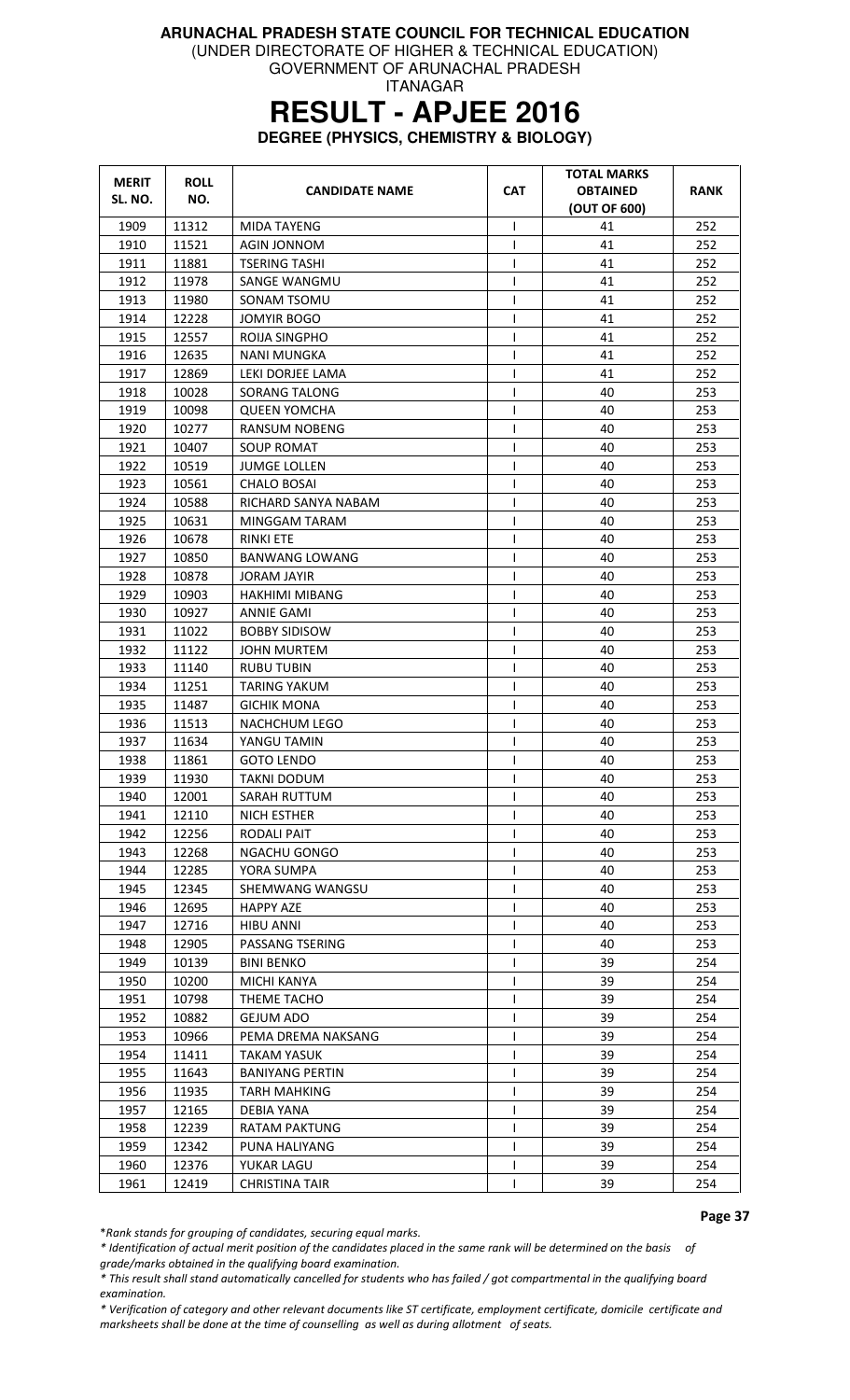(UNDER DIRECTORATE OF HIGHER & TECHNICAL EDUCATION)

GOVERNMENT OF ARUNACHAL PRADESH ITANAGAR

# **RESULT - APJEE 2016**

**DEGREE (PHYSICS, CHEMISTRY & BIOLOGY)** 

| <b>MERIT</b> | <b>ROLL</b> | <b>CANDIDATE NAME</b>    | <b>CAT</b>   | <b>TOTAL MARKS</b><br><b>OBTAINED</b> | RANK |
|--------------|-------------|--------------------------|--------------|---------------------------------------|------|
| SL. NO.      | NO.         |                          |              | (OUT OF 600)                          |      |
| 1962         | 12488       | <b>KALING PADA</b>       | T            | 39                                    | 254  |
| 1963         | 12514       | PUNYO YARING             | T            | 39                                    | 254  |
| 1964         | 10016       | TENZIN YANGCHEN          | T            | 38                                    | 255  |
| 1965         | 10046       | LISHEN SIKOM             | $\mathsf{I}$ | 38                                    | 255  |
| 1966         | 10177       | LAXMI HALI               | $\mathsf{l}$ | 38                                    | 255  |
| 1967         | 10185       | AMAN NUNGNU              | T            | 38                                    | 255  |
| 1968         | 10353       | NADA TADEY               | $\mathsf{l}$ | 38                                    | 255  |
| 1969         | 10446       | DAYA JOMOH               | ı            | 38                                    | 255  |
| 1970         | 10494       | TOK NEGA                 | T            | 38                                    | 255  |
| 1971         | 10671       | BAGIYA DAWA              | T            | 38                                    | 255  |
| 1972         | 10713       | <b>TADAR MAMA</b>        | I            | 38                                    | 255  |
| 1973         | 10755       | <b>GELI BAM</b>          | $\mathsf{l}$ | 38                                    | 255  |
| 1974         | 10854       | THINLAY CHOTTON          | $\mathsf{I}$ | 38                                    | 255  |
| 1975         | 10908       | <b>TIMOTI LEGO</b>       | I            | 38                                    | 255  |
| 1976         | 11250       | <b>TOTER BAGRA</b>       | $\mathsf{l}$ | 38                                    | 255  |
| 1977         | 11333       | <b>KANGGONG BORANG</b>   | T            | 38                                    | 255  |
| 1978         | 11377       | TADAR RUMA               | T            | 38                                    | 255  |
| 1979         | 11440       | <b>MONDAY DODUM</b>      | $\mathsf{I}$ | 38                                    | 255  |
| 1980         | 11526       | JUMNGAM RIRAM            | T            | 38                                    | 255  |
| 1981         | 11574       | <b>MUDO SUMPA</b>        | T            | 38                                    | 255  |
| 1982         | 11633       | LILY RUMI                | $\mathsf{I}$ | 38                                    | 255  |
| 1983         | 11651       | <b>SUBU PUMING</b>       | T            | 38                                    | 255  |
| 1984         | 11746       | <b>VENIE BAM</b>         | $\mathsf{l}$ | 38                                    | 255  |
| 1985         | 11830       | MOMMY MANGKHYA           | T            | 38                                    | 255  |
| 1986         | 12149       | POUBOU KONG KANG         | T            | 38                                    | 255  |
| 1987         | 12260       | <b>TABING DOLO</b>       | I            | 38                                    | 255  |
| 1988         | 12264       | MANKAP NOKWOHAM          | T            | 38                                    | 255  |
| 1989         | 12700       | <b>CHIMA BOJE</b>        | $\mathsf{I}$ | 38                                    | 255  |
| 1990         | 12762       | PINKY ANGU               | I            | 38                                    | 255  |
| 1991         | 12903       | TAW ELLA MERCY           | $\mathsf{l}$ | 38                                    | 255  |
| 1992         | 10160       | <b>HIBU GUMBO</b>        | L            | 37                                    | 256  |
| 1993         | 10321       | <b>KARO FLAGO</b>        | $\mathsf{l}$ | 37                                    | 256  |
| 1994         | 10499       | <b>JORAM TADAP</b>       | T            | 37                                    | 256  |
| 1995         | 10582       | <b>TUMI BAGRA</b>        | T            | 37                                    | 256  |
| 1996         | 10958       | <b>ANNIE WELLY</b>       |              | 37                                    | 256  |
| 1997         | 11175       | <b>DEKI DEMA THUNGON</b> | T            | 37                                    | 256  |
| 1998         | 11682       | YARANG TECHI TARA        | T            | 37                                    | 256  |
| 1999         | 11831       | <b>TAYUM ROP</b>         | T            | 37                                    | 256  |
| 2000         | 11843       | <b>KUNTI TAYENG</b>      | I            | 37                                    | 256  |
| 2001         | 11866       | <b>CHUILIH WANGSU</b>    | T            | 37                                    | 256  |
| 2002         | 12353       | THOMAS JAMOH             | $\mathsf{l}$ | 37                                    | 256  |
| 2003         | 12547       | PIBANG KODAK             | T            | 37                                    | 256  |
| 2004         | 12632       | LIMI DOLO                | $\mathsf{l}$ | 37                                    | 256  |
| 2005         | 12638       | <b>TALI WAGE</b>         | ı            | 37                                    | 256  |
| 2006         | 10403       | <b>DOMONG MIBANG</b>     | T            | 36                                    | 257  |
| 2007         | 10458       | DANI NADO                | T            | 36                                    | 257  |
| 2008         | 10514       | <b>TAMO TAKER</b>        | $\mathsf{l}$ | 36                                    | 257  |
| 2009         | 10985       | <b>KENYIR LOMI</b>       | $\mathsf{l}$ | 36                                    | 257  |
| 2010         | 11065       | <b>TECHI JAMA</b>        | $\mathsf{l}$ | 36                                    | 257  |
| 2011         | 11170       | <b>TOYANG BORANG</b>     | T            | 36                                    | 257  |
| 2012         | 11717       | TAJ CAMDER TOK           | $\mathsf{I}$ | 36                                    | 257  |
| 2013         | 11729       | <b>BIRI CHANSO</b>       | $\mathsf{I}$ | 36                                    | 257  |
| 2014         | 12291       | KIPA YALLUM              | ı            | 36                                    | 257  |

Page 38

\*Rank stands for grouping of candidates, securing equal marks.

\* Identification of actual merit position of the candidates placed in the same rank will be determined on the basis of grade/marks obtained in the qualifying board examination.

\* This result shall stand automatically cancelled for students who has failed / got compartmental in the qualifying board examination.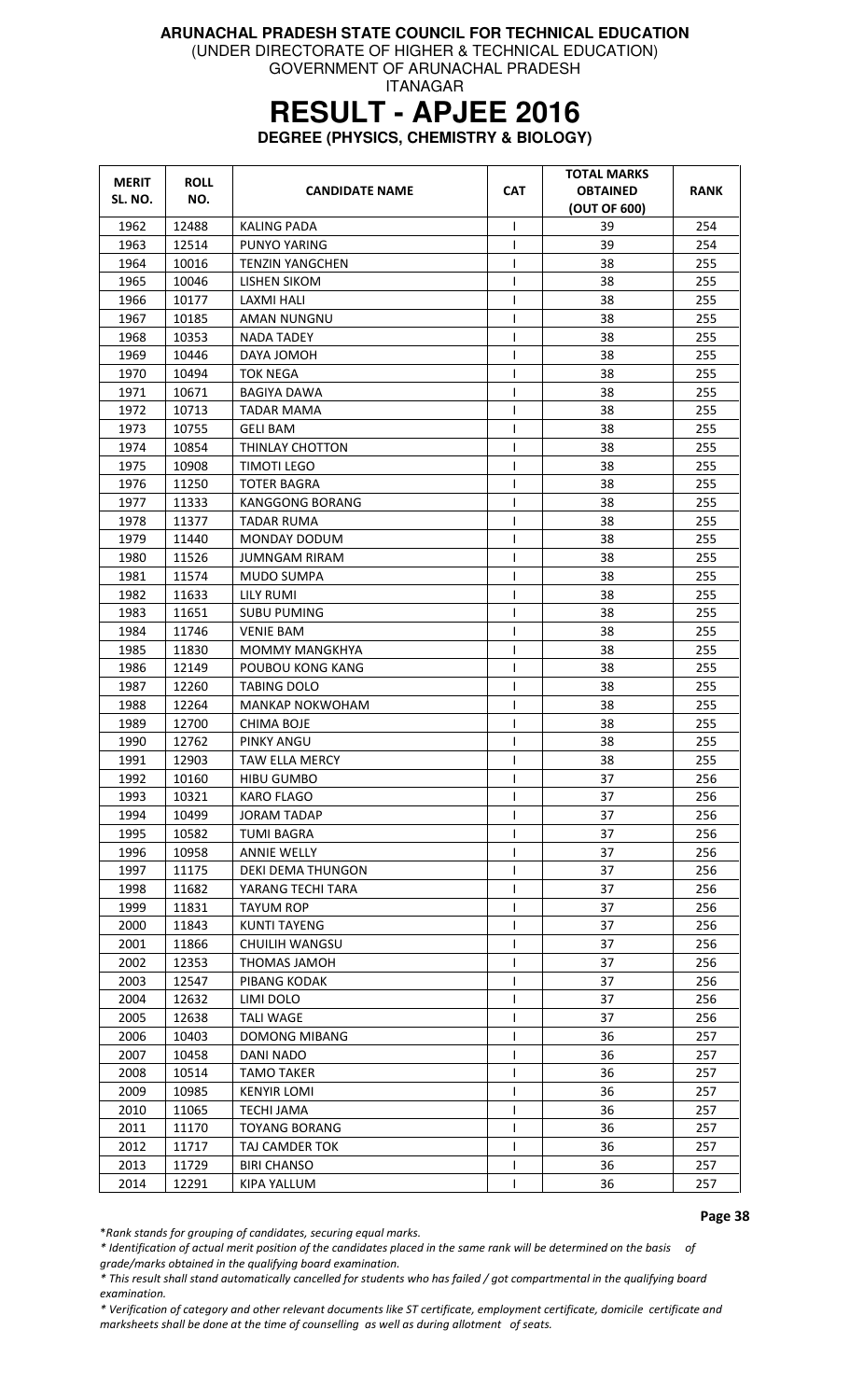(UNDER DIRECTORATE OF HIGHER & TECHNICAL EDUCATION)

GOVERNMENT OF ARUNACHAL PRADESH ITANAGAR

# **RESULT - APJEE 2016**

**DEGREE (PHYSICS, CHEMISTRY & BIOLOGY)** 

| <b>MERIT</b><br>SL. NO. | <b>ROLL</b><br>NO. | <b>CANDIDATE NAME</b>    | <b>CAT</b>     | <b>TOTAL MARKS</b><br><b>OBTAINED</b><br>(OUT OF 600) | RANK       |
|-------------------------|--------------------|--------------------------|----------------|-------------------------------------------------------|------------|
| 2015                    | 12506              | <b>MATING TANIA</b>      | I              | 36                                                    | 257        |
| 2016                    | 12628              | <b>IKEN RIBA</b>         | $\mathbf{I}$   | 36                                                    | 257        |
| 2017                    | 12704              | GOMPI NALO               | ı              | 36                                                    | 257        |
| 2018                    | 12739              | ALINA PANYANG            | T              | 36                                                    | 257        |
| 2019                    | 12752              | <b>SUMIN LANGKAM</b>     | T              | 36                                                    | 257        |
| 2020                    | 12935              | <b>KEDE HINA</b>         | I              | 36                                                    | 257        |
| 2021                    | 10265              | AIDO AJE                 | $\mathsf{l}$   | 35                                                    | 258        |
| 2022                    | 10364              | <b>JIRGE MUGLI</b>       |                | 35                                                    | 258        |
| 2023                    | 10372              | RINYA MARBAM             | ı              | 35                                                    | 258        |
| 2024                    | 10411              | RANA YANGDA              | T              | 35                                                    | 258        |
| 2025                    | 10418              | <b>DOI PASI</b>          | $\mathsf{I}$   | 35                                                    | 258        |
| 2026                    | 10513              | <b>DORJEE TSERING</b>    | $\mathsf{I}$   | 35                                                    | 258        |
| 2027                    | 10853              | <b>BAMANG SIKU</b>       | I              | 35                                                    | 258        |
| 2028                    | 10956              | TAPI KANYA               | ı              | 35                                                    | 258        |
| 2029                    | 11227              | TALIH WANGSU             | T              | 35                                                    | 258        |
| 2030                    | 11244              | <b>JYOTI PABOH</b>       | $\mathsf{I}$   | 35                                                    | 258        |
| 2031                    | 11308              | <b>JASMINE TAGIO</b>     | T              | 35                                                    | 258        |
| 2032                    | 11357              | <b>NAYIN TABING</b>      | T              | 35                                                    | 258        |
| 2033                    | 11575              | KOJ ANIO                 | T              | 35                                                    | 258        |
| 2034                    | 11869              | <b>KEI LENDO</b>         | $\mathsf{l}$   | 35                                                    | 258        |
| 2035                    | 12072              | <b>DAVID RALLEN</b>      |                | 35                                                    | 258        |
| 2036                    | 12204              | <b>JYOTI TAKU</b>        | $\mathsf{I}$   | 35                                                    | 258        |
| 2037                    | 12378              | <b>KORINA KENA</b>       | T              | 35                                                    | 258        |
| 2038                    | 12429              | YAJUM LEYA               | $\mathsf{l}$   | 35                                                    | 258        |
| 2039                    | 12779              | <b>AUGUST DADA</b>       | I              | 35                                                    | 258        |
| 2040                    | 12849              | <b>GOTUM TABA</b>        | $\mathbf{I}$   | 35                                                    | 258        |
| 2041                    | 12919              | <b>MEJIR PALE</b>        | $\overline{1}$ | 35                                                    | 258        |
| 2042                    | 10112              | <b>KUSU MENJO</b>        | ı              | 34                                                    | 259        |
| 2043                    | 10186              | <b>BAPI PAKAM</b>        | T              | 34                                                    | 259        |
| 2044                    | 10272              | <b>CHULOM HINA</b>       | I              | 34                                                    | 259        |
| 2045                    | 10661              | JEMMIMAH SITANG          | $\mathbf{I}$   | 34                                                    | 259        |
| 2046                    | 10800              | <b>TOMO BASAR</b>        | ı              | 34                                                    | 259        |
| 2047                    | 10813              | DAMRIK DOJE              |                | 34                                                    | 259        |
| 2048                    | 10822              | <b>TOPI ORI</b>          |                | 34                                                    | 259        |
| 2049                    | 10950              | <b>TASSAR AMAK</b>       | T              | 34                                                    | 259        |
| 2050                    | 10981              | KABIT TASING             |                | 34                                                    | 259        |
| 2051                    | 10999              | <b>NABAM NENE</b>        |                | 34                                                    | 259        |
| 2052                    | 11600              | TAD MERRY                | $\mathsf{I}$   | 34                                                    | 259        |
| 2053                    | 11709              | <b>TOPE BUCHI</b>        |                | 34                                                    | 259        |
| 2054                    | 11798              | PASSANG DROMA            |                | 34                                                    | 259        |
| 2055                    | 11982              | <b>JUMPI YINYO</b>       |                | 34                                                    | 259        |
| 2056                    | 12029              | <b>DAVID TANIANG</b>     | ı              | 34                                                    | 259        |
| 2057                    | 12402              | <b>BIKASH SONAM TARA</b> | I              | 34                                                    | 259        |
| 2058                    | 12487              | <b>GORA YANIA</b>        | T              | 34                                                    | 259        |
| 2059                    | 12908              | <b>CHELLO KAYA</b>       |                | 34                                                    | 259        |
| 2060                    | 12958              | AKOM NAN NIJI            |                | 34                                                    | 259        |
| 2061                    | 10105              | LIMI TANA                |                | 33                                                    | 260        |
| 2062                    | 10169              | <b>KARPUNG PADUNG</b>    | I.             | 33                                                    | 260        |
| 2063                    | 10481              | <b>TUNGFA LAMGU</b>      | T              | 33                                                    |            |
| 2064                    | 10577              | TOMAR TOMSAI NAYAM       | T              | 33                                                    | 260<br>260 |
|                         |                    |                          |                |                                                       |            |
| 2065                    | 10761              | <b>JENY TAYENG</b>       |                | 33                                                    | 260        |
| 2066                    | 10815              | NIGLA CAMDER TOK         | 1              | 33<br>33                                              | 260        |
| 2067                    | 10949              | LIPO PUSANG              |                |                                                       | 260        |

Page 39

\*Rank stands for grouping of candidates, securing equal marks.

\* Identification of actual merit position of the candidates placed in the same rank will be determined on the basis of grade/marks obtained in the qualifying board examination.

\* This result shall stand automatically cancelled for students who has failed / got compartmental in the qualifying board examination.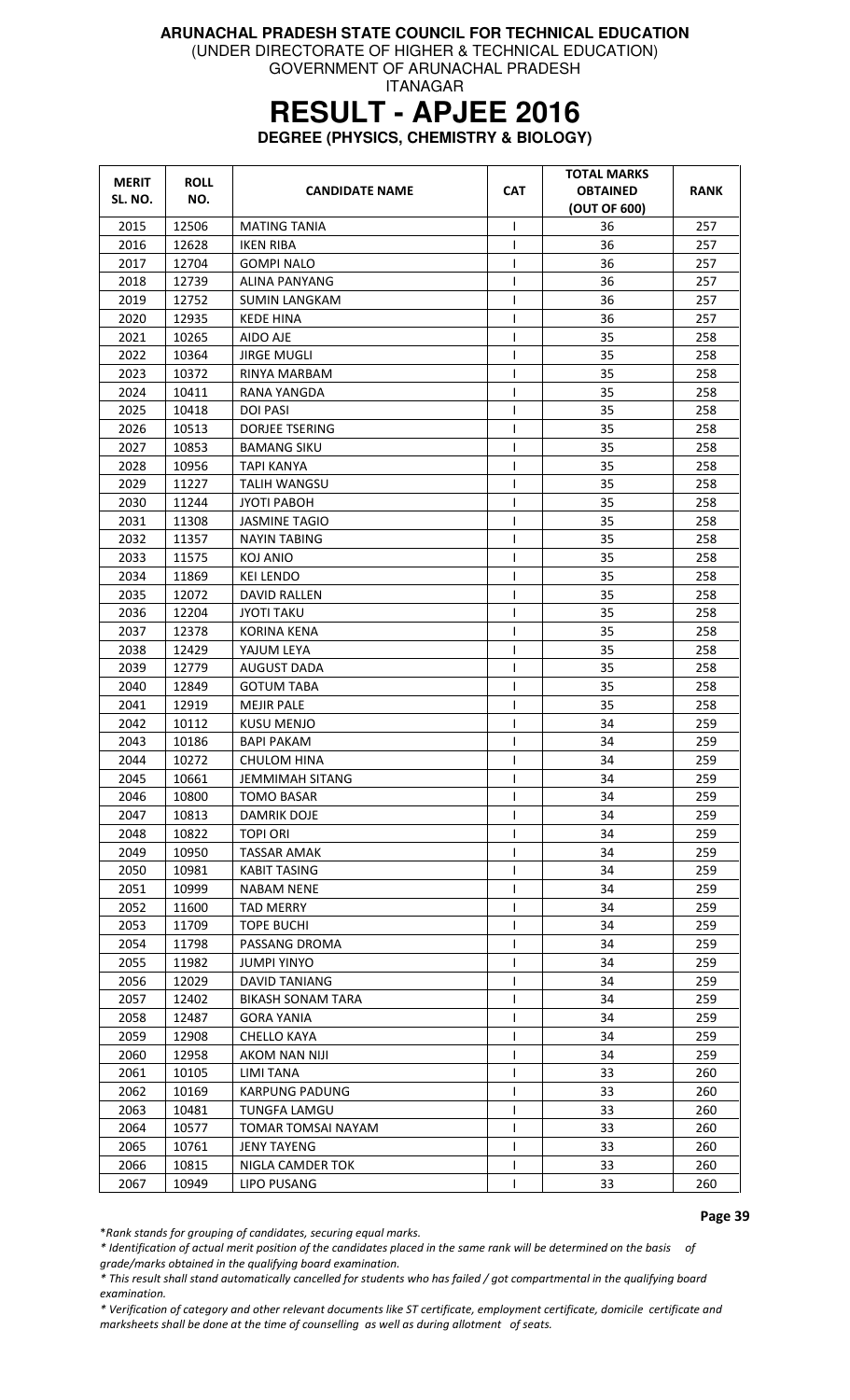(UNDER DIRECTORATE OF HIGHER & TECHNICAL EDUCATION) GOVERNMENT OF ARUNACHAL PRADESH

ITANAGAR

### **RESULT - APJEE 2016**

**DEGREE (PHYSICS, CHEMISTRY & BIOLOGY)** 

| <b>MERIT</b><br>SL. NO. | <b>ROLL</b><br>NO. | <b>CANDIDATE NAME</b>    | <b>CAT</b>   | <b>TOTAL MARKS</b><br><b>OBTAINED</b><br>(OUT OF 600) | RANK |
|-------------------------|--------------------|--------------------------|--------------|-------------------------------------------------------|------|
| 2068                    | 11356              | <b>TANGOR SAROH</b>      | T            | 33                                                    | 260  |
| 2069                    | 11368              | NYINOP HAKHUN            | ı            | 33                                                    | 260  |
| 2070                    | 11449              | SENMAN SAWANG RONRANG    | T            | 33                                                    | 260  |
| 2071                    | 11741              | ZING MOYONG              | T            | 33                                                    | 260  |
| 2072                    | 11748              | TARH AKUM                | T            | 33                                                    | 260  |
| 2073                    | 11949              | <b>HAGE DONYA</b>        | T            | 33                                                    | 260  |
| 2074                    | 12210              | <b>BINJUM KAMDUK</b>     | T            | 33                                                    | 260  |
| 2075                    | 12327              | <b>JORAM MALA</b>        | ı            | 33                                                    | 260  |
| 2076                    | 12607              | MINAM JERANG             | ı            | 33                                                    | 260  |
| 2077                    | 10307              | <b>MISS RONNYA JUGLI</b> | $\mathsf{I}$ | 32                                                    | 261  |
| 2078                    | 10703              | <b>JUMRO LIDA</b>        | $\mathsf{I}$ | 32                                                    | 261  |
| 2079                    | 11187              | KHODA BAKHANG            | T            | 32                                                    | 261  |
| 2080                    | 11601              | <b>BUDI LODER</b>        | $\mathsf{I}$ | 32                                                    | 261  |
| 2081                    | 12305              | TADAR DIMIN              | I            | 32                                                    | 261  |
| 2082                    | 12328              | <b>IPI GADI</b>          | $\mathbf{I}$ | 32                                                    | 261  |
| 2083                    | 12665              | RAMA ULI                 | T            | 32                                                    | 261  |
| 2084                    | 12677              | MINA KAMKI               | T            | 32                                                    | 261  |
| 2085                    | 10429              | <b>NANY BEYONG</b>       | T            | 31                                                    | 262  |
| 2086                    | 10701              | <b>BEYI NYODU</b>        | $\mathsf{l}$ | 31                                                    | 262  |
| 2087                    | 11027              | <b>DUTIN TEKSENG</b>     | $\mathsf{l}$ | 31                                                    | 262  |
| 2088                    | 11196              | DIMIN CAMDIR TOK         | $\mathbf{I}$ | 31                                                    | 262  |
| 2089                    | 11223              | LUXMI HINA               | T            | 31                                                    | 262  |
| 2090                    | 11253              | P THOMAS BUI             | $\mathsf{I}$ | 31                                                    | 262  |
| 2091                    | 11500              | NAMGEY LHAMU             | T            | 31                                                    | 262  |
| 2092                    | 11563              | PEMA CHOTUP DIRKHIPA     | T            | 31                                                    | 262  |
| 2093                    | 11650              | PESSING LAMDIK           | $\mathsf{l}$ | 31                                                    | 262  |
| 2094                    | 11731              | <b>JORAM YAPH</b>        | T            | 31                                                    | 262  |
| 2095                    | 11925              | PONUNG JERANG            | T            | 31                                                    | 262  |
| 2096                    | 10073              | SANTANU TATUNG           | T            | 30                                                    | 263  |
| 2097                    | 10109              | MINGKENG DARANG          | T            | 30                                                    | 263  |
| 2098                    | 10337              | LHAM DREMA               | $\mathsf{I}$ | 30                                                    | 263  |
| 2099                    | 10381              | <b>JORAM JEVI</b>        | $\mathsf{l}$ | 30                                                    | 263  |
| 2100                    | 10557              | <b>LEMPO RIGIA</b>       | $\mathbf{I}$ | 30                                                    | 263  |
| 2101                    | 10872              | LOBSANG DEMA THUNGON     | T            | 30                                                    | 263  |
| 2102                    | 11142              | <b>NAUMI KHOLIE</b>      | T            | 30                                                    | 263  |
| 2103                    | 11275              | <b>JUTWANG LOWANG</b>    |              | 30                                                    | 263  |
| 2104                    | 11395              | <b>GEGUR BOMONG</b>      | I            | 30                                                    | 263  |
| 2105                    | 11497              | <b>TECHI TUKU TARA</b>   | I.           | 30                                                    | 263  |
| 2106                    | 11528              | ONOM YOCHUNG             | T            | 30                                                    | 263  |
| 2107                    | 11790              | <b>TAGIO LAMDIK</b>      |              | 30                                                    | 263  |
| 2108                    | 11808              | ELEZABAT TAYEM           |              | 30                                                    | 263  |
| 2109                    | 11904              | <b>GYATI ANKHA</b>       |              | 30                                                    | 263  |
| 2110                    | 12140              | LENDUM LEGO              |              | 30                                                    | 263  |
| 2111                    | 12309              | NICH AGU                 | T            | 30                                                    | 263  |
| 2112                    | 12375              | POOJA LONA               |              | 30                                                    | 263  |
| 2113                    | 12539              | <b>HIBUNG LUKE</b>       |              | 30                                                    | 263  |
| 2114                    | 12583              | <b>LIJO NYORAK</b>       | I            | 30                                                    | 263  |
| 2115                    | 12862              | <b>DUYU NANA</b>         | T            | 30                                                    | 263  |
| 2116                    | 10100              | <b>GANNO TAPAK</b>       | T            | 29                                                    | 264  |
| 2117                    | 10131              | JOHNSON DULOM            | $\mathsf{l}$ | 29                                                    | 264  |
| 2118                    | 10247              | <b>KALING JAMOH</b>      | T            | 29                                                    | 264  |
| 2119                    | 10924              | TOKO TAMA                | T            | 29                                                    | 264  |
| 2120                    | 11132              | KANI JERANG              |              | 29                                                    | 264  |

Page 40

\*Rank stands for grouping of candidates, securing equal marks.

\* Identification of actual merit position of the candidates placed in the same rank will be determined on the basis of grade/marks obtained in the qualifying board examination.

\* This result shall stand automatically cancelled for students who has failed / got compartmental in the qualifying board examination.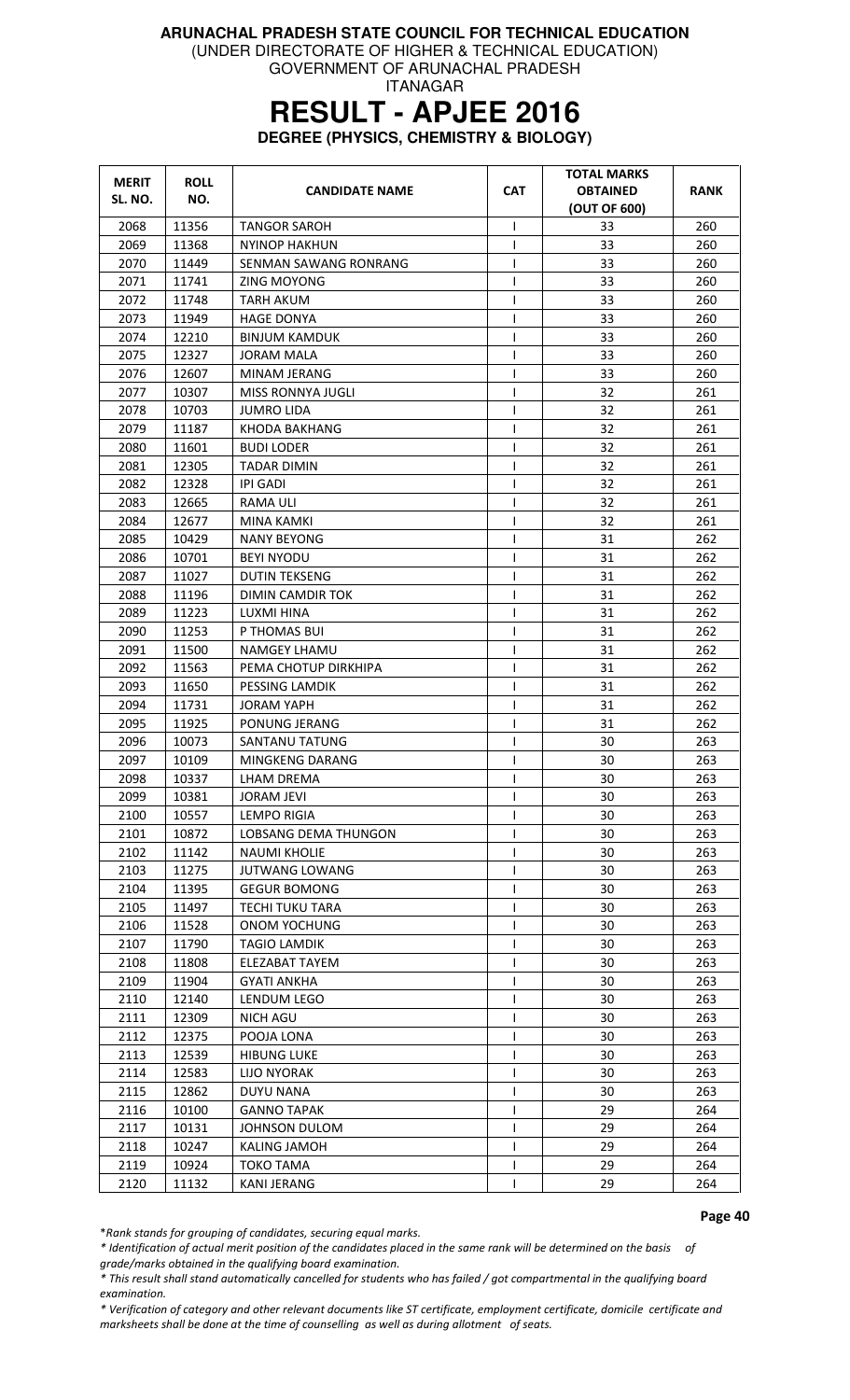(UNDER DIRECTORATE OF HIGHER & TECHNICAL EDUCATION)

GOVERNMENT OF ARUNACHAL PRADESH ITANAGAR

# **RESULT - APJEE 2016**

**DEGREE (PHYSICS, CHEMISTRY & BIOLOGY)** 

| <b>MERIT</b><br>SL. NO. | <b>ROLL</b><br>NO. | <b>CANDIDATE NAME</b>  | <b>CAT</b>   | <b>TOTAL MARKS</b><br><b>OBTAINED</b><br>(OUT OF 600) | <b>RANK</b> |
|-------------------------|--------------------|------------------------|--------------|-------------------------------------------------------|-------------|
| 2121                    | 11511              | <b>PAPI MILLI</b>      | T            | 29                                                    | 264         |
| 2122                    | 11629              | <b>BANU NYORI</b>      | L            | 29                                                    | 264         |
| 2123                    | 11851              | TENGAM CELINE KOYU     | $\mathsf{I}$ | 29                                                    | 264         |
| 2124                    | 12545              | <b>DANI BUTANG</b>     | T            | 29                                                    | 264         |
| 2125                    | 12622              | MIBANG DOMING          | T            | 29                                                    | 264         |
| 2126                    | 12734              | <b>TABA MANIA</b>      | T            | 29                                                    | 264         |
| 2127                    | 10285              | <b>NANI NAMI</b>       | T            | 28                                                    | 265         |
| 2128                    | 10467              | <b>TARU TAJANG</b>     | T            | 28                                                    | 265         |
| 2129                    | 10784              | KURU SUNIA             | T            | 28                                                    | 265         |
| 2130                    | 11025              | <b>OYIN PANYANG</b>    | T            | 28                                                    | 265         |
| 2131                    | 11330              | <b>TATER RIGIA</b>     | $\mathsf{I}$ | 28                                                    | 265         |
| 2132                    | 11765              | NGURANG MEMA           | T            | 28                                                    | 265         |
| 2133                    | 11865              | YAJIK TAKU             | T            | 28                                                    | 265         |
| 2134                    | 11899              | NIKH JELLY             | $\mathsf{l}$ | 28                                                    | 265         |
| 2135                    | 12118              | <b>NENGKER TADO</b>    | T            | 28                                                    | 265         |
| 2136                    | 12231              | <b>BANGRAM DARA</b>    | T            | 28                                                    | 265         |
| 2137                    | 12312              | <b>BOMKA RAGI</b>      | T            | 28                                                    | 265         |
| 2138                    | 12636              | <b>NEMDONG RONRANG</b> | T            | 28                                                    | 265         |
| 2139                    | 12664              | <b>GAMPI ETE</b>       | $\mathsf{l}$ | 28                                                    | 265         |
| 2140                    | 12763              | <b>HIBU KOJING</b>     | T            | 28                                                    | 265         |
| 2141                    | 12793              | DAM DAMENG             | T            | 28                                                    | 265         |
| 2142                    | 12937              | PHURPA TSERING TENBA   | T            | 28                                                    | 265         |
| 2143                    | 10239              | <b>MAI NANU</b>        | T            | 27                                                    | 266         |
| 2144                    | 10251              | KIPA YASA              | T            | 27                                                    | 266         |
| 2145                    | 10401              | CHAMRAK TAKA           | T            | 27                                                    | 266         |
| 2146                    | 10742              | YALUNG JOMANG          | L            | 27                                                    | 266         |
| 2147                    | 11123              | YAMA MANGAM            | T            | 27                                                    | 266         |
| 2148                    | 11541              | <b>NANCY TAMUT</b>     | T            | 27                                                    | 266         |
| 2149                    | 11550              | <b>JIM PARON</b>       | T            | 27                                                    | 266         |
| 2150                    | 11555              | <b>NARANG RINYA</b>    | I            | 27                                                    | 266         |
| 2151                    | 11785              | <b>TECHI PALO</b>      | $\mathsf{I}$ | 27                                                    | 266         |
| 2152                    | 11847              | <b>KARMO SORA</b>      | T            | 27                                                    | 266         |
| 2153                    | 12126              | NYAGAM BAM             | L            | 27                                                    | 266         |
| 2154                    | 12181              | MELO LIYAK             |              | 27                                                    | 266         |
| 2155                    | 12356              | LOMGE MOYONG           |              | 27                                                    | 266         |
| 2156                    | 12426              | <b>TENZIN WANGDA</b>   | T            | 27                                                    | 266         |
| 2157                    | 10077              | <b>NYICHA LOWANG</b>   | T            | 26                                                    | 267         |
| 2158                    | 10133              | TABA LIZA              | $\mathsf{I}$ | 26                                                    | 267         |
| 2159                    | 10148              | <b>TERI NANI</b>       | I            | 26                                                    | 267         |
| 2160                    | 11372              | <b>CHIGING SONIA</b>   | T            | 26                                                    | 267         |
| 2161                    | 11678              | <b>FETU DOKA</b>       | $\mathsf{I}$ | 26                                                    | 267         |
| 2162                    | 12553              | PETTI JERAM            | $\mathsf{l}$ | 26                                                    | 267         |
| 2163                    | 10036              | <b>MENA SOKI</b>       | I            | 25                                                    | 268         |
| 2164                    | 10319              | <b>GOLI TAIPODIA</b>   | $\mathsf{l}$ | 25                                                    | 268         |
| 2165                    | 10492              | <b>DENGAM DABI</b>     | T            | 25                                                    | 268         |
| 2166                    | 10788              | <b>REI MANA</b>        | T            | 25                                                    | 268         |
| 2167                    | 10915              | YESHI TSERING          | $\mathsf{I}$ | 25                                                    | 268         |
| 2168                    | 11154              | <b>AKIRAM PERME</b>    | T            | 25                                                    | 268         |
| 2169                    | 11236              | <b>TADU KANYA</b>      | I            | 25                                                    | 268         |
| 2170                    | 11320              | <b>TASIKA MARA</b>     | T            | 25                                                    | 268         |
| 2171                    | 11639              | <b>BENGIA UMPI</b>     | T            | 25                                                    | 268         |
| 2172                    | 12456              | <b>CHASIP ANNA</b>     | T            | 25                                                    | 268         |
| 2173                    | 10318              | <b>OYAR APANG</b>      | T            | 24                                                    | 269         |

Page 41

\*Rank stands for grouping of candidates, securing equal marks.

\* Identification of actual merit position of the candidates placed in the same rank will be determined on the basis of grade/marks obtained in the qualifying board examination.

\* This result shall stand automatically cancelled for students who has failed / got compartmental in the qualifying board examination.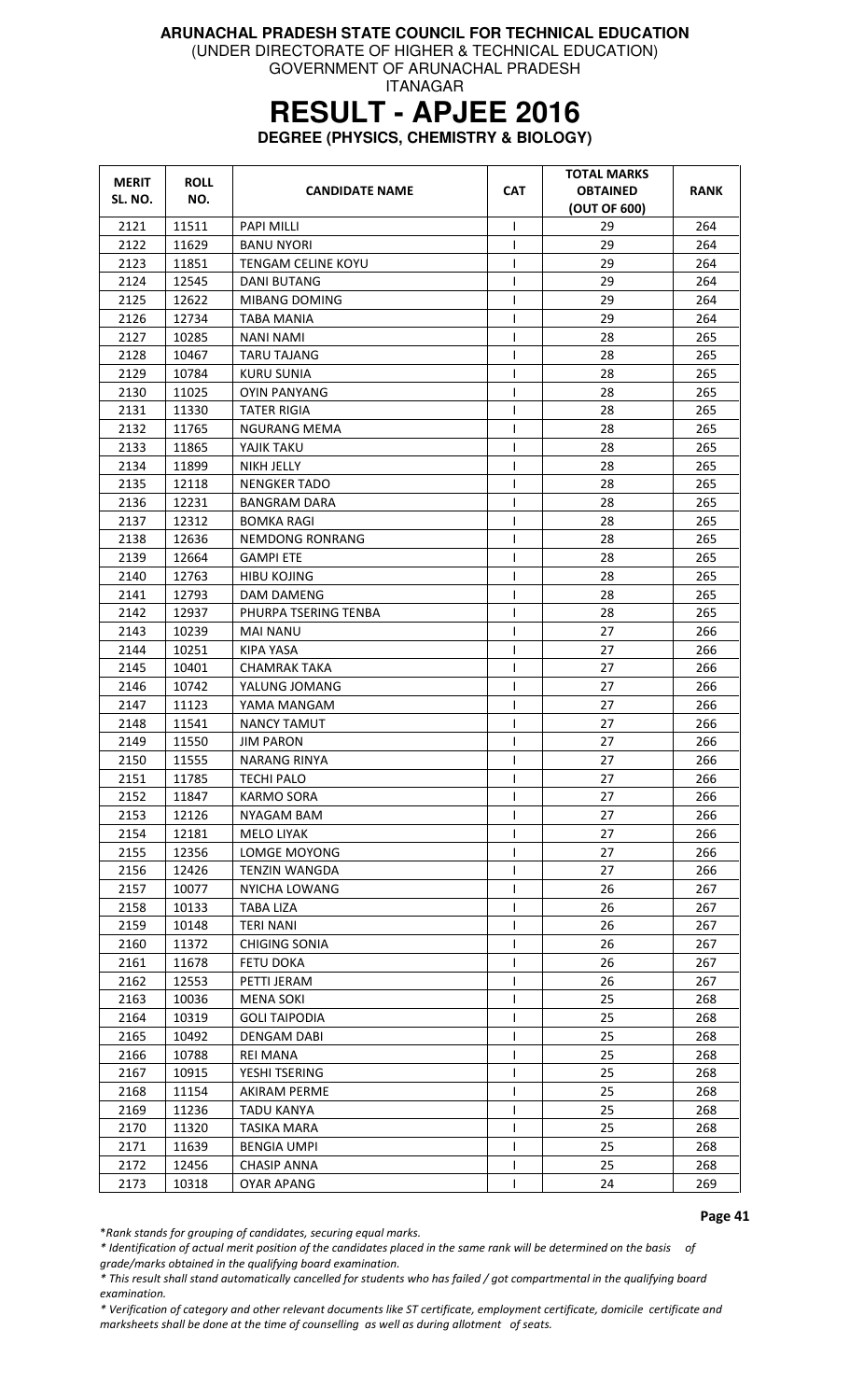(UNDER DIRECTORATE OF HIGHER & TECHNICAL EDUCATION)

GOVERNMENT OF ARUNACHAL PRADESH ITANAGAR

# **RESULT - APJEE 2016**

**DEGREE (PHYSICS, CHEMISTRY & BIOLOGY)** 

| <b>MERIT</b><br>SL. NO. | <b>ROLL</b><br>NO. | <b>CANDIDATE NAME</b> | <b>CAT</b>     | <b>TOTAL MARKS</b><br><b>OBTAINED</b><br>(OUT OF 600) | RANK |
|-------------------------|--------------------|-----------------------|----------------|-------------------------------------------------------|------|
| 2174                    | 10596              | NYAKEN KAMDAK         | T              | 24                                                    | 269  |
| 2175                    | 10888              | MITO MOYONG           | $\mathbf{I}$   | 24                                                    | 269  |
| 2176                    | 10931              | <b>SUBU KONYA</b>     | T              | 24                                                    | 269  |
| 2177                    | 10954              | TAKAM ANJU            | $\mathbf{I}$   | 24                                                    | 269  |
| 2178                    | 10995              | <b>TAI MEMA</b>       | $\mathsf{I}$   | 24                                                    | 269  |
| 2179                    | 10996              | <b>LINA BORANG</b>    | T              | 24                                                    | 269  |
| 2180                    | 11263              | AYANG YAO             | T              | 24                                                    | 269  |
| 2181                    | 11486              | LIKHA EPI             | ı              | 24                                                    | 269  |
| 2182                    | 12570              | ANJU TAWSIK           | T              | 24                                                    | 269  |
| 2183                    | 12620              | PERDER YUDIK          | $\mathsf{I}$   | 24                                                    | 269  |
| 2184                    | 12800              | <b>BOMYIR DIRCHI</b>  | $\mathsf{l}$   | 24                                                    | 269  |
| 2185                    | 12931              | LOPSANG CHADER        | $\mathsf{I}$   | 24                                                    | 269  |
| 2186                    | 10044              | <b>SONAM DREMA</b>    | $\mathsf{I}$   | 23                                                    | 270  |
| 2187                    | 10069              | TENZIN TSOMU          | I              | 23                                                    | 270  |
| 2188                    | 10311              | <b>KUWANG SOCIA</b>   | $\mathbf{I}$   | 23                                                    | 270  |
| 2189                    | 10451              | NANI LAILYANG         | T              | 23                                                    | 270  |
| 2190                    | 10615              | <b>JUMLI TALI</b>     | $\overline{1}$ | 23                                                    | 270  |
| 2191                    | 10628              | <b>NABAM NADI</b>     | T              | 23                                                    | 270  |
| 2192                    | 11114              | <b>TOKO RICH</b>      | $\mathsf{l}$   | 23                                                    | 270  |
| 2193                    | 11769              | <b>TENZIN PEMA</b>    | I              | 23                                                    | 270  |
| 2194                    | 12224              | <b>TAD LALIN</b>      | $\mathbf{I}$   | 23                                                    | 270  |
| 2195                    | 12271              | <b>NABAM ANA</b>      | T              | 23                                                    | 270  |
| 2196                    | 12401              | <b>RUBU MUNYA</b>     | T              | 23                                                    | 270  |
| 2197                    | 12529              | OYAM LITIN            | $\mathsf{I}$   | 23                                                    | 270  |
| 2198                    | 10348              | <b>TOKIRAM TARAM</b>  | T              | 22                                                    | 271  |
| 2199                    | 10394              | <b>MARMIK TABA</b>    | T              | 22                                                    | 271  |
| 2200                    | 10614              | <b>KAMI LAYE</b>      | $\mathsf{I}$   | 22                                                    | 271  |
| 2201                    | 10687              | PAGJAR NOSHI          | T              | 22                                                    | 271  |
| 2202                    | 10832              | <b>HAGE YAPYANG</b>   | T              | 22                                                    | 271  |
| 2203                    | 10902              | YEJINA TAMUT          | T              | 22                                                    | 271  |
| 2204                    | 11258              | PHASSANG RINYAM       | T              | 22                                                    | 271  |
| 2205                    | 11758              | <b>ENTU DAI</b>       | T              | 22                                                    | 271  |
| 2206                    | 12556              | <b>ASENG PERME</b>    | $\mathbf{I}$   | 22                                                    | 271  |
| 2207                    | 10106              | MITENAM PADUNG        | T              | 21                                                    | 272  |
| 2208                    | 10498              | <b>JESSY NABUM</b>    |                | 21                                                    | 272  |
| 2209                    | 10737              | <b>MUMI TAGGU</b>     |                | 21                                                    | 272  |
| 2210                    | 11224              | <b>TAKU THONYA</b>    | I              | 21                                                    | 272  |
| 2211                    | 11257              | <b>KIME AKU</b>       | I.             | 21                                                    | 272  |
| 2212                    | 11762              | MINAM SIRAM           | T              | 21                                                    | 272  |
| 2213                    | 10104              | <b>GYATI YARANG</b>   | T              | 20                                                    | 273  |
| 2214                    | 10323              | <b>KINA TAYO</b>      |                | 20                                                    | 273  |
| 2215                    | 10932              | Bomru Gadi            |                | 20                                                    | 273  |
| 2216                    | 11011              | <b>TADAR RINYU</b>    | I.             | 20                                                    | 273  |
| 2217                    | 11106              | TAI LUSI SORUM        |                | 20                                                    | 273  |
| 2218                    | 11784              | NIMI LEIJ             |                | 20                                                    | 273  |
| 2219                    | 11870              | <b>MARY NADA</b>      |                | 20                                                    | 273  |
| 2220                    | 11872              | <b>NANI AMPI</b>      |                | 20                                                    | 273  |
| 2221                    | 12460              | <b>ZELINA TAGA</b>    | T              | 20                                                    | 273  |
| 2222                    | 10490              | <b>DONGCHE MARY</b>   | $\mathsf{I}$   | 19                                                    | 274  |
| 2223                    | 10536              | YANA SINDIK           | T              | 19                                                    | 274  |
| 2224                    | 11117              | YANGSE WANGSU         | T              | 19                                                    | 274  |
| 2225                    | 11307              | BINOD PAO             | I.             | 19                                                    | 274  |
| 2226                    | 11314              | TECHI KAGAM TARA      |                | 19                                                    | 274  |

Page 42

\*Rank stands for grouping of candidates, securing equal marks.

\* Identification of actual merit position of the candidates placed in the same rank will be determined on the basis of grade/marks obtained in the qualifying board examination.

\* This result shall stand automatically cancelled for students who has failed / got compartmental in the qualifying board examination.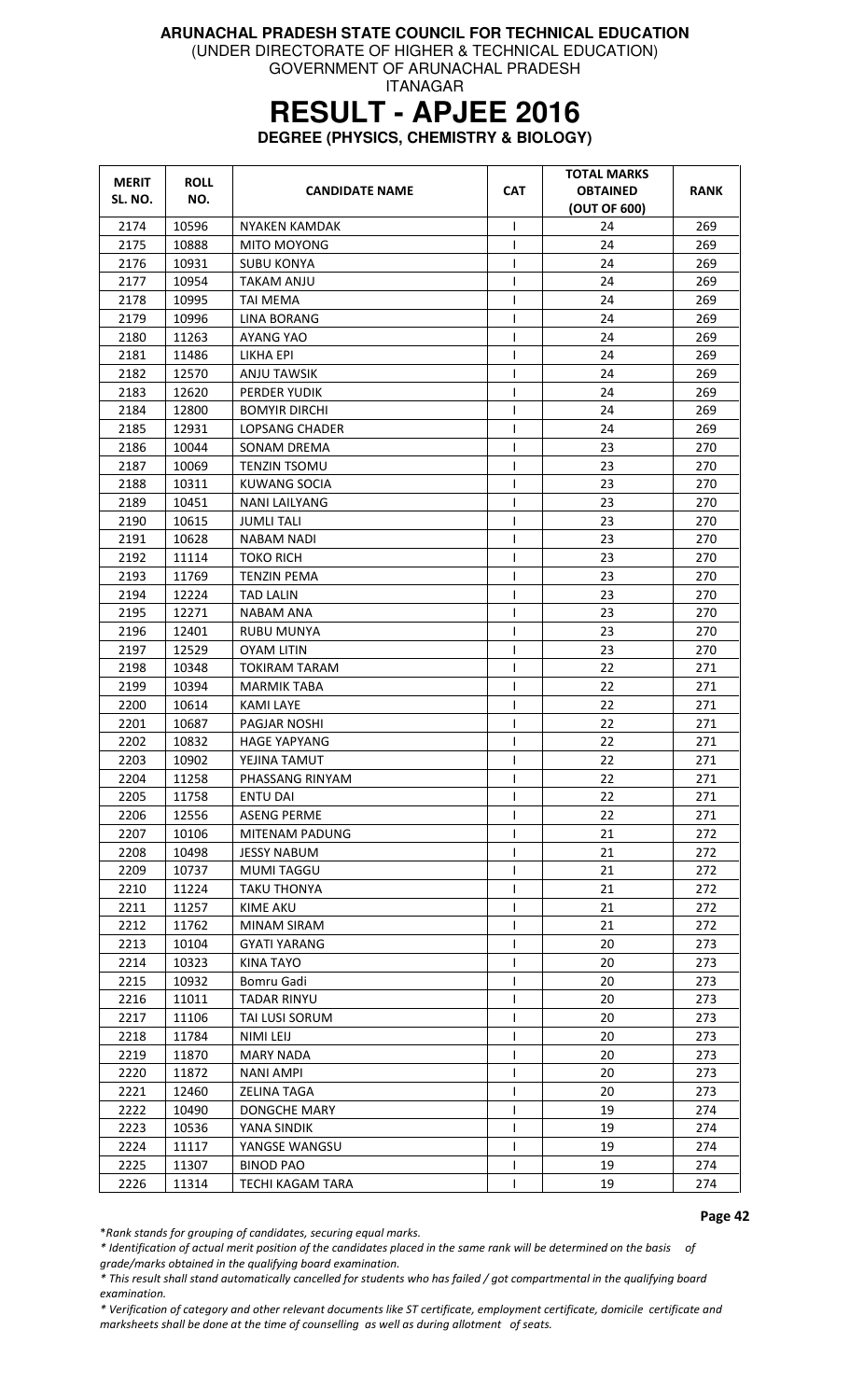(UNDER DIRECTORATE OF HIGHER & TECHNICAL EDUCATION)

GOVERNMENT OF ARUNACHAL PRADESH ITANAGAR

# **RESULT - APJEE 2016**

**DEGREE (PHYSICS, CHEMISTRY & BIOLOGY)** 

| <b>MERIT</b> | <b>ROLL</b> | <b>CANDIDATE NAME</b>   | <b>CAT</b>   | <b>TOTAL MARKS</b><br><b>OBTAINED</b> | RANK |
|--------------|-------------|-------------------------|--------------|---------------------------------------|------|
| SL. NO.      | NO.         |                         |              | (OUT OF 600)                          |      |
| 2227         | 11334       | <b>TARH YAHA</b>        | I            | 19                                    | 274  |
| 2228         | 11399       | <b>TAPO NALO</b>        | $\mathbf{I}$ | 19                                    | 274  |
| 2229         | 11626       | <b>HORMO NASO</b>       | $\mathbf{I}$ | 19                                    | 274  |
| 2230         | 11777       | <b>HAGE TAGANG</b>      |              | 19                                    | 274  |
| 2231         | 11811       | MUDANG SUNIA            | I            | 19                                    | 274  |
| 2232         | 12818       | PHATU LAMTHAK           | T            | 19                                    | 274  |
| 2233         | 12943       | KATU TATO               |              | 19                                    | 274  |
| 2234         | 11161       | DURI WANGSA             |              | 18                                    | 275  |
| 2235         | 11305       | <b>MARPE BAM</b>        | T            | 18                                    | 275  |
| 2236         | 11339       | <b>ANGUN PERTIN</b>     | 1            | 18                                    | 275  |
| 2237         | 11594       | <b>ANTHONY GAMNOH</b>   | ı            | 18                                    | 275  |
| 2238         | 11745       | SAMNA BO                | $\mathbf{I}$ | 18                                    | 275  |
| 2239         | 12467       | <b>BIRI KURUNG</b>      | T            | 18                                    | 275  |
| 2240         | 12727       | <b>ABOM RICHI</b>       | $\mathsf{I}$ | 18                                    | 275  |
| 2241         | 10025       | <b>KAGO ONIYA</b>       | ı            | 17                                    | 276  |
| 2242         | 10648       | LEMJING WANGJEN         | T            | 17                                    | 276  |
| 2243         | 11606       | RACHO AMPU              |              | 17                                    | 276  |
| 2244         | 11768       | LIKEN TATO              | ı            | 17                                    | 276  |
| 2245         | 12369       | ILER GIVI               | $\mathsf{I}$ | 17                                    | 276  |
| 2246         | 11436       | <b>TOKO TOKA</b>        | $\mathsf{I}$ | 16                                    | 277  |
| 2247         | 11616       | <b>MITI BADU</b>        | $\mathsf{I}$ | 16                                    | 277  |
| 2248         | 12812       | BENJAMIN KAMSI          | T            | 16                                    | 277  |
| 2249         | 11402       | <b>MAMIN SIYUM</b>      |              | 15                                    | 278  |
| 2250         | 11979       | <b>GEBI PERME</b>       | $\mathbf{I}$ | 15                                    | 278  |
| 2251         | 12106       | <b>NGURANG ACHUNG</b>   | T            | 15                                    | 278  |
| 2252         | 12258       | <b>DEYI TALI</b>        | $\mathsf{I}$ | 15                                    | 278  |
| 2253         | 10026       | <b>HAGE SUMPA</b>       |              | 14                                    | 279  |
| 2254         | 10385       | <b>MARDO KARLO</b>      | $\mathsf{I}$ | 14                                    | 279  |
| 2255         | 10439       | NIDO YANIA              | 1            | 14                                    | 279  |
| 2256         | 10780       | <b>NOON DAI</b>         | T            | 14                                    | 279  |
| 2257         | 11024       | <b>TATUNG TADE</b>      | $\mathsf{I}$ | 14                                    | 279  |
| 2258         | 11101       | <b>JOMTER KARLO</b>     | $\mathbf{I}$ | 14                                    | 279  |
| 2259         | 11313       | <b>TARIA MALLING</b>    |              | 14                                    | 279  |
| 2260         | 11577       | DORA MARTHA             |              | 14                                    | 279  |
| 2261         | 11591       | <b>TAMCHI KAHA</b>      |              | 14                                    | 279  |
| 2262         | 11891       | MUDO YAMA               |              | 14                                    | 279  |
| 2263         | 10290       | <b>CHOTU TAKU</b>       |              | 13                                    | 280  |
| 2264         | 10444       | YAPI LIDA               | $\mathbf{I}$ | 13                                    | 280  |
| 2265         | 10881       | <b>HAGE BABY</b>        | $\mathbf{I}$ | 13                                    | 280  |
| 2266         | 11855       | POYIR HAJI              |              | 13                                    | 280  |
| 2267         | 11893       | <b>KALING TASING</b>    |              | 13                                    | 280  |
| 2268         | 11171       | <b>TAI ANTO</b>         |              | 12                                    | 281  |
| 2269         | 11868       | <b>NEERU NAJI</b>       |              | 12                                    | 281  |
| 2270         | 12295       | PHASSANG RINIAM         |              | 12                                    | 281  |
| 2271         | 12910       | <b>TASHI LAMU</b>       | $\mathsf{I}$ | 12                                    | 281  |
| 2272         | 10161       | <b>TECHI TACH</b>       |              | 11                                    | 282  |
| 2273         | 10629       | TATUNG NINGHKESH MARBAM |              | 11                                    | 282  |
| 2274         | 10728       | MOUMITA TALOH           | $\mathsf{l}$ | 11                                    | 282  |
| 2275         | 10978       | SONGGU TAMUT            |              | 11                                    | 282  |
| 2276         | 11222       | <b>TECHI GOVEN TARA</b> |              | 11                                    | 282  |
| 2277         | 10090       | <b>TADAR ANU</b>        |              | 10                                    | 283  |
| 2278         | 10799       | <b>HAGE NIME</b>        |              | 10                                    | 283  |
| 2279         | 11255       | DANI SUMPA              |              | 10                                    | 283  |

Page 43

\*Rank stands for grouping of candidates, securing equal marks.

\* Identification of actual merit position of the candidates placed in the same rank will be determined on the basis of grade/marks obtained in the qualifying board examination.

\* This result shall stand automatically cancelled for students who has failed / got compartmental in the qualifying board examination.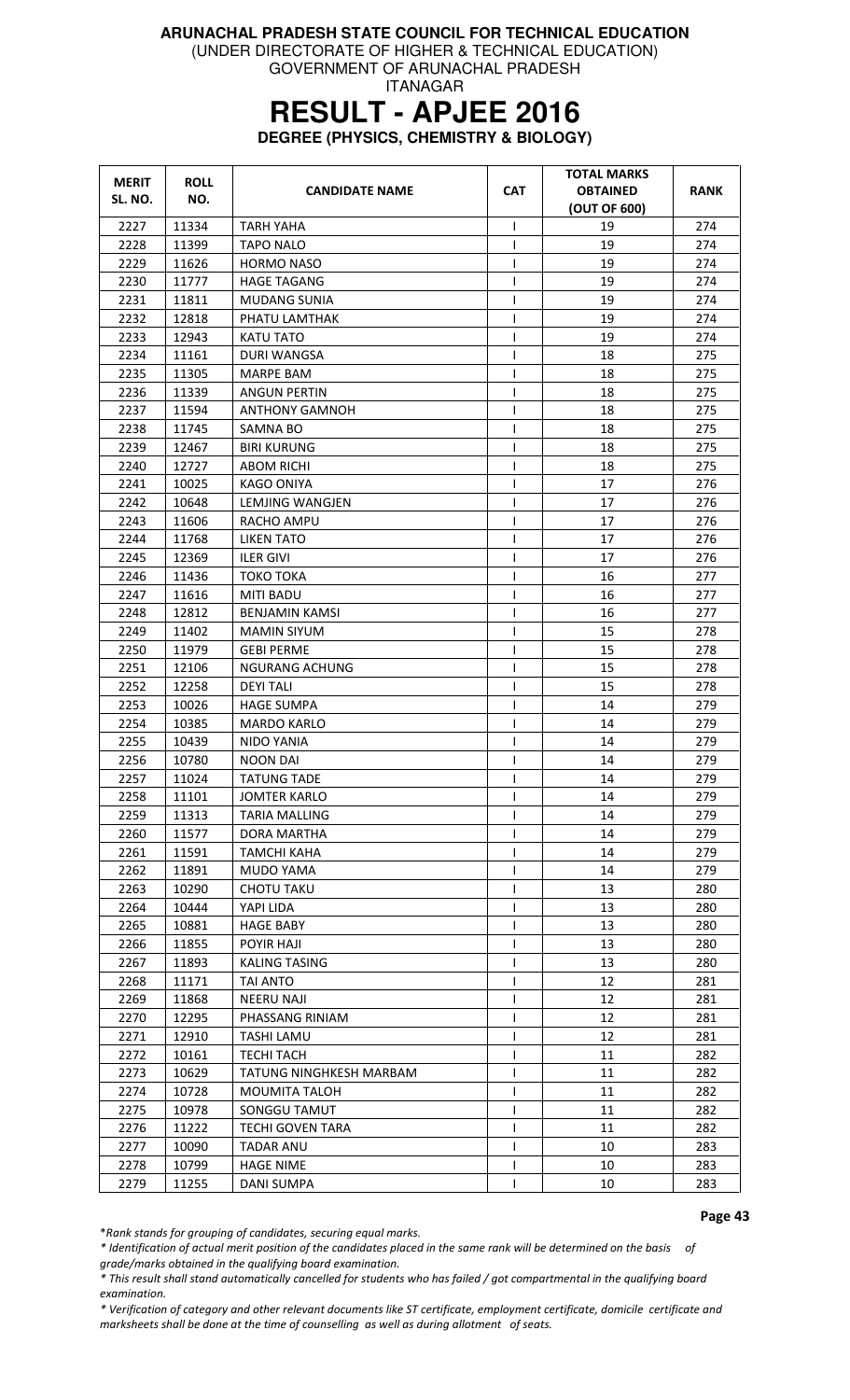(UNDER DIRECTORATE OF HIGHER & TECHNICAL EDUCATION)

GOVERNMENT OF ARUNACHAL PRADESH ITANAGAR

# **RESULT - APJEE 2016**

**DEGREE (PHYSICS, CHEMISTRY & BIOLOGY)** 

| <b>MERIT</b> | <b>ROLL</b>    |                                        |                   | <b>TOTAL MARKS</b> |            |
|--------------|----------------|----------------------------------------|-------------------|--------------------|------------|
| SL. NO.      | NO.            | <b>CANDIDATE NAME</b>                  | <b>CAT</b>        | <b>OBTAINED</b>    | RANK       |
|              |                |                                        |                   | (OUT OF 600)       |            |
| 2280<br>2281 | 11645<br>11676 | <b>RENU MISO</b><br><b>MONI LANGDO</b> | $\mathbf{I}$<br>T | 10<br>10           | 283<br>283 |
| 2282         | 12398          |                                        | T                 | 10                 | 283        |
| 2283         | 12403          | TADAR ACHUM<br><b>MERO BAGANG</b>      | T                 | 10                 | 283        |
| 2284         | 12672          |                                        |                   | 10                 | 283        |
| 2285         | 12901          | KIPA SITA<br><b>RISSO LOLI</b>         | I<br>$\mathsf{I}$ | 10                 | 283        |
| 2286         | 10151          |                                        | T                 | 9                  | 284        |
| 2287         | 10230          | TERI NUMPI<br>NOMEM MODI               | $\mathsf{I}$      | 9                  | 284        |
| 2288         | 10460          | <b>KANE NALO</b>                       | T                 | 9                  | 284        |
| 2289         | 10479          | PISA RINA                              | T                 | 9                  | 284        |
| 2290         | 11157          | <b>JUMMAR PADU</b>                     | T                 | 9                  | 284        |
| 2291         | 12909          | LIKI CHOJOM                            | $\mathsf{I}$      | 9                  | 284        |
| 2292         | 11998          | LOD MONYA                              | $\mathsf{I}$      | 8                  | 285        |
| 2293         | 10014          | PEMA WANGCHU                           | T                 | 7                  | 286        |
| 2294         | 11080          | <b>BOMKEN TATU</b>                     | T                 | 7                  | 286        |
| 2295         | 11710          | NABAM JOAN                             | T                 | $\overline{7}$     | 286        |
| 2296         | 10041          | <b>MOYIR BASA</b>                      | $\mathsf{l}$      | 6                  | 287        |
| 2297         | 10825          | <b>TADAR NAGA</b>                      | T                 | 6                  | 287        |
| 2298         | 11464          | NASSUM NYARI                           | T                 | 6                  | 287        |
| 2299         | 12565          | <b>KENTO TAKU</b>                      | T                 | 6                  | 287        |
| 2300         | 11532          | <b>NGILYANG JARJO</b>                  | T                 | 5                  | 288        |
| 2301         | 12313          | AJA TOKO                               | L                 | 5                  | 288        |
| 2302         | 12600          | <b>BULLO VICKY</b>                     | $\mathsf{l}$      | 5                  | 288        |
| 2303         | 12900          | JUMPI KAMDUK                           | T                 | 5                  | 288        |
| 2304         | 10476          | ASHA ATRAHAM                           | T                 | 4                  | 289        |
| 2305         | 11374          | PANEY AKASH                            | T                 | 4                  | 289        |
| 2306         | 11713          | <b>MORJUM BABLA</b>                    | T                 | 4                  | 289        |
| 2307         | 12486          | <b>OJING TAMUT</b>                     | ı                 | 4                  | 289        |
| 2308         | 10864          | SURESH TAYEM                           | I                 | 3                  | 290        |
| 2309         | 11547          | KARIK JAMOH                            | T                 | 3                  | 290        |
| 2310         | 11603          | TADAR AMA                              | T                 | 3                  | 290        |
| 2311         | 10115          | <b>NANI DOGI</b>                       | L                 | $\overline{2}$     | 291        |
| 2312         | 11503          | <b>GEPU KAMDA</b>                      | T                 | $\mathbf{1}$       | 292        |
| 2313         | 10352          | <b>EMEY MILI</b>                       | $\mathbf{I}$      | 0                  | 293        |
| 2314         | 10482          | <b>MONE TAMUK</b>                      | L                 | 0                  | 293        |
| 2315         | 11835          | <b>KYAMAN TONGLIM</b>                  | T                 | 0                  | 293        |
| 2316         | 12645          | ATUNG SONAM                            | T                 | 0                  | 293        |
| 2317         | 12907          | KIPA AMANG                             | I                 | 0                  | 293        |
| 2318         | 10130          | <b>OYINTO APANG</b>                    | T                 | $-1$               | 294        |
| 2319         | 11380          | LIKHA DYLI                             | $\mathbf{I}$      | $-1$               | 294        |
| 2320         | 10047          | <b>RUBU NIKANG</b>                     |                   | $-2$               | 295        |
| 2321         | 11599          | PRITAM RANG                            | T                 | $-3$               | 296        |
| 2322         | 11875          | <b>TARH NAJUK</b>                      | L                 | $-4$               | 297        |
| 2323         | 10539          | YABOM SIYUM                            | $\mathsf{l}$      | $-5$               | 298        |
| 2324         | 10183          | <b>MIDING TAYENG</b>                   | T                 | -6                 | 299        |
| 2325         | 10459          | <b>DOSOR PADUNG</b>                    | L                 | -6                 | 299        |
| 2326         | 11427          | <b>GUMJUM YEKAR</b>                    | I                 | $-7$               | 300        |
| 2327         | 10887          | <b>TABA LENYA</b>                      | $\mathsf{l}$      | -8                 | 301        |
| 2328         | 10312          | <b>HIGAM ADO</b>                       | T                 | -9                 | 302        |
| 2329         | 10786          | <b>NABAM MUGNI</b>                     | T                 | $-10$              | 303        |
| 2330         | 11483          | <b>KOJ YARING</b>                      | L                 | $-10$              | 303        |
| 2331         | 10102          | NABAM DIKYU                            | I                 | $-11$              | 304        |
| 2332         | 12499          | <b>BAJOY TABANG</b>                    |                   | $-11$              | 304        |

Page 44

\*Rank stands for grouping of candidates, securing equal marks.

\* Identification of actual merit position of the candidates placed in the same rank will be determined on the basis of grade/marks obtained in the qualifying board examination.

\* This result shall stand automatically cancelled for students who has failed / got compartmental in the qualifying board examination.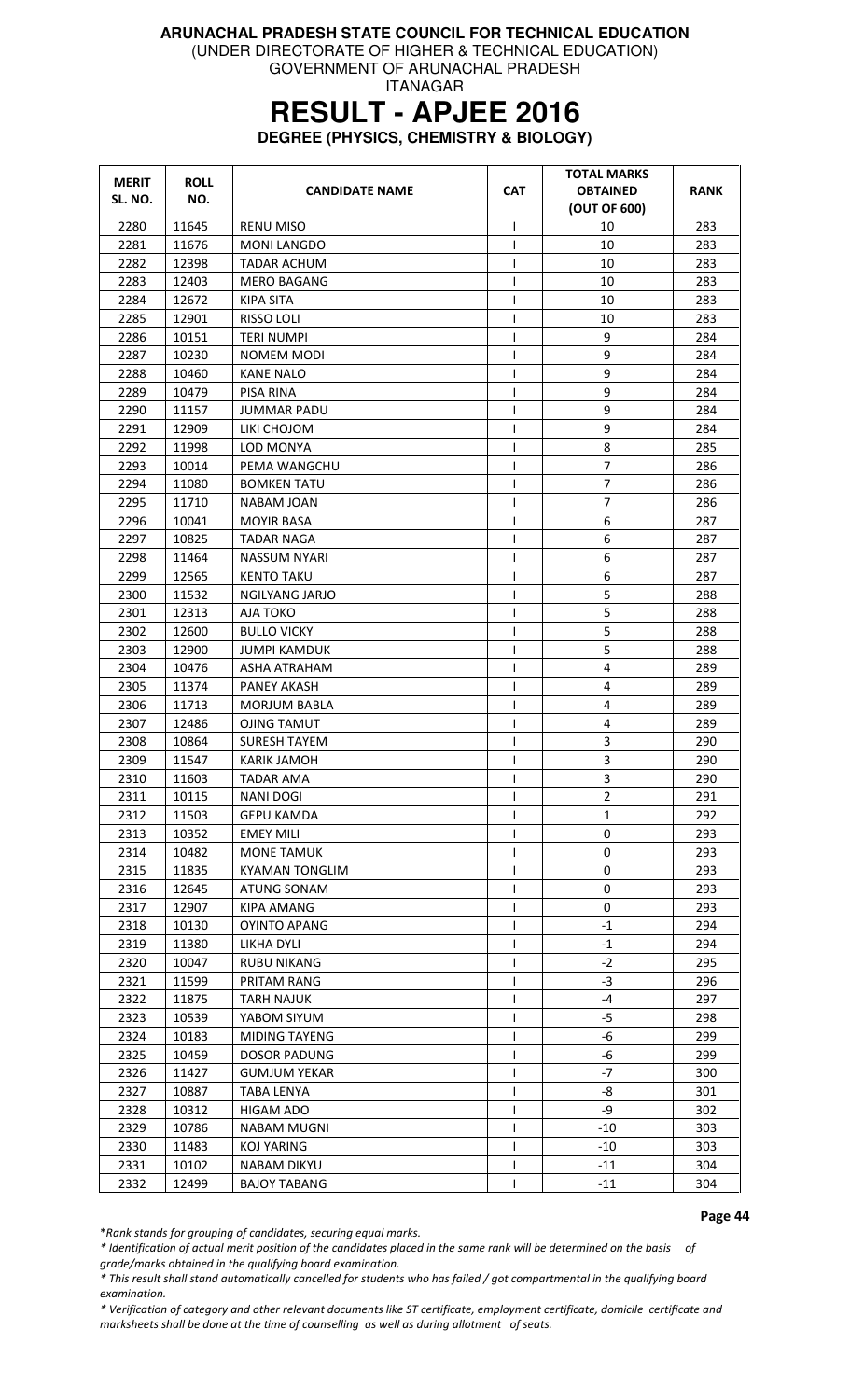(UNDER DIRECTORATE OF HIGHER & TECHNICAL EDUCATION)

GOVERNMENT OF ARUNACHAL PRADESH ITANAGAR

### **RESULT - APJEE 2016**

**DEGREE (PHYSICS, CHEMISTRY & BIOLOGY)** 

| <b>MERIT</b><br>SL. NO. | <b>ROLL</b><br>NO. | <b>CANDIDATE NAME</b> | <b>CAT</b> | <b>TOTAL MARKS</b><br><b>OBTAINED</b><br>(OUT OF 600) | <b>RANK</b> |
|-------------------------|--------------------|-----------------------|------------|-------------------------------------------------------|-------------|
| 2333                    | 10332              | <b>WANGO WANGSA</b>   |            | $-12$                                                 | 305         |
| 2334                    | 10803              | LIKHA YANGAM          |            | $-12$                                                 | 305         |
| 2335                    | 12175              | <b>TANI MIBANG</b>    |            | $-13$                                                 | 306         |
| 2336                    | 10608              | <b>GIMI TUNA</b>      |            | $-14$                                                 | 307         |
| 2337                    | 10236              | KARA JIRDUM           |            | $-15$                                                 | 308         |
| 2338                    | 10544              | <b>HAGE TAKI</b>      |            | $-16$                                                 | 309         |
| 2339                    | 12540              | <b>PULOM BUCHI</b>    |            | $-19$                                                 | 310         |

\*Rank stands for grouping of candidates, securing equal marks.

\* Identification of actual merit position of the candidates placed in the same rank will be determined on the basis of grade/marks obtained in the qualifying board examination.

<sup>\*</sup> This result shall stand automatically cancelled for students who has failed / got compartmental in the qualifying board examination.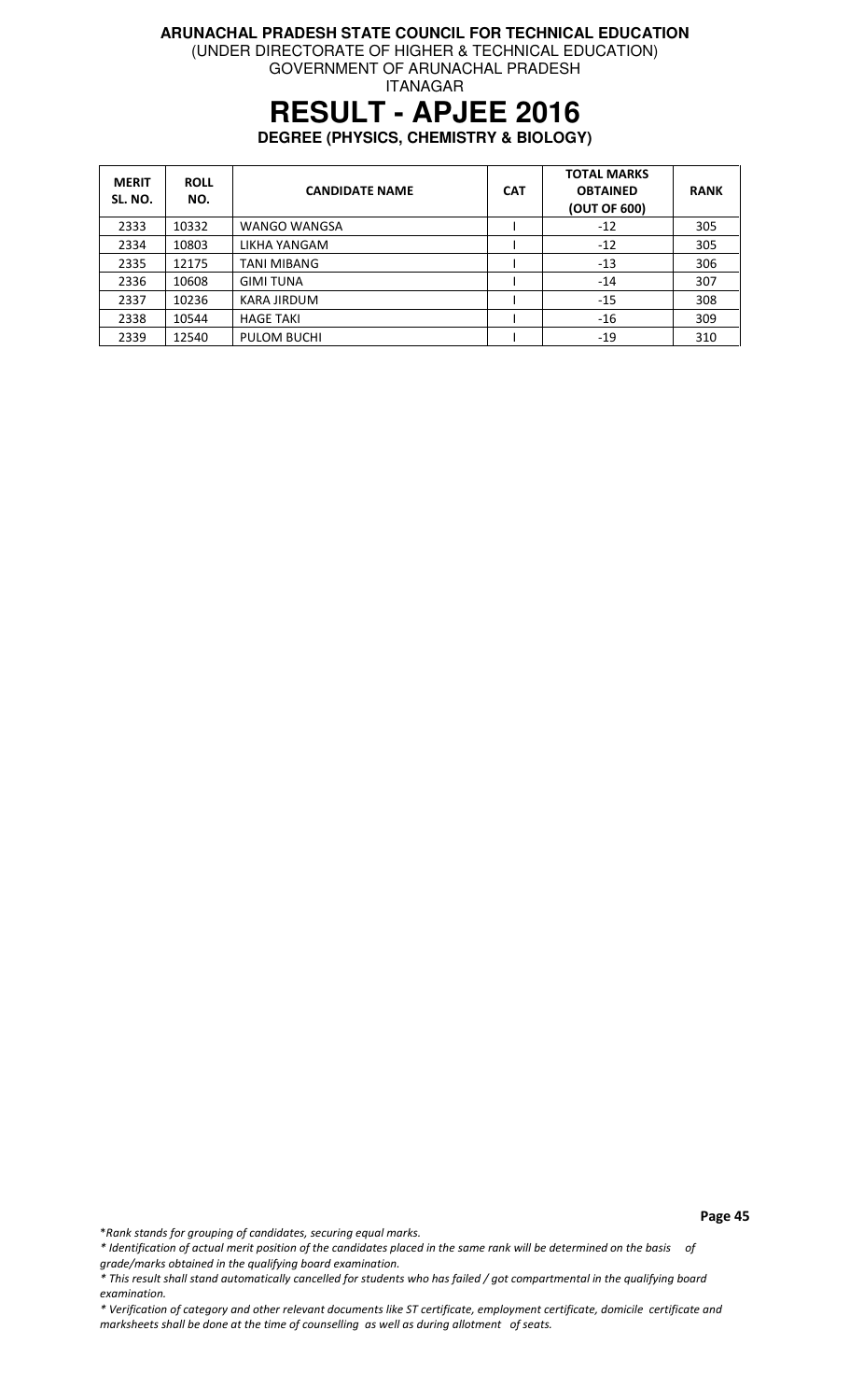GOVERNMENT OF ARUNACHAL PRADESH

ITANAGAR

### **RESULT - APJEE 2016**

**DEGREE (PHYSICS, CHEMISTRY & BIOLOGY)** 

| <b>MERIT</b><br>SL. NO. | <b>ROLL</b><br>NO. | <b>CANDIDATE NAME</b>   | <b>CAT</b>    | <b>TOTAL MARKS</b><br><b>OBTAINED</b><br>(OUT OF 600) | <b>RANK</b>    |
|-------------------------|--------------------|-------------------------|---------------|-------------------------------------------------------|----------------|
| $\mathbf{1}$            | 20053              | SHASHWAT PANDEY         | $\mathbf{H}$  | 445                                                   | $\mathbf{1}$   |
| $\overline{2}$          | 20119              | ASHISH KUMAR YADAV      | $\mathbf{H}$  | 445                                                   | $\mathbf{1}$   |
| 3                       | 20107              | <b>MARKANDEY SINGH</b>  | Ш             | 439                                                   | $\overline{2}$ |
| 4                       | 20451              | <b>PUNIT TIWARI</b>     | Ш             | 436                                                   | $\overline{3}$ |
| 5                       | 20225              | ARNAB KUMAR DAS         | $\mathbf{II}$ | 435                                                   | 4              |
| 6                       | 20300              | SHIVAM D S              | $\mathbf{H}$  | 430                                                   | 5              |
| 7                       | 20195              | LOVELY KUMARI           | Ш             | 428                                                   | 6              |
| 8                       | 20267              | SHIVANI SINGHAL         | $\rm{II}$     | 427                                                   | $\overline{7}$ |
| 9                       | 20151              | ABHISHEK KUMAR          | Ш             | 404                                                   | 8              |
| 10                      | 20439              | AMAN KUMAR CHOUDHARY    | $\mathbf{H}$  | 395                                                   | 9              |
| 11                      | 20156              | <b>APARAJITA PANDEY</b> | $\mathbf{H}$  | 394                                                   | 10             |
| 12                      | 20095              | <b>EPSEETA</b>          | $\mathbf{H}$  | 393                                                   | 11             |
| 13                      | 20130              | PURU KUMAR SINGH        | Ш             | 381                                                   | 12             |
| 14                      | 20431              | PRIYANKA SRIVASTAV      | Ш             | 379                                                   | 13             |
| 15                      | 20111              | ABHINAV DWIVEDI         | $\mathbf{H}$  | 368                                                   | 14             |
| 16                      | 20256              | ABHAY KUMAR             | $\mathbf{II}$ | 356                                                   | 15             |
| 17                      | 20166              | DHRUBHO JYOTI NATH      | $\mathbf{H}$  | 350                                                   | 16             |
| 18                      | 20163              | <b>NABANITA DEB</b>     | $\mathbf{H}$  | 341                                                   | 17             |
| 19                      | 20171              | <b>GITASHREE GHOSH</b>  | $\mathbf{H}$  | 340                                                   | 18             |
| 20                      | 20449              | ANKITA SINGH            | Ш             | 332                                                   | 19             |
| 21                      | 20160              | NATASHA BHATTACHARJEE   | Ш             | 330                                                   | 20             |
| 22                      | 20067              | <b>ANJALI RAI</b>       | $\mathbf{H}$  | 320                                                   | 21             |
| 23                      | 20126              | <b>USHA GUPTA</b>       | $\mathbf{H}$  | 306                                                   | 22             |
| 24                      | 20395              | AKASH SRIVASTAVA        | $\rm{II}$     | 306                                                   | 22             |
| 25                      | 20154              | PRIYA SHARMA            | Ш             | 302                                                   | 23             |
| 26                      | 20020              | <b>ADARSH RAI</b>       | $\mathbf{H}$  | 300                                                   | 24             |
| 27                      | 20257              | <b>SEETA KUMARI</b>     | Ш             | 298                                                   | 25             |
| 28                      | 20284              | <b>KARTHUP V</b>        | Ш             | 298                                                   | 25             |
| 29                      | 20175              | SANJIT DUTTA            | $\mathbf{H}$  | 293                                                   | 26             |
| 30                      | 20193              | <b>ADITI CHATURVEDI</b> | Ш             | 291                                                   | 27             |
| 31                      | 20216              | <b>ANKITA RANI</b>      | $\mathbf{H}$  | 291                                                   | 27             |
| 32                      | 20211              | ANAMIKA KUMARI          | Ш             | 290                                                   | 28             |
| 33                      | 20150              | ANSHU KUMAR             | Ш             | 286                                                   | 29             |
| 34                      | 20033              | <b>ABHISHEK SHUKLA</b>  | Ш             | 273                                                   | 30             |
| 35                      | 20389              | <b>ANJALI VERMA</b>     | Ш             | 269                                                   | 31             |
| 36                      | 20106              | SILA MILI               | Ш             | 262                                                   | 32             |
| 37                      | 20305              | RISHIKA DEVI PAREEK     | Ш             | 261                                                   | 33             |
| 38                      | 20351              | <b>KUMAR SUMIT</b>      | Ш             | 258                                                   | 34             |
| 39                      | 20299              | AABHA SINGH             | Ш             | 256                                                   | 35             |
| 40                      | 20062              | APURVA MISHRA           | Ш             | 249                                                   | 36             |
| 41                      | 20088              | AJAY YADAV              | Ш             | 246                                                   | 37             |
| 42                      | 20004              | <b>ANKITA SINGH</b>     | Ш             | 245                                                   | 38             |
| 43                      | 20145              | RAJAT CHAKRABORTY       | Ш             | 242                                                   | 39             |
| 44                      | 20285              | YUSUF SHAHID            | Ш             | 240                                                   | 40             |
| 45                      | 20452              | PRAPTI SHARMA           | Ш             | 237                                                   | 41             |
| 46                      | 20380              | NITESH KUMAR YADAV      | Ш             | 236                                                   | 42             |
| 47                      | 20172              | AZARUDDIN TALUKDAR      | Ш             | 235                                                   | 43             |
| 48                      | 20173              | <b>DEVIKA BABU</b>      | Ш             | 232                                                   | 44             |
| 49                      | 20186              | <b>ABIA BABY</b>        | Ш             | 229                                                   | 45             |
| 50                      | 20069              | ASHUTOSH KUMAR          | Ш             | 226                                                   | 46             |
| 51                      | 20423              | AKANKSHA MUDGAL         | $\mathbf{H}$  | 226                                                   | 46             |
| 52                      | 20415              | ADITYA SAIKIA           | Ш             | 222                                                   | 47             |
| 53                      | 20009              | SUBHAM                  | Ш             | 219                                                   | 48             |

Page 46

\*Rank stands for grouping of candidates, securing equal marks.

\* Identification of actual merit position of the candidates placed in the same rank will be determined on the basis of grade/marks obtained in the qualifying board examination.

\* This result shall stand automatically cancelled for students who has failed / got compartmental in the qualifying board examination.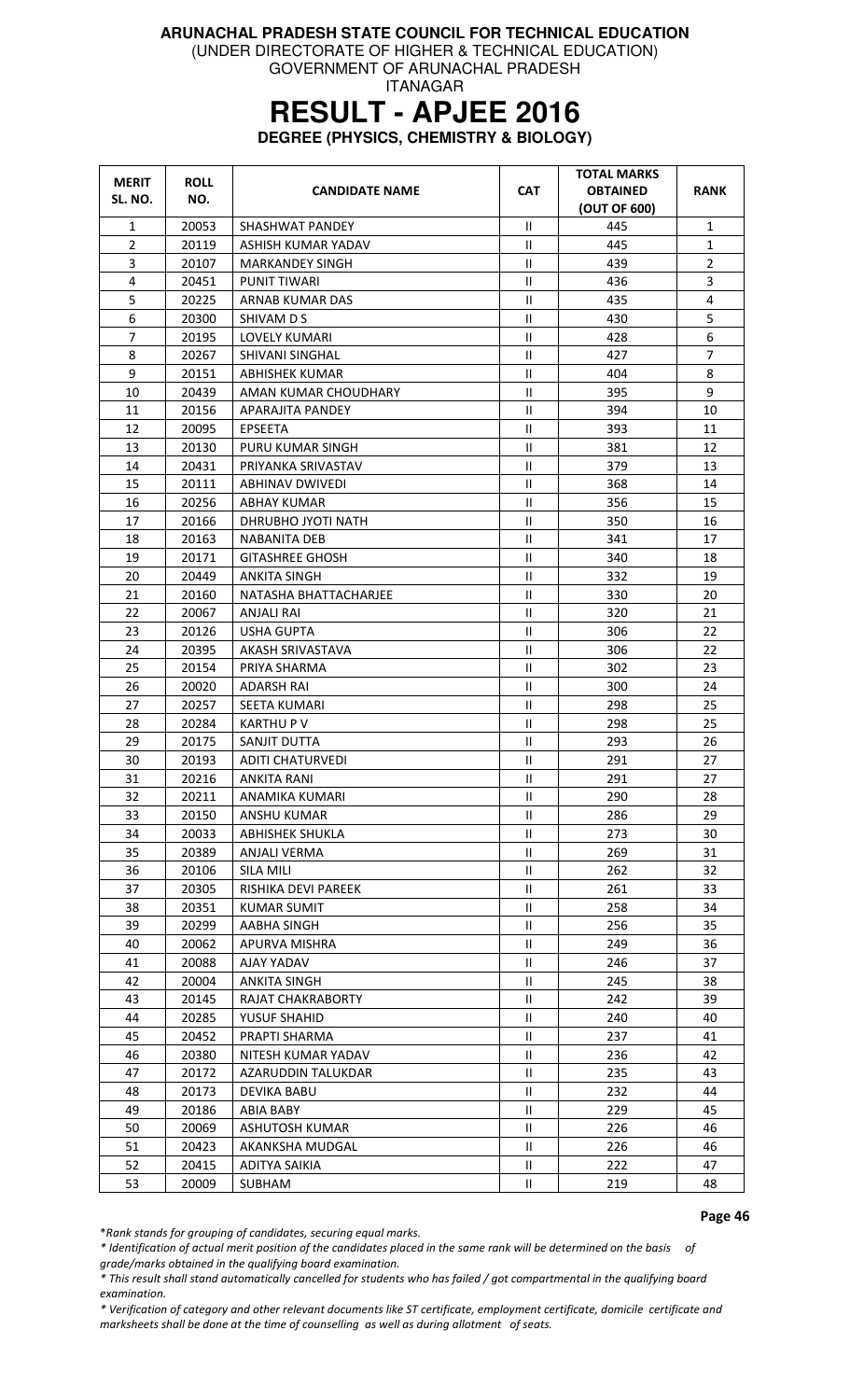(UNDER DIRECTORATE OF HIGHER & TECHNICAL EDUCATION) GOVERNMENT OF ARUNACHAL PRADESH

ITANAGAR

### **RESULT - APJEE 2016**

**DEGREE (PHYSICS, CHEMISTRY & BIOLOGY)** 

| <b>MERIT</b><br>SL. NO. | <b>ROLL</b><br>NO. | <b>CANDIDATE NAME</b>     | <b>CAT</b>                 | <b>TOTAL MARKS</b><br><b>OBTAINED</b><br>(OUT OF 600) | <b>RANK</b> |
|-------------------------|--------------------|---------------------------|----------------------------|-------------------------------------------------------|-------------|
| 54                      | 20125              | PRIYA                     | $\mathbf{II}$              | 217                                                   | 49          |
| 55                      | 20322              | KM ANUPAMA KUMARI         | $\mathbf{H}$               | 211                                                   | 50          |
| 56                      | 20383              | LISA GHOSH                | Ш                          | 211                                                   | 50          |
| 57                      | 20005              | <b>NAUSHEEN ALI</b>       | Ш                          | 210                                                   | 51          |
| 58                      | 20287              | KAMINI YADAV              | $\mathbf{H}$               | 210                                                   | 51          |
| 59                      | 20113              | <b>JAGRITI SINGH</b>      | $\mathbf{H}$               | 207                                                   | 52          |
| 60                      | 20356              | <b>KSHAMA KUMARI</b>      | Ш                          | 207                                                   | 52          |
| 61                      | 20148              | <b>BHANITA DEKA</b>       | $\sf II$                   | 206                                                   | 53          |
| 62                      | 20169              | JUHI                      | Ш                          | 201                                                   | 54          |
| 63                      | 20378              | SAROJ KUMAR RAI           | $\mathsf{I}$               | 200                                                   | 55          |
| 64                      | 20049              | P SREEVIDYA NAIR          | $\mathbf{H}$               | 199                                                   | 56          |
| 65                      | 20191              | PRIYA SINGH               | Ш                          | 197                                                   | 57          |
| 66                      | 20086              | ANANYA RAI                | Ш                          | 196                                                   | 58          |
| 67                      | 20382              | ADITYA KUMAR              | $\sf II$                   | 196                                                   | 58          |
| 68                      | 20099              | <b>SUSHMITA DAS</b>       | Ш                          | 195                                                   | 59          |
| 69                      | 20097              | <b>SUSHMITA TRIPATHI</b>  | $\mathbf{H}$               | 193                                                   | 60          |
| 70                      | 20164              | SHUBHAM KUMAR DEY         | Ш                          | 193                                                   | 60          |
| 71                      | 20399              | RAGHUBEER PRASAD          | Ш                          | 192                                                   | 61          |
| 72                      | 20168              | <b>ABHISHEK KUMAR</b>     | $\mathbf{H}$               | 191                                                   | 62          |
| 73                      | 20330              | <b>RADHA PANDEY</b>       | Ш                          | 191                                                   | 62          |
| 74                      | 20031              | ANKITA CHAKRAVARTY        | $\mathbf{H}$               | 190                                                   | 63          |
| 75                      | 20350              | <b>MANSI MEHARWAL</b>     | $\sf II$                   | 190                                                   | 63          |
| 76                      | 20068              | ARUNIMA JANA              | Ш                          | 188                                                   | 64          |
| 77                      | 20243              | PRANAY PANDEY             | $\mathbf{H}$               | 187                                                   | 65          |
| 78                      | 20354              | Utsav Chakraborty         | $\mathbf{H}$               | 186                                                   | 66          |
| 79                      | 20450              | <b>ABHIJITH P</b>         | $\mathbf{H}$               | 186                                                   | 66          |
| 80                      | 20280              | SHIVANGI JAISWAL          | Ш                          | 185                                                   | 67          |
| 81                      | 20061              | RAVI PRAKASH RAI          | Ш                          | 182                                                   | 68          |
| 82                      | 20007              | <b>RINI SARA JACOB</b>    | Ш                          | 179                                                   | 69          |
| 83                      | 20319              | <b>RAJEN PRASAD</b>       | Ш                          | 179                                                   | 69          |
| 84                      | 20345              | <b>CHIRANJEET ROY</b>     | Ш                          | 178                                                   | 70          |
| 85                      | 20180              | <b>SUMIT MOCHAHARY</b>    | Ш                          | 174                                                   | 71          |
| 86                      | 20288              | <b>SWEETY SINGH</b>       | Ш                          | 173                                                   | 72          |
| 87                      | 20012              | <b>IPSITA SEN</b>         | Ш                          | 171                                                   | 73          |
| 88                      | 20409              | BIDISHA JANA              | Ш                          | 171                                                   | 73          |
| 89                      | 20072              | <b>ROSHNI SHERPA</b>      | Ш                          | 170                                                   | 74          |
| 90                      | 20348              | ANAND KUMAR SINGH         | Ш                          | 169                                                   | 75          |
| 91                      | 20412              | DIYA CHOUDHURY            | Ш                          | 168                                                   | 76          |
| 92                      | 20302              | DHANANJAY KUSHWAHA        | Ш                          | 166                                                   | 77          |
| 93                      | 20051              | RISHABH KUMAR PARASHAR    | $\mathbf{H}$               | 164                                                   | 78          |
| 94                      | 20071              | <b>ABHINAV PODDAR</b>     | Ш                          | 164                                                   | 78          |
| 95                      | 20144              | TRIPTI KUMARI             | Ш                          | 163                                                   | 79          |
|                         |                    |                           |                            |                                                       |             |
| 96<br>97                | 20214              | <b>TANUSHREE DAS</b>      | Ш                          | 162                                                   | 80          |
|                         | 20343              | <b>NEHA SHARMA</b>        | Ш                          | 162                                                   | 80          |
| 98                      | 20461              | PRADIPTA KUMAR MAZUMDER   | Ш                          | 159                                                   | 81          |
| 99                      | 20405              | <b>ARPITA PAUL</b>        | Ш                          | 156                                                   | 82          |
| 100                     | 20231              | <b>SURAJ SARMAH</b>       | Ш                          | 155                                                   | 83          |
| 101                     | 20332              | POOJA KUMARI KUSHWAHA     | Ш                          | 155                                                   | 83          |
| 102                     | 20434              | <b>BIPUL KUMAR TIWARI</b> | Ш                          | 155                                                   | 83          |
| 103                     | 20014              | SWAPNIL                   | Ш                          | 152                                                   | 84          |
| 104                     | 20398              | SHINJANA MISRA            | Ш                          | 152                                                   | 84          |
| 105                     | 20016              | HIRAK JYOTI ROY           | Ш                          | 150                                                   | 85          |
| 106                     | 20101              | PAWAN KUMAR TRIVEDI       | $\ensuremath{\mathsf{II}}$ | 150                                                   | 85          |

Page 47

\*Rank stands for grouping of candidates, securing equal marks.

\* Identification of actual merit position of the candidates placed in the same rank will be determined on the basis of

grade/marks obtained in the qualifying board examination.

\* This result shall stand automatically cancelled for students who has failed / got compartmental in the qualifying board examination.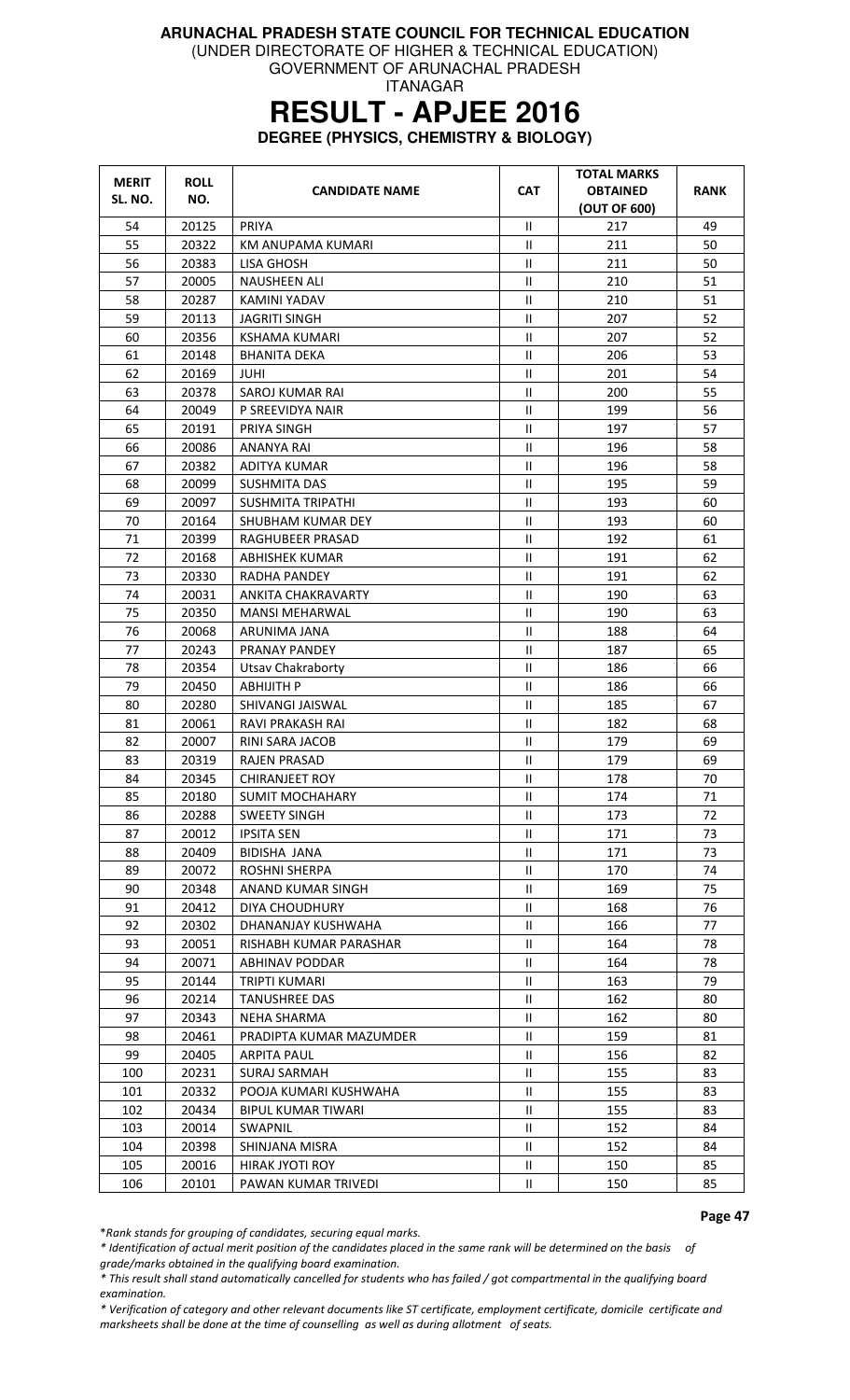GOVERNMENT OF ARUNACHAL PRADESH

ITANAGAR

### **RESULT - APJEE 2016**

**DEGREE (PHYSICS, CHEMISTRY & BIOLOGY)** 

| <b>MERIT</b><br>SL. NO. | <b>ROLL</b><br>NO. | <b>CANDIDATE NAME</b>                   | <b>CAT</b>                 | TOTAL MARKS<br><b>OBTAINED</b><br>(OUT OF 600) | RANK       |
|-------------------------|--------------------|-----------------------------------------|----------------------------|------------------------------------------------|------------|
| 107                     | 20158              | <b>ABHIJEET BISWAS</b>                  | Ш                          | 150                                            | 85         |
| 108                     | 20291              | PRIYANKA PAUL                           | Ш                          | 150                                            | 85         |
| 109                     | 20406              | SHRESTHA BISWAS                         | Ш                          | 150                                            | 85         |
| 110                     | 20017              | PROGYAN BORTHAKUR                       | $\ensuremath{\mathsf{II}}$ | 149                                            | 86         |
| 111                     | 20123              | <b>SASHANK DEB</b>                      | Ш                          | 148                                            | 87         |
| 112                     | 20296              | KASTURI SARMA                           | $\mathbf{H}$               | 148                                            | 87         |
| 113                     | 20455              | <b>VED PRAKASH</b>                      | Ш                          | 148                                            | 87         |
| 114                     | 20274              | <b>OVIJEET SENGUPTA</b>                 | $\ensuremath{\mathsf{II}}$ | 145                                            | 88         |
| 115                     | 20087              | RUPA BHARATI SAH                        | Ш                          | 144                                            | 89         |
| 116                     | 20400              | SOURAV SHARMA                           | Ш                          | 144                                            | 89         |
| 117                     | 20073              | MOUTUSHI KAKOTI                         | Ш                          | 143                                            | 90         |
| 118                     | 20167              | <b>GHANASHYAM PAYENG</b>                | Ш                          | 143                                            | 90         |
| 119                     | 20022              | <b>PEMINA SINGH</b>                     | $\mathbf{H}$               | 142                                            | 91         |
| 120                     | 20295              | ANKITA DUTTA                            | Ш                          | 142                                            | 91         |
| 121                     | 20176              | PRANJALNATH                             | $\mathbf{II}$              | 141                                            | 92         |
| 122                     | 20181              | <b>DEEPANKI DHAR</b>                    | $\ensuremath{\mathsf{II}}$ | 141                                            | 92         |
| 123                     | 20373              | RISHABH KUMAR                           | $\mathbf{H}$               | 141                                            | 92         |
| 124                     | 20454              | SAURABH SRIVASTAVA                      | $\mathbf{H}$               | 139                                            | 93         |
| 125                     | 20178              | <b>EKTA YADAV</b>                       | Ш                          | 138                                            | 94         |
| 126                     | 20245              | <b>MINU THAPA</b>                       | $\mathbf{H}$               | 138                                            | 94         |
| 127                     | 20179              | ANAND KUMAR PANDEY                      | $\mathbf{H}$               | 136                                            | 95         |
| 128                     | 20228              | PRITTAM KUMAR                           | $\mathbf{H}$               | 136                                            | 95         |
| 129                     | 20223              | <b>BIJOY CHETRY</b>                     | Ш                          | 135                                            | 96         |
| 130                     | 20271              | UMAY KULSUM NESSA                       | Ш                          | 135                                            | 96         |
| 131                     | 20411              | <b>ALOK KUMAR SINGH</b>                 | Ш                          | 134                                            | 97         |
| 132                     | 20304              | GYANODAYA JAISWAL                       | Ш                          | 133                                            | 98         |
| 133                     | 20327              | AJIT KUMAR                              | $\mathbf{II}$              | 133                                            | 98         |
| 134                     | 20385              | LISA MAHANTA                            | $\ensuremath{\mathsf{II}}$ | 133                                            | 98         |
| 135                     | 20355              | PRAKASH GUPTA                           | Ш                          | 132                                            | 99         |
| 136                     | 20128              | <b>ARUN KUMAR</b>                       | Ш                          | 130                                            | 100        |
| 137                     | 20146              | PRIYA PANDEY                            | Ш                          | 130                                            | 100        |
| 138                     | 20218              | NIRUPAMA THOUDAM                        | $\mathbf{H}$               | 130                                            | 100        |
| 139                     | 20070              | POOJA SOLANKI                           | Ш                          | 129                                            | 101        |
| 140                     | 20369              | NITU KUMARI THAKUR                      | Ш                          | 129                                            | 101        |
| 141                     | 20251              | JYOTI PRAKASH CHOUBEY                   | Ш                          | 128                                            | 102        |
| 142                     | 20391              | LAXMI SHARMA                            | Ш                          | 128                                            | 102        |
| 143                     | 20054              | SHRISTI SONOWAL                         | Ш                          | 127                                            | 103        |
| 144                     | 20442              | DEBASMITA BHOWMICK                      | Ш                          | 127                                            | 103        |
| 145                     | 20266              | AJAY KUMAR SAH                          | $\mathbf{H}$               | 125                                            | 104        |
| 146                     | 20135              | KAUSHAL KISHOUR THAKUR                  | $\mathbf{H}$               | 122                                            | 105        |
| 147                     | 20402              | <b>SUCHITRA NAYAK</b>                   | Ш                          | 122                                            | 105        |
| 148                     | 20149              | <b>ABHISHEK MALIK</b>                   | Ш                          | 121                                            | 106        |
| 149                     | 20112              | <b>VARSHA TAMANG</b>                    | Ш                          | 120                                            | 107        |
| 150                     | 20283              | NIDHI SHARMA                            | Ш                          | 120                                            | 107        |
| 151                     |                    | <b>MD TAUSIF ALAM</b>                   | Ш                          | 120                                            | 107        |
| 152                     | 20297<br>20419     | <b>BIKASH DAS</b>                       | Ш                          | 119                                            | 108        |
| 153                     | 20456              | <b>RITA NATH</b>                        | Ш                          | 119                                            | 108        |
| 154                     | 20023              | ANURAGKANT BHASKAR                      | Ш                          | 118                                            | 109        |
|                         |                    |                                         |                            |                                                |            |
| 155                     | 20058              | <b>RIYA BORA</b><br>KHUSBU KUMARI SINGH | Ш<br>Ш                     | 118<br>118                                     | 109<br>109 |
| 156                     | 20059              |                                         |                            |                                                |            |
| 157                     | 20310              | NIDHI SHARMA                            | Ш                          | 118                                            | 109        |
| 158                     | 20064              | LEENA RABI GOGOI                        | Ш                          | 117                                            | 110        |
| 159                     | 20152              | NIRMALI DEBI                            | Ш                          | 116                                            | 111        |

Page 48

\*Rank stands for grouping of candidates, securing equal marks.

\* Identification of actual merit position of the candidates placed in the same rank will be determined on the basis of

grade/marks obtained in the qualifying board examination.

\* This result shall stand automatically cancelled for students who has failed / got compartmental in the qualifying board examination.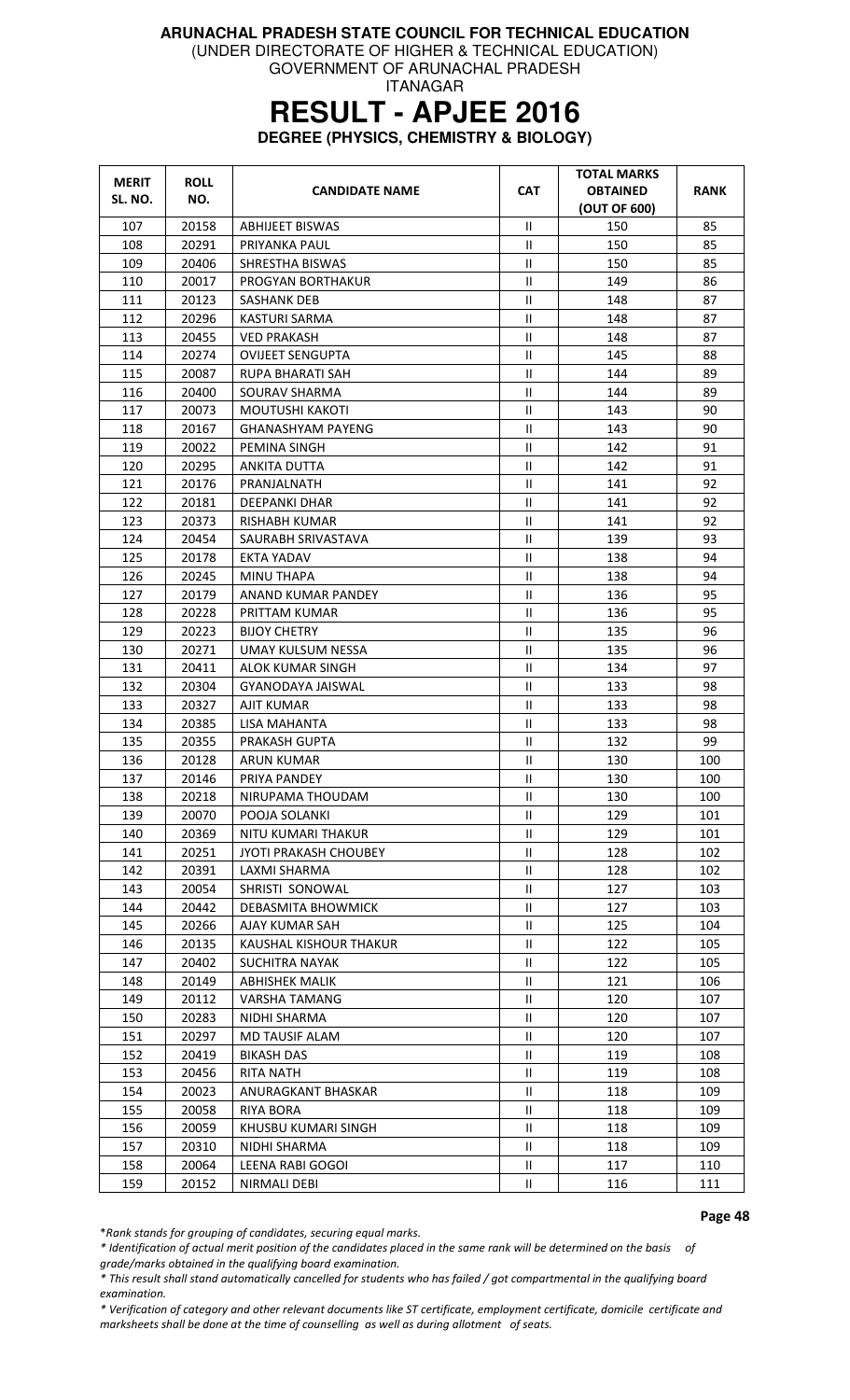GOVERNMENT OF ARUNACHAL PRADESH

#### ITANAGAR

# **RESULT - APJEE 2016**

**DEGREE (PHYSICS, CHEMISTRY & BIOLOGY)** 

| <b>MERIT</b><br>SL. NO. | <b>ROLL</b><br>NO. | <b>CANDIDATE NAME</b>     | <b>CAT</b>                 | <b>TOTAL MARKS</b><br><b>OBTAINED</b><br>(OUT OF 600) | RANK |
|-------------------------|--------------------|---------------------------|----------------------------|-------------------------------------------------------|------|
| 160                     | 20155              | <b>ANUP DAS</b>           | $\mathbf{II}$              | 115                                                   | 112  |
| 161                     | 20425              | ANUJA KUMARI              | $\mathbf{II}$              | 115                                                   | 112  |
| 162                     | 20435              | UMA SHANKAR AGARWAL       | $\mathbf{H}$               | 114                                                   | 113  |
| 163                     | 20043              | <b>NUPUR PRAJAPATI</b>    | $\mathbf{H}$               | 113                                                   | 114  |
| 164                     | 20105              | <b>KAPIL SHARMA</b>       | Ш                          | 113                                                   | 114  |
| 165                     | 20311              | PALLAWI DUTTA             | $\mathbf{H}$               | 112                                                   | 115  |
| 166                     | 20056              | ABHISHEK KUMAR MANI       | $\mathbf{II}$              | 111                                                   | 116  |
| 167                     | 20190              | SUBHAJEET SARKAR          | $\mathbf{H}$               | 109                                                   | 117  |
| 168                     | 20457              | SUKANYA DHARA             | Ш                          | 109                                                   | 117  |
| 169                     | 20042              | SWAPNANEEL PAUL           | Ш                          | 108                                                   | 118  |
| 170                     | 20250              | <b>MRINAL MALL</b>        | Ш                          | 108                                                   | 118  |
| 171                     | 20224              | SREELAKSHMI JAYALAL       | Ш                          | 107                                                   | 119  |
| 172                     | 20464              | <b>GUDDY KUMARI GUPTA</b> | $\mathbf{II}$              | 106                                                   | 120  |
| 173                     | 20034              | <b>GEETANJALI DAS</b>     | $\ensuremath{\mathsf{II}}$ | 105                                                   | 121  |
| 174                     | 20258              | <b>SURBHI KUMARI</b>      | Ш                          | 105                                                   | 121  |
| 175                     | 20006              | <b>VIDUSHI AWASTHI</b>    | Ш                          | 103                                                   | 122  |
| 176                     | 20090              | AYUSH KUMAR               | Ш                          | 101                                                   | 123  |
| 177                     | 20185              | <b>GOUTAM PRASAD</b>      | $\mathbf{H}$               | 101                                                   | 123  |
| 178                     | 20002              | ABHAY KR SAHANI           | Ш                          | 100                                                   | 124  |
| 179                     | 20108              | <b>PUNITA SINGH</b>       | $\mathbf{H}$               | 100                                                   | 124  |
| 180                     | 20424              | RAJU DAS                  | Ш                          | 100                                                   | 124  |
| 181                     | 20407              | SRISHTI PRASAD            | $\mathbf{H}$               | 99                                                    | 125  |
| 182                     | 20143              | RONI RAJ KAMAL PRADHAN    | Ш                          | 97                                                    | 126  |
| 183                     | 20438              | <b>MANMOHAN NATH</b>      | Ш                          | 97                                                    | 126  |
| 184                     | 20008              | <b>ROSHNAR</b>            | Ш                          | 96                                                    | 127  |
| 185                     | 20103              | DEEPAK KUMAR GUPTA        | $\mathbf{II}$              | 96                                                    | 127  |
| 186                     | 20157              | ROSHNI CHAKRABORTY        | $\mathbf{H}$               | 96                                                    | 127  |
| 187                     | 20238              | PALLAVI KUMARI            | Ш                          | 96                                                    | 127  |
| 188                     | 20422              | <b>BHUPENDRA KUMAR</b>    | Ш                          | 92                                                    | 128  |
| 189                     | 10373              | <b>KAGO DOLLEY</b>        | $\ensuremath{\mathsf{II}}$ | 91                                                    | 129  |
| 190                     | 20019              | RESHMA RANA               | $\mathbf{H}$               | 91                                                    | 129  |
| 191                     | 20127              | PRIYANKA SEN              | $\mathbf{II}$              | 91                                                    | 129  |
| 192                     | 20320              | <b>RUPAL BISWAS</b>       | Ш                          | 91                                                    | 129  |
| 193                     | 20433              | NGANGOM SUPRIYA DEVI      | Ш                          | 89                                                    | 130  |
| 194                     | 20262              | <b>MITASHREE DAS</b>      | Ш                          | 88                                                    | 131  |
| 195                     | 20001              | SAJAN BORO                | Ш                          | 87                                                    | 132  |
| 196                     | 20060              | SHIVESH AASHISH           | Ш                          | 87                                                    | 132  |
| 197                     | 20209              | NIKA TIWARI               | Ш                          | 87                                                    | 132  |
| 198                     | 20321              | PUJA SINGH                | Ш                          | 86                                                    | 133  |
| 199                     | 20273              | <b>ASHISH MISHRA</b>      | Ш                          | 85                                                    | 134  |
| 200                     | 20076              | SAJJAL SARKAR             | Ш                          | 84                                                    | 135  |
| 201                     | 20417              | SHESHAYI ROY              | Ш                          | 84                                                    | 135  |
| 202                     | 20232              | PRATIMA KUMARI            | Ш                          | 83                                                    | 136  |
| 203                     | 20289              | ANGSHUMAN HAZARIKA        | Ш                          | 82                                                    | 137  |
| 204                     | 20376              | PRIYA THIHING             | Ш                          | 80                                                    | 138  |
| 205                     | 20065              | LAKSHMI KALITA            | Ш                          | 79                                                    | 139  |
| 206                     | 20139              | <b>BINOY KUMAR ROY</b>    | Ш                          | 78                                                    | 140  |
| 207                     | 20213              | ANURAG SUNDRAM            | Ш                          | 78                                                    | 140  |
| 208                     | 20334              | <b>NEHA BARMAN</b>        | $\mathbf{H}$               | 78                                                    | 140  |
| 209                     | 20316              | RAHUL SHARMA              | Ш                          | 75                                                    | 141  |
| 210                     | 20388              | PRAMILA SINHA             | Ш                          | 75                                                    | 141  |
| 211                     | 20040              | RAHUL RAI                 | Ш                          | 74                                                    | 142  |
| 212                     | 20197              | SMRITI DAS                | Ш                          | 74                                                    | 142  |

#### Page 49

\*Rank stands for grouping of candidates, securing equal marks.

\* Identification of actual merit position of the candidates placed in the same rank will be determined on the basis of grade/marks obtained in the qualifying board examination.

\* This result shall stand automatically cancelled for students who has failed / got compartmental in the qualifying board examination.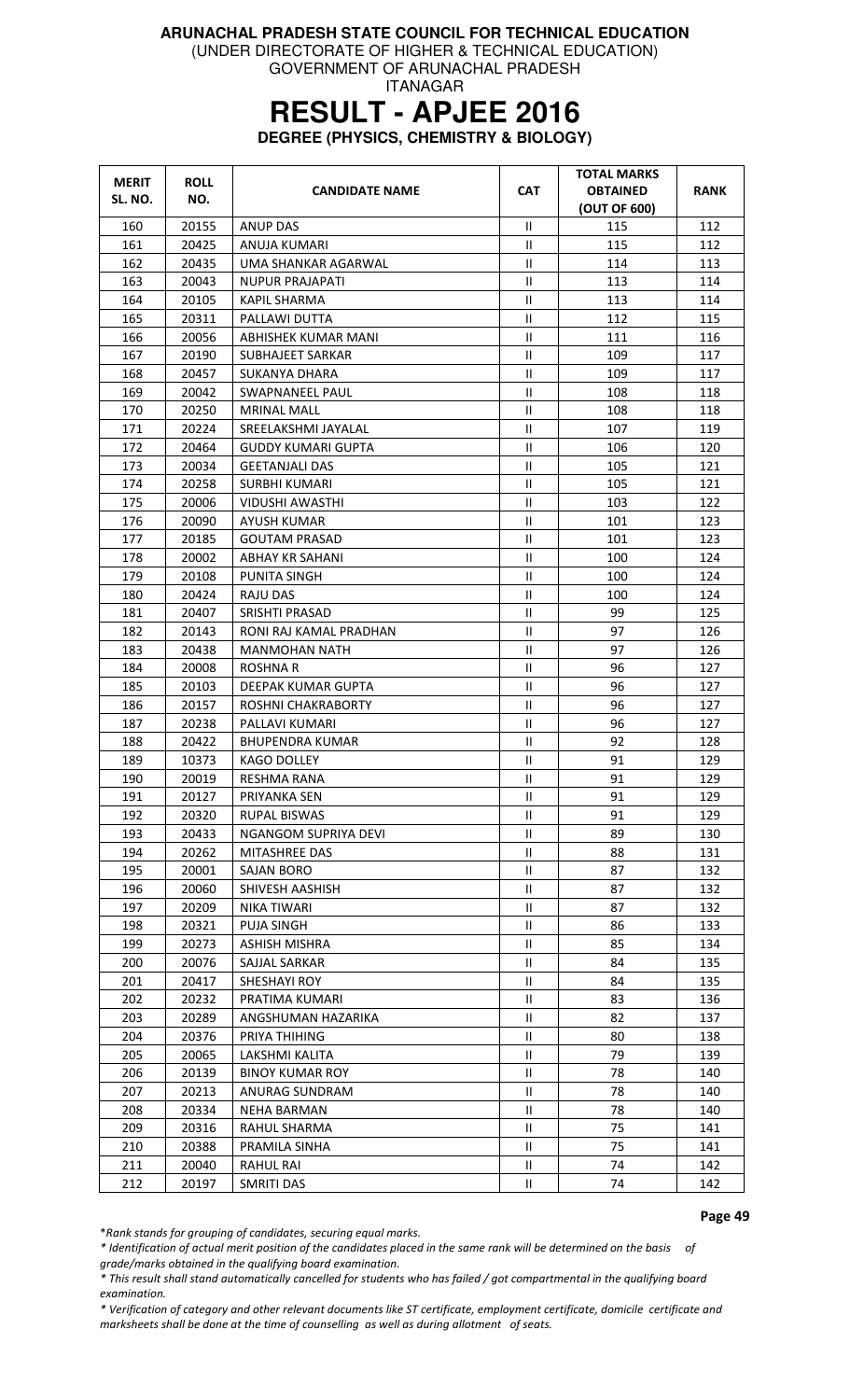GOVERNMENT OF ARUNACHAL PRADESH

ITANAGAR

### **RESULT - APJEE 2016**

**DEGREE (PHYSICS, CHEMISTRY & BIOLOGY)** 

| <b>MERIT</b><br>SL. NO. | <b>ROLL</b><br>NO. | <b>CANDIDATE NAME</b>        | <b>CAT</b>                 | TOTAL MARKS<br><b>OBTAINED</b><br>(OUT OF 600) | RANK |
|-------------------------|--------------------|------------------------------|----------------------------|------------------------------------------------|------|
| 213                     | 20202              | <b>NITESH DAS</b>            | Ш                          | 72                                             | 143  |
| 214                     | 20003              | KANCHAN DAS                  | $\mathbf{H}$               | 71                                             | 144  |
| 215                     | 20453              | SANJEEV KUMAR SINGH          | $\mathbf{H}$               | 71                                             | 144  |
| 216                     | 20230              | <b>AMRITA SARKAR</b>         | $\ensuremath{\mathsf{II}}$ | 70                                             | 145  |
| 217                     | 20162              | MD ABDUL RAHMAN TALUKDAR     | $\mathbf{II}$              | 68                                             | 146  |
| 218                     | 20184              | MADHAVI OJHA                 | $\mathbf{H}$               | 67                                             | 147  |
| 219                     | 20278              | SURAJ KUMAR SAH              | Ш                          | 67                                             | 147  |
| 220                     | 20208              | PURNIMA BARMAN               | $\mathbf{H}$               | 66                                             | 148  |
| 221                     | 20328              | PRIYA CHOUDHARY              | Ш                          | 66                                             | 148  |
| 222                     | 20436              | UTTAM TAID                   | $\rm{II}$                  | 66                                             | 148  |
| 223                     | 20187              | KHUSBU KUMARI GIRI           | $\ensuremath{\mathsf{II}}$ | 62                                             | 149  |
| 224                     | 20234              | <b>DIPIKA KUMARIE</b>        | $\mathbf{H}$               | 62                                             | 149  |
| 225                     | 20371              | <b>JASMIN KHATUN</b>         | $\mathbf{H}$               | 61                                             | 150  |
| 226                     | 20404              | KAREENA NIROLA               | Ш                          | 61                                             | 150  |
| 227                     | 20227              | PRIYADARSHI SAURAV           | $\mathbf{II}$              | 60                                             | 151  |
| 228                     | 20344              | <b>MINIKA CHETRY</b>         | Ш                          | 60                                             | 151  |
| 229                     | 20463              | <b>SUNEE DEORI</b>           | $\mathbf{H}$               | 60                                             | 151  |
| 230                     | 20083              | SHANTI BISWAKARMA            | $\mathbf{H}$               | 59                                             | 152  |
| 231                     | 20116              | <b>HIROK KALITA</b>          | Ш                          | 59                                             | 152  |
| 232                     | 20134              | <b>NAMITA SINGH</b>          | $\mathbf{II}$              | 59                                             | 152  |
| 233                     | 20462              | <b>GITANJALEE KUMARI</b>     | $\mathbf{H}$               | 59                                             | 152  |
| 234                     | 20341              | HEMESH HARI NAMBIAR          | $\mathbf{H}$               | 58                                             | 153  |
| 235                     | 20377              | <b>SHIVANI GAUR</b>          | Ш                          | 58                                             | 153  |
| 236                     | 20254              | <b>ARUP KAKOTI</b>           | $\ensuremath{\mathsf{II}}$ | 57                                             | 154  |
| 237                     | 20379              | KRISHNA YADAV                | $\mathbf{H}$               | 57                                             | 154  |
| 238                     | 20465              | MISS NOBONITA TOPNO          | $\mathbf{H}$               | 57                                             | 154  |
| 239                     | 20028              | KINJU KUMAR MISHRA           | $\mathbf{II}$              | 55                                             | 155  |
| 240                     | 20189              | <b>NIKITA ROY</b>            | $\rm{II}$                  | 55                                             | 155  |
| 241                     | 20365              | <b>LEENA CHETRY</b>          | $\mathbf{H}$               | 55                                             | 155  |
| 242                     | 20041              | <b>MODHU CHHETRI</b>         | Ш                          | 54                                             | 156  |
| 243                     | 20046              | NIRMOLA SHARMA               | $\mathbf{H}$               | 54                                             | 156  |
| 244                     | 20075              | <b>RINKI MAHATO</b>          | $\mathbf{H}$               | 54                                             | 156  |
| 245                     | 20084              | Prasenjeet Biswas            | Ш                          | 51                                             | 157  |
| 246                     | 20207              | <b>MONICA DAS</b>            | Ш                          | 51                                             | 157  |
| 247                     | 20401              | <b>JOYSHREE KALITA</b>       | Ш                          | 50                                             | 158  |
| 248                     | 20011              | <b>SUJALA PAYENG</b>         | Ш                          | 48                                             | 159  |
| 249                     | 20290              | <b>JATIN DOLEY</b>           | Ш                          | 45                                             | 160  |
| 250                     | 20098              | KITESH DEURI                 | Ш                          | 43                                             | 161  |
| 251                     | 20426              | <b>BINAY KUMAR PRAJAPATI</b> | $\mathbf{H}$               | 43                                             | 161  |
| 252                     | 20052              | <b>RINA KUMARI DAS</b>       | $\mathbf{H}$               | 42                                             | 162  |
| 253                     | 20131              | <b>SUMEET NATH</b>           | Ш                          | 42                                             | 162  |
| 254                     | 20198              | DEEPIKA LAGACHU              | Ш                          | 42                                             | 162  |
| 255                     | 20210              | DIPANKAR BARAI               | Ш                          | 42                                             | 162  |
| 256                     | 20336              | SANDHYA KUMARI               | $\mathbf{H}$               | 42                                             | 162  |
| 257                     | 20196              | SACHIN KUMAR DUBEY           | Ш                          | 40                                             | 163  |
| 258                     | 20349              | REBECCA LALAWMPUII SAILO     | Ш                          | 40                                             | 163  |
| 259                     | 20413              | PRARTHANA SEN                | Ш                          | 40                                             | 163  |
| 260                     | 20329              | SHILPA BISWAS                | Ш                          | 38                                             | 164  |
| 261                     | 20249              | <b>BIPIN KUMAR</b>           | Ш                          | 35                                             | 165  |
| 262                     | 20323              | SACHIN KUMAR PASSI           | Ш                          | 33                                             | 166  |
| 263                     | 20057              | <b>ABHIJIT NATH</b>          | Ш                          | 31                                             | 167  |
| 264                     | 20137              | RUHI ANJUM                   | Ш                          | 30                                             | 168  |
| 265                     | 20418              | DANIEL MILI                  | $\ensuremath{\mathsf{II}}$ | 30                                             | 168  |

Page 50

\*Rank stands for grouping of candidates, securing equal marks.

\* Identification of actual merit position of the candidates placed in the same rank will be determined on the basis of

grade/marks obtained in the qualifying board examination.

\* This result shall stand automatically cancelled for students who has failed / got compartmental in the qualifying board examination.